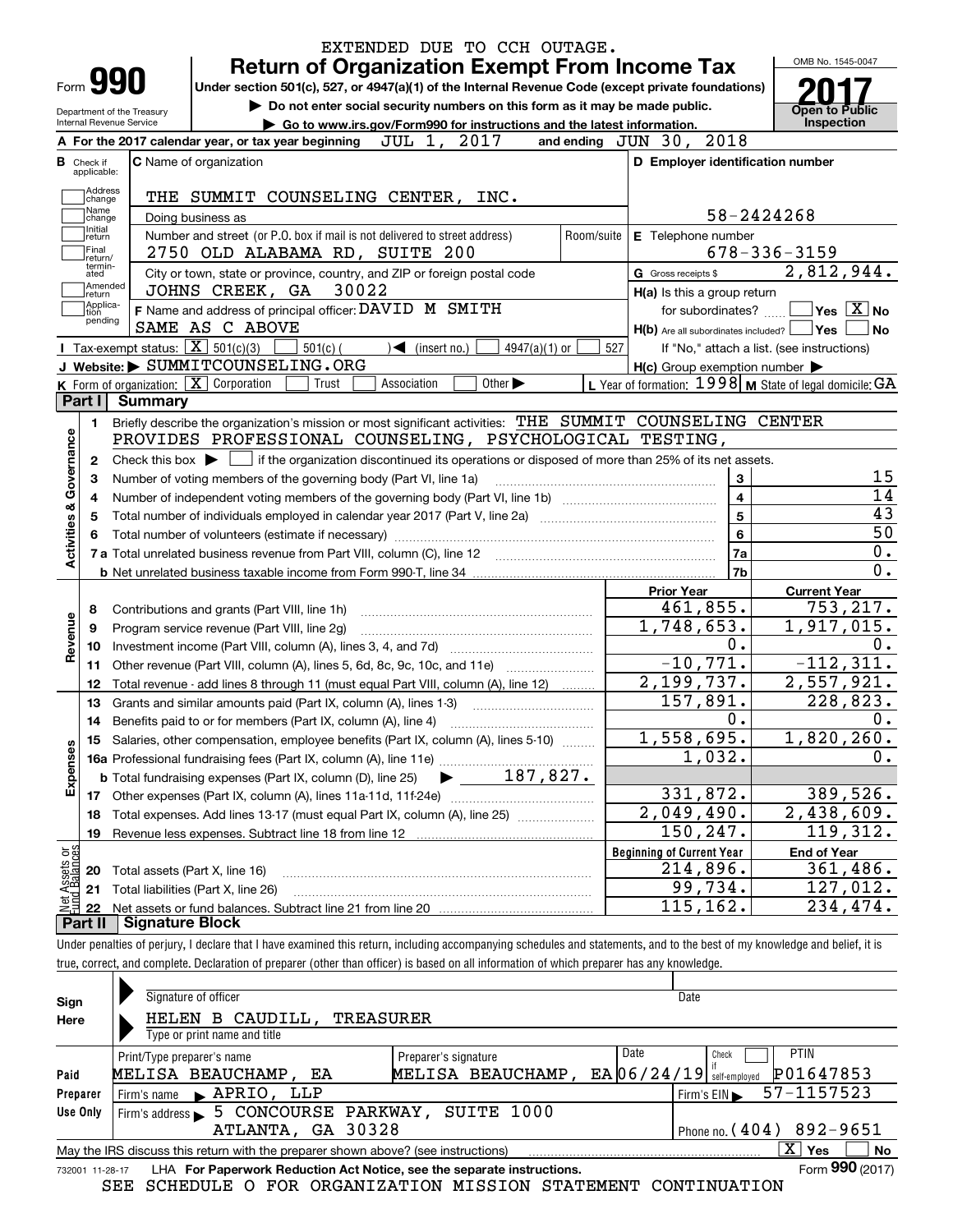|              | 58-2424268<br>THE SUMMIT COUNSELING CENTER, INC.<br>Page 2<br>Form 990 (2017)                                                                                                                       |
|--------------|-----------------------------------------------------------------------------------------------------------------------------------------------------------------------------------------------------|
|              | <b>Statement of Program Service Accomplishments</b><br>Part III                                                                                                                                     |
| 1            | $\boxed{\text{X}}$<br>Check if Schedule O contains a response or note to any line in this Part III<br>Briefly describe the organization's mission:                                                  |
|              | SEE SCHEDULE O                                                                                                                                                                                      |
|              |                                                                                                                                                                                                     |
|              |                                                                                                                                                                                                     |
| $\mathbf{2}$ | Did the organization undertake any significant program services during the year which were not listed on the                                                                                        |
|              | ΓX∐Yes<br>prior Form 990 or 990-EZ?<br>l No                                                                                                                                                         |
|              | If "Yes," describe these new services on Schedule O.                                                                                                                                                |
| 3            | $\boxed{\text{X}}$ Yes<br>Did the organization cease conducting, or make significant changes in how it conducts, any program services?<br>l No<br>If "Yes," describe these changes on Schedule O.   |
| 4            | Describe the organization's program service accomplishments for each of its three largest program services, as measured by expenses.                                                                |
|              | Section 501(c)(3) and 501(c)(4) organizations are required to report the amount of grants and allocations to others, the total expenses, and<br>revenue, if any, for each program service reported. |
| 4a           | 228,823. ) (Revenue \$<br>1,814,612. including grants of \$<br>1,704,531.<br>) (Expenses \$<br>(Code:                                                                                               |
|              | OUTPATIENT COUNSELING SERVICES PROGRAM FOR ADULTS, CHILDREN AND<br>ADOLESCENTS:                                                                                                                     |
|              |                                                                                                                                                                                                     |
|              | THE SUMMIT'S COUNSELING SERVICES PROGRAM PROVIDES INDIVIDUAL, COUPLES,                                                                                                                              |
|              | FAMILY AND GROUP COUNSELING SERVICES TO ADULTS, CHILDREN AND                                                                                                                                        |
|              | OUR PROFESSIONAL STATE LICENSED CLINICAL STAFF UTILIZES<br>ADOLESCENTS.                                                                                                                             |
|              | EVIDENCE-BASED THERAPIES TO TREAT A WIDE RANGE OF CLINICAL ISSUES                                                                                                                                   |
|              | INCLUDING (BUT NOT LIMITED TO) ANXIETY, DEPRESSION, COMPLICATED GRIEF,<br>TRAUMA, SUBSTANCE USE/ABUSE, PARENTING AND RELATIONSHIP DIFFICULTIES.                                                     |
|              | SPECIALIZED PROGRAMS INCLUDE: CRISIS ASSESSMENTS, SUMMIT ON-SITE                                                                                                                                    |
|              | SCHOOL-BASED THERAPY, PLAY THERAPY FOR CHILDREN, DIALECTICAL BEHAVIORAL                                                                                                                             |
|              | THERAPY AND SKILLS GROUPS.                                                                                                                                                                          |
| 4b           | 213,833.<br>$165,037$ . including grants of \$<br>(Expenses \$<br>) (Revenue \$<br>(Code:                                                                                                           |
|              | PSYCHO-EDUCATIONAL AND NEUROPSYCHOLOGICAL TESTING PROGRAM:                                                                                                                                          |
|              |                                                                                                                                                                                                     |
|              | THE SUMMIT PROVIDES SCREENINGS AND ASSESSMENTS FOR ADULTS, CHILDREN AND<br>THE SUMMIT DEVELOPED COST-EFFECTIVE,<br>ADOLESCENTS.<br>EARLY INTERVENTION                                               |
|              | SCREENINGS FOR MENTAL HEALTH, LEARNING DISABILITES AND ATTENTION                                                                                                                                    |
|              | WHEN SCREENINGS INDICATE A NEED FOR MORE EXTENSIVE TESTING,<br>PROBLEMS.                                                                                                                            |
|              | THE SUMMIT PROVIDES THE FULL BATTERY OF PSYCHO-EDUCATIONAL OR                                                                                                                                       |
|              | NEUROPSYCHOLOGICAL TESTING.                                                                                                                                                                         |
|              |                                                                                                                                                                                                     |
|              | SEE SCHEDULE O FOR MORE INFORMATION REGARDING THESE SERVICES.                                                                                                                                       |
|              |                                                                                                                                                                                                     |
| 4с           | $26$ , $700$ o including grants of \$<br>) (Revenue \$<br>(Code:                                                                                                                                    |
|              | ) (Expenses \$<br>THE SUMMIT WAS THE PRIMARY FOUNDING AND SPONSORING ORGANIZATION OF THE                                                                                                            |
|              | NORTH FULTON MENTAL HEALTH COLLABORATIVE.<br>THE MISSION OF THE NFMHC IS                                                                                                                            |
|              | TO CONNECT AND CATALYZE STAKEHOLDERS TO CULTIVATE AN ACCESSIBLE LIFE                                                                                                                                |
|              | SPAN BEHAVIORAL HEALTH SYSTEM TO IMPROVE MENTAL WELLNESS FOR OUR                                                                                                                                    |
|              | IT IS OPEN TO ALL BEHAVIORAL HEALTHCARE STAKEHOLDERS IN OUR<br>COMMUNITY.                                                                                                                           |
|              | COMMUNITY, INCLUDING: FAITH COMMUNITIES, PUBLIC AND PRIVATE SCHOOLS,                                                                                                                                |
|              | LAW ENFORCEMENT AGENCIES AND PERSONNEL, LOCAL GOVERNMENT, CIVIC<br>ORGANIZATIONS, NON-PROFIT ORGANIZATIONS, BEHAVIORAL HEALTH PROVIDERS,                                                            |
|              | HEALTHCARE ORGANIZATIONS AND PROVIDERS, AND FRIENDS AND FAMILY MEMBERS                                                                                                                              |
|              | OF BEHAVIORAL HEALTH CONSUMERS.<br>SEE SCHEDULE O FOR MORE INFORMATION                                                                                                                              |
|              | ABOUT THIS PROGRAM.                                                                                                                                                                                 |
|              | 4d Other program services (Describe in Schedule O.)                                                                                                                                                 |
|              | $16,600$ . including grants of \$<br>(Expenses \$<br>(Revenue \$                                                                                                                                    |
|              | $2,022,949$ .<br>4e Total program service expenses                                                                                                                                                  |
|              | Form 990 (2017)                                                                                                                                                                                     |
|              | 732002 11-28-17<br>2<br>$TACMA$ $TAEATC$ $CAODE$<br>$0.017$ $0.000$ $min$<br>ATINIITM<br>$\bigcap$                                                                                                  |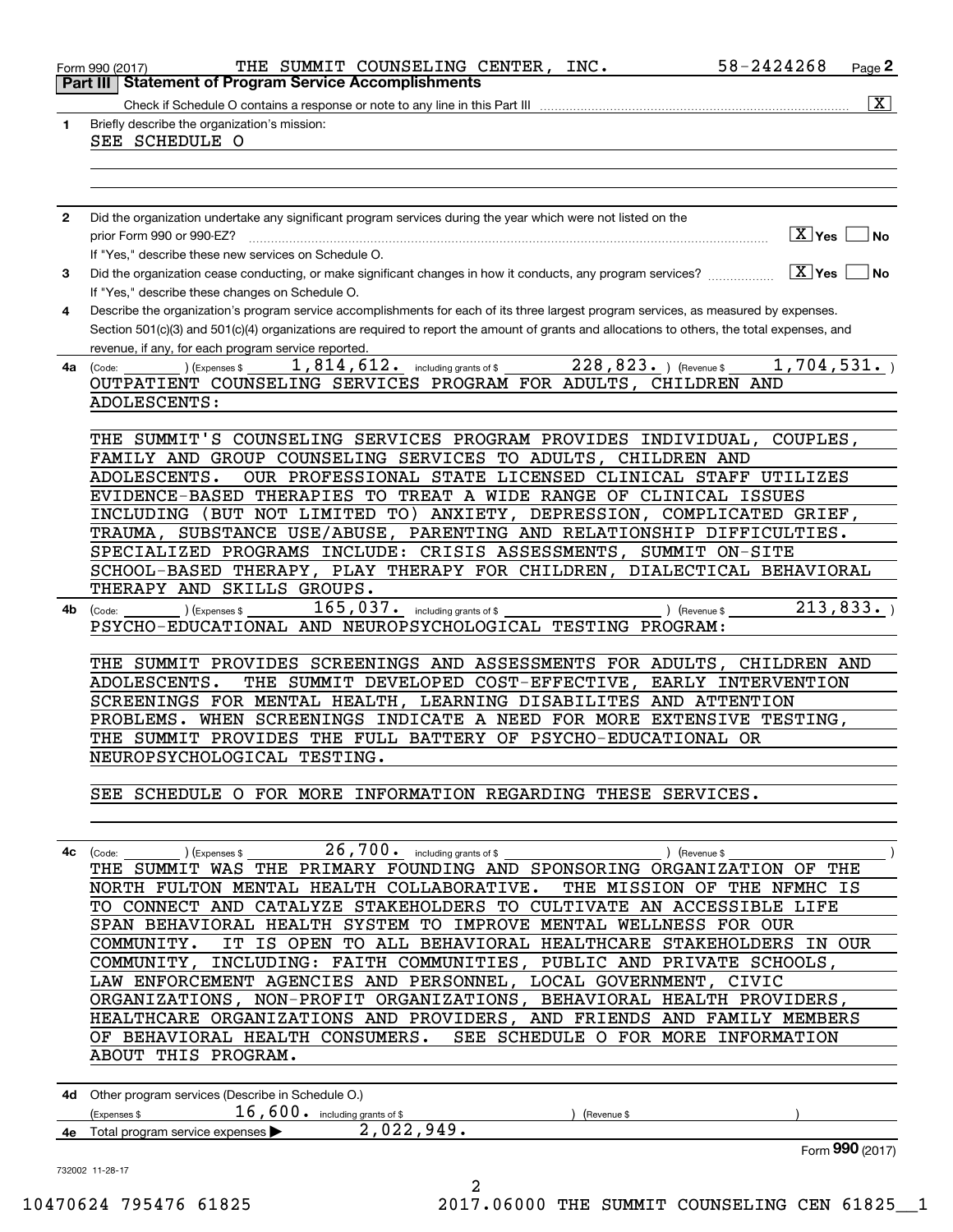|  | Form 990 (2017) |  |
|--|-----------------|--|

Form 990 (2017) THE SUMMIT COUNSELING CENTER*,*INC. 58-2424268 <sub>Page</sub> 3<br>**Part IV | Checklist of Required Schedules** 

|     |                                                                                                                                      |                 | Yes | No |
|-----|--------------------------------------------------------------------------------------------------------------------------------------|-----------------|-----|----|
| 1.  | Is the organization described in section 501(c)(3) or 4947(a)(1) (other than a private foundation)?                                  |                 | X   |    |
|     |                                                                                                                                      | 1               |     |    |
| 2   |                                                                                                                                      | $\mathbf{2}$    | X   |    |
| 3   | Did the organization engage in direct or indirect political campaign activities on behalf of or in opposition to candidates for      |                 |     |    |
|     |                                                                                                                                      | 3               |     | x  |
| 4   | Section 501(c)(3) organizations. Did the organization engage in lobbying activities, or have a section 501(h) election in effect     |                 |     |    |
|     |                                                                                                                                      | 4               |     | x  |
| 5   | Is the organization a section 501(c)(4), 501(c)(5), or 501(c)(6) organization that receives membership dues, assessments, or         |                 |     |    |
|     |                                                                                                                                      | 5               |     | x  |
| 6   | Did the organization maintain any donor advised funds or any similar funds or accounts for which donors have the right to            |                 |     |    |
|     | provide advice on the distribution or investment of amounts in such funds or accounts? If "Yes," complete Schedule D, Part I         | 6               |     | x  |
| 7   | Did the organization receive or hold a conservation easement, including easements to preserve open space,                            |                 |     |    |
|     |                                                                                                                                      | 7               |     | x  |
| 8   | Did the organization maintain collections of works of art, historical treasures, or other similar assets? If "Yes," complete         |                 |     |    |
|     |                                                                                                                                      | 8               |     | x  |
| 9   | Did the organization report an amount in Part X, line 21, for escrow or custodial account liability, serve as a custodian for        |                 |     |    |
|     | amounts not listed in Part X; or provide credit counseling, debt management, credit repair, or debt negotiation services?            |                 |     |    |
|     | If "Yes," complete Schedule D, Part IV                                                                                               | 9               |     | x  |
| 10  | Did the organization, directly or through a related organization, hold assets in temporarily restricted endowments, permanent        |                 |     |    |
|     |                                                                                                                                      | 10              |     | x  |
| 11  | If the organization's answer to any of the following questions is "Yes," then complete Schedule D, Parts VI, VII, VIII, IX, or X     |                 |     |    |
|     | as applicable.                                                                                                                       |                 |     |    |
|     | a Did the organization report an amount for land, buildings, and equipment in Part X, line 10? If "Yes," complete Schedule D,        |                 |     |    |
|     |                                                                                                                                      | 11a             | X   |    |
|     |                                                                                                                                      |                 |     |    |
|     | <b>b</b> Did the organization report an amount for investments - other securities in Part X, line 12 that is 5% or more of its total |                 |     | x  |
|     |                                                                                                                                      | 11 <sub>b</sub> |     |    |
|     | c Did the organization report an amount for investments - program related in Part X, line 13 that is 5% or more of its total         |                 |     |    |
|     |                                                                                                                                      | 11c             |     | x  |
|     | d Did the organization report an amount for other assets in Part X, line 15 that is 5% or more of its total assets reported in       |                 |     |    |
|     |                                                                                                                                      | <b>11d</b>      | х   |    |
|     | e Did the organization report an amount for other liabilities in Part X, line 25? If "Yes," complete Schedule D, Part X              | <b>11e</b>      |     | X  |
| f   | Did the organization's separate or consolidated financial statements for the tax year include a footnote that addresses              |                 |     |    |
|     | the organization's liability for uncertain tax positions under FIN 48 (ASC 740)? If "Yes," complete Schedule D, Part X               | 11f             |     | х  |
|     | 12a Did the organization obtain separate, independent audited financial statements for the tax year? If "Yes," complete              |                 |     |    |
|     | Schedule D, Parts XI and XII                                                                                                         | 12a             | х   |    |
|     | <b>b</b> Was the organization included in consolidated, independent audited financial statements for the tax year?                   |                 |     |    |
|     | If "Yes," and if the organization answered "No" to line 12a, then completing Schedule D, Parts XI and XII is optional                | 12b             | х   |    |
| 13  |                                                                                                                                      | 13              |     | х  |
| 14a | Did the organization maintain an office, employees, or agents outside of the United States?                                          | 14a             |     | X  |
|     | <b>b</b> Did the organization have aggregate revenues or expenses of more than \$10,000 from grantmaking, fundraising, business,     |                 |     |    |
|     | investment, and program service activities outside the United States, or aggregate foreign investments valued at \$100,000           |                 |     |    |
|     |                                                                                                                                      | 14b             |     | x  |
| 15  | Did the organization report on Part IX, column (A), line 3, more than \$5,000 of grants or other assistance to or for any            |                 |     |    |
|     |                                                                                                                                      | 15              |     | x  |
| 16  | Did the organization report on Part IX, column (A), line 3, more than \$5,000 of aggregate grants or other assistance to             |                 |     |    |
|     |                                                                                                                                      | 16              |     | x  |
| 17  | Did the organization report a total of more than \$15,000 of expenses for professional fundraising services on Part IX,              |                 |     |    |
|     |                                                                                                                                      | 17              |     | x  |
| 18  | Did the organization report more than \$15,000 total of fundraising event gross income and contributions on Part VIII, lines         |                 |     |    |
|     |                                                                                                                                      | 18              | x   |    |
| 19  | Did the organization report more than \$15,000 of gross income from gaming activities on Part VIII, line 9a? If "Yes."               |                 |     |    |
|     |                                                                                                                                      | 19              |     | x  |
|     |                                                                                                                                      |                 |     |    |

Form (2017) **990**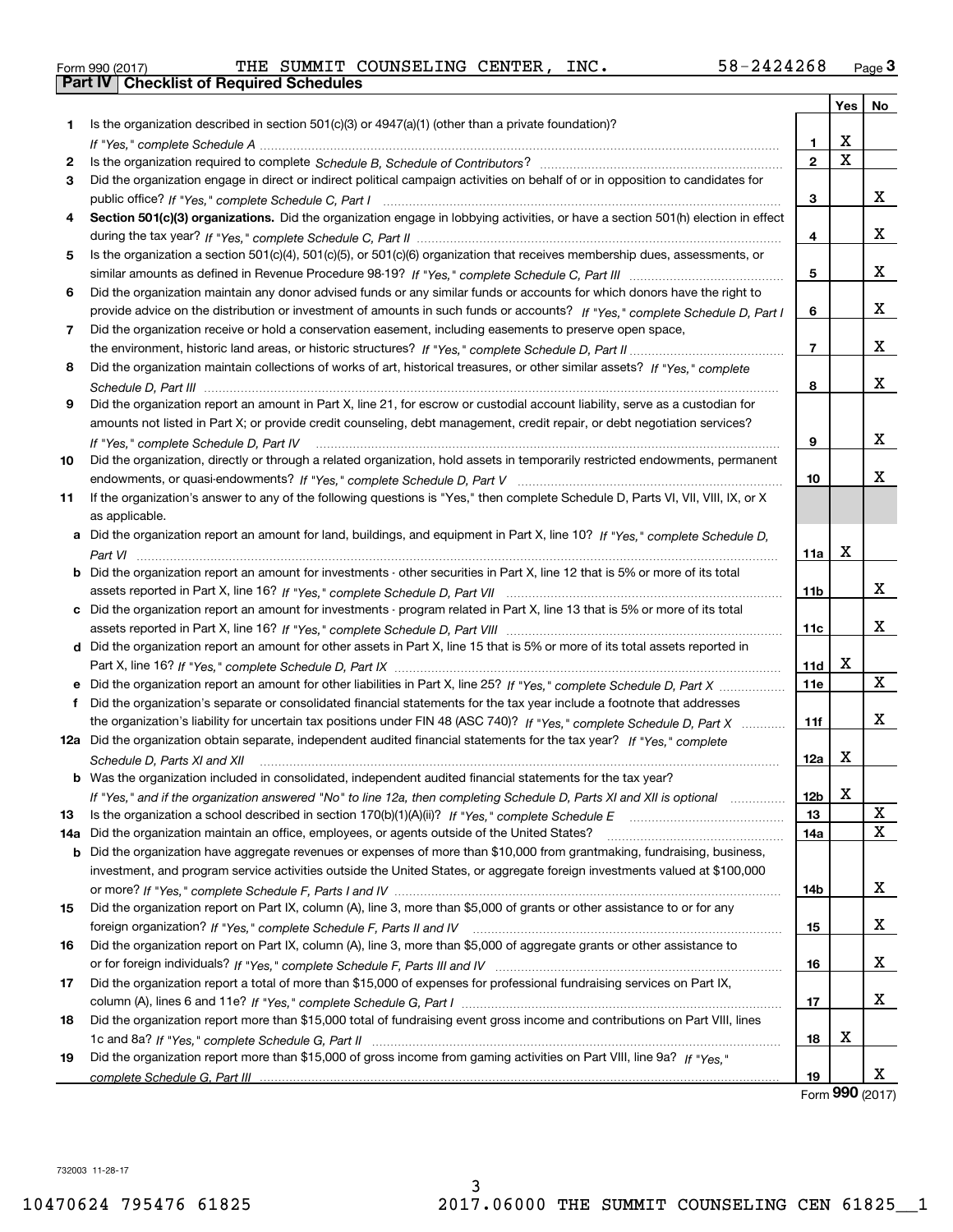| Form 990 (2017) |                                                              |  | THE SUMMIT COUNSELING CENTER, INC. |  | 58-2424268 | Page $4$ |
|-----------------|--------------------------------------------------------------|--|------------------------------------|--|------------|----------|
|                 | <b>Part IV   Checklist of Required Schedules</b> (continued) |  |                                    |  |            |          |

|    | <b>Part IV</b>   GNECKIISTOI REQUITED SCREDUIES $_{(Continued)}$                                                                  |                 |     |             |
|----|-----------------------------------------------------------------------------------------------------------------------------------|-----------------|-----|-------------|
|    |                                                                                                                                   |                 | Yes | No          |
|    | 20a Did the organization operate one or more hospital facilities? If "Yes," complete Schedule H                                   | 20a             |     | x           |
| b  | If "Yes" to line 20a, did the organization attach a copy of its audited financial statements to this return?                      | 20 <sub>b</sub> |     |             |
| 21 | Did the organization report more than \$5,000 of grants or other assistance to any domestic organization or                       |                 |     |             |
|    |                                                                                                                                   | 21              |     | х           |
| 22 | Did the organization report more than \$5,000 of grants or other assistance to or for domestic individuals on                     |                 |     |             |
|    |                                                                                                                                   | 22              | X   |             |
| 23 | Did the organization answer "Yes" to Part VII, Section A, line 3, 4, or 5 about compensation of the organization's current        |                 |     |             |
|    | and former officers, directors, trustees, key employees, and highest compensated employees? If "Yes," complete                    |                 |     |             |
|    |                                                                                                                                   | 23              |     | х           |
|    | 24a Did the organization have a tax-exempt bond issue with an outstanding principal amount of more than \$100,000 as of the       |                 |     |             |
|    | last day of the year, that was issued after December 31, 2002? If "Yes," answer lines 24b through 24d and complete                |                 |     |             |
|    | Schedule K. If "No", go to line 25a                                                                                               | 24a             |     | х           |
| b  | Did the organization invest any proceeds of tax-exempt bonds beyond a temporary period exception?                                 | 24 <sub>b</sub> |     |             |
|    | c Did the organization maintain an escrow account other than a refunding escrow at any time during the year to defease            |                 |     |             |
|    |                                                                                                                                   | 24c             |     |             |
|    |                                                                                                                                   | 24d             |     |             |
|    | 25a Section 501(c)(3), 501(c)(4), and 501(c)(29) organizations. Did the organization engage in an excess benefit                  |                 |     |             |
|    |                                                                                                                                   | 25a             |     | х           |
|    | b Is the organization aware that it engaged in an excess benefit transaction with a disqualified person in a prior year, and      |                 |     |             |
|    | that the transaction has not been reported on any of the organization's prior Forms 990 or 990-EZ? If "Yes," complete             |                 |     |             |
|    | Schedule L, Part I                                                                                                                | 25b             |     | х           |
| 26 | Did the organization report any amount on Part X, line 5, 6, or 22 for receivables from or payables to any current or             |                 |     |             |
|    | former officers, directors, trustees, key employees, highest compensated employees, or disqualified persons? If "Yes."            |                 |     |             |
|    |                                                                                                                                   | 26              |     | x           |
| 27 | Did the organization provide a grant or other assistance to an officer, director, trustee, key employee, substantial              |                 |     |             |
|    | contributor or employee thereof, a grant selection committee member, or to a 35% controlled entity or family member               |                 |     |             |
|    |                                                                                                                                   | 27              |     | x           |
| 28 | Was the organization a party to a business transaction with one of the following parties (see Schedule L, Part IV                 |                 |     |             |
|    | instructions for applicable filing thresholds, conditions, and exceptions):                                                       |                 |     |             |
|    | a A current or former officer, director, trustee, or key employee? If "Yes," complete Schedule L, Part IV                         | 28a             |     | х           |
|    | b A family member of a current or former officer, director, trustee, or key employee? If "Yes," complete Schedule L, Part IV      | 28 <sub>b</sub> |     | $\mathbf X$ |
|    | c An entity of which a current or former officer, director, trustee, or key employee (or a family member thereof) was an officer, |                 |     |             |
|    |                                                                                                                                   | 28c             |     | х           |
| 29 |                                                                                                                                   | 29              |     | Х           |
| 30 | Did the organization receive contributions of art, historical treasures, or other similar assets, or qualified conservation       |                 |     |             |
|    |                                                                                                                                   | 30              |     | х           |
| 31 | Did the organization liquidate, terminate, or dissolve and cease operations?                                                      |                 |     |             |
|    |                                                                                                                                   | 31              |     | X           |
| 32 | Did the organization sell, exchange, dispose of, or transfer more than 25% of its net assets? If "Yes," complete                  |                 |     |             |
|    |                                                                                                                                   | 32              |     | X           |
| 33 | Did the organization own 100% of an entity disregarded as separate from the organization under Regulations                        |                 |     |             |
|    |                                                                                                                                   | 33              |     | x           |
| 34 | Was the organization related to any tax-exempt or taxable entity? If "Yes," complete Schedule R, Part II, III, or IV, and         |                 |     |             |
|    |                                                                                                                                   | 34              | X   |             |
|    |                                                                                                                                   | <b>35a</b>      |     | X           |
|    | b If "Yes" to line 35a, did the organization receive any payment from or engage in any transaction with a controlled entity       |                 |     |             |
|    |                                                                                                                                   | 35b             |     |             |
| 36 | Section 501(c)(3) organizations. Did the organization make any transfers to an exempt non-charitable related organization?        |                 |     |             |
|    |                                                                                                                                   | 36              |     | х           |
| 37 | Did the organization conduct more than 5% of its activities through an entity that is not a related organization                  |                 |     |             |
|    |                                                                                                                                   | 37              |     | x           |
| 38 | Did the organization complete Schedule O and provide explanations in Schedule O for Part VI, lines 11b and 19?                    |                 |     |             |
|    |                                                                                                                                   | 38              | х   |             |
|    |                                                                                                                                   |                 |     |             |

Form (2017) **990**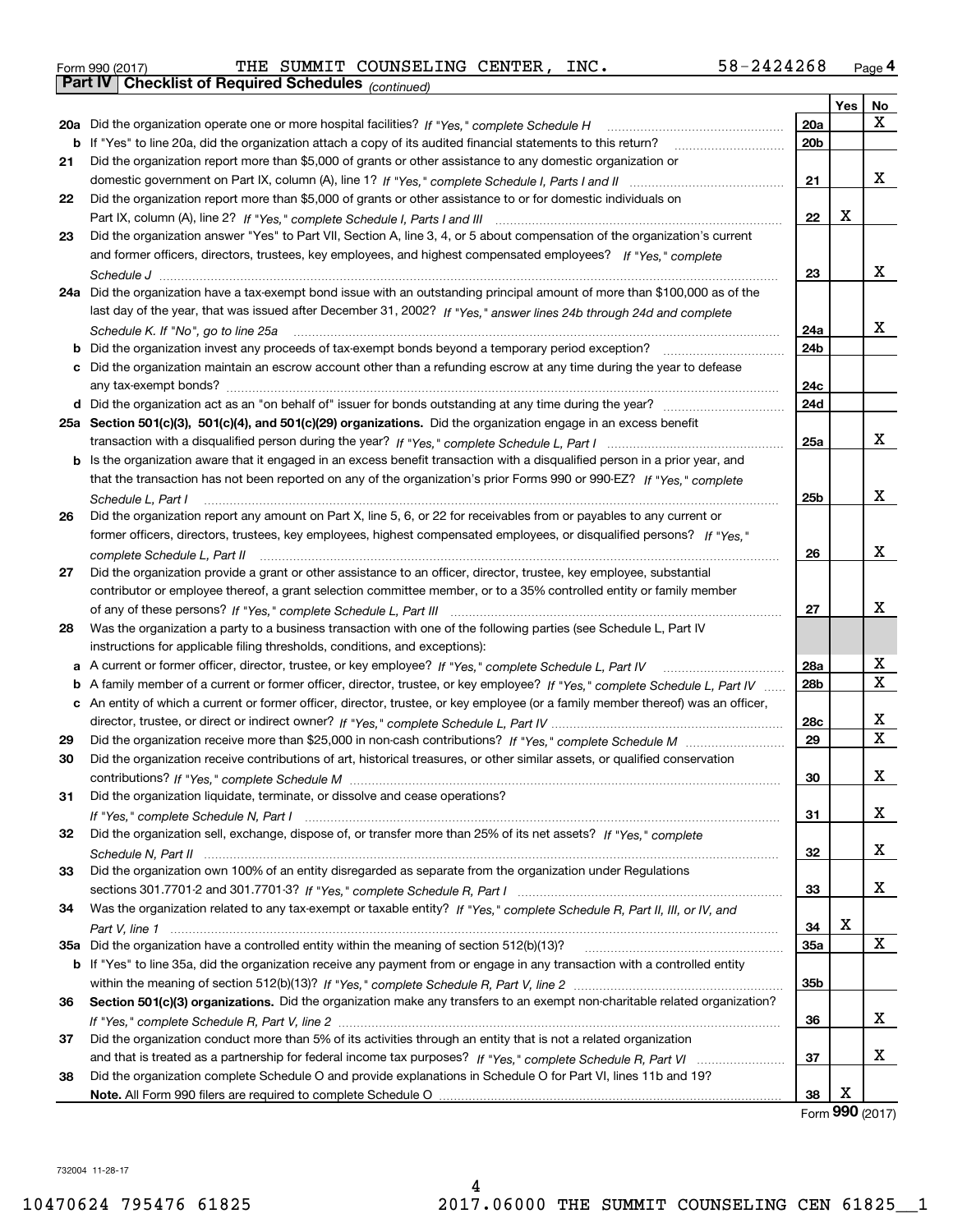|        | 58-2424268<br>THE SUMMIT COUNSELING CENTER, INC.<br>Form 990 (2017)                                                                             |                |     | Page 5 |  |  |  |  |  |
|--------|-------------------------------------------------------------------------------------------------------------------------------------------------|----------------|-----|--------|--|--|--|--|--|
|        | Part V<br><b>Statements Regarding Other IRS Filings and Tax Compliance</b>                                                                      |                |     |        |  |  |  |  |  |
|        | Check if Schedule O contains a response or note to any line in this Part V                                                                      |                |     |        |  |  |  |  |  |
|        |                                                                                                                                                 |                | Yes | No     |  |  |  |  |  |
|        | 16<br>1a                                                                                                                                        |                |     |        |  |  |  |  |  |
| b      | $\Omega$<br>1 <sub>b</sub><br>Enter the number of Forms W-2G included in line 1a. Enter -0- if not applicable                                   |                |     |        |  |  |  |  |  |
| c      | Did the organization comply with backup withholding rules for reportable payments to vendors and reportable gaming                              |                |     |        |  |  |  |  |  |
|        |                                                                                                                                                 | 1c             | х   |        |  |  |  |  |  |
|        | 2a Enter the number of employees reported on Form W-3, Transmittal of Wage and Tax Statements,                                                  |                |     |        |  |  |  |  |  |
|        | 43<br>filed for the calendar year ending with or within the year covered by this return<br>2a                                                   |                |     |        |  |  |  |  |  |
|        |                                                                                                                                                 | 2 <sub>b</sub> | х   |        |  |  |  |  |  |
|        |                                                                                                                                                 |                |     |        |  |  |  |  |  |
|        | 3a Did the organization have unrelated business gross income of \$1,000 or more during the year?                                                | За             |     | х      |  |  |  |  |  |
|        |                                                                                                                                                 | 3b             |     |        |  |  |  |  |  |
|        | 4a At any time during the calendar year, did the organization have an interest in, or a signature or other authority over, a                    |                |     |        |  |  |  |  |  |
|        | financial account in a foreign country (such as a bank account, securities account, or other financial account)?                                | 4a             |     | x      |  |  |  |  |  |
|        | <b>b</b> If "Yes," enter the name of the foreign country: $\blacktriangleright$                                                                 |                |     |        |  |  |  |  |  |
|        | See instructions for filing requirements for FinCEN Form 114, Report of Foreign Bank and Financial Accounts (FBAR).                             |                |     |        |  |  |  |  |  |
|        | 5a Was the organization a party to a prohibited tax shelter transaction at any time during the tax year?                                        | 5a             |     | х      |  |  |  |  |  |
| b      |                                                                                                                                                 | 5 <sub>b</sub> |     | X      |  |  |  |  |  |
|        | c If "Yes," to line 5a or 5b, did the organization file Form 8886-T?                                                                            | 5c             |     |        |  |  |  |  |  |
|        | 6a Does the organization have annual gross receipts that are normally greater than \$100,000, and did the organization solicit                  |                |     |        |  |  |  |  |  |
|        | any contributions that were not tax deductible as charitable contributions?                                                                     | 6a             |     | X      |  |  |  |  |  |
|        | <b>b</b> If "Yes," did the organization include with every solicitation an express statement that such contributions or gifts                   |                |     |        |  |  |  |  |  |
|        | were not tax deductible?                                                                                                                        | 6b             |     |        |  |  |  |  |  |
| 7      | Organizations that may receive deductible contributions under section 170(c).                                                                   |                |     |        |  |  |  |  |  |
| a      | Did the organization receive a payment in excess of \$75 made partly as a contribution and partly for goods and services provided to the payor? | 7a<br>7b       | х   | X      |  |  |  |  |  |
|        | <b>b</b> If "Yes," did the organization notify the donor of the value of the goods or services provided?                                        |                |     |        |  |  |  |  |  |
|        | c Did the organization sell, exchange, or otherwise dispose of tangible personal property for which it was required                             |                |     |        |  |  |  |  |  |
|        |                                                                                                                                                 |                |     |        |  |  |  |  |  |
|        | 7d                                                                                                                                              |                |     |        |  |  |  |  |  |
| е      |                                                                                                                                                 | 7e             |     | х<br>х |  |  |  |  |  |
| f      | Did the organization, during the year, pay premiums, directly or indirectly, on a personal benefit contract?                                    | 7f             |     |        |  |  |  |  |  |
| g      | If the organization received a contribution of qualified intellectual property, did the organization file Form 8899 as required?                | 7g             |     |        |  |  |  |  |  |
|        | h If the organization received a contribution of cars, boats, airplanes, or other vehicles, did the organization file a Form 1098-C?            | 7h             |     |        |  |  |  |  |  |
| 8      | Sponsoring organizations maintaining donor advised funds. Did a donor advised fund maintained by the                                            |                |     |        |  |  |  |  |  |
|        | sponsoring organization have excess business holdings at any time during the year?                                                              | 8              |     |        |  |  |  |  |  |
|        | Sponsoring organizations maintaining donor advised funds.                                                                                       |                |     |        |  |  |  |  |  |
| a      | Did the sponsoring organization make any taxable distributions under section 4966?                                                              | 9а             |     |        |  |  |  |  |  |
| b      | Did the sponsoring organization make a distribution to a donor, donor advisor, or related person?<br>Section 501(c)(7) organizations. Enter:    | 9b             |     |        |  |  |  |  |  |
| 10     | 10a<br>Initiation fees and capital contributions included on Part VIII, line 12 <i>manuarrouus</i> manuations of the lates                      |                |     |        |  |  |  |  |  |
| а<br>b | Gross receipts, included on Form 990, Part VIII, line 12, for public use of club facilities<br>10 <sub>b</sub>                                  |                |     |        |  |  |  |  |  |
| 11     | Section 501(c)(12) organizations. Enter:                                                                                                        |                |     |        |  |  |  |  |  |
| a      | 11a<br>Gross income from members or shareholders                                                                                                |                |     |        |  |  |  |  |  |
|        | <b>b</b> Gross income from other sources (Do not net amounts due or paid to other sources against                                               |                |     |        |  |  |  |  |  |
|        | amounts due or received from them.)<br>11b                                                                                                      |                |     |        |  |  |  |  |  |
|        | 12a Section 4947(a)(1) non-exempt charitable trusts. Is the organization filing Form 990 in lieu of Form 1041?                                  | 12a            |     |        |  |  |  |  |  |
|        | <b>b</b> If "Yes," enter the amount of tax-exempt interest received or accrued during the year <i>manument</i><br>12b                           |                |     |        |  |  |  |  |  |
| 13     | Section 501(c)(29) qualified nonprofit health insurance issuers.                                                                                |                |     |        |  |  |  |  |  |
|        | a Is the organization licensed to issue qualified health plans in more than one state?                                                          | 13а            |     |        |  |  |  |  |  |
|        | Note. See the instructions for additional information the organization must report on Schedule O.                                               |                |     |        |  |  |  |  |  |
|        | <b>b</b> Enter the amount of reserves the organization is required to maintain by the states in which the                                       |                |     |        |  |  |  |  |  |
|        | 13 <sub>b</sub>                                                                                                                                 |                |     |        |  |  |  |  |  |
|        | 13с                                                                                                                                             |                |     |        |  |  |  |  |  |
|        | 14a Did the organization receive any payments for indoor tanning services during the tax year?                                                  | 14a            |     | х      |  |  |  |  |  |
|        |                                                                                                                                                 | 14b            |     |        |  |  |  |  |  |
|        |                                                                                                                                                 |                | nnn |        |  |  |  |  |  |

|  | Form 990 (2017) |
|--|-----------------|
|--|-----------------|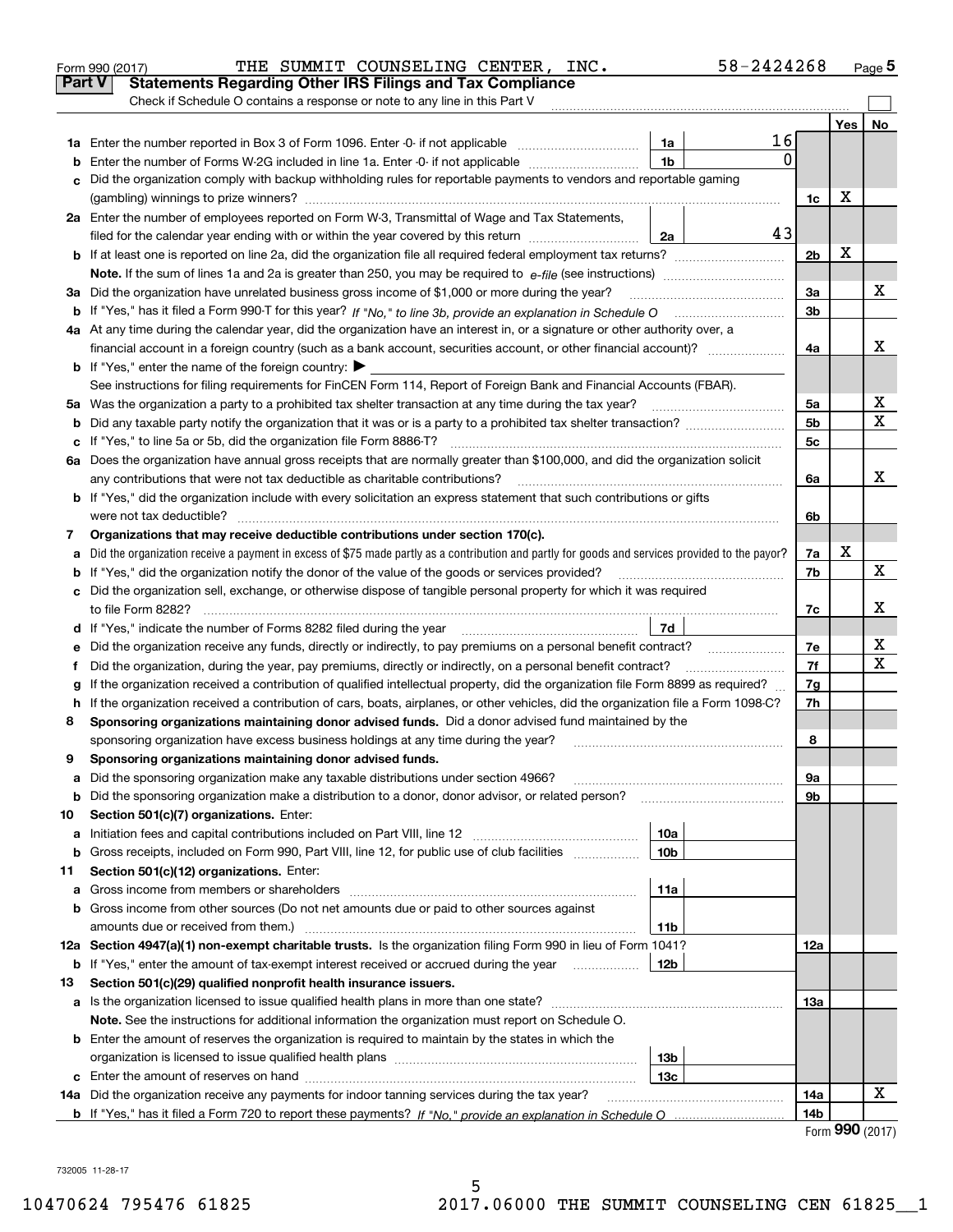| <b>Section A. Governing Body and Management</b><br>1a<br><b>1a</b> Enter the number of voting members of the governing body at the end of the tax year <i>manumum</i><br>If there are material differences in voting rights among members of the governing body, or if the governing<br>body delegated broad authority to an executive committee or similar committee, explain in Schedule O.<br><b>b</b> Enter the number of voting members included in line 1a, above, who are independent <i>manumum</i><br>1b<br>Did any officer, director, trustee, or key employee have a family relationship or a business relationship with any other<br>2<br>officer, director, trustee, or key employee?<br>Did the organization delegate control over management duties customarily performed by or under the direct supervision<br>3<br>Did the organization make any significant changes to its governing documents since the prior Form 990 was filed?<br>4<br>5<br>6<br>7a Did the organization have members, stockholders, or other persons who had the power to elect or appoint one or<br>more members of the governing body?<br><b>b</b> Are any governance decisions of the organization reserved to (or subject to approval by) members, stockholders, or<br>persons other than the governing body?<br>Did the organization contemporaneously document the meetings held or written actions undertaken during the year by the following:<br>8<br>Is there any officer, director, trustee, or key employee listed in Part VII, Section A, who cannot be reached at the<br>9<br><b>b</b> If "Yes," did the organization have written policies and procedures governing the activities of such chapters, affiliates,<br>and branches to ensure their operations are consistent with the organization's exempt purposes?<br><b>b</b> Describe in Schedule O the process, if any, used by the organization to review this Form 990.<br><b>b</b> Were officers, directors, or trustees, and key employees required to disclose annually interests that could give rise to conflicts?<br>c Did the organization regularly and consistently monitor and enforce compliance with the policy? If "Yes," describe<br>in Schedule O how this was done www.communication.com/www.communications.com/www.communications.com/<br>Did the organization have a written whistleblower policy?<br>Did the organization have a written document retention and destruction policy?<br>Did the process for determining compensation of the following persons include a review and approval by independent<br>persons, comparability data, and contemporaneous substantiation of the deliberation and decision?<br>a The organization's CEO, Executive Director, or top management official manufactured content content of the organization's CEO, Executive Director, or top management official manufactured content of the state of the state<br>b Other officers or key employees of the organization manufactured content to content of the organization manufactured content of the organization manufactured content of the organization manufactured content of the organi<br>If "Yes" to line 15a or 15b, describe the process in Schedule O (see instructions).<br>taxable entity during the year?<br>b If "Yes," did the organization follow a written policy or procedure requiring the organization to evaluate its participation<br>in joint venture arrangements under applicable federal tax law, and take steps to safeguard the organization's<br>List the states with which a copy of this Form 990 is required to be filed $\blacktriangleright$ GA<br>Section 6104 requires an organization to make its Forms 1023 (or 1024 if applicable), 990, and 990-T (Section 501(c)(3)s only) available<br>for public inspection. Indicate how you made these available. Check all that apply.<br>$X$ Upon request<br>Another's website<br>Own website<br>Other (explain in Schedule O)<br>Describe in Schedule O whether (and if so, how) the organization made its governing documents, conflict of interest policy, and financial<br>statements available to the public during the tax year.<br>State the name, address, and telephone number of the person who possesses the organization's books and records:<br>HELEN B CAUDILL $-678-336-3159$<br>30022<br>2750 OLD ALABAMA RD, SUITE 200, JOHNS CREEK,<br>GA |    |                     |                   |                         |
|-----------------------------------------------------------------------------------------------------------------------------------------------------------------------------------------------------------------------------------------------------------------------------------------------------------------------------------------------------------------------------------------------------------------------------------------------------------------------------------------------------------------------------------------------------------------------------------------------------------------------------------------------------------------------------------------------------------------------------------------------------------------------------------------------------------------------------------------------------------------------------------------------------------------------------------------------------------------------------------------------------------------------------------------------------------------------------------------------------------------------------------------------------------------------------------------------------------------------------------------------------------------------------------------------------------------------------------------------------------------------------------------------------------------------------------------------------------------------------------------------------------------------------------------------------------------------------------------------------------------------------------------------------------------------------------------------------------------------------------------------------------------------------------------------------------------------------------------------------------------------------------------------------------------------------------------------------------------------------------------------------------------------------------------------------------------------------------------------------------------------------------------------------------------------------------------------------------------------------------------------------------------------------------------------------------------------------------------------------------------------------------------------------------------------------------------------------------------------------------------------------------------------------------------------------------------------------------------------------------------------------------------------------------------------------------------------------------------------------------------------------------------------------------------------------------------------------------------------------------------------------------------------------------------------------------------------------------------------------------------------------------------------------------------------------------------------------------------------------------------------------------------------------------------------------------------------------------------------------------------------------------------------------------------------------------------------------------------------------------------------------------------------------------------------------------------------------------------------------------------------------------------------------------------------------------------------------------------------------------------------------------------------------------------------------------------------------------------------------------------------------------------------------------------------------------------------------------------------------------------------------------------------------------------------------------------------------------------------------------------------------------------------------------------------------------------------------------------------------------------------------------------------------------------------------------------------------------------------------------------------------------------------------------------------------------------------------------------------------------------------------------------------------------------|----|---------------------|-------------------|-------------------------|
|                                                                                                                                                                                                                                                                                                                                                                                                                                                                                                                                                                                                                                                                                                                                                                                                                                                                                                                                                                                                                                                                                                                                                                                                                                                                                                                                                                                                                                                                                                                                                                                                                                                                                                                                                                                                                                                                                                                                                                                                                                                                                                                                                                                                                                                                                                                                                                                                                                                                                                                                                                                                                                                                                                                                                                                                                                                                                                                                                                                                                                                                                                                                                                                                                                                                                                                                                                                                                                                                                                                                                                                                                                                                                                                                                                                                                                                                                                                                                                                                                                                                                                                                                                                                                                                                                                                                                                                                                 |    |                     | Yes               | No                      |
|                                                                                                                                                                                                                                                                                                                                                                                                                                                                                                                                                                                                                                                                                                                                                                                                                                                                                                                                                                                                                                                                                                                                                                                                                                                                                                                                                                                                                                                                                                                                                                                                                                                                                                                                                                                                                                                                                                                                                                                                                                                                                                                                                                                                                                                                                                                                                                                                                                                                                                                                                                                                                                                                                                                                                                                                                                                                                                                                                                                                                                                                                                                                                                                                                                                                                                                                                                                                                                                                                                                                                                                                                                                                                                                                                                                                                                                                                                                                                                                                                                                                                                                                                                                                                                                                                                                                                                                                                 | 15 |                     |                   |                         |
|                                                                                                                                                                                                                                                                                                                                                                                                                                                                                                                                                                                                                                                                                                                                                                                                                                                                                                                                                                                                                                                                                                                                                                                                                                                                                                                                                                                                                                                                                                                                                                                                                                                                                                                                                                                                                                                                                                                                                                                                                                                                                                                                                                                                                                                                                                                                                                                                                                                                                                                                                                                                                                                                                                                                                                                                                                                                                                                                                                                                                                                                                                                                                                                                                                                                                                                                                                                                                                                                                                                                                                                                                                                                                                                                                                                                                                                                                                                                                                                                                                                                                                                                                                                                                                                                                                                                                                                                                 |    |                     |                   |                         |
|                                                                                                                                                                                                                                                                                                                                                                                                                                                                                                                                                                                                                                                                                                                                                                                                                                                                                                                                                                                                                                                                                                                                                                                                                                                                                                                                                                                                                                                                                                                                                                                                                                                                                                                                                                                                                                                                                                                                                                                                                                                                                                                                                                                                                                                                                                                                                                                                                                                                                                                                                                                                                                                                                                                                                                                                                                                                                                                                                                                                                                                                                                                                                                                                                                                                                                                                                                                                                                                                                                                                                                                                                                                                                                                                                                                                                                                                                                                                                                                                                                                                                                                                                                                                                                                                                                                                                                                                                 |    |                     |                   |                         |
|                                                                                                                                                                                                                                                                                                                                                                                                                                                                                                                                                                                                                                                                                                                                                                                                                                                                                                                                                                                                                                                                                                                                                                                                                                                                                                                                                                                                                                                                                                                                                                                                                                                                                                                                                                                                                                                                                                                                                                                                                                                                                                                                                                                                                                                                                                                                                                                                                                                                                                                                                                                                                                                                                                                                                                                                                                                                                                                                                                                                                                                                                                                                                                                                                                                                                                                                                                                                                                                                                                                                                                                                                                                                                                                                                                                                                                                                                                                                                                                                                                                                                                                                                                                                                                                                                                                                                                                                                 | 14 |                     |                   |                         |
|                                                                                                                                                                                                                                                                                                                                                                                                                                                                                                                                                                                                                                                                                                                                                                                                                                                                                                                                                                                                                                                                                                                                                                                                                                                                                                                                                                                                                                                                                                                                                                                                                                                                                                                                                                                                                                                                                                                                                                                                                                                                                                                                                                                                                                                                                                                                                                                                                                                                                                                                                                                                                                                                                                                                                                                                                                                                                                                                                                                                                                                                                                                                                                                                                                                                                                                                                                                                                                                                                                                                                                                                                                                                                                                                                                                                                                                                                                                                                                                                                                                                                                                                                                                                                                                                                                                                                                                                                 |    |                     |                   |                         |
|                                                                                                                                                                                                                                                                                                                                                                                                                                                                                                                                                                                                                                                                                                                                                                                                                                                                                                                                                                                                                                                                                                                                                                                                                                                                                                                                                                                                                                                                                                                                                                                                                                                                                                                                                                                                                                                                                                                                                                                                                                                                                                                                                                                                                                                                                                                                                                                                                                                                                                                                                                                                                                                                                                                                                                                                                                                                                                                                                                                                                                                                                                                                                                                                                                                                                                                                                                                                                                                                                                                                                                                                                                                                                                                                                                                                                                                                                                                                                                                                                                                                                                                                                                                                                                                                                                                                                                                                                 |    | $\mathbf{2}$        | X                 |                         |
|                                                                                                                                                                                                                                                                                                                                                                                                                                                                                                                                                                                                                                                                                                                                                                                                                                                                                                                                                                                                                                                                                                                                                                                                                                                                                                                                                                                                                                                                                                                                                                                                                                                                                                                                                                                                                                                                                                                                                                                                                                                                                                                                                                                                                                                                                                                                                                                                                                                                                                                                                                                                                                                                                                                                                                                                                                                                                                                                                                                                                                                                                                                                                                                                                                                                                                                                                                                                                                                                                                                                                                                                                                                                                                                                                                                                                                                                                                                                                                                                                                                                                                                                                                                                                                                                                                                                                                                                                 |    |                     |                   |                         |
|                                                                                                                                                                                                                                                                                                                                                                                                                                                                                                                                                                                                                                                                                                                                                                                                                                                                                                                                                                                                                                                                                                                                                                                                                                                                                                                                                                                                                                                                                                                                                                                                                                                                                                                                                                                                                                                                                                                                                                                                                                                                                                                                                                                                                                                                                                                                                                                                                                                                                                                                                                                                                                                                                                                                                                                                                                                                                                                                                                                                                                                                                                                                                                                                                                                                                                                                                                                                                                                                                                                                                                                                                                                                                                                                                                                                                                                                                                                                                                                                                                                                                                                                                                                                                                                                                                                                                                                                                 |    |                     |                   | X                       |
|                                                                                                                                                                                                                                                                                                                                                                                                                                                                                                                                                                                                                                                                                                                                                                                                                                                                                                                                                                                                                                                                                                                                                                                                                                                                                                                                                                                                                                                                                                                                                                                                                                                                                                                                                                                                                                                                                                                                                                                                                                                                                                                                                                                                                                                                                                                                                                                                                                                                                                                                                                                                                                                                                                                                                                                                                                                                                                                                                                                                                                                                                                                                                                                                                                                                                                                                                                                                                                                                                                                                                                                                                                                                                                                                                                                                                                                                                                                                                                                                                                                                                                                                                                                                                                                                                                                                                                                                                 |    | 3<br>$\overline{4}$ |                   | $\overline{\mathtt{x}}$ |
|                                                                                                                                                                                                                                                                                                                                                                                                                                                                                                                                                                                                                                                                                                                                                                                                                                                                                                                                                                                                                                                                                                                                                                                                                                                                                                                                                                                                                                                                                                                                                                                                                                                                                                                                                                                                                                                                                                                                                                                                                                                                                                                                                                                                                                                                                                                                                                                                                                                                                                                                                                                                                                                                                                                                                                                                                                                                                                                                                                                                                                                                                                                                                                                                                                                                                                                                                                                                                                                                                                                                                                                                                                                                                                                                                                                                                                                                                                                                                                                                                                                                                                                                                                                                                                                                                                                                                                                                                 |    |                     |                   | $\overline{\textbf{x}}$ |
|                                                                                                                                                                                                                                                                                                                                                                                                                                                                                                                                                                                                                                                                                                                                                                                                                                                                                                                                                                                                                                                                                                                                                                                                                                                                                                                                                                                                                                                                                                                                                                                                                                                                                                                                                                                                                                                                                                                                                                                                                                                                                                                                                                                                                                                                                                                                                                                                                                                                                                                                                                                                                                                                                                                                                                                                                                                                                                                                                                                                                                                                                                                                                                                                                                                                                                                                                                                                                                                                                                                                                                                                                                                                                                                                                                                                                                                                                                                                                                                                                                                                                                                                                                                                                                                                                                                                                                                                                 |    | 5                   |                   | $\overline{\mathbf{x}}$ |
|                                                                                                                                                                                                                                                                                                                                                                                                                                                                                                                                                                                                                                                                                                                                                                                                                                                                                                                                                                                                                                                                                                                                                                                                                                                                                                                                                                                                                                                                                                                                                                                                                                                                                                                                                                                                                                                                                                                                                                                                                                                                                                                                                                                                                                                                                                                                                                                                                                                                                                                                                                                                                                                                                                                                                                                                                                                                                                                                                                                                                                                                                                                                                                                                                                                                                                                                                                                                                                                                                                                                                                                                                                                                                                                                                                                                                                                                                                                                                                                                                                                                                                                                                                                                                                                                                                                                                                                                                 |    | 6                   |                   |                         |
|                                                                                                                                                                                                                                                                                                                                                                                                                                                                                                                                                                                                                                                                                                                                                                                                                                                                                                                                                                                                                                                                                                                                                                                                                                                                                                                                                                                                                                                                                                                                                                                                                                                                                                                                                                                                                                                                                                                                                                                                                                                                                                                                                                                                                                                                                                                                                                                                                                                                                                                                                                                                                                                                                                                                                                                                                                                                                                                                                                                                                                                                                                                                                                                                                                                                                                                                                                                                                                                                                                                                                                                                                                                                                                                                                                                                                                                                                                                                                                                                                                                                                                                                                                                                                                                                                                                                                                                                                 |    |                     |                   |                         |
| 13<br>15                                                                                                                                                                                                                                                                                                                                                                                                                                                                                                                                                                                                                                                                                                                                                                                                                                                                                                                                                                                                                                                                                                                                                                                                                                                                                                                                                                                                                                                                                                                                                                                                                                                                                                                                                                                                                                                                                                                                                                                                                                                                                                                                                                                                                                                                                                                                                                                                                                                                                                                                                                                                                                                                                                                                                                                                                                                                                                                                                                                                                                                                                                                                                                                                                                                                                                                                                                                                                                                                                                                                                                                                                                                                                                                                                                                                                                                                                                                                                                                                                                                                                                                                                                                                                                                                                                                                                                                                        |    | 7а                  | x                 |                         |
|                                                                                                                                                                                                                                                                                                                                                                                                                                                                                                                                                                                                                                                                                                                                                                                                                                                                                                                                                                                                                                                                                                                                                                                                                                                                                                                                                                                                                                                                                                                                                                                                                                                                                                                                                                                                                                                                                                                                                                                                                                                                                                                                                                                                                                                                                                                                                                                                                                                                                                                                                                                                                                                                                                                                                                                                                                                                                                                                                                                                                                                                                                                                                                                                                                                                                                                                                                                                                                                                                                                                                                                                                                                                                                                                                                                                                                                                                                                                                                                                                                                                                                                                                                                                                                                                                                                                                                                                                 |    |                     |                   |                         |
|                                                                                                                                                                                                                                                                                                                                                                                                                                                                                                                                                                                                                                                                                                                                                                                                                                                                                                                                                                                                                                                                                                                                                                                                                                                                                                                                                                                                                                                                                                                                                                                                                                                                                                                                                                                                                                                                                                                                                                                                                                                                                                                                                                                                                                                                                                                                                                                                                                                                                                                                                                                                                                                                                                                                                                                                                                                                                                                                                                                                                                                                                                                                                                                                                                                                                                                                                                                                                                                                                                                                                                                                                                                                                                                                                                                                                                                                                                                                                                                                                                                                                                                                                                                                                                                                                                                                                                                                                 |    | 7b                  | Х                 |                         |
|                                                                                                                                                                                                                                                                                                                                                                                                                                                                                                                                                                                                                                                                                                                                                                                                                                                                                                                                                                                                                                                                                                                                                                                                                                                                                                                                                                                                                                                                                                                                                                                                                                                                                                                                                                                                                                                                                                                                                                                                                                                                                                                                                                                                                                                                                                                                                                                                                                                                                                                                                                                                                                                                                                                                                                                                                                                                                                                                                                                                                                                                                                                                                                                                                                                                                                                                                                                                                                                                                                                                                                                                                                                                                                                                                                                                                                                                                                                                                                                                                                                                                                                                                                                                                                                                                                                                                                                                                 |    |                     |                   |                         |
|                                                                                                                                                                                                                                                                                                                                                                                                                                                                                                                                                                                                                                                                                                                                                                                                                                                                                                                                                                                                                                                                                                                                                                                                                                                                                                                                                                                                                                                                                                                                                                                                                                                                                                                                                                                                                                                                                                                                                                                                                                                                                                                                                                                                                                                                                                                                                                                                                                                                                                                                                                                                                                                                                                                                                                                                                                                                                                                                                                                                                                                                                                                                                                                                                                                                                                                                                                                                                                                                                                                                                                                                                                                                                                                                                                                                                                                                                                                                                                                                                                                                                                                                                                                                                                                                                                                                                                                                                 |    | 8а                  | X                 |                         |
| Section B. Policies (This Section B requests information about policies not required by the Internal Revenue Code.)<br>11a Has the organization provided a complete copy of this Form 990 to all members of its governing body before filing the form?                                                                                                                                                                                                                                                                                                                                                                                                                                                                                                                                                                                                                                                                                                                                                                                                                                                                                                                                                                                                                                                                                                                                                                                                                                                                                                                                                                                                                                                                                                                                                                                                                                                                                                                                                                                                                                                                                                                                                                                                                                                                                                                                                                                                                                                                                                                                                                                                                                                                                                                                                                                                                                                                                                                                                                                                                                                                                                                                                                                                                                                                                                                                                                                                                                                                                                                                                                                                                                                                                                                                                                                                                                                                                                                                                                                                                                                                                                                                                                                                                                                                                                                                                          |    | 8b                  | X                 |                         |
|                                                                                                                                                                                                                                                                                                                                                                                                                                                                                                                                                                                                                                                                                                                                                                                                                                                                                                                                                                                                                                                                                                                                                                                                                                                                                                                                                                                                                                                                                                                                                                                                                                                                                                                                                                                                                                                                                                                                                                                                                                                                                                                                                                                                                                                                                                                                                                                                                                                                                                                                                                                                                                                                                                                                                                                                                                                                                                                                                                                                                                                                                                                                                                                                                                                                                                                                                                                                                                                                                                                                                                                                                                                                                                                                                                                                                                                                                                                                                                                                                                                                                                                                                                                                                                                                                                                                                                                                                 |    |                     |                   |                         |
|                                                                                                                                                                                                                                                                                                                                                                                                                                                                                                                                                                                                                                                                                                                                                                                                                                                                                                                                                                                                                                                                                                                                                                                                                                                                                                                                                                                                                                                                                                                                                                                                                                                                                                                                                                                                                                                                                                                                                                                                                                                                                                                                                                                                                                                                                                                                                                                                                                                                                                                                                                                                                                                                                                                                                                                                                                                                                                                                                                                                                                                                                                                                                                                                                                                                                                                                                                                                                                                                                                                                                                                                                                                                                                                                                                                                                                                                                                                                                                                                                                                                                                                                                                                                                                                                                                                                                                                                                 |    | 9                   |                   | x                       |
|                                                                                                                                                                                                                                                                                                                                                                                                                                                                                                                                                                                                                                                                                                                                                                                                                                                                                                                                                                                                                                                                                                                                                                                                                                                                                                                                                                                                                                                                                                                                                                                                                                                                                                                                                                                                                                                                                                                                                                                                                                                                                                                                                                                                                                                                                                                                                                                                                                                                                                                                                                                                                                                                                                                                                                                                                                                                                                                                                                                                                                                                                                                                                                                                                                                                                                                                                                                                                                                                                                                                                                                                                                                                                                                                                                                                                                                                                                                                                                                                                                                                                                                                                                                                                                                                                                                                                                                                                 |    |                     |                   |                         |
|                                                                                                                                                                                                                                                                                                                                                                                                                                                                                                                                                                                                                                                                                                                                                                                                                                                                                                                                                                                                                                                                                                                                                                                                                                                                                                                                                                                                                                                                                                                                                                                                                                                                                                                                                                                                                                                                                                                                                                                                                                                                                                                                                                                                                                                                                                                                                                                                                                                                                                                                                                                                                                                                                                                                                                                                                                                                                                                                                                                                                                                                                                                                                                                                                                                                                                                                                                                                                                                                                                                                                                                                                                                                                                                                                                                                                                                                                                                                                                                                                                                                                                                                                                                                                                                                                                                                                                                                                 |    |                     | Yes               | No                      |
|                                                                                                                                                                                                                                                                                                                                                                                                                                                                                                                                                                                                                                                                                                                                                                                                                                                                                                                                                                                                                                                                                                                                                                                                                                                                                                                                                                                                                                                                                                                                                                                                                                                                                                                                                                                                                                                                                                                                                                                                                                                                                                                                                                                                                                                                                                                                                                                                                                                                                                                                                                                                                                                                                                                                                                                                                                                                                                                                                                                                                                                                                                                                                                                                                                                                                                                                                                                                                                                                                                                                                                                                                                                                                                                                                                                                                                                                                                                                                                                                                                                                                                                                                                                                                                                                                                                                                                                                                 |    | 10a                 |                   | $\mathbf X$             |
|                                                                                                                                                                                                                                                                                                                                                                                                                                                                                                                                                                                                                                                                                                                                                                                                                                                                                                                                                                                                                                                                                                                                                                                                                                                                                                                                                                                                                                                                                                                                                                                                                                                                                                                                                                                                                                                                                                                                                                                                                                                                                                                                                                                                                                                                                                                                                                                                                                                                                                                                                                                                                                                                                                                                                                                                                                                                                                                                                                                                                                                                                                                                                                                                                                                                                                                                                                                                                                                                                                                                                                                                                                                                                                                                                                                                                                                                                                                                                                                                                                                                                                                                                                                                                                                                                                                                                                                                                 |    |                     |                   |                         |
|                                                                                                                                                                                                                                                                                                                                                                                                                                                                                                                                                                                                                                                                                                                                                                                                                                                                                                                                                                                                                                                                                                                                                                                                                                                                                                                                                                                                                                                                                                                                                                                                                                                                                                                                                                                                                                                                                                                                                                                                                                                                                                                                                                                                                                                                                                                                                                                                                                                                                                                                                                                                                                                                                                                                                                                                                                                                                                                                                                                                                                                                                                                                                                                                                                                                                                                                                                                                                                                                                                                                                                                                                                                                                                                                                                                                                                                                                                                                                                                                                                                                                                                                                                                                                                                                                                                                                                                                                 |    | 10b                 |                   |                         |
|                                                                                                                                                                                                                                                                                                                                                                                                                                                                                                                                                                                                                                                                                                                                                                                                                                                                                                                                                                                                                                                                                                                                                                                                                                                                                                                                                                                                                                                                                                                                                                                                                                                                                                                                                                                                                                                                                                                                                                                                                                                                                                                                                                                                                                                                                                                                                                                                                                                                                                                                                                                                                                                                                                                                                                                                                                                                                                                                                                                                                                                                                                                                                                                                                                                                                                                                                                                                                                                                                                                                                                                                                                                                                                                                                                                                                                                                                                                                                                                                                                                                                                                                                                                                                                                                                                                                                                                                                 |    | 11a                 | х                 |                         |
|                                                                                                                                                                                                                                                                                                                                                                                                                                                                                                                                                                                                                                                                                                                                                                                                                                                                                                                                                                                                                                                                                                                                                                                                                                                                                                                                                                                                                                                                                                                                                                                                                                                                                                                                                                                                                                                                                                                                                                                                                                                                                                                                                                                                                                                                                                                                                                                                                                                                                                                                                                                                                                                                                                                                                                                                                                                                                                                                                                                                                                                                                                                                                                                                                                                                                                                                                                                                                                                                                                                                                                                                                                                                                                                                                                                                                                                                                                                                                                                                                                                                                                                                                                                                                                                                                                                                                                                                                 |    |                     |                   |                         |
|                                                                                                                                                                                                                                                                                                                                                                                                                                                                                                                                                                                                                                                                                                                                                                                                                                                                                                                                                                                                                                                                                                                                                                                                                                                                                                                                                                                                                                                                                                                                                                                                                                                                                                                                                                                                                                                                                                                                                                                                                                                                                                                                                                                                                                                                                                                                                                                                                                                                                                                                                                                                                                                                                                                                                                                                                                                                                                                                                                                                                                                                                                                                                                                                                                                                                                                                                                                                                                                                                                                                                                                                                                                                                                                                                                                                                                                                                                                                                                                                                                                                                                                                                                                                                                                                                                                                                                                                                 |    | 12a                 | Х                 |                         |
|                                                                                                                                                                                                                                                                                                                                                                                                                                                                                                                                                                                                                                                                                                                                                                                                                                                                                                                                                                                                                                                                                                                                                                                                                                                                                                                                                                                                                                                                                                                                                                                                                                                                                                                                                                                                                                                                                                                                                                                                                                                                                                                                                                                                                                                                                                                                                                                                                                                                                                                                                                                                                                                                                                                                                                                                                                                                                                                                                                                                                                                                                                                                                                                                                                                                                                                                                                                                                                                                                                                                                                                                                                                                                                                                                                                                                                                                                                                                                                                                                                                                                                                                                                                                                                                                                                                                                                                                                 |    | 12 <sub>b</sub>     | $\mathbf X$       |                         |
|                                                                                                                                                                                                                                                                                                                                                                                                                                                                                                                                                                                                                                                                                                                                                                                                                                                                                                                                                                                                                                                                                                                                                                                                                                                                                                                                                                                                                                                                                                                                                                                                                                                                                                                                                                                                                                                                                                                                                                                                                                                                                                                                                                                                                                                                                                                                                                                                                                                                                                                                                                                                                                                                                                                                                                                                                                                                                                                                                                                                                                                                                                                                                                                                                                                                                                                                                                                                                                                                                                                                                                                                                                                                                                                                                                                                                                                                                                                                                                                                                                                                                                                                                                                                                                                                                                                                                                                                                 |    |                     |                   |                         |
|                                                                                                                                                                                                                                                                                                                                                                                                                                                                                                                                                                                                                                                                                                                                                                                                                                                                                                                                                                                                                                                                                                                                                                                                                                                                                                                                                                                                                                                                                                                                                                                                                                                                                                                                                                                                                                                                                                                                                                                                                                                                                                                                                                                                                                                                                                                                                                                                                                                                                                                                                                                                                                                                                                                                                                                                                                                                                                                                                                                                                                                                                                                                                                                                                                                                                                                                                                                                                                                                                                                                                                                                                                                                                                                                                                                                                                                                                                                                                                                                                                                                                                                                                                                                                                                                                                                                                                                                                 |    | 12c                 | х                 |                         |
| 14<br>16a Did the organization invest in, contribute assets to, or participate in a joint venture or similar arrangement with a<br><b>Section C. Disclosure</b><br>17<br>18<br>19<br>20                                                                                                                                                                                                                                                                                                                                                                                                                                                                                                                                                                                                                                                                                                                                                                                                                                                                                                                                                                                                                                                                                                                                                                                                                                                                                                                                                                                                                                                                                                                                                                                                                                                                                                                                                                                                                                                                                                                                                                                                                                                                                                                                                                                                                                                                                                                                                                                                                                                                                                                                                                                                                                                                                                                                                                                                                                                                                                                                                                                                                                                                                                                                                                                                                                                                                                                                                                                                                                                                                                                                                                                                                                                                                                                                                                                                                                                                                                                                                                                                                                                                                                                                                                                                                         |    | 13                  |                   | X                       |
|                                                                                                                                                                                                                                                                                                                                                                                                                                                                                                                                                                                                                                                                                                                                                                                                                                                                                                                                                                                                                                                                                                                                                                                                                                                                                                                                                                                                                                                                                                                                                                                                                                                                                                                                                                                                                                                                                                                                                                                                                                                                                                                                                                                                                                                                                                                                                                                                                                                                                                                                                                                                                                                                                                                                                                                                                                                                                                                                                                                                                                                                                                                                                                                                                                                                                                                                                                                                                                                                                                                                                                                                                                                                                                                                                                                                                                                                                                                                                                                                                                                                                                                                                                                                                                                                                                                                                                                                                 |    | 14                  | X                 |                         |
|                                                                                                                                                                                                                                                                                                                                                                                                                                                                                                                                                                                                                                                                                                                                                                                                                                                                                                                                                                                                                                                                                                                                                                                                                                                                                                                                                                                                                                                                                                                                                                                                                                                                                                                                                                                                                                                                                                                                                                                                                                                                                                                                                                                                                                                                                                                                                                                                                                                                                                                                                                                                                                                                                                                                                                                                                                                                                                                                                                                                                                                                                                                                                                                                                                                                                                                                                                                                                                                                                                                                                                                                                                                                                                                                                                                                                                                                                                                                                                                                                                                                                                                                                                                                                                                                                                                                                                                                                 |    |                     |                   |                         |
|                                                                                                                                                                                                                                                                                                                                                                                                                                                                                                                                                                                                                                                                                                                                                                                                                                                                                                                                                                                                                                                                                                                                                                                                                                                                                                                                                                                                                                                                                                                                                                                                                                                                                                                                                                                                                                                                                                                                                                                                                                                                                                                                                                                                                                                                                                                                                                                                                                                                                                                                                                                                                                                                                                                                                                                                                                                                                                                                                                                                                                                                                                                                                                                                                                                                                                                                                                                                                                                                                                                                                                                                                                                                                                                                                                                                                                                                                                                                                                                                                                                                                                                                                                                                                                                                                                                                                                                                                 |    |                     |                   |                         |
|                                                                                                                                                                                                                                                                                                                                                                                                                                                                                                                                                                                                                                                                                                                                                                                                                                                                                                                                                                                                                                                                                                                                                                                                                                                                                                                                                                                                                                                                                                                                                                                                                                                                                                                                                                                                                                                                                                                                                                                                                                                                                                                                                                                                                                                                                                                                                                                                                                                                                                                                                                                                                                                                                                                                                                                                                                                                                                                                                                                                                                                                                                                                                                                                                                                                                                                                                                                                                                                                                                                                                                                                                                                                                                                                                                                                                                                                                                                                                                                                                                                                                                                                                                                                                                                                                                                                                                                                                 |    | 15a                 | Х                 |                         |
|                                                                                                                                                                                                                                                                                                                                                                                                                                                                                                                                                                                                                                                                                                                                                                                                                                                                                                                                                                                                                                                                                                                                                                                                                                                                                                                                                                                                                                                                                                                                                                                                                                                                                                                                                                                                                                                                                                                                                                                                                                                                                                                                                                                                                                                                                                                                                                                                                                                                                                                                                                                                                                                                                                                                                                                                                                                                                                                                                                                                                                                                                                                                                                                                                                                                                                                                                                                                                                                                                                                                                                                                                                                                                                                                                                                                                                                                                                                                                                                                                                                                                                                                                                                                                                                                                                                                                                                                                 |    | 15b                 | X                 |                         |
|                                                                                                                                                                                                                                                                                                                                                                                                                                                                                                                                                                                                                                                                                                                                                                                                                                                                                                                                                                                                                                                                                                                                                                                                                                                                                                                                                                                                                                                                                                                                                                                                                                                                                                                                                                                                                                                                                                                                                                                                                                                                                                                                                                                                                                                                                                                                                                                                                                                                                                                                                                                                                                                                                                                                                                                                                                                                                                                                                                                                                                                                                                                                                                                                                                                                                                                                                                                                                                                                                                                                                                                                                                                                                                                                                                                                                                                                                                                                                                                                                                                                                                                                                                                                                                                                                                                                                                                                                 |    |                     |                   |                         |
|                                                                                                                                                                                                                                                                                                                                                                                                                                                                                                                                                                                                                                                                                                                                                                                                                                                                                                                                                                                                                                                                                                                                                                                                                                                                                                                                                                                                                                                                                                                                                                                                                                                                                                                                                                                                                                                                                                                                                                                                                                                                                                                                                                                                                                                                                                                                                                                                                                                                                                                                                                                                                                                                                                                                                                                                                                                                                                                                                                                                                                                                                                                                                                                                                                                                                                                                                                                                                                                                                                                                                                                                                                                                                                                                                                                                                                                                                                                                                                                                                                                                                                                                                                                                                                                                                                                                                                                                                 |    |                     |                   |                         |
|                                                                                                                                                                                                                                                                                                                                                                                                                                                                                                                                                                                                                                                                                                                                                                                                                                                                                                                                                                                                                                                                                                                                                                                                                                                                                                                                                                                                                                                                                                                                                                                                                                                                                                                                                                                                                                                                                                                                                                                                                                                                                                                                                                                                                                                                                                                                                                                                                                                                                                                                                                                                                                                                                                                                                                                                                                                                                                                                                                                                                                                                                                                                                                                                                                                                                                                                                                                                                                                                                                                                                                                                                                                                                                                                                                                                                                                                                                                                                                                                                                                                                                                                                                                                                                                                                                                                                                                                                 |    | 16a                 |                   | х                       |
|                                                                                                                                                                                                                                                                                                                                                                                                                                                                                                                                                                                                                                                                                                                                                                                                                                                                                                                                                                                                                                                                                                                                                                                                                                                                                                                                                                                                                                                                                                                                                                                                                                                                                                                                                                                                                                                                                                                                                                                                                                                                                                                                                                                                                                                                                                                                                                                                                                                                                                                                                                                                                                                                                                                                                                                                                                                                                                                                                                                                                                                                                                                                                                                                                                                                                                                                                                                                                                                                                                                                                                                                                                                                                                                                                                                                                                                                                                                                                                                                                                                                                                                                                                                                                                                                                                                                                                                                                 |    |                     |                   |                         |
|                                                                                                                                                                                                                                                                                                                                                                                                                                                                                                                                                                                                                                                                                                                                                                                                                                                                                                                                                                                                                                                                                                                                                                                                                                                                                                                                                                                                                                                                                                                                                                                                                                                                                                                                                                                                                                                                                                                                                                                                                                                                                                                                                                                                                                                                                                                                                                                                                                                                                                                                                                                                                                                                                                                                                                                                                                                                                                                                                                                                                                                                                                                                                                                                                                                                                                                                                                                                                                                                                                                                                                                                                                                                                                                                                                                                                                                                                                                                                                                                                                                                                                                                                                                                                                                                                                                                                                                                                 |    |                     |                   |                         |
|                                                                                                                                                                                                                                                                                                                                                                                                                                                                                                                                                                                                                                                                                                                                                                                                                                                                                                                                                                                                                                                                                                                                                                                                                                                                                                                                                                                                                                                                                                                                                                                                                                                                                                                                                                                                                                                                                                                                                                                                                                                                                                                                                                                                                                                                                                                                                                                                                                                                                                                                                                                                                                                                                                                                                                                                                                                                                                                                                                                                                                                                                                                                                                                                                                                                                                                                                                                                                                                                                                                                                                                                                                                                                                                                                                                                                                                                                                                                                                                                                                                                                                                                                                                                                                                                                                                                                                                                                 |    | 16b                 |                   |                         |
|                                                                                                                                                                                                                                                                                                                                                                                                                                                                                                                                                                                                                                                                                                                                                                                                                                                                                                                                                                                                                                                                                                                                                                                                                                                                                                                                                                                                                                                                                                                                                                                                                                                                                                                                                                                                                                                                                                                                                                                                                                                                                                                                                                                                                                                                                                                                                                                                                                                                                                                                                                                                                                                                                                                                                                                                                                                                                                                                                                                                                                                                                                                                                                                                                                                                                                                                                                                                                                                                                                                                                                                                                                                                                                                                                                                                                                                                                                                                                                                                                                                                                                                                                                                                                                                                                                                                                                                                                 |    |                     |                   |                         |
|                                                                                                                                                                                                                                                                                                                                                                                                                                                                                                                                                                                                                                                                                                                                                                                                                                                                                                                                                                                                                                                                                                                                                                                                                                                                                                                                                                                                                                                                                                                                                                                                                                                                                                                                                                                                                                                                                                                                                                                                                                                                                                                                                                                                                                                                                                                                                                                                                                                                                                                                                                                                                                                                                                                                                                                                                                                                                                                                                                                                                                                                                                                                                                                                                                                                                                                                                                                                                                                                                                                                                                                                                                                                                                                                                                                                                                                                                                                                                                                                                                                                                                                                                                                                                                                                                                                                                                                                                 |    |                     |                   |                         |
|                                                                                                                                                                                                                                                                                                                                                                                                                                                                                                                                                                                                                                                                                                                                                                                                                                                                                                                                                                                                                                                                                                                                                                                                                                                                                                                                                                                                                                                                                                                                                                                                                                                                                                                                                                                                                                                                                                                                                                                                                                                                                                                                                                                                                                                                                                                                                                                                                                                                                                                                                                                                                                                                                                                                                                                                                                                                                                                                                                                                                                                                                                                                                                                                                                                                                                                                                                                                                                                                                                                                                                                                                                                                                                                                                                                                                                                                                                                                                                                                                                                                                                                                                                                                                                                                                                                                                                                                                 |    |                     |                   |                         |
|                                                                                                                                                                                                                                                                                                                                                                                                                                                                                                                                                                                                                                                                                                                                                                                                                                                                                                                                                                                                                                                                                                                                                                                                                                                                                                                                                                                                                                                                                                                                                                                                                                                                                                                                                                                                                                                                                                                                                                                                                                                                                                                                                                                                                                                                                                                                                                                                                                                                                                                                                                                                                                                                                                                                                                                                                                                                                                                                                                                                                                                                                                                                                                                                                                                                                                                                                                                                                                                                                                                                                                                                                                                                                                                                                                                                                                                                                                                                                                                                                                                                                                                                                                                                                                                                                                                                                                                                                 |    |                     |                   |                         |
|                                                                                                                                                                                                                                                                                                                                                                                                                                                                                                                                                                                                                                                                                                                                                                                                                                                                                                                                                                                                                                                                                                                                                                                                                                                                                                                                                                                                                                                                                                                                                                                                                                                                                                                                                                                                                                                                                                                                                                                                                                                                                                                                                                                                                                                                                                                                                                                                                                                                                                                                                                                                                                                                                                                                                                                                                                                                                                                                                                                                                                                                                                                                                                                                                                                                                                                                                                                                                                                                                                                                                                                                                                                                                                                                                                                                                                                                                                                                                                                                                                                                                                                                                                                                                                                                                                                                                                                                                 |    |                     |                   |                         |
|                                                                                                                                                                                                                                                                                                                                                                                                                                                                                                                                                                                                                                                                                                                                                                                                                                                                                                                                                                                                                                                                                                                                                                                                                                                                                                                                                                                                                                                                                                                                                                                                                                                                                                                                                                                                                                                                                                                                                                                                                                                                                                                                                                                                                                                                                                                                                                                                                                                                                                                                                                                                                                                                                                                                                                                                                                                                                                                                                                                                                                                                                                                                                                                                                                                                                                                                                                                                                                                                                                                                                                                                                                                                                                                                                                                                                                                                                                                                                                                                                                                                                                                                                                                                                                                                                                                                                                                                                 |    |                     |                   |                         |
|                                                                                                                                                                                                                                                                                                                                                                                                                                                                                                                                                                                                                                                                                                                                                                                                                                                                                                                                                                                                                                                                                                                                                                                                                                                                                                                                                                                                                                                                                                                                                                                                                                                                                                                                                                                                                                                                                                                                                                                                                                                                                                                                                                                                                                                                                                                                                                                                                                                                                                                                                                                                                                                                                                                                                                                                                                                                                                                                                                                                                                                                                                                                                                                                                                                                                                                                                                                                                                                                                                                                                                                                                                                                                                                                                                                                                                                                                                                                                                                                                                                                                                                                                                                                                                                                                                                                                                                                                 |    |                     |                   |                         |
|                                                                                                                                                                                                                                                                                                                                                                                                                                                                                                                                                                                                                                                                                                                                                                                                                                                                                                                                                                                                                                                                                                                                                                                                                                                                                                                                                                                                                                                                                                                                                                                                                                                                                                                                                                                                                                                                                                                                                                                                                                                                                                                                                                                                                                                                                                                                                                                                                                                                                                                                                                                                                                                                                                                                                                                                                                                                                                                                                                                                                                                                                                                                                                                                                                                                                                                                                                                                                                                                                                                                                                                                                                                                                                                                                                                                                                                                                                                                                                                                                                                                                                                                                                                                                                                                                                                                                                                                                 |    |                     |                   |                         |
|                                                                                                                                                                                                                                                                                                                                                                                                                                                                                                                                                                                                                                                                                                                                                                                                                                                                                                                                                                                                                                                                                                                                                                                                                                                                                                                                                                                                                                                                                                                                                                                                                                                                                                                                                                                                                                                                                                                                                                                                                                                                                                                                                                                                                                                                                                                                                                                                                                                                                                                                                                                                                                                                                                                                                                                                                                                                                                                                                                                                                                                                                                                                                                                                                                                                                                                                                                                                                                                                                                                                                                                                                                                                                                                                                                                                                                                                                                                                                                                                                                                                                                                                                                                                                                                                                                                                                                                                                 |    |                     |                   |                         |
|                                                                                                                                                                                                                                                                                                                                                                                                                                                                                                                                                                                                                                                                                                                                                                                                                                                                                                                                                                                                                                                                                                                                                                                                                                                                                                                                                                                                                                                                                                                                                                                                                                                                                                                                                                                                                                                                                                                                                                                                                                                                                                                                                                                                                                                                                                                                                                                                                                                                                                                                                                                                                                                                                                                                                                                                                                                                                                                                                                                                                                                                                                                                                                                                                                                                                                                                                                                                                                                                                                                                                                                                                                                                                                                                                                                                                                                                                                                                                                                                                                                                                                                                                                                                                                                                                                                                                                                                                 |    |                     |                   |                         |
| 732006 11-28-17                                                                                                                                                                                                                                                                                                                                                                                                                                                                                                                                                                                                                                                                                                                                                                                                                                                                                                                                                                                                                                                                                                                                                                                                                                                                                                                                                                                                                                                                                                                                                                                                                                                                                                                                                                                                                                                                                                                                                                                                                                                                                                                                                                                                                                                                                                                                                                                                                                                                                                                                                                                                                                                                                                                                                                                                                                                                                                                                                                                                                                                                                                                                                                                                                                                                                                                                                                                                                                                                                                                                                                                                                                                                                                                                                                                                                                                                                                                                                                                                                                                                                                                                                                                                                                                                                                                                                                                                 |    |                     | Form $990$ (2017) |                         |

Form 990 (2017) **THE SUMMIT COUNSELING CENTER, INC.** 58-2424268 Page 6<br>**Part VI Governance, Management, and Disclosure** *For each "Yes" response to lines 2 through 7b below, and for a "No" response* 

THE SUMMIT COUNSELING CENTER, INC. 58-2424268

*For each "Yes" response to lines 2 through 7b below, and for a "No" response*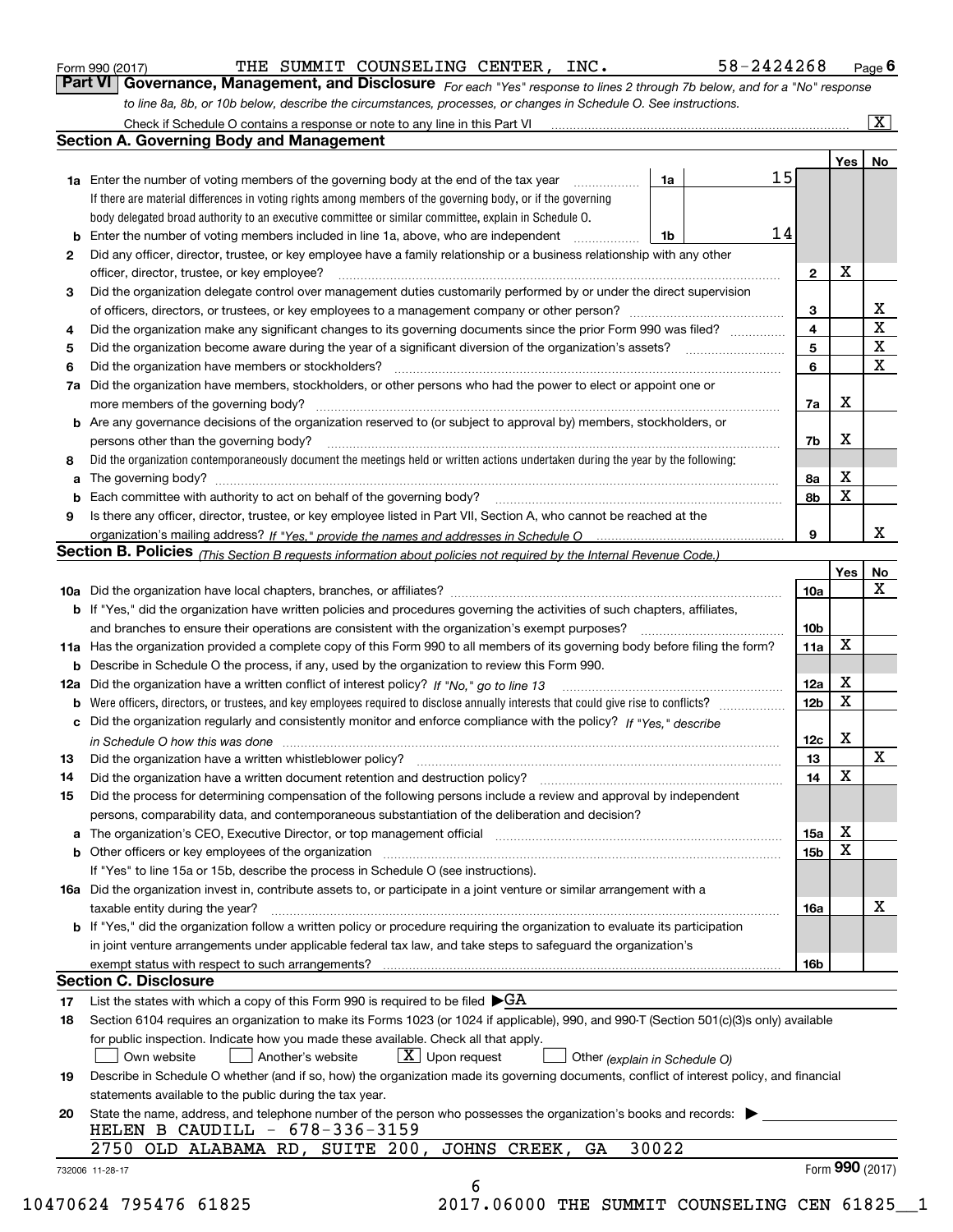**(A)**

<code>Form</code> 990 (2017) THE SUMMIT COUNSELING CENTER, INC  $\bullet$  58-2424268  $\,$  Page

 $\mathcal{L}^{\text{max}}$ 

**7Part VII Compensation of Officers, Directors, Trustees, Key Employees, Highest Compensated Employees, and Independent Contractors**

Check if Schedule O contains a response or note to any line in this Part VII

**Section A. Officers, Directors, Trustees, Key Employees, and Highest Compensated Employees**

**1a**  Complete this table for all persons required to be listed. Report compensation for the calendar year ending with or within the organization's tax year.

**•** List all of the organization's current officers, directors, trustees (whether individuals or organizations), regardless of amount of compensation. Enter -0- in columns  $(D)$ ,  $(E)$ , and  $(F)$  if no compensation was paid.

● List all of the organization's **current** key employees, if any. See instructions for definition of "key employee."

**•** List the organization's five current highest compensated employees (other than an officer, director, trustee, or key employee) who received report-

 $\bullet$  List all of the organization's **former** officers, key employees, and highest compensated employees who received more than \$100,000 of able compensation (Box 5 of Form W-2 and/or Box 7 of Form 1099-MISC) of more than \$100,000 from the organization and any related organizations. reportable compensation from the organization and any related organizations.

**•** List all of the organization's former directors or trustees that received, in the capacity as a former director or trustee of the organization, more than \$10,000 of reportable compensation from the organization and any related organizations.

List persons in the following order: individual trustees or directors; institutional trustees; officers; key employees; highest compensated employees; and former such persons.

Check this box if neither the organization nor any related organization compensated any current officer, director, or trustee.  $\mathcal{L}^{\text{max}}$ 

| (A)                                   | (B)                      |                               |                                                                  | (C)                                     |              |                                  |        | (D)             | (E)             | (F)                         |
|---------------------------------------|--------------------------|-------------------------------|------------------------------------------------------------------|-----------------------------------------|--------------|----------------------------------|--------|-----------------|-----------------|-----------------------------|
| Name and Title                        | Average                  |                               |                                                                  | Position<br>(do not check more than one |              |                                  |        | Reportable      | Reportable      | Estimated                   |
|                                       | hours per                |                               | box, unless person is both an<br>officer and a director/trustee) |                                         |              |                                  |        | compensation    | compensation    | amount of                   |
|                                       | week                     |                               |                                                                  |                                         |              |                                  |        | from            | from related    | other                       |
|                                       | (list any                |                               |                                                                  |                                         |              |                                  |        | the             | organizations   | compensation                |
|                                       | hours for                |                               |                                                                  |                                         |              |                                  |        | organization    | (W-2/1099-MISC) | from the                    |
|                                       | related<br>organizations |                               |                                                                  |                                         |              |                                  |        | (W-2/1099-MISC) |                 | organization<br>and related |
|                                       | below                    |                               |                                                                  |                                         |              |                                  |        |                 |                 | organizations               |
|                                       | line)                    | ndividual trustee or director | nstitutional trustee                                             | Officer                                 | Key employee | Highest compensated<br> employee | Former |                 |                 |                             |
| DAVID SMITH<br>(1)                    | 40.00                    |                               |                                                                  |                                         |              |                                  |        |                 |                 |                             |
| EXECUTIVE DIRECTOR                    |                          |                               |                                                                  | $\mathbf x$                             |              |                                  |        | 134,246.        | 0.              | 10,234.                     |
| MR. J. DAVID SMITH<br>(2)             | 2.00                     |                               |                                                                  |                                         |              |                                  |        |                 |                 |                             |
| <b>BOARD CHAIR</b>                    |                          | $\overline{\mathbf{X}}$       |                                                                  | $\rm X$                                 |              |                                  |        | 0.              | 0.              | 0.                          |
| HELEN CAUDILL - RELATED ENTITY<br>(3) | 5.00                     |                               |                                                                  |                                         |              |                                  |        |                 |                 |                             |
| SECRETARY/TREASURER                   | 40.00                    | $\mathbf X$                   |                                                                  | $\mathbf X$                             |              |                                  |        | 0.              | 114,273.        | 19,930.                     |
| MS. CATHY MURPHY<br>(4)               | 40.00                    |                               |                                                                  |                                         |              |                                  |        |                 |                 |                             |
| DIRECTOR OF OPERATIONS                |                          | $\overline{\mathbf{X}}$       |                                                                  |                                         |              |                                  |        | 0.              | $\mathbf 0$ .   | $0_{.}$                     |
| MR. SHAWN MURPHY<br>(5)               | 40.00                    |                               |                                                                  |                                         |              |                                  |        |                 |                 |                             |
| DIRECTOR OF DEVELOPMENT               |                          | $\overline{\mathbf{X}}$       |                                                                  |                                         |              |                                  |        | 0.              | $\mathbf 0$ .   | $0_{.}$                     |
| MS. CARLEEN NEWSOME<br>(6)            | 40.00                    |                               |                                                                  |                                         |              |                                  |        |                 |                 |                             |
| DIRECTOR OF CLINICAL SERVICES         |                          | X                             |                                                                  |                                         |              |                                  |        | 0.              | 0.              | $\mathbf 0$ .               |
| MR. BILL MCLENDON<br>(7)              | 1.00                     |                               |                                                                  |                                         |              |                                  |        |                 |                 |                             |
| <b>BOARD MEMBER</b>                   |                          | $\mathbf X$                   |                                                                  |                                         |              |                                  |        | 0.              | $\mathbf 0$ .   | $\mathbf 0$ .               |
| MR. CHUCK MCELROY<br>(8)              | 1.00                     |                               |                                                                  |                                         |              |                                  |        |                 |                 |                             |
| <b>BOARD MEMBER</b>                   |                          | $\overline{\mathbf{X}}$       |                                                                  |                                         |              |                                  |        | 0.              | $\mathbf 0$ .   | $0$ .                       |
| MRS. BARBARA WILLIAMS<br>(9)          | 1.00                     |                               |                                                                  |                                         |              |                                  |        |                 |                 |                             |
| BOARD MEMBER                          |                          | $\rm X$                       |                                                                  |                                         |              |                                  |        | 0.              | $\mathbf 0$ .   | $\mathbf 0$ .               |
| (10) MR. ANDY GIBSON                  | 1.00                     |                               |                                                                  |                                         |              |                                  |        |                 |                 |                             |
| <b>BOARD MEMBER</b>                   |                          | $\overline{\mathbf{X}}$       |                                                                  |                                         |              |                                  |        | 0.              | 0.              | $\mathbf 0$ .               |
| (11) MR. JUSTIN HESTER                | 1.00                     |                               |                                                                  |                                         |              |                                  |        |                 |                 |                             |
| <b>BOARD MEMBER</b>                   |                          | X                             |                                                                  |                                         |              |                                  |        | 0.              | $\mathbf 0$ .   | 0.                          |
| (12) MR. MARSHALL TURNER              | 1.00                     |                               |                                                                  |                                         |              |                                  |        |                 |                 |                             |
| <b>BOARD MEMBER</b>                   |                          | $\overline{\mathbf{X}}$       |                                                                  |                                         |              |                                  |        | $\mathbf 0$ .   | $\mathbf 0$ .   | $0$ .                       |
| (13) MR. SID LINTON                   | 1.00                     |                               |                                                                  |                                         |              |                                  |        |                 |                 |                             |
| <b>BOARD MEMBER</b>                   |                          | $\overline{\mathbf{X}}$       |                                                                  |                                         |              |                                  |        | 0.              | $\mathbf 0$ .   | $\mathbf 0$ .               |
| (14) MRS. KAREN FORD                  | 1.00                     |                               |                                                                  |                                         |              |                                  |        |                 |                 |                             |
| <b>BOARD MEMBER</b>                   |                          | X                             |                                                                  |                                         |              |                                  |        | 0.              | 0.              | $\mathbf 0$ .               |
| (15) MR. QUENTIN JONES                | 1.00                     |                               |                                                                  |                                         |              |                                  |        |                 |                 |                             |
| <b>BOARD MEMBER</b>                   |                          | X                             |                                                                  |                                         |              |                                  |        | 0.              | $\mathbf 0$ .   | 0.                          |
| (16) MR. JIM POPE                     | 1.00                     |                               |                                                                  |                                         |              |                                  |        |                 |                 |                             |
| <b>BOARD MEMBER</b>                   |                          | $\mathbf X$                   |                                                                  |                                         |              |                                  |        | 0.              | $\mathbf 0$ .   | 0.                          |
|                                       |                          |                               |                                                                  |                                         |              |                                  |        |                 |                 |                             |
|                                       |                          |                               |                                                                  |                                         |              |                                  |        |                 |                 |                             |

732007 11-28-17

Form (2017) **990**

7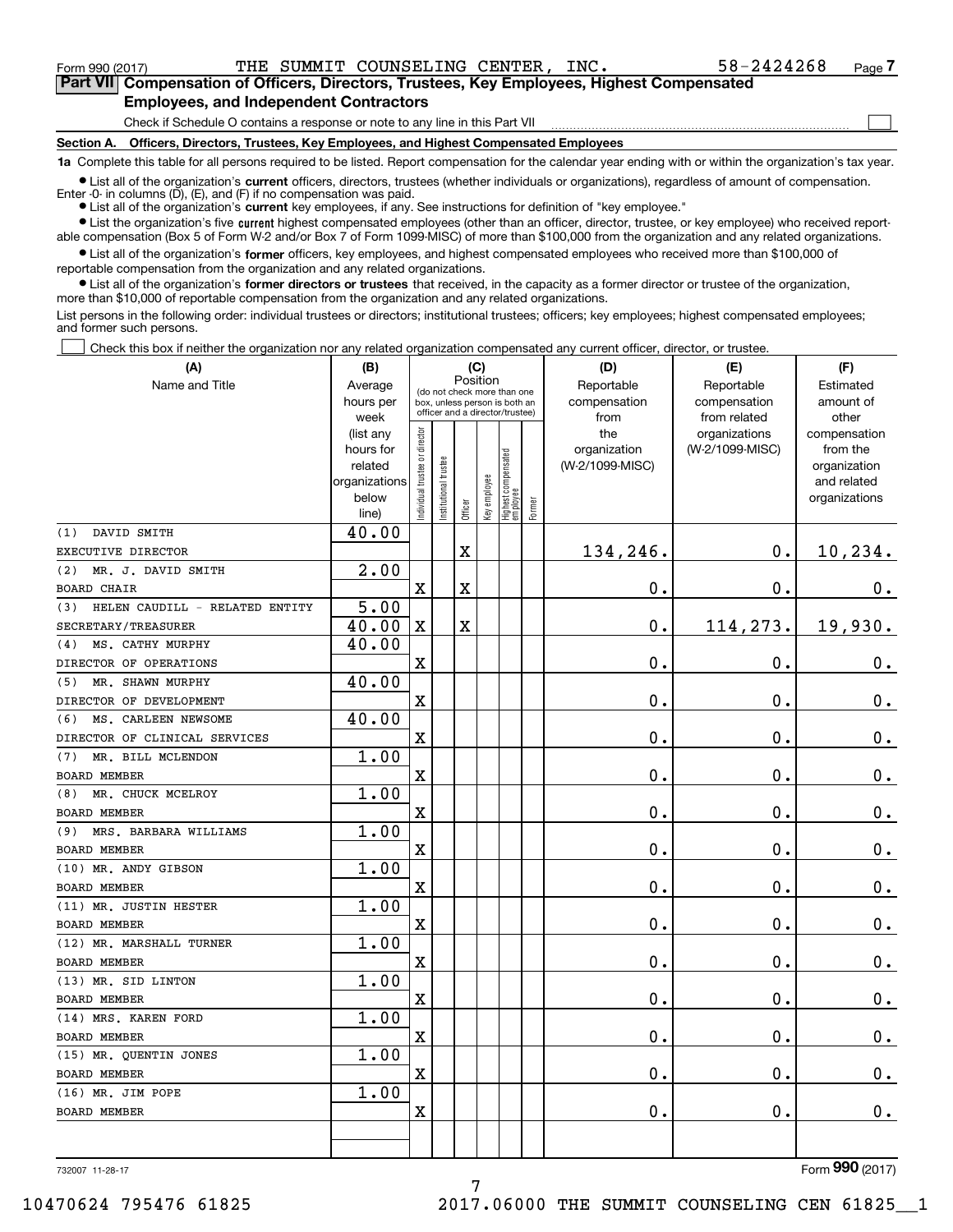|              | THE SUMMIT COUNSELING CENTER, INC.<br>Form 990 (2017)                                                                                                                                                                                                  |                                                                                                      |                                |                       |                     |              |                                                                                                                                     |        |                                                                              | 58-2424268                                                                     |                                  |                                                                                                             | Page 8 |
|--------------|--------------------------------------------------------------------------------------------------------------------------------------------------------------------------------------------------------------------------------------------------------|------------------------------------------------------------------------------------------------------|--------------------------------|-----------------------|---------------------|--------------|-------------------------------------------------------------------------------------------------------------------------------------|--------|------------------------------------------------------------------------------|--------------------------------------------------------------------------------|----------------------------------|-------------------------------------------------------------------------------------------------------------|--------|
|              | <b>Part VII</b><br>Section A. Officers, Directors, Trustees, Key Employees, and Highest Compensated Employees (continued)<br>(A)                                                                                                                       | (B)                                                                                                  |                                |                       | (C)                 |              |                                                                                                                                     |        | (D)                                                                          | (E)                                                                            |                                  | (F)                                                                                                         |        |
|              | Name and title                                                                                                                                                                                                                                         | Average<br>hours per<br>week<br>(list any<br>hours for<br>related<br>organizations<br>below<br>line) | Individual trustee or director | Institutional trustee | Position<br>Officer | Key employee | (do not check more than one<br>box, unless person is both an<br>officer and a director/trustee)<br>Highest compensated<br> employee | Former | Reportable<br>compensation<br>from<br>the<br>organization<br>(W-2/1099-MISC) | Reportable<br>compensation<br>from related<br>organizations<br>(W-2/1099-MISC) |                                  | Estimated<br>amount of<br>other<br>compensation<br>from the<br>organization<br>and related<br>organizations |        |
|              |                                                                                                                                                                                                                                                        |                                                                                                      |                                |                       |                     |              |                                                                                                                                     |        |                                                                              |                                                                                |                                  |                                                                                                             |        |
|              |                                                                                                                                                                                                                                                        |                                                                                                      |                                |                       |                     |              |                                                                                                                                     |        |                                                                              |                                                                                |                                  |                                                                                                             |        |
|              |                                                                                                                                                                                                                                                        |                                                                                                      |                                |                       |                     |              |                                                                                                                                     |        |                                                                              |                                                                                |                                  |                                                                                                             |        |
|              |                                                                                                                                                                                                                                                        |                                                                                                      |                                |                       |                     |              |                                                                                                                                     |        |                                                                              |                                                                                |                                  |                                                                                                             |        |
|              |                                                                                                                                                                                                                                                        |                                                                                                      |                                |                       |                     |              |                                                                                                                                     |        |                                                                              |                                                                                |                                  |                                                                                                             |        |
|              |                                                                                                                                                                                                                                                        |                                                                                                      |                                |                       |                     |              |                                                                                                                                     |        |                                                                              |                                                                                |                                  |                                                                                                             |        |
|              |                                                                                                                                                                                                                                                        |                                                                                                      |                                |                       |                     |              |                                                                                                                                     |        |                                                                              |                                                                                |                                  |                                                                                                             |        |
|              |                                                                                                                                                                                                                                                        |                                                                                                      |                                |                       |                     |              |                                                                                                                                     |        |                                                                              |                                                                                |                                  |                                                                                                             |        |
|              |                                                                                                                                                                                                                                                        |                                                                                                      |                                |                       |                     |              |                                                                                                                                     |        | 134,246.                                                                     | 114,273.                                                                       |                                  |                                                                                                             |        |
|              | 1b Sub-total<br>c Total from continuation sheets to Part VII, Section A                                                                                                                                                                                |                                                                                                      |                                |                       |                     |              |                                                                                                                                     |        | 0.<br>134,246.                                                               | 114,273.                                                                       | 30, 164.<br>0.<br>0.<br>30, 164. |                                                                                                             |        |
| $\mathbf{2}$ | Total number of individuals (including but not limited to those listed above) who received more than \$100,000 of reportable                                                                                                                           |                                                                                                      |                                |                       |                     |              |                                                                                                                                     |        |                                                                              |                                                                                |                                  |                                                                                                             |        |
|              | compensation from the organization<br>Did the organization list any former officer, director, or trustee, key employee, or highest compensated employee on                                                                                             |                                                                                                      |                                |                       |                     |              |                                                                                                                                     |        |                                                                              |                                                                                |                                  | Yes                                                                                                         | No     |
| 3            | line 1a? If "Yes," complete Schedule J for such individual manufactured contained and the Yes," complete Schedule                                                                                                                                      |                                                                                                      |                                |                       |                     |              |                                                                                                                                     |        |                                                                              |                                                                                | 3                                |                                                                                                             | x      |
| 4<br>5       | For any individual listed on line 1a, is the sum of reportable compensation and other compensation from the organization<br>Did any person listed on line 1a receive or accrue compensation from any unrelated organization or individual for services |                                                                                                      |                                |                       |                     |              |                                                                                                                                     |        |                                                                              |                                                                                | 4                                |                                                                                                             | х      |
|              | <b>Section B. Independent Contractors</b>                                                                                                                                                                                                              |                                                                                                      |                                |                       |                     |              |                                                                                                                                     |        |                                                                              |                                                                                | $\overline{\mathbf{5}}$          |                                                                                                             | x      |
| 1            | Complete this table for your five highest compensated independent contractors that received more than \$100,000 of compensation from<br>the organization. Report compensation for the calendar year ending with or within the organization's tax year. |                                                                                                      |                                |                       |                     |              |                                                                                                                                     |        |                                                                              |                                                                                |                                  |                                                                                                             |        |
|              | (A)<br>Name and business address                                                                                                                                                                                                                       |                                                                                                      |                                | <b>NONE</b>           |                     |              |                                                                                                                                     |        | (B)<br>Description of services                                               |                                                                                |                                  | (C)<br>Compensation                                                                                         |        |
|              |                                                                                                                                                                                                                                                        |                                                                                                      |                                |                       |                     |              |                                                                                                                                     |        |                                                                              |                                                                                |                                  |                                                                                                             |        |
|              |                                                                                                                                                                                                                                                        |                                                                                                      |                                |                       |                     |              |                                                                                                                                     |        |                                                                              |                                                                                |                                  |                                                                                                             |        |
|              |                                                                                                                                                                                                                                                        |                                                                                                      |                                |                       |                     |              |                                                                                                                                     |        |                                                                              |                                                                                |                                  |                                                                                                             |        |
|              |                                                                                                                                                                                                                                                        |                                                                                                      |                                |                       |                     |              |                                                                                                                                     |        |                                                                              |                                                                                |                                  |                                                                                                             |        |
|              |                                                                                                                                                                                                                                                        |                                                                                                      |                                |                       |                     |              |                                                                                                                                     |        |                                                                              |                                                                                |                                  |                                                                                                             |        |
| 2            | Total number of independent contractors (including but not limited to those listed above) who received more than<br>\$100,000 of compensation from the organization                                                                                    |                                                                                                      |                                |                       |                     | Ü            |                                                                                                                                     |        |                                                                              |                                                                                |                                  | Form 990 (2017)                                                                                             |        |
|              |                                                                                                                                                                                                                                                        |                                                                                                      |                                |                       |                     |              |                                                                                                                                     |        |                                                                              |                                                                                |                                  |                                                                                                             |        |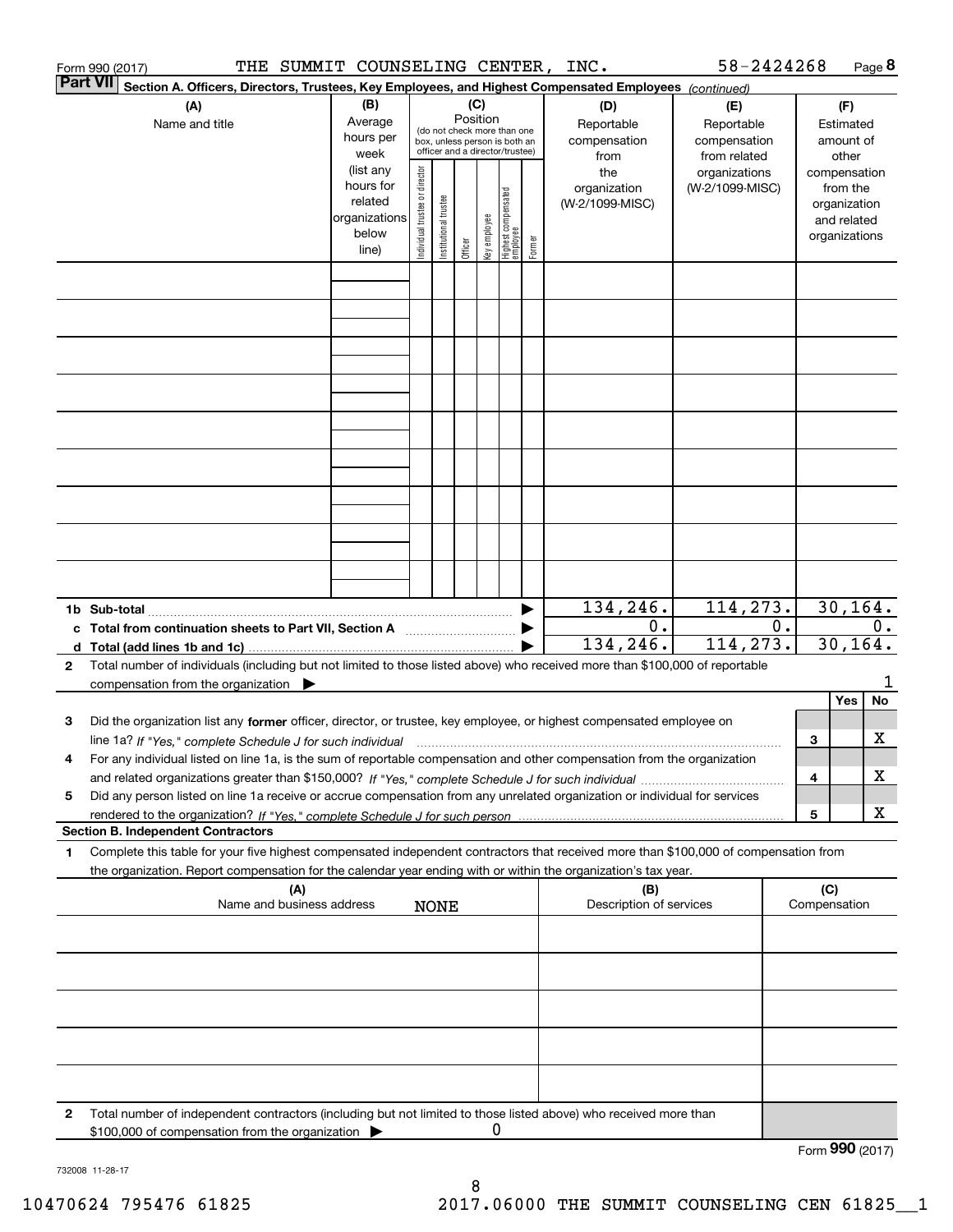|                                                           |     | Form 990 (2017)                                                                           |                | THE SUMMIT COUNSELING CENTER, | INC.                 |                                                 | 58-2424268                                           | Page 9                                                             |
|-----------------------------------------------------------|-----|-------------------------------------------------------------------------------------------|----------------|-------------------------------|----------------------|-------------------------------------------------|------------------------------------------------------|--------------------------------------------------------------------|
| <b>Part VIII</b>                                          |     | <b>Statement of Revenue</b>                                                               |                |                               |                      |                                                 |                                                      |                                                                    |
|                                                           |     | Check if Schedule O contains a response or note to any line in this Part VIII             |                |                               | (A)<br>Total revenue | (B)<br>Related or<br>exempt function<br>revenue | $\overline{(C)}$<br>Unrelated<br>business<br>revenue | (D)<br>Revenue excluded<br>from tax under<br>sections<br>512 - 514 |
|                                                           |     | 1 a Federated campaigns                                                                   | 1a             | 465.                          |                      |                                                 |                                                      |                                                                    |
|                                                           |     | <b>b</b> Membership dues                                                                  | 1 <sub>b</sub> |                               |                      |                                                 |                                                      |                                                                    |
|                                                           |     | c Fundraising events                                                                      | 1c             | 373,469.                      |                      |                                                 |                                                      |                                                                    |
|                                                           |     | d Related organizations                                                                   | 1d             |                               |                      |                                                 |                                                      |                                                                    |
|                                                           |     | e Government grants (contributions)                                                       | 1e             |                               |                      |                                                 |                                                      |                                                                    |
|                                                           |     | f All other contributions, gifts, grants, and                                             |                |                               |                      |                                                 |                                                      |                                                                    |
|                                                           |     | similar amounts not included above                                                        | 1f             | 379,283.                      |                      |                                                 |                                                      |                                                                    |
| Contributions, Gifts, Grants<br>and Other Similar Amounts |     | g Noncash contributions included in lines 1a-1f: \$                                       |                |                               |                      |                                                 |                                                      |                                                                    |
|                                                           |     |                                                                                           |                | <b>Business Code</b>          | 753, 217.            |                                                 |                                                      |                                                                    |
|                                                           | 2 a | GENERAL COUNSELING                                                                        |                | 624100                        | 1,668,728.           | 1,668,728.                                      |                                                      |                                                                    |
|                                                           |     | <b>b</b> PSYCHO ED AND TESTING                                                            |                | 624100                        | 213,833.             | 213,833.                                        |                                                      |                                                                    |
|                                                           |     | c DBT SKILLS GROUP                                                                        |                | 624100                        | 33,386.              | 33,386.                                         |                                                      |                                                                    |
|                                                           | d   | COMMUNITY ROOM                                                                            |                | 624100                        | 1,068.               | 1,068.                                          |                                                      |                                                                    |
| Program Service<br>Revenue                                | е   |                                                                                           |                |                               |                      |                                                 |                                                      |                                                                    |
|                                                           |     | f All other program service revenue                                                       |                |                               |                      |                                                 |                                                      |                                                                    |
|                                                           | a   |                                                                                           |                |                               | 1,917,015.           |                                                 |                                                      |                                                                    |
| 3                                                         |     | Investment income (including dividends, interest, and                                     |                |                               |                      |                                                 |                                                      |                                                                    |
|                                                           |     |                                                                                           |                |                               |                      |                                                 |                                                      |                                                                    |
| 4                                                         |     | Income from investment of tax-exempt bond proceeds                                        |                |                               |                      |                                                 |                                                      |                                                                    |
| 5                                                         |     |                                                                                           |                |                               |                      |                                                 |                                                      |                                                                    |
|                                                           |     |                                                                                           | (i) Real       | (ii) Personal                 |                      |                                                 |                                                      |                                                                    |
|                                                           |     | 6 a Gross rents                                                                           |                |                               |                      |                                                 |                                                      |                                                                    |
|                                                           |     | <b>b</b> Less: rental expenses                                                            |                |                               |                      |                                                 |                                                      |                                                                    |
|                                                           |     | c Rental income or (loss)                                                                 |                |                               |                      |                                                 |                                                      |                                                                    |
|                                                           |     |                                                                                           |                |                               |                      |                                                 |                                                      |                                                                    |
|                                                           |     | 7 a Gross amount from sales of                                                            | (i) Securities | (ii) Other                    |                      |                                                 |                                                      |                                                                    |
|                                                           |     | assets other than inventory                                                               |                |                               |                      |                                                 |                                                      |                                                                    |
|                                                           |     | <b>b</b> Less: cost or other basis                                                        |                |                               |                      |                                                 |                                                      |                                                                    |
|                                                           |     | and sales expenses                                                                        |                |                               |                      |                                                 |                                                      |                                                                    |
|                                                           |     |                                                                                           |                |                               |                      |                                                 |                                                      |                                                                    |
|                                                           |     | 8 a Gross income from fundraising events (not                                             |                |                               |                      |                                                 |                                                      |                                                                    |
| <b>Other Revenue</b>                                      |     | including $\frac{2}{3}$ $\frac{373}{469}$ of                                              |                |                               |                      |                                                 |                                                      |                                                                    |
|                                                           |     | contributions reported on line 1c). See                                                   |                |                               |                      |                                                 |                                                      |                                                                    |
|                                                           |     |                                                                                           |                | 141,363.                      |                      |                                                 |                                                      |                                                                    |
|                                                           |     |                                                                                           | $\mathbf b$    | 255,023.                      | $-113,660.$          |                                                 |                                                      | $-113,660.$                                                        |
|                                                           |     | c Net income or (loss) from fundraising events                                            |                | <u></u> ▶                     |                      |                                                 |                                                      |                                                                    |
|                                                           |     | 9 a Gross income from gaming activities. See                                              |                |                               |                      |                                                 |                                                      |                                                                    |
|                                                           |     |                                                                                           | $\mathbf b$    |                               |                      |                                                 |                                                      |                                                                    |
|                                                           |     | c Net income or (loss) from gaming activities                                             |                |                               |                      |                                                 |                                                      |                                                                    |
|                                                           |     | 10 a Gross sales of inventory, less returns                                               |                |                               |                      |                                                 |                                                      |                                                                    |
|                                                           |     |                                                                                           |                | 1,349.                        |                      |                                                 |                                                      |                                                                    |
|                                                           |     | <b>b</b> Less: cost of goods sold $\ldots$ <b>b</b>                                       |                | $\mathbf{0}$ .                |                      |                                                 |                                                      |                                                                    |
|                                                           |     | c Net income or (loss) from sales of inventory                                            |                |                               | 1,349.               | 1,349.                                          |                                                      |                                                                    |
|                                                           |     | Miscellaneous Revenue                                                                     |                | <b>Business Code</b>          |                      |                                                 |                                                      |                                                                    |
|                                                           | 11a | the control of the control of the control of the control of the control of the control of |                |                               |                      |                                                 |                                                      |                                                                    |
|                                                           | b   | the control of the control of the control of the control of the control of the control of |                |                               |                      |                                                 |                                                      |                                                                    |
|                                                           | c   | the contract of the contract of the contract of the contract of the contract of           |                |                               |                      |                                                 |                                                      |                                                                    |
|                                                           |     |                                                                                           |                |                               |                      |                                                 |                                                      |                                                                    |
|                                                           |     |                                                                                           |                |                               |                      |                                                 |                                                      |                                                                    |
|                                                           |     |                                                                                           |                |                               | 2,557,921.           | 1,918,364.                                      | 0.                                                   | $-113,660.$                                                        |

9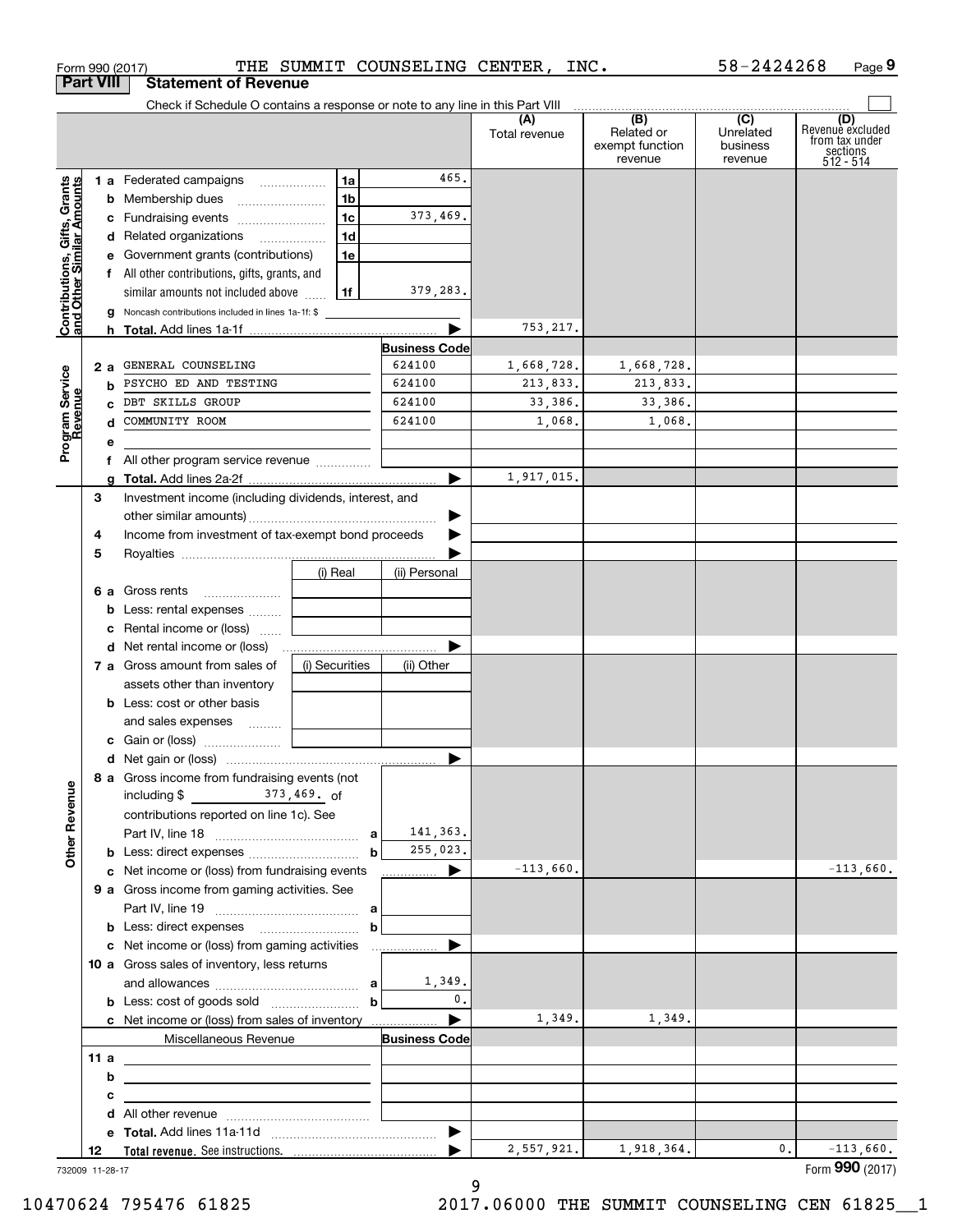**Part IX Statement of Functional Expenses**

*Section 501(c)(3) and 501(c)(4) organizations must complete all columns. All other organizations must complete column (A).*

|              | Do not include amounts reported on lines 6b,<br>7b, 8b, 9b, and 10b of Part VIII.                        | (A)<br>Total expenses    | $\overline{(B)}$<br>Program service<br>expenses | (C)<br>Management and<br>general expenses | (D)<br>Fundraising<br>expenses |
|--------------|----------------------------------------------------------------------------------------------------------|--------------------------|-------------------------------------------------|-------------------------------------------|--------------------------------|
| 1.           | Grants and other assistance to domestic organizations                                                    |                          |                                                 |                                           |                                |
|              | and domestic governments. See Part IV, line 21                                                           |                          |                                                 |                                           |                                |
| $\mathbf{2}$ | Grants and other assistance to domestic                                                                  |                          |                                                 |                                           |                                |
|              | individuals. See Part IV, line 22                                                                        | 228,823.                 | 228,823.                                        |                                           |                                |
| 3            | Grants and other assistance to foreign                                                                   |                          |                                                 |                                           |                                |
|              | organizations, foreign governments, and foreign                                                          |                          |                                                 |                                           |                                |
|              | individuals. See Part IV, lines 15 and 16                                                                |                          |                                                 |                                           |                                |
| 4            | Benefits paid to or for members                                                                          |                          |                                                 |                                           |                                |
| 5            | Compensation of current officers, directors,                                                             |                          |                                                 |                                           |                                |
|              | trustees, and key employees                                                                              | 143,467.                 | 57,387.                                         | 57,387.                                   | 28,693.                        |
| 6            | Compensation not included above, to disqualified                                                         |                          |                                                 |                                           |                                |
|              | persons (as defined under section 4958(f)(1)) and                                                        |                          |                                                 |                                           |                                |
|              | persons described in section 4958(c)(3)(B)                                                               |                          |                                                 |                                           |                                |
| 7            |                                                                                                          | 1,429,510.               | 1,170,941.                                      | 114,938.                                  | 143,631.                       |
| 8            | Pension plan accruals and contributions (include                                                         |                          |                                                 |                                           |                                |
|              | section 401(k) and 403(b) employer contributions)                                                        | 42,351.                  | 41,504.                                         | 423.                                      | $\frac{424}{9,416}$            |
| 9            |                                                                                                          | 101,637.                 | 82,805.                                         | 9,416.                                    |                                |
| 10           |                                                                                                          | 103, 295.                | 101,229.                                        | 1,033.                                    | $\overline{1,033}$ .           |
| 11           | Fees for services (non-employees):                                                                       |                          |                                                 |                                           |                                |
| a            |                                                                                                          |                          |                                                 |                                           |                                |
| b            |                                                                                                          |                          |                                                 |                                           |                                |
| c            |                                                                                                          | 15, 240.                 | 7,620.                                          | 7,620.                                    |                                |
| d            |                                                                                                          |                          |                                                 |                                           |                                |
| e            | Professional fundraising services. See Part IV, line 17                                                  |                          |                                                 |                                           |                                |
| f            | Investment management fees                                                                               |                          |                                                 |                                           |                                |
| g            | Other. (If line 11g amount exceeds 10% of line 25,                                                       |                          |                                                 |                                           |                                |
|              | column (A) amount, list line 11g expenses on Sch O.)                                                     | 24,000.                  | 18,619.                                         | 5,347.                                    | 34.                            |
| 12           |                                                                                                          | 56,819.                  | 56,819.                                         |                                           |                                |
| 13           |                                                                                                          | 24, 262.                 | 18,197.                                         | 4,852.                                    | 1,213.                         |
| 14           |                                                                                                          | 34, 290.                 | 25,718.                                         | 8,572.                                    |                                |
| 15           |                                                                                                          |                          |                                                 |                                           |                                |
| 16           |                                                                                                          | 56,187.                  | 42,140.                                         | 11,238.                                   | 2,809.                         |
| 17           | Travel                                                                                                   | 7,256.                   | 7,256.                                          |                                           |                                |
| 18           | Payments of travel or entertainment expenses                                                             |                          |                                                 |                                           |                                |
|              | for any federal, state, or local public officials                                                        |                          |                                                 |                                           |                                |
| 19           | Conferences, conventions, and meetings                                                                   |                          |                                                 |                                           |                                |
| 20           | Interest                                                                                                 |                          |                                                 |                                           |                                |
| 21           |                                                                                                          | 20,489.                  | 15,367.                                         |                                           |                                |
| 22           | Depreciation, depletion, and amortization                                                                |                          |                                                 | 5,122.                                    |                                |
| 23           | Insurance                                                                                                |                          |                                                 |                                           |                                |
| 24           | Other expenses. Itemize expenses not covered<br>above. (List miscellaneous expenses in line 24e. If line |                          |                                                 |                                           |                                |
|              | 24e amount exceeds 10% of line 25, column (A)<br>amount, list line 24e expenses on Schedule O.)          |                          |                                                 |                                           |                                |
|              | a FINANCIAL SERVICE CHARG                                                                                | 51,001.                  | 49,981.                                         | 510.                                      | 510.                           |
| b            | COUNSELING EXPENSE                                                                                       | 31,789.                  | 31, 713.                                        | 76.                                       |                                |
| c.           | MISCELLANEOUS EXPENSE                                                                                    | 18,952.                  | 18,573.                                         | 379.                                      |                                |
| d            | CURE NETWORK EXPENSE                                                                                     | 18,325.                  | 17,959.                                         | 366.                                      |                                |
|              | e All other expenses                                                                                     | 30,916.                  | 30, 298.                                        | $\overline{554}$ .                        | $\overline{64}$ .              |
| 25           | Total functional expenses. Add lines 1 through 24e                                                       | $\overline{2,438,609}$ . | 2,022,949.                                      | $\overline{227,833}$ .                    | 187,827.                       |
| 26           | Joint costs. Complete this line only if the organization                                                 |                          |                                                 |                                           |                                |
|              | reported in column (B) joint costs from a combined                                                       |                          |                                                 |                                           |                                |
|              | educational campaign and fundraising solicitation.                                                       |                          |                                                 |                                           |                                |
|              | Check here $\blacktriangleright$<br>if following SOP 98-2 (ASC 958-720)                                  |                          |                                                 |                                           |                                |

10

732010 11-28-17

Form (2017) **990**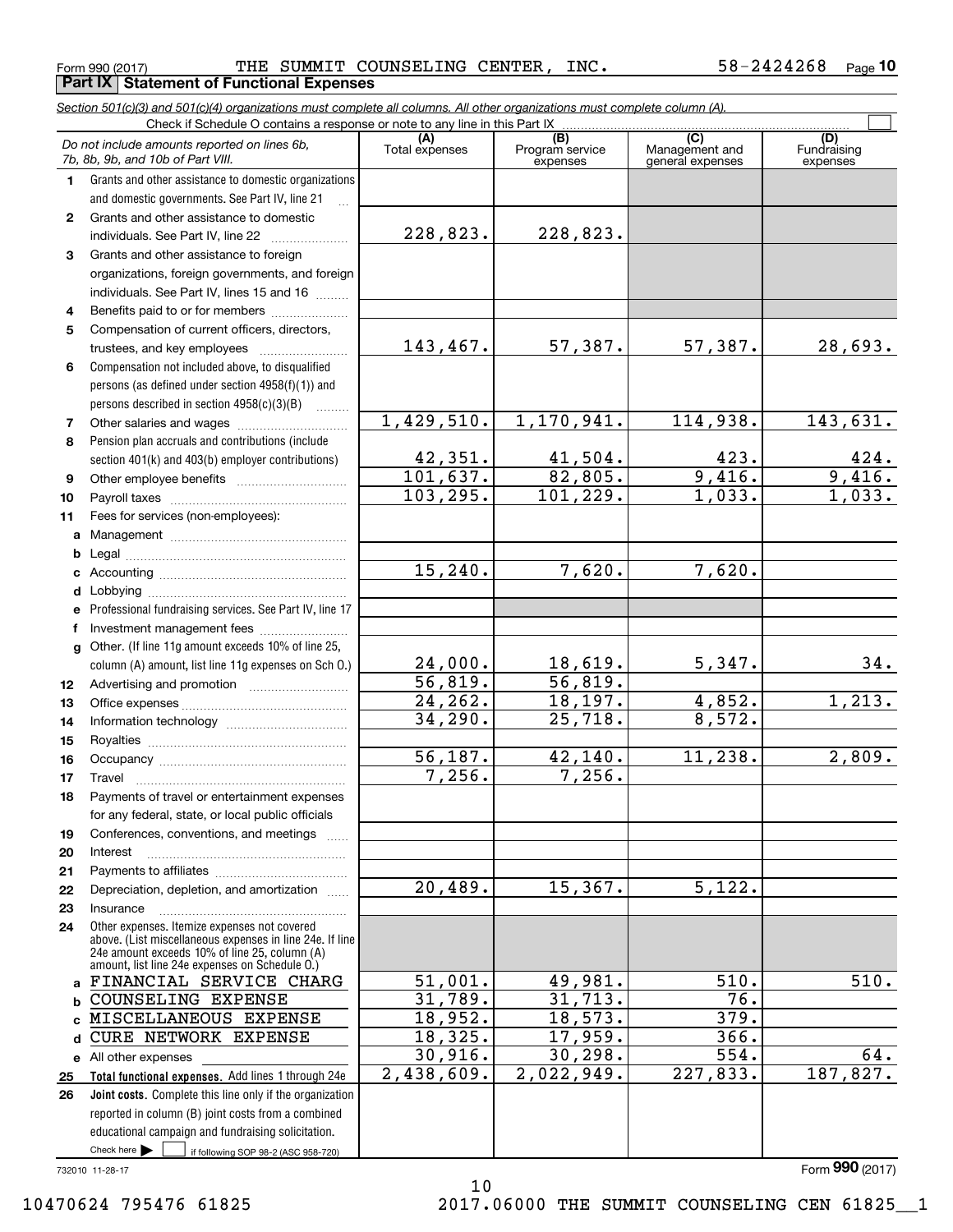**123** Pledges and grants receivable, net  $\ldots$  **multimes contained and grants receivable**, net **multimes contained and grants receivable**, net **multimes contained and grants receivable 45**Loans and other receivables from current and former officers, directors, **678910a**Land, buildings, and equipment: cost or other **11121314151617181920212223242526272812345678910c11121314151617181920212223242526b** Less: accumulated depreciation \_\_\_\_\_\_\_\_\_\_\_\_\_\_\_ Lub basis. Complete Part VI of Schedule D will aller **Total assets.**  Add lines 1 through 15 (must equal line 34) **Total liabilities.**  Add lines 17 through 25 Organizations that follow SFAS 117 (ASC 958), check here  $\blacktriangleright$   $\boxed{\text{X}}$  and **complete lines 27 through 29, and lines 33 and 34. 2728**Cash - non-interest-bearing ~~~~~~~~~~~~~~~~~~~~~~~~~ Savings and temporary cash investments ~~~~~~~~~~~~~~~~~~Accounts receivable, net ~~~~~~~~~~~~~~~~~~~~~~~~~~ trustees, key employees, and highest compensated employees. Complete Part II of Schedule L ~~~~~~~~~~~~~~~~~~~~~~~~~~~~ Loans and other receivables from other disqualified persons (as defined under section 4958(f)(1)), persons described in section 4958(c)(3)(B), and contributing employers and sponsoring organizations of section 501(c)(9) voluntary employees' beneficiary organizations (see instr). Complete Part II of Sch L ...... Notes and loans receivable, net ~~~~~~~~~~~~~~~~~~~~~~~ Inventories for sale or use ~~~~~~~~~~~~~~~~~~~~~~~~~~ Prepaid expenses and deferred charges Investments - publicly traded securities ~~~~~~~~~~~~~~~~~~~ Investments - other securities. See Part IV, line 11 ~~~~~~~~~~~~~~Investments - program-related. See Part IV, line 11 Intangible assets ~~~~~~~~~~~~~~~~~~~~~~~~~~~~~~ Other assets. See Part IV, line 11 ~~~~~~~~~~~~~~~~~~~~~~ Accounts payable and accrued expenses ~~~~~~~~~~~~~~~~~~Grants payable ~~~~~~~~~~~~~~~~~~~~~~~~~~~~~~~ Deferred revenue et al. and the state of the state of the state of the state of the state of the state of the state of the state of the state of the state of the state of the state of the state of the state of the state of Tax-exempt bond liabilities …………………………………………………………… Escrow or custodial account liability. Complete Part IV of Schedule D Loans and other payables to current and former officers, directors, trustees, key employees, highest compensated employees, and disqualified persons. Complete Part II of Schedule L <sub>…………………………………………………………</sub> Secured mortgages and notes payable to unrelated third parties Unsecured notes and loans payable to unrelated third parties ~~~~~~~~~~~~~~~~~~~~ Other liabilities (including federal income tax, payables to related third parties, and other liabilities not included on lines 17-24). Complete Part X of Schedule D ~~~~~~~~~~~~~~~~~~~~~~~~~~~~~~~~ Unrestricted net assets ~~~~~~~~~~~~~~~~~~~~~~~~~~~ Temporarily restricted net assets ~~~~~~~~~~~~~~~~~~~~~~ 6,000. 9,000. 253,840.  $99,734. |26 | 127,012.$  $-15,160.$  27 | 142,219.  $130,322. |28| 92,255.$ 

**Organizations that do not follow SFAS 117 (ASC 958), check here** |

Capital stock or trust principal, or current funds ~~~~~~~~~~~~~~~ Paid-in or capital surplus, or land, building, or equipment fund will concurred. Retained earnings, endowment, accumulated income, or other funds www.com Total net assets or fund balances ~~~~~~~~~~~~~~~~~~~~~~

Permanently restricted net assets ……………………………………………………

**and complete lines 30 through 34.**

Total liabilities and net assets/fund balances

 $115, 162.$  33 234,474.

**29**

 $214,896.$  34 361,486.

Form (2017) **990**

**(A) (B)** Form 990 (2017) THE SUMMIT COUNSELING CENTER,INC. 58-2424268 <sub>Page</sub> Check if Schedule O contains a response or note to any line in this Part X Beginning of year | | End of year 58-2424268 Page 11 **Part X** Balance Sheet  $\mathcal{L}^{\text{max}}$  $130. |11$  130. 5,984. 3,054.  $153,354.$   $38,675.$   $10c$   $100,486.$  $46,607$ .  $15$  140,082.  $214,896$ .  $16$  361,486.  $108,500.$  2 117,734. 83,935. 17 111,455.  $15,799.$  19  $15,557.$ 

732011 11-28-17

**29**

**Net Assets or Fund Balances**

**Net Assets or Fund Balances** 

**Liabilities**

Liabilities

**Assets**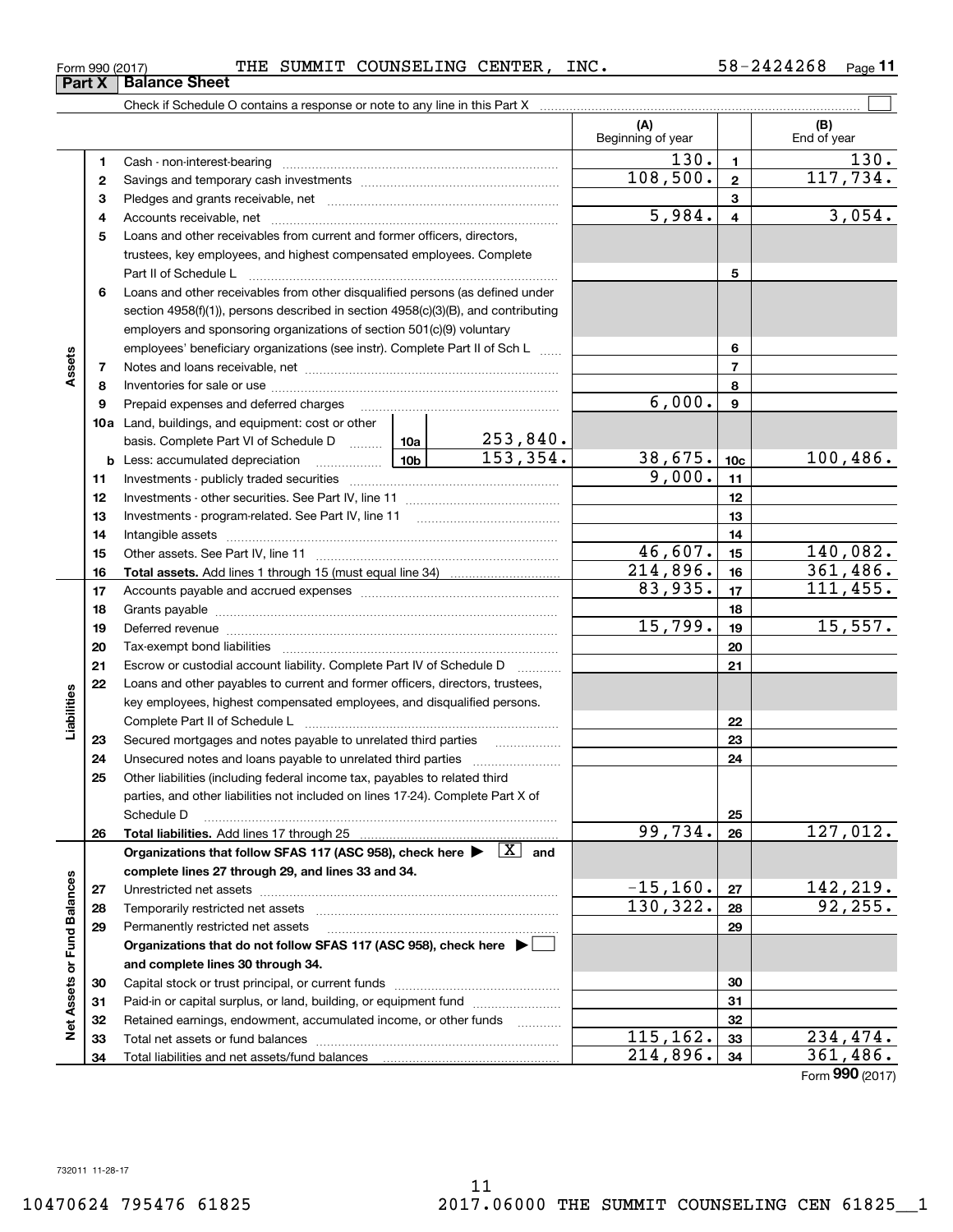|    | THE SUMMIT COUNSELING CENTER,<br>INC.<br>Form 990 (2017)                                                                             |                  | 58-2424268              |                 | Page 12      |  |  |
|----|--------------------------------------------------------------------------------------------------------------------------------------|------------------|-------------------------|-----------------|--------------|--|--|
|    | Part XI<br><b>Reconciliation of Net Assets</b>                                                                                       |                  |                         |                 |              |  |  |
|    | Check if Schedule O contains a response or note to any line in this Part XI                                                          |                  |                         |                 |              |  |  |
|    |                                                                                                                                      |                  |                         |                 |              |  |  |
| 1  |                                                                                                                                      | 1                | 2,557,921.              |                 |              |  |  |
| 2  |                                                                                                                                      | $\overline{2}$   | $\overline{2,438},609.$ |                 | 119,312.     |  |  |
| З  | 3<br>Revenue less expenses. Subtract line 2 from line 1                                                                              |                  |                         |                 |              |  |  |
| 4  |                                                                                                                                      | $\overline{4}$   |                         |                 | 115, 162.    |  |  |
| 5  | Net unrealized gains (losses) on investments                                                                                         | 5                |                         |                 |              |  |  |
| 6  | Donated services and use of facilities                                                                                               | 6                |                         |                 |              |  |  |
| 7  | Investment expenses                                                                                                                  | $\overline{7}$   |                         |                 |              |  |  |
| 8  | Prior period adjustments                                                                                                             | 8                |                         |                 |              |  |  |
| 9  | Other changes in net assets or fund balances (explain in Schedule O)                                                                 | 9                |                         |                 | 0.           |  |  |
| 10 | Net assets or fund balances at end of year. Combine lines 3 through 9 (must equal Part X, line 33,                                   |                  |                         |                 |              |  |  |
|    | column (B))                                                                                                                          | 10 <sup>10</sup> |                         | 234,474.        |              |  |  |
|    | Part XII Financial Statements and Reporting                                                                                          |                  |                         |                 |              |  |  |
|    |                                                                                                                                      |                  |                         |                 | $\mathbf{X}$ |  |  |
|    |                                                                                                                                      |                  |                         | Yes             | No.          |  |  |
| 1  | $X$ Accrual<br>Accounting method used to prepare the Form 990: <u>I</u> Cash<br>Other                                                |                  |                         |                 |              |  |  |
|    | If the organization changed its method of accounting from a prior year or checked "Other," explain in Schedule O.                    |                  |                         |                 |              |  |  |
|    | 2a Were the organization's financial statements compiled or reviewed by an independent accountant?                                   |                  | 2a                      |                 | x            |  |  |
|    | If "Yes," check a box below to indicate whether the financial statements for the year were compiled or reviewed on a                 |                  |                         |                 |              |  |  |
|    | separate basis, consolidated basis, or both:                                                                                         |                  |                         |                 |              |  |  |
|    | Both consolidated and separate basis<br>Separate basis<br><b>Consolidated basis</b>                                                  |                  |                         |                 |              |  |  |
|    | <b>b</b> Were the organization's financial statements audited by an independent accountant?                                          |                  | 2 <sub>b</sub>          | x               |              |  |  |
|    | If "Yes," check a box below to indicate whether the financial statements for the year were audited on a separate basis,              |                  |                         |                 |              |  |  |
|    | consolidated basis, or both:                                                                                                         |                  |                         |                 |              |  |  |
|    | $X$ Both consolidated and separate basis<br>Separate basis<br><b>Consolidated basis</b>                                              |                  |                         |                 |              |  |  |
|    | c If "Yes" to line 2a or 2b, does the organization have a committee that assumes responsibility for oversight of the audit,          |                  |                         |                 |              |  |  |
|    |                                                                                                                                      |                  | 2c                      | х               |              |  |  |
|    | If the organization changed either its oversight process or selection process during the tax year, explain in Schedule O.            |                  |                         |                 |              |  |  |
|    | 3a As a result of a federal award, was the organization required to undergo an audit or audits as set forth in the Single Audit      |                  |                         |                 |              |  |  |
|    | Act and OMB Circular A-133?                                                                                                          |                  | За                      |                 | x            |  |  |
|    | <b>b</b> If "Yes," did the organization undergo the required audit or audits? If the organization did not undergo the required audit |                  |                         |                 |              |  |  |
|    |                                                                                                                                      |                  | 3b                      | $000 \text{ m}$ |              |  |  |
|    |                                                                                                                                      |                  |                         |                 |              |  |  |

Form (2017) **990**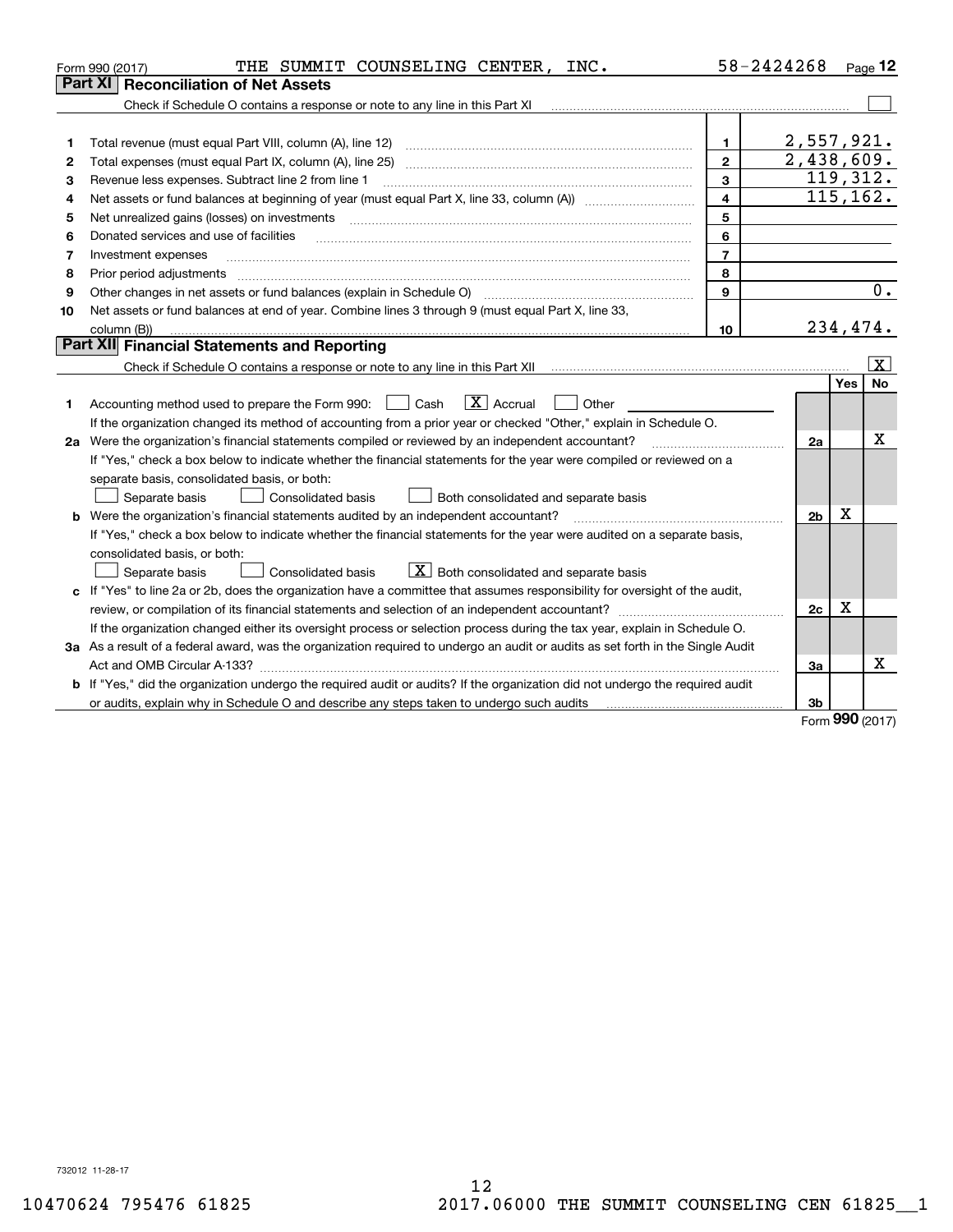| <b>SCHEDULE A</b> |
|-------------------|
|-------------------|

**Total**

| (Form 990 or 990-EZ) |  |  |  |  |
|----------------------|--|--|--|--|
|----------------------|--|--|--|--|

# **Public Charity Status and Public Support**

OMB No. 1545-0047

**2017**

**Complete if the organization is a section 501(c)(3) organization or a section 4947(a)(1) nonexempt charitable trust.**

|                  | Department of the Treasury<br>Internal Revenue Service                                                                                     |  | <del>our response to the complete that in able to do u</del><br><b>Open to Public</b><br>Attach to Form 990 or Form 990-EZ.<br><b>Inspection</b><br>$\blacktriangleright$ Go to www.irs.gov/Form990 for instructions and the latest information. |                                                                                                                                               |     |                                                                |                            |  |                                       |
|------------------|--------------------------------------------------------------------------------------------------------------------------------------------|--|--------------------------------------------------------------------------------------------------------------------------------------------------------------------------------------------------------------------------------------------------|-----------------------------------------------------------------------------------------------------------------------------------------------|-----|----------------------------------------------------------------|----------------------------|--|---------------------------------------|
|                  | Name of the organization                                                                                                                   |  |                                                                                                                                                                                                                                                  |                                                                                                                                               |     |                                                                |                            |  | <b>Employer identification number</b> |
|                  |                                                                                                                                            |  |                                                                                                                                                                                                                                                  | THE SUMMIT COUNSELING CENTER, INC.                                                                                                            |     |                                                                |                            |  | 58-2424268                            |
| Part I           |                                                                                                                                            |  |                                                                                                                                                                                                                                                  | Reason for Public Charity Status (All organizations must complete this part.) See instructions.                                               |     |                                                                |                            |  |                                       |
|                  |                                                                                                                                            |  |                                                                                                                                                                                                                                                  | The organization is not a private foundation because it is: (For lines 1 through 12, check only one box.)                                     |     |                                                                |                            |  |                                       |
| 1                |                                                                                                                                            |  |                                                                                                                                                                                                                                                  | A church, convention of churches, or association of churches described in section 170(b)(1)(A)(i).                                            |     |                                                                |                            |  |                                       |
| 2                | A school described in section 170(b)(1)(A)(ii). (Attach Schedule E (Form 990 or 990-EZ).)                                                  |  |                                                                                                                                                                                                                                                  |                                                                                                                                               |     |                                                                |                            |  |                                       |
| 3                | A hospital or a cooperative hospital service organization described in section 170(b)(1)(A)(iii).                                          |  |                                                                                                                                                                                                                                                  |                                                                                                                                               |     |                                                                |                            |  |                                       |
| 4                | A medical research organization operated in conjunction with a hospital described in section 170(b)(1)(A)(iii). Enter the hospital's name, |  |                                                                                                                                                                                                                                                  |                                                                                                                                               |     |                                                                |                            |  |                                       |
|                  | city, and state:                                                                                                                           |  |                                                                                                                                                                                                                                                  |                                                                                                                                               |     |                                                                |                            |  |                                       |
| 5                |                                                                                                                                            |  |                                                                                                                                                                                                                                                  | An organization operated for the benefit of a college or university owned or operated by a governmental unit described in                     |     |                                                                |                            |  |                                       |
|                  |                                                                                                                                            |  | section 170(b)(1)(A)(iv). (Complete Part II.)                                                                                                                                                                                                    |                                                                                                                                               |     |                                                                |                            |  |                                       |
| 6                |                                                                                                                                            |  |                                                                                                                                                                                                                                                  | A federal, state, or local government or governmental unit described in section 170(b)(1)(A)(v).                                              |     |                                                                |                            |  |                                       |
| 7                |                                                                                                                                            |  |                                                                                                                                                                                                                                                  | An organization that normally receives a substantial part of its support from a governmental unit or from the general public described in     |     |                                                                |                            |  |                                       |
|                  |                                                                                                                                            |  | section 170(b)(1)(A)(vi). (Complete Part II.)                                                                                                                                                                                                    |                                                                                                                                               |     |                                                                |                            |  |                                       |
| 8                |                                                                                                                                            |  |                                                                                                                                                                                                                                                  | A community trust described in section 170(b)(1)(A)(vi). (Complete Part II.)                                                                  |     |                                                                |                            |  |                                       |
| 9                |                                                                                                                                            |  |                                                                                                                                                                                                                                                  | An agricultural research organization described in section 170(b)(1)(A)(ix) operated in conjunction with a land-grant college                 |     |                                                                |                            |  |                                       |
|                  |                                                                                                                                            |  |                                                                                                                                                                                                                                                  | or university or a non-land-grant college of agriculture (see instructions). Enter the name, city, and state of the college or                |     |                                                                |                            |  |                                       |
| $10 \mid X \mid$ | university:                                                                                                                                |  |                                                                                                                                                                                                                                                  |                                                                                                                                               |     |                                                                |                            |  |                                       |
|                  |                                                                                                                                            |  |                                                                                                                                                                                                                                                  | An organization that normally receives: (1) more than 33 1/3% of its support from contributions, membership fees, and gross receipts from     |     |                                                                |                            |  |                                       |
|                  |                                                                                                                                            |  |                                                                                                                                                                                                                                                  | activities related to its exempt functions - subject to certain exceptions, and (2) no more than 33 1/3% of its support from gross investment |     |                                                                |                            |  |                                       |
|                  |                                                                                                                                            |  |                                                                                                                                                                                                                                                  | income and unrelated business taxable income (less section 511 tax) from businesses acquired by the organization after June 30, 1975.         |     |                                                                |                            |  |                                       |
| 11               |                                                                                                                                            |  | See section 509(a)(2). (Complete Part III.)                                                                                                                                                                                                      | An organization organized and operated exclusively to test for public safety. See section 509(a)(4).                                          |     |                                                                |                            |  |                                       |
| 12               |                                                                                                                                            |  |                                                                                                                                                                                                                                                  | An organization organized and operated exclusively for the benefit of, to perform the functions of, or to carry out the purposes of one or    |     |                                                                |                            |  |                                       |
|                  |                                                                                                                                            |  |                                                                                                                                                                                                                                                  | more publicly supported organizations described in section 509(a)(1) or section 509(a)(2). See section 509(a)(3). Check the box in            |     |                                                                |                            |  |                                       |
|                  |                                                                                                                                            |  |                                                                                                                                                                                                                                                  | lines 12a through 12d that describes the type of supporting organization and complete lines 12e, 12f, and 12g.                                |     |                                                                |                            |  |                                       |
| а                |                                                                                                                                            |  |                                                                                                                                                                                                                                                  | Type I. A supporting organization operated, supervised, or controlled by its supported organization(s), typically by giving                   |     |                                                                |                            |  |                                       |
|                  |                                                                                                                                            |  |                                                                                                                                                                                                                                                  | the supported organization(s) the power to regularly appoint or elect a majority of the directors or trustees of the supporting               |     |                                                                |                            |  |                                       |
|                  |                                                                                                                                            |  | organization. You must complete Part IV, Sections A and B.                                                                                                                                                                                       |                                                                                                                                               |     |                                                                |                            |  |                                       |
| b                |                                                                                                                                            |  |                                                                                                                                                                                                                                                  | Type II. A supporting organization supervised or controlled in connection with its supported organization(s), by having                       |     |                                                                |                            |  |                                       |
|                  |                                                                                                                                            |  |                                                                                                                                                                                                                                                  | control or management of the supporting organization vested in the same persons that control or manage the supported                          |     |                                                                |                            |  |                                       |
|                  |                                                                                                                                            |  | organization(s). You must complete Part IV, Sections A and C.                                                                                                                                                                                    |                                                                                                                                               |     |                                                                |                            |  |                                       |
| с                |                                                                                                                                            |  |                                                                                                                                                                                                                                                  | Type III functionally integrated. A supporting organization operated in connection with, and functionally integrated with,                    |     |                                                                |                            |  |                                       |
|                  |                                                                                                                                            |  |                                                                                                                                                                                                                                                  | its supported organization(s) (see instructions). You must complete Part IV, Sections A, D, and E.                                            |     |                                                                |                            |  |                                       |
| d                |                                                                                                                                            |  |                                                                                                                                                                                                                                                  | Type III non-functionally integrated. A supporting organization operated in connection with its supported organization(s)                     |     |                                                                |                            |  |                                       |
|                  |                                                                                                                                            |  |                                                                                                                                                                                                                                                  | that is not functionally integrated. The organization generally must satisfy a distribution requirement and an attentiveness                  |     |                                                                |                            |  |                                       |
|                  |                                                                                                                                            |  |                                                                                                                                                                                                                                                  | requirement (see instructions). You must complete Part IV, Sections A and D, and Part V.                                                      |     |                                                                |                            |  |                                       |
| е                |                                                                                                                                            |  |                                                                                                                                                                                                                                                  | Check this box if the organization received a written determination from the IRS that it is a Type I, Type II, Type III                       |     |                                                                |                            |  |                                       |
|                  |                                                                                                                                            |  |                                                                                                                                                                                                                                                  | functionally integrated, or Type III non-functionally integrated supporting organization.                                                     |     |                                                                |                            |  |                                       |
|                  | f Enter the number of supported organizations                                                                                              |  |                                                                                                                                                                                                                                                  |                                                                                                                                               |     |                                                                |                            |  |                                       |
|                  |                                                                                                                                            |  | Provide the following information about the supported organization(s).                                                                                                                                                                           |                                                                                                                                               |     |                                                                |                            |  |                                       |
|                  | (i) Name of supported                                                                                                                      |  | (ii) EIN                                                                                                                                                                                                                                         | (iii) Type of organization<br>(described on lines 1-10                                                                                        |     | (iv) Is the organization listed<br>in your governing document? | (v) Amount of monetary     |  | (vi) Amount of other                  |
|                  | organization                                                                                                                               |  |                                                                                                                                                                                                                                                  | above (see instructions))                                                                                                                     | Yes | No                                                             | support (see instructions) |  | support (see instructions)            |
|                  |                                                                                                                                            |  |                                                                                                                                                                                                                                                  |                                                                                                                                               |     |                                                                |                            |  |                                       |
|                  |                                                                                                                                            |  |                                                                                                                                                                                                                                                  |                                                                                                                                               |     |                                                                |                            |  |                                       |
|                  |                                                                                                                                            |  |                                                                                                                                                                                                                                                  |                                                                                                                                               |     |                                                                |                            |  |                                       |
|                  |                                                                                                                                            |  |                                                                                                                                                                                                                                                  |                                                                                                                                               |     |                                                                |                            |  |                                       |
|                  |                                                                                                                                            |  |                                                                                                                                                                                                                                                  |                                                                                                                                               |     |                                                                |                            |  |                                       |
|                  |                                                                                                                                            |  |                                                                                                                                                                                                                                                  |                                                                                                                                               |     |                                                                |                            |  |                                       |
|                  |                                                                                                                                            |  |                                                                                                                                                                                                                                                  |                                                                                                                                               |     |                                                                |                            |  |                                       |
|                  |                                                                                                                                            |  |                                                                                                                                                                                                                                                  |                                                                                                                                               |     |                                                                |                            |  |                                       |
|                  |                                                                                                                                            |  |                                                                                                                                                                                                                                                  |                                                                                                                                               |     |                                                                |                            |  |                                       |
|                  |                                                                                                                                            |  |                                                                                                                                                                                                                                                  |                                                                                                                                               |     |                                                                |                            |  |                                       |
| Total            |                                                                                                                                            |  |                                                                                                                                                                                                                                                  |                                                                                                                                               |     |                                                                |                            |  |                                       |

LHA For Paperwork Reduction Act Notice, see the Instructions for Form 990 or 990-EZ. 732021 10-06-17 Schedule A (Form 990 or 990-EZ) 2017 13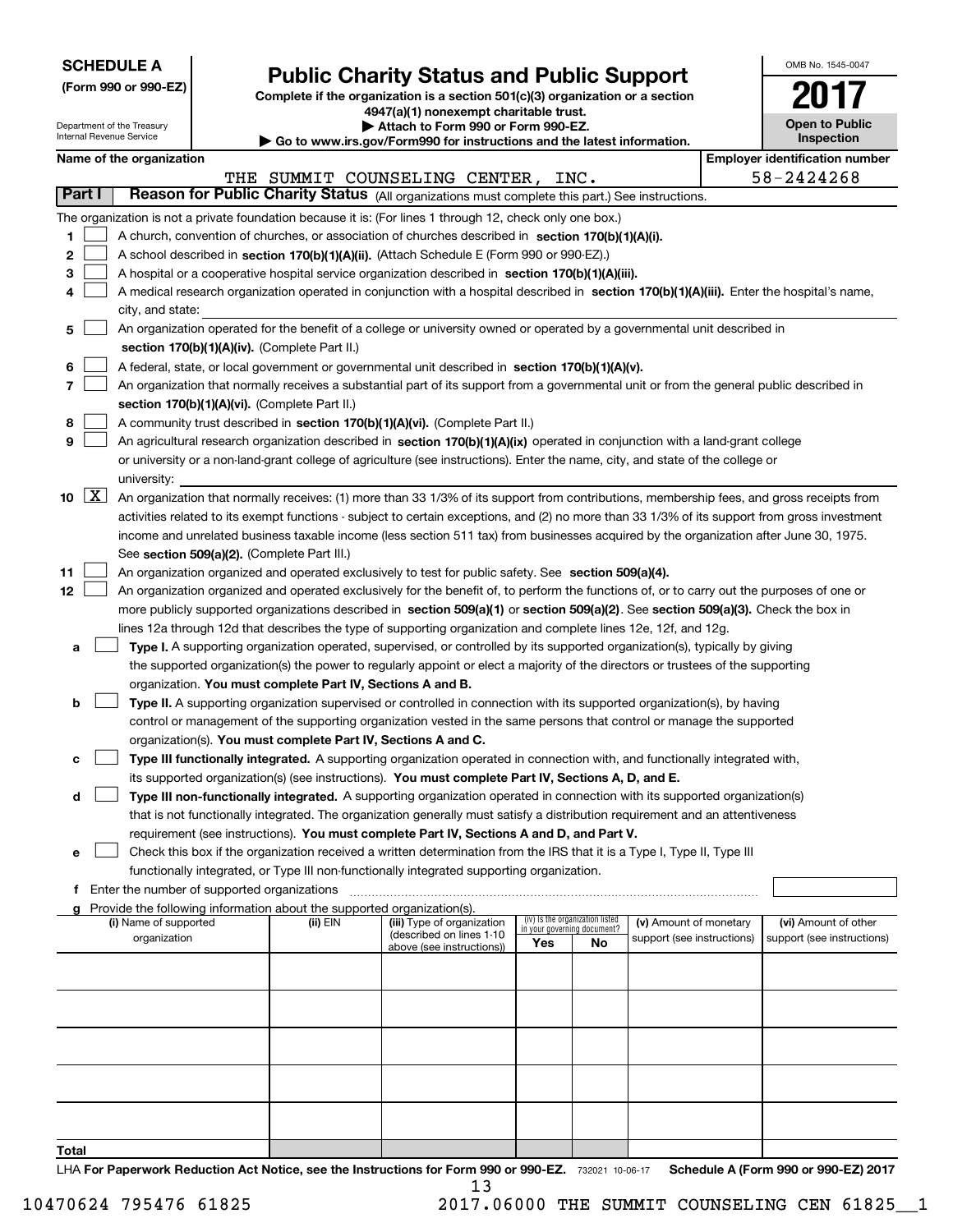#### Schedule A (Form 990 or 990-EZ) 2017 Page THE SUMMIT COUNSELING CENTER, INC. 58-2424268 **Part II** | Support Schedule for Organizations Described in Sections 170(b)(1)(A)(iv) and 170(b)(1)(A)(vi)

**2**

(Complete only if you checked the box on line 5, 7, or 8 of Part I or if the organization failed to qualify under Part III. If the organization fails to qualify under the tests listed below, please complete Part III.)

|    | <b>Section A. Public Support</b>                                                                                                               |          |            |            |            |                                      |           |
|----|------------------------------------------------------------------------------------------------------------------------------------------------|----------|------------|------------|------------|--------------------------------------|-----------|
|    | Calendar year (or fiscal year beginning in) $\blacktriangleright$                                                                              | (a) 2013 | $(b)$ 2014 | $(c)$ 2015 | $(d)$ 2016 | (e) 2017                             | (f) Total |
|    | <b>1</b> Gifts, grants, contributions, and                                                                                                     |          |            |            |            |                                      |           |
|    | membership fees received. (Do not                                                                                                              |          |            |            |            |                                      |           |
|    | include any "unusual grants.")                                                                                                                 |          |            |            |            |                                      |           |
|    | <b>2</b> Tax revenues levied for the organ-                                                                                                    |          |            |            |            |                                      |           |
|    | ization's benefit and either paid to                                                                                                           |          |            |            |            |                                      |           |
|    | or expended on its behalf                                                                                                                      |          |            |            |            |                                      |           |
|    | 3 The value of services or facilities                                                                                                          |          |            |            |            |                                      |           |
|    | furnished by a governmental unit to                                                                                                            |          |            |            |            |                                      |           |
|    | the organization without charge                                                                                                                |          |            |            |            |                                      |           |
|    | 4 Total. Add lines 1 through 3                                                                                                                 |          |            |            |            |                                      |           |
| 5. | The portion of total contributions                                                                                                             |          |            |            |            |                                      |           |
|    | by each person (other than a                                                                                                                   |          |            |            |            |                                      |           |
|    | governmental unit or publicly                                                                                                                  |          |            |            |            |                                      |           |
|    | supported organization) included                                                                                                               |          |            |            |            |                                      |           |
|    | on line 1 that exceeds 2% of the                                                                                                               |          |            |            |            |                                      |           |
|    | amount shown on line 11,                                                                                                                       |          |            |            |            |                                      |           |
|    | column (f)                                                                                                                                     |          |            |            |            |                                      |           |
|    | 6 Public support. Subtract line 5 from line 4.                                                                                                 |          |            |            |            |                                      |           |
|    | <b>Section B. Total Support</b>                                                                                                                |          |            |            |            |                                      |           |
|    | Calendar year (or fiscal year beginning in)                                                                                                    | (a) 2013 | $(b)$ 2014 | $(c)$ 2015 | $(d)$ 2016 | (e) 2017                             | (f) Total |
|    | 7 Amounts from line 4                                                                                                                          |          |            |            |            |                                      |           |
| 8  | Gross income from interest,                                                                                                                    |          |            |            |            |                                      |           |
|    | dividends, payments received on                                                                                                                |          |            |            |            |                                      |           |
|    | securities loans, rents, royalties,                                                                                                            |          |            |            |            |                                      |           |
|    | and income from similar sources                                                                                                                |          |            |            |            |                                      |           |
| 9. | Net income from unrelated business                                                                                                             |          |            |            |            |                                      |           |
|    | activities, whether or not the                                                                                                                 |          |            |            |            |                                      |           |
|    | business is regularly carried on                                                                                                               |          |            |            |            |                                      |           |
|    | <b>10</b> Other income. Do not include gain                                                                                                    |          |            |            |            |                                      |           |
|    | or loss from the sale of capital                                                                                                               |          |            |            |            |                                      |           |
|    | assets (Explain in Part VI.)                                                                                                                   |          |            |            |            |                                      |           |
|    | <b>11 Total support.</b> Add lines 7 through 10                                                                                                |          |            |            |            |                                      |           |
|    | <b>12</b> Gross receipts from related activities, etc. (see instructions)                                                                      |          |            |            |            | 12                                   |           |
|    | 13 First five years. If the Form 990 is for the organization's first, second, third, fourth, or fifth tax year as a section 501(c)(3)          |          |            |            |            |                                      |           |
|    | organization, check this box and stop here                                                                                                     |          |            |            |            |                                      |           |
|    | Section C. Computation of Public Support Percentage                                                                                            |          |            |            |            |                                      |           |
|    | 14 Public support percentage for 2017 (line 6, column (f) divided by line 11, column (f) <i>manumanomeron</i>                                  |          |            |            |            | 14                                   | %         |
|    |                                                                                                                                                |          |            |            |            | 15                                   | $\%$      |
|    | 16a 33 1/3% support test - 2017. If the organization did not check the box on line 13, and line 14 is 33 1/3% or more, check this box and      |          |            |            |            |                                      |           |
|    | stop here. The organization qualifies as a publicly supported organization                                                                     |          |            |            |            |                                      |           |
|    | b 33 1/3% support test - 2016. If the organization did not check a box on line 13 or 16a, and line 15 is 33 1/3% or more, check this box       |          |            |            |            |                                      |           |
|    | and stop here. The organization qualifies as a publicly supported organization                                                                 |          |            |            |            |                                      |           |
|    | 17a 10% -facts-and-circumstances test - 2017. If the organization did not check a box on line 13, 16a, or 16b, and line 14 is 10% or more,     |          |            |            |            |                                      |           |
|    | and if the organization meets the "facts-and-circumstances" test, check this box and stop here. Explain in Part VI how the organization        |          |            |            |            |                                      |           |
|    | meets the "facts-and-circumstances" test. The organization qualifies as a publicly supported organization                                      |          |            |            |            |                                      |           |
|    | <b>b 10% -facts-and-circumstances test - 2016.</b> If the organization did not check a box on line 13, 16a, 16b, or 17a, and line 15 is 10% or |          |            |            |            |                                      |           |
|    | more, and if the organization meets the "facts-and-circumstances" test, check this box and stop here. Explain in Part VI how the               |          |            |            |            |                                      |           |
|    | organization meets the "facts-and-circumstances" test. The organization qualifies as a publicly supported organization                         |          |            |            |            |                                      |           |
| 18 | Private foundation. If the organization did not check a box on line 13, 16a, 16b, 17a, or 17b, check this box and see instructions             |          |            |            |            |                                      |           |
|    |                                                                                                                                                |          |            |            |            | Schodule A (Form 000 or 000 F7) 2017 |           |

**Schedule A (Form 990 or 990-EZ) 2017**

732022 10-06-17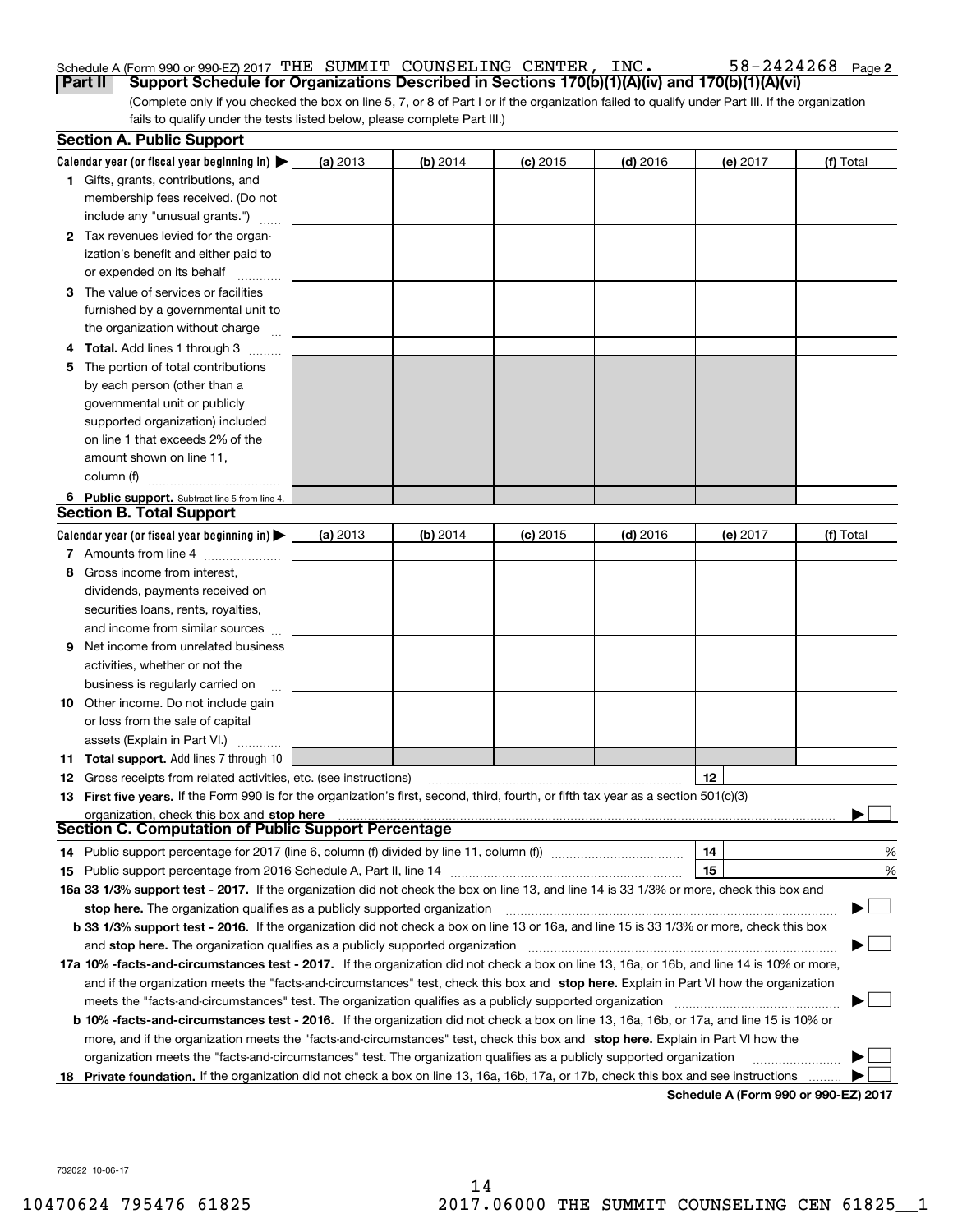#### Schedule A (Form 990 or 990-EZ) 2017 Page THE SUMMIT COUNSELING CENTER, INC. 58-2424268 **Part III Support Schedule for Organizations Described in Section 509(a)(2)**

(Complete only if you checked the box on line 10 of Part I or if the organization failed to qualify under Part II. If the organization fails to qualify under the tests listed below, please complete Part II.)

|    | <b>Section A. Public Support</b>                                                                                                                                                                                                                                 |           |          |            |            |                                      |                                 |
|----|------------------------------------------------------------------------------------------------------------------------------------------------------------------------------------------------------------------------------------------------------------------|-----------|----------|------------|------------|--------------------------------------|---------------------------------|
|    | Calendar year (or fiscal year beginning in)                                                                                                                                                                                                                      | (a) 2013  | (b) 2014 | $(c)$ 2015 | $(d)$ 2016 | (e) 2017                             | (f) Total                       |
|    | 1 Gifts, grants, contributions, and                                                                                                                                                                                                                              |           |          |            |            |                                      |                                 |
|    | membership fees received. (Do not                                                                                                                                                                                                                                |           |          |            |            |                                      |                                 |
|    | include any "unusual grants.")                                                                                                                                                                                                                                   | 382,521.  | 390,782. | 478,413.   | 461,855.   | 753, 217.                            | 2466788.                        |
|    | 2 Gross receipts from admissions,<br>merchandise sold or services per-<br>formed, or facilities furnished in<br>any activity that is related to the<br>organization's tax-exempt purpose                                                                         | 978, 170. | 1045034. | 1393313.   | 1748653.   | 1918364.                             | 7083534.                        |
|    | 3 Gross receipts from activities that                                                                                                                                                                                                                            |           |          |            |            |                                      |                                 |
|    | are not an unrelated trade or bus-<br>iness under section 513                                                                                                                                                                                                    |           |          |            |            | 141,363.                             | 141,363.                        |
|    | 4 Tax revenues levied for the organ-<br>ization's benefit and either paid to                                                                                                                                                                                     |           |          |            |            |                                      |                                 |
|    | or expended on its behalf                                                                                                                                                                                                                                        |           |          |            |            |                                      |                                 |
|    | 5 The value of services or facilities<br>furnished by a governmental unit to                                                                                                                                                                                     |           |          |            |            |                                      |                                 |
|    | the organization without charge                                                                                                                                                                                                                                  | 1360691.  | 1435816. | 1871726.   | 2210508.   | 2812944.                             | 9691685.                        |
|    | 6 Total. Add lines 1 through 5<br>7a Amounts included on lines 1, 2, and                                                                                                                                                                                         |           |          |            |            |                                      |                                 |
|    | 3 received from disqualified persons                                                                                                                                                                                                                             | 107,986.  | 86,192.  | 103,478.   | 113,868.   | 97,585.                              | 509, 109.                       |
|    | <b>b</b> Amounts included on lines 2 and 3 received<br>from other than disqualified persons that<br>exceed the greater of \$5,000 or 1% of the                                                                                                                   |           |          |            | 6,321.     |                                      | 6,321.                          |
|    | amount on line 13 for the year<br>c Add lines 7a and 7b                                                                                                                                                                                                          | 107,986.  | 86,192.  | 103,478.   | 120, 189.  | 97,585.                              | 515, 430.                       |
|    | 8 Public support. (Subtract line 7c from line 6.)                                                                                                                                                                                                                |           |          |            |            |                                      | 9176255.                        |
|    | <b>Section B. Total Support</b>                                                                                                                                                                                                                                  |           |          |            |            |                                      |                                 |
|    | Calendar year (or fiscal year beginning in)                                                                                                                                                                                                                      | (a) 2013  | (b) 2014 | $(c)$ 2015 | $(d)$ 2016 | (e) 2017                             | (f) Total                       |
|    | <b>9</b> Amounts from line 6                                                                                                                                                                                                                                     | 1360691.  | 1435816. | 1871726.   | 2210508.   | 2812944.                             | 9691685.                        |
|    | 10a Gross income from interest,<br>dividends, payments received on<br>securities loans, rents, royalties,<br>and income from similar sources                                                                                                                     |           |          |            |            |                                      |                                 |
|    | <b>b</b> Unrelated business taxable income                                                                                                                                                                                                                       |           |          |            |            |                                      |                                 |
|    | (less section 511 taxes) from businesses                                                                                                                                                                                                                         |           |          |            |            |                                      |                                 |
|    | acquired after June 30, 1975                                                                                                                                                                                                                                     |           |          |            |            |                                      |                                 |
|    | c Add lines 10a and 10b<br>11 Net income from unrelated business<br>activities not included in line 10b,<br>whether or not the business is<br>regularly carried on                                                                                               |           |          |            |            |                                      |                                 |
|    | <b>12</b> Other income. Do not include gain<br>or loss from the sale of capital<br>assets (Explain in Part VI.)                                                                                                                                                  |           |          |            |            |                                      |                                 |
|    | 13 Total support. (Add lines 9, 10c, 11, and 12.)                                                                                                                                                                                                                | 1360691.  | 1435816. | 1871726.   | 2210508.   | 2812944.                             | 9691685.                        |
|    | 14 First five years. If the Form 990 is for the organization's first, second, third, fourth, or fifth tax year as a section 501(c)(3) organization,                                                                                                              |           |          |            |            |                                      |                                 |
|    | check this box and stop here with the continuum control to the control of the control of the control of the control of the control of the control of the control of the control of the control of the control of the control o                                   |           |          |            |            |                                      |                                 |
|    | <b>Section C. Computation of Public Support Percentage</b>                                                                                                                                                                                                       |           |          |            |            |                                      |                                 |
|    | 15 Public support percentage for 2017 (line 8, column (f) divided by line 13, column (f))                                                                                                                                                                        |           |          |            |            | 15                                   | 94.68<br>$\%$                   |
|    | 16 Public support percentage from 2016 Schedule A, Part III, line 15                                                                                                                                                                                             |           |          |            |            | 16                                   | 93.12<br>$\%$                   |
|    | <b>Section D. Computation of Investment Income Percentage</b>                                                                                                                                                                                                    |           |          |            |            |                                      |                                 |
|    | 17 Investment income percentage for 2017 (line 10c, column (f) divided by line 13, column (f))                                                                                                                                                                   |           |          |            |            | 17                                   | .00<br>%<br>.00                 |
|    | 18 Investment income percentage from 2016 Schedule A, Part III, line 17                                                                                                                                                                                          |           |          |            |            | 18                                   | $\%$                            |
|    | 19a 33 1/3% support tests - 2017. If the organization did not check the box on line 14, and line 15 is more than 33 1/3%, and line 17 is not                                                                                                                     |           |          |            |            |                                      | $\blacktriangleright$ $\vert$ X |
|    | more than 33 1/3%, check this box and stop here. The organization qualifies as a publicly supported organization<br><b>b 33 1/3% support tests - 2016.</b> If the organization did not check a box on line 14 or line 19a, and line 16 is more than 33 1/3%, and |           |          |            |            |                                      |                                 |
|    | line 18 is not more than 33 1/3%, check this box and stop here. The organization qualifies as a publicly supported organization                                                                                                                                  |           |          |            |            |                                      |                                 |
| 20 | Private foundation. If the organization did not check a box on line 14, 19a, or 19b, check this box and see instructions                                                                                                                                         |           |          |            |            |                                      |                                 |
|    | 732023 10-06-17                                                                                                                                                                                                                                                  |           |          |            |            | Schedule A (Form 990 or 990-EZ) 2017 |                                 |

15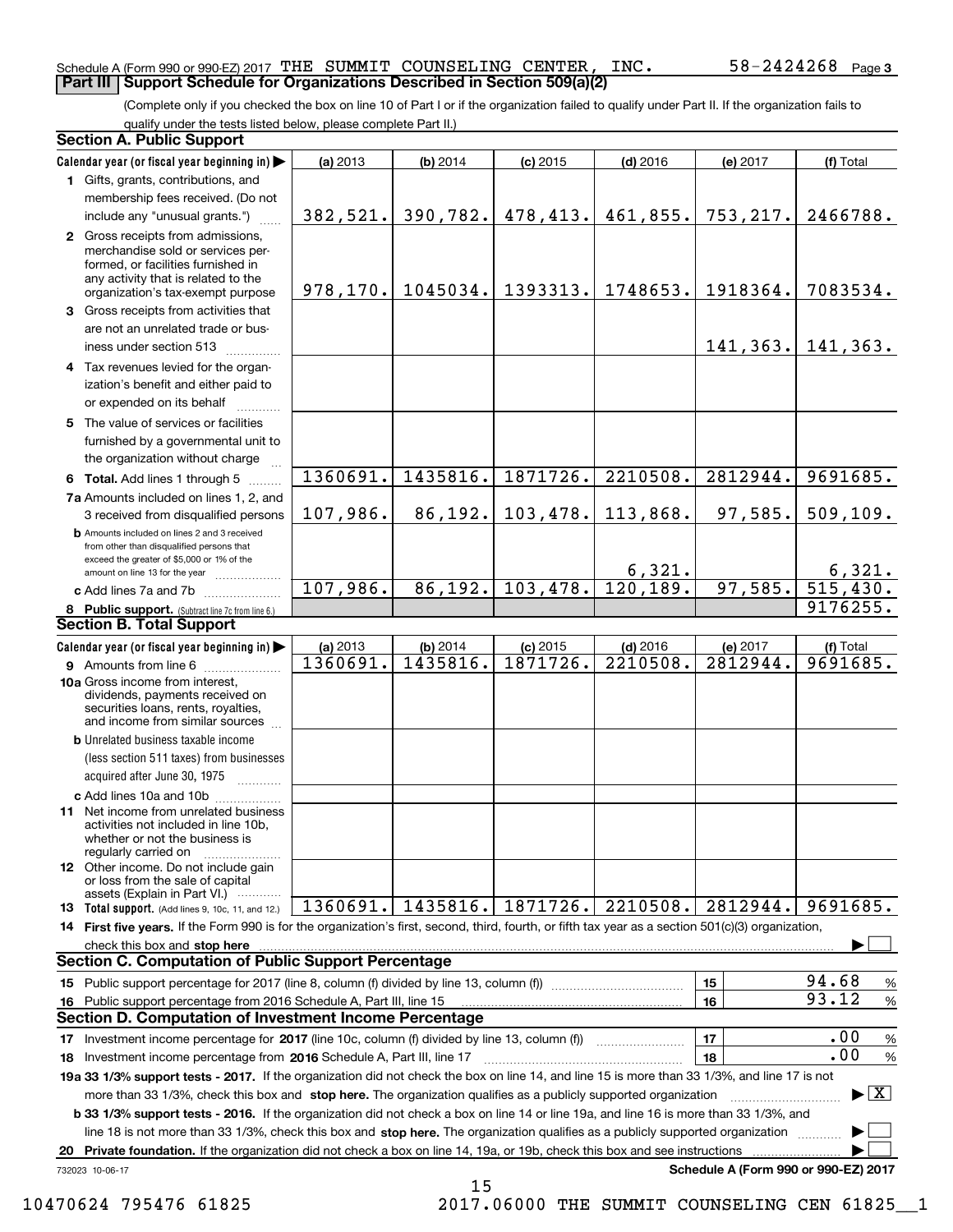**1**

**2**

**3a**

**3b**

**3c**

**4a**

**4b**

**4c**

**5a**

**5b5c**

**6**

**7**

**8**

**9a**

**9b**

**9c**

**10a**

**10b**

**YesNo**

## **Part IV Supporting Organizations**

(Complete only if you checked a box in line 12 on Part I. If you checked 12a of Part I, complete Sections A and B. If you checked 12b of Part I, complete Sections A and C. If you checked 12c of Part I, complete Sections A, D, and E. If you checked 12d of Part I, complete Sections A and D, and complete Part V.)

#### **Section A. All Supporting Organizations**

- **1** Are all of the organization's supported organizations listed by name in the organization's governing documents? If "No," describe in **Part VI** how the supported organizations are designated. If designated by *class or purpose, describe the designation. If historic and continuing relationship, explain.*
- **2** Did the organization have any supported organization that does not have an IRS determination of status under section 509(a)(1) or (2)? If "Yes," explain in Part VI how the organization determined that the supported *organization was described in section 509(a)(1) or (2).*
- **3a** Did the organization have a supported organization described in section 501(c)(4), (5), or (6)? If "Yes," answer *(b) and (c) below.*
- **b** Did the organization confirm that each supported organization qualified under section 501(c)(4), (5), or (6) and satisfied the public support tests under section 509(a)(2)? If "Yes," describe in **Part VI** when and how the *organization made the determination.*
- **c**Did the organization ensure that all support to such organizations was used exclusively for section 170(c)(2)(B) purposes? If "Yes," explain in **Part VI** what controls the organization put in place to ensure such use.
- **4a***If* Was any supported organization not organized in the United States ("foreign supported organization")? *"Yes," and if you checked 12a or 12b in Part I, answer (b) and (c) below.*
- **b** Did the organization have ultimate control and discretion in deciding whether to make grants to the foreign supported organization? If "Yes," describe in **Part VI** how the organization had such control and discretion *despite being controlled or supervised by or in connection with its supported organizations.*
- **c** Did the organization support any foreign supported organization that does not have an IRS determination under sections 501(c)(3) and 509(a)(1) or (2)? If "Yes," explain in **Part VI** what controls the organization used *to ensure that all support to the foreign supported organization was used exclusively for section 170(c)(2)(B) purposes.*
- **5a** Did the organization add, substitute, or remove any supported organizations during the tax year? If "Yes," answer (b) and (c) below (if applicable). Also, provide detail in **Part VI,** including (i) the names and EIN *numbers of the supported organizations added, substituted, or removed; (ii) the reasons for each such action; (iii) the authority under the organization's organizing document authorizing such action; and (iv) how the action was accomplished (such as by amendment to the organizing document).*
- **b** Type I or Type II only. Was any added or substituted supported organization part of a class already designated in the organization's organizing document?
- **cSubstitutions only.**  Was the substitution the result of an event beyond the organization's control?
- **6** Did the organization provide support (whether in the form of grants or the provision of services or facilities) to **Part VI.** *If "Yes," provide detail in* support or benefit one or more of the filing organization's supported organizations? anyone other than (i) its supported organizations, (ii) individuals that are part of the charitable class benefited by one or more of its supported organizations, or (iii) other supporting organizations that also
- **7**Did the organization provide a grant, loan, compensation, or other similar payment to a substantial contributor *If "Yes," complete Part I of Schedule L (Form 990 or 990-EZ).* regard to a substantial contributor? (defined in section 4958(c)(3)(C)), a family member of a substantial contributor, or a 35% controlled entity with
- **8** Did the organization make a loan to a disqualified person (as defined in section 4958) not described in line 7? *If "Yes," complete Part I of Schedule L (Form 990 or 990-EZ).*
- **9a** Was the organization controlled directly or indirectly at any time during the tax year by one or more in section 509(a)(1) or (2))? If "Yes," *provide detail in* <code>Part VI.</code> disqualified persons as defined in section 4946 (other than foundation managers and organizations described
- **b** Did one or more disqualified persons (as defined in line 9a) hold a controlling interest in any entity in which the supporting organization had an interest? If "Yes," provide detail in P**art VI**.
- **c**Did a disqualified person (as defined in line 9a) have an ownership interest in, or derive any personal benefit from, assets in which the supporting organization also had an interest? If "Yes," provide detail in P**art VI.**
- **10a** Was the organization subject to the excess business holdings rules of section 4943 because of section supporting organizations)? If "Yes," answer 10b below. 4943(f) (regarding certain Type II supporting organizations, and all Type III non-functionally integrated
- **b** Did the organization have any excess business holdings in the tax year? (Use Schedule C, Form 4720, to *determine whether the organization had excess business holdings.)*

16

732024 10-06-17

**Schedule A (Form 990 or 990-EZ) 2017**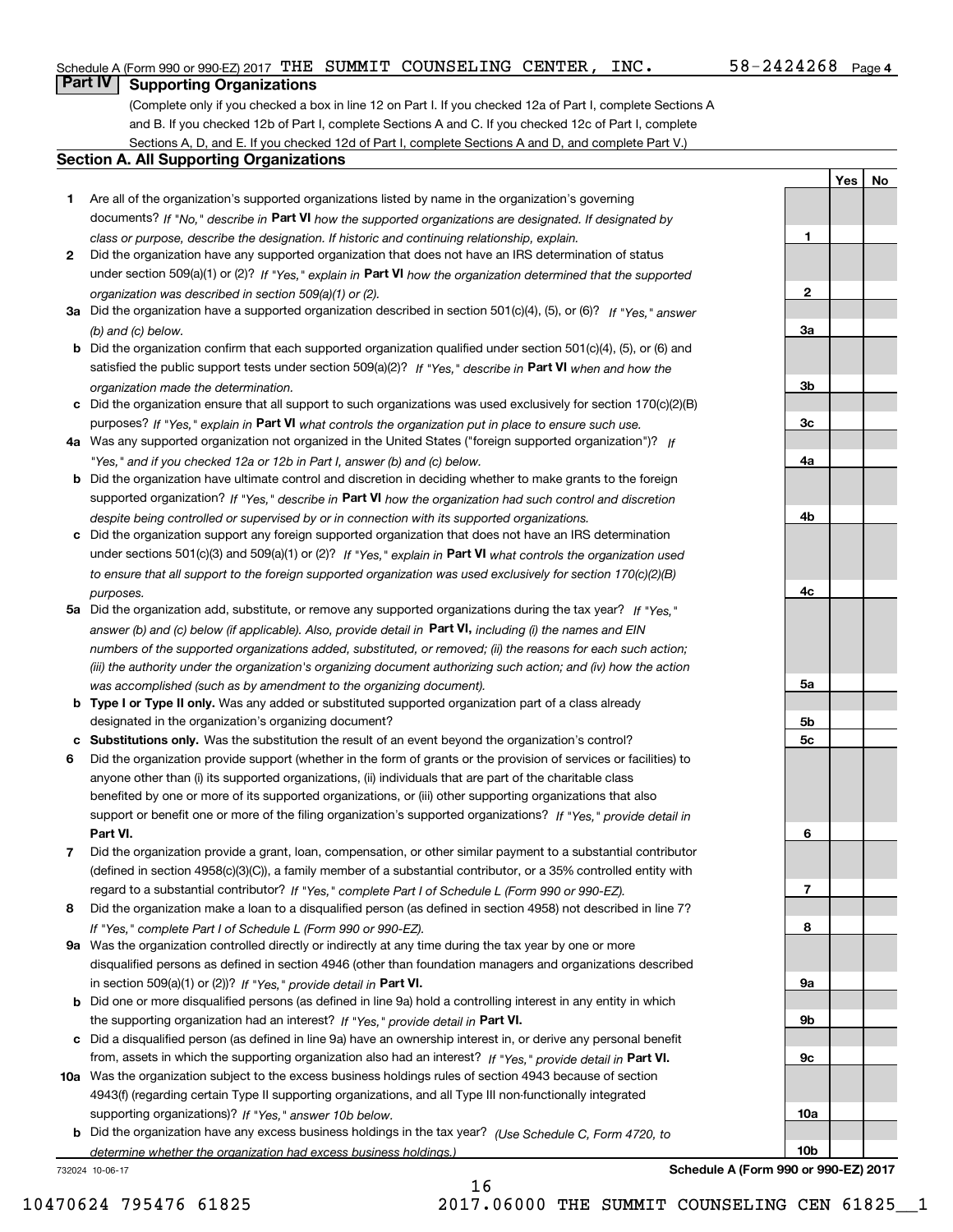#### Schedule A (Form 990 or 990-EZ) 2017 THE SUMMIT COUNSELING CENTER , INC 58-2424268 Page 5 **Part IV Supporting Organizations** *(continued)*

|    |                                                                                                                                                                                               |                 | Yes | No |
|----|-----------------------------------------------------------------------------------------------------------------------------------------------------------------------------------------------|-----------------|-----|----|
| 11 | Has the organization accepted a gift or contribution from any of the following persons?                                                                                                       |                 |     |    |
|    | a A person who directly or indirectly controls, either alone or together with persons described in (b) and (c)                                                                                |                 |     |    |
|    | below, the governing body of a supported organization?                                                                                                                                        | 11a             |     |    |
|    | <b>b</b> A family member of a person described in (a) above?                                                                                                                                  | 11 <sub>b</sub> |     |    |
|    | c A 35% controlled entity of a person described in (a) or (b) above? If "Yes" to a, b, or c, provide detail in Part VI.                                                                       | 11c             |     |    |
|    | <b>Section B. Type I Supporting Organizations</b>                                                                                                                                             |                 |     |    |
|    |                                                                                                                                                                                               |                 | Yes | No |
| 1  | Did the directors, trustees, or membership of one or more supported organizations have the power to                                                                                           |                 |     |    |
|    | regularly appoint or elect at least a majority of the organization's directors or trustees at all times during the                                                                            |                 |     |    |
|    | tax year? If "No," describe in Part VI how the supported organization(s) effectively operated, supervised, or                                                                                 |                 |     |    |
|    | controlled the organization's activities. If the organization had more than one supported organization,                                                                                       |                 |     |    |
|    | describe how the powers to appoint and/or remove directors or trustees were allocated among the supported                                                                                     |                 |     |    |
|    | organizations and what conditions or restrictions, if any, applied to such powers during the tax year.                                                                                        | 1               |     |    |
| 2  | Did the organization operate for the benefit of any supported organization other than the supported                                                                                           |                 |     |    |
|    | organization(s) that operated, supervised, or controlled the supporting organization? If "Yes," explain in                                                                                    |                 |     |    |
|    | Part VI how providing such benefit carried out the purposes of the supported organization(s) that operated,                                                                                   |                 |     |    |
|    | supervised, or controlled the supporting organization.                                                                                                                                        | $\mathbf{2}$    |     |    |
|    | <b>Section C. Type II Supporting Organizations</b>                                                                                                                                            |                 |     |    |
|    |                                                                                                                                                                                               |                 | Yes | No |
| 1. | Were a majority of the organization's directors or trustees during the tax year also a majority of the directors                                                                              |                 |     |    |
|    | or trustees of each of the organization's supported organization(s)? If "No," describe in Part VI how control                                                                                 |                 |     |    |
|    | or management of the supporting organization was vested in the same persons that controlled or managed                                                                                        |                 |     |    |
|    | the supported organization(s).                                                                                                                                                                | 1               |     |    |
|    | <b>Section D. All Type III Supporting Organizations</b>                                                                                                                                       |                 |     |    |
|    |                                                                                                                                                                                               |                 | Yes | No |
| 1  | Did the organization provide to each of its supported organizations, by the last day of the fifth month of the                                                                                |                 |     |    |
|    | organization's tax year, (i) a written notice describing the type and amount of support provided during the prior tax                                                                         |                 |     |    |
|    | year, (ii) a copy of the Form 990 that was most recently filed as of the date of notification, and (iii) copies of the                                                                        |                 |     |    |
|    | organization's governing documents in effect on the date of notification, to the extent not previously provided?                                                                              | 1               |     |    |
| 2  | Were any of the organization's officers, directors, or trustees either (i) appointed or elected by the supported                                                                              |                 |     |    |
|    | organization(s) or (ii) serving on the governing body of a supported organization? If "No," explain in Part VI how                                                                            |                 |     |    |
|    | the organization maintained a close and continuous working relationship with the supported organization(s).                                                                                   | $\mathbf{2}$    |     |    |
| 3  | By reason of the relationship described in (2), did the organization's supported organizations have a                                                                                         |                 |     |    |
|    | significant voice in the organization's investment policies and in directing the use of the organization's                                                                                    |                 |     |    |
|    | income or assets at all times during the tax year? If "Yes," describe in Part VI the role the organization's                                                                                  |                 |     |    |
|    | supported organizations played in this regard.                                                                                                                                                | з               |     |    |
|    | Section E. Type III Functionally Integrated Supporting Organizations                                                                                                                          |                 |     |    |
| 1  | Check the box next to the method that the organization used to satisfy the Integral Part Test during the year (see instructions).                                                             |                 |     |    |
| а  | The organization satisfied the Activities Test. Complete line 2 below.                                                                                                                        |                 |     |    |
| b  | The organization is the parent of each of its supported organizations. Complete line 3 below.                                                                                                 |                 |     |    |
| c  | The organization supported a governmental entity. Describe in Part VI how you supported a government entity (see instructions),                                                               |                 |     |    |
| 2  | Activities Test. Answer (a) and (b) below.                                                                                                                                                    |                 | Yes | No |
| а  | Did substantially all of the organization's activities during the tax year directly further the exempt purposes of                                                                            |                 |     |    |
|    | the supported organization(s) to which the organization was responsive? If "Yes," then in Part VI identify                                                                                    |                 |     |    |
|    | those supported organizations and explain how these activities directly furthered their exempt purposes,                                                                                      |                 |     |    |
|    | how the organization was responsive to those supported organizations, and how the organization determined                                                                                     | 2a              |     |    |
| b  | that these activities constituted substantially all of its activities.<br>Did the activities described in (a) constitute activities that, but for the organization's involvement, one or more |                 |     |    |
|    | of the organization's supported organization(s) would have been engaged in? If "Yes," explain in Part VI the                                                                                  |                 |     |    |
|    |                                                                                                                                                                                               |                 |     |    |
|    | reasons for the organization's position that its supported organization(s) would have engaged in these<br>activities but for the organization's involvement.                                  | 2b              |     |    |
| з  | Parent of Supported Organizations. Answer (a) and (b) below.                                                                                                                                  |                 |     |    |
| a  | Did the organization have the power to regularly appoint or elect a majority of the officers, directors, or                                                                                   |                 |     |    |
|    | trustees of each of the supported organizations? Provide details in Part VI.                                                                                                                  | За              |     |    |
|    | <b>b</b> Did the organization exercise a substantial degree of direction over the policies, programs, and activities of each                                                                  |                 |     |    |
|    | of its supported organizations? If "Yes." describe in Part VI the role played by the organization in this regard.                                                                             | 3b              |     |    |
|    |                                                                                                                                                                                               |                 |     |    |

17

732025 10-06-17

**Schedule A (Form 990 or 990-EZ) 2017**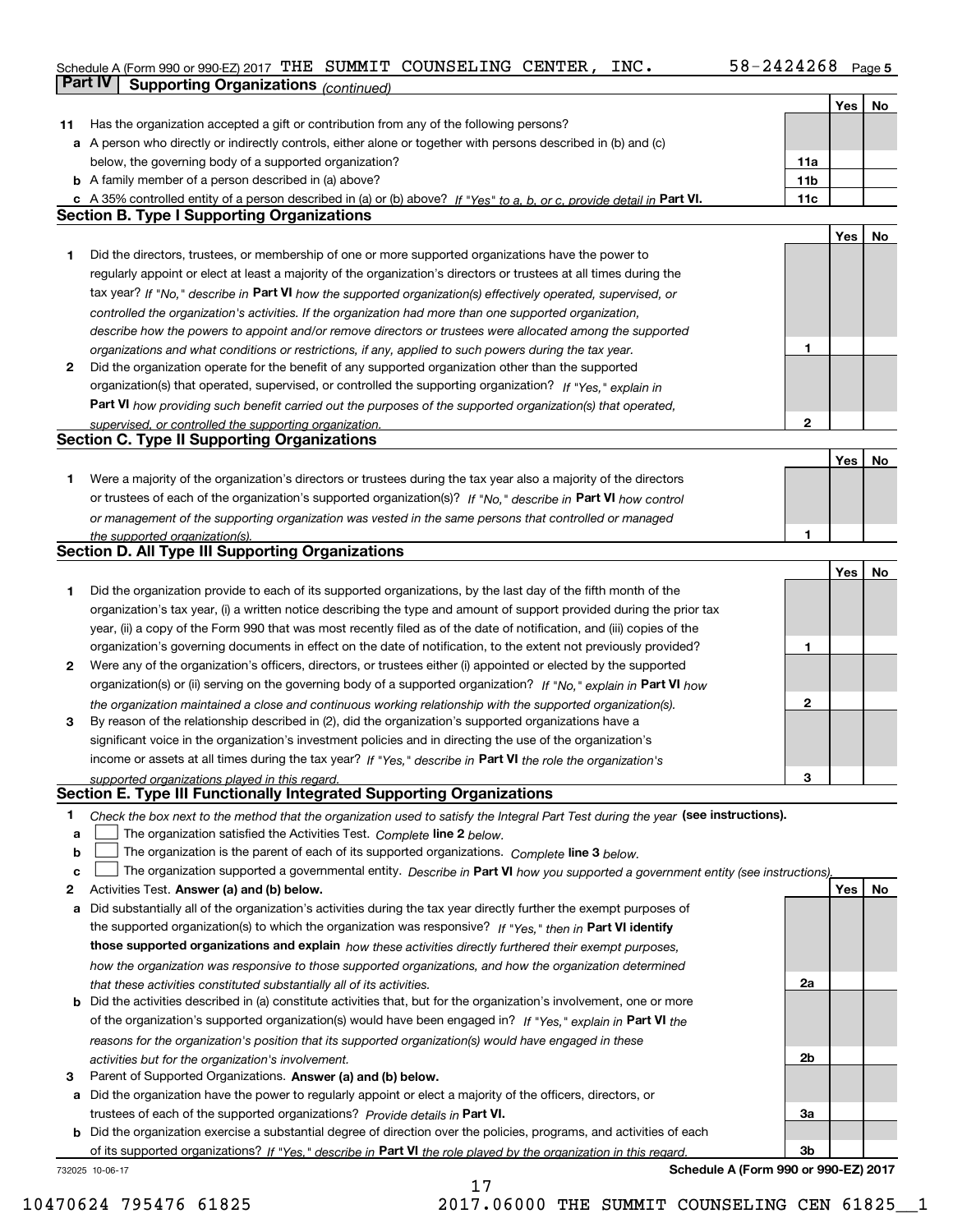|                | Schedule A (Form 990 or 990-EZ) 2017 THE SUMMIT COUNSELING CENTER, INC.<br><b>Part V</b>                                                           |                |                | $58 - 2424268$ Page 6          |
|----------------|----------------------------------------------------------------------------------------------------------------------------------------------------|----------------|----------------|--------------------------------|
|                | Type III Non-Functionally Integrated 509(a)(3) Supporting Organizations                                                                            |                |                |                                |
| 1              | Check here if the organization satisfied the Integral Part Test as a qualifying trust on Nov. 20, 1970 (explain in Part VI.) See instructions. All |                |                |                                |
|                | other Type III non-functionally integrated supporting organizations must complete Sections A through E.<br>Section A - Adjusted Net Income         |                | (A) Prior Year | (B) Current Year<br>(optional) |
| 1              | Net short-term capital gain                                                                                                                        | 1              |                |                                |
| 2              | Recoveries of prior-year distributions                                                                                                             | $\mathbf{2}$   |                |                                |
| 3              | Other gross income (see instructions)                                                                                                              | 3              |                |                                |
| 4              | Add lines 1 through 3                                                                                                                              | 4              |                |                                |
| 5              | Depreciation and depletion                                                                                                                         | 5              |                |                                |
| 6              | Portion of operating expenses paid or incurred for production or                                                                                   |                |                |                                |
|                | collection of gross income or for management, conservation, or                                                                                     |                |                |                                |
|                | maintenance of property held for production of income (see instructions)                                                                           | 6              |                |                                |
| $\mathbf{7}$   | Other expenses (see instructions)                                                                                                                  | $\overline{7}$ |                |                                |
| 8              | Adjusted Net Income (subtract lines 5, 6, and 7 from line 4)                                                                                       | 8              |                |                                |
|                | <b>Section B - Minimum Asset Amount</b>                                                                                                            |                | (A) Prior Year | (B) Current Year<br>(optional) |
| 1              | Aggregate fair market value of all non-exempt-use assets (see                                                                                      |                |                |                                |
|                | instructions for short tax year or assets held for part of year):                                                                                  |                |                |                                |
|                | <b>a</b> Average monthly value of securities                                                                                                       | 1a             |                |                                |
|                | <b>b</b> Average monthly cash balances                                                                                                             | 1b             |                |                                |
|                | c Fair market value of other non-exempt-use assets                                                                                                 | 1c             |                |                                |
|                | <b>d</b> Total (add lines 1a, 1b, and 1c)                                                                                                          | 1d             |                |                                |
|                | <b>e</b> Discount claimed for blockage or other                                                                                                    |                |                |                                |
|                | factors (explain in detail in <b>Part VI</b> ):                                                                                                    |                |                |                                |
| 2              | Acquisition indebtedness applicable to non-exempt-use assets                                                                                       | $\mathbf{2}$   |                |                                |
| 3              | Subtract line 2 from line 1d                                                                                                                       | 3              |                |                                |
| 4              | Cash deemed held for exempt use. Enter 1-1/2% of line 3 (for greater amount,                                                                       |                |                |                                |
|                | see instructions)                                                                                                                                  | 4              |                |                                |
| 5              | Net value of non-exempt-use assets (subtract line 4 from line 3)                                                                                   | 5              |                |                                |
| 6              | Multiply line 5 by .035                                                                                                                            | 6              |                |                                |
| 7              | Recoveries of prior-year distributions                                                                                                             | $\overline{7}$ |                |                                |
| 8              | Minimum Asset Amount (add line 7 to line 6)                                                                                                        | 8              |                |                                |
|                | <b>Section C - Distributable Amount</b>                                                                                                            |                |                | <b>Current Year</b>            |
| п.             | Adjusted net income for prior year (from Section A, line 8, Column A)                                                                              | 1              |                |                                |
| 2              | Enter 85% of line 1                                                                                                                                | 2              |                |                                |
| 3              | Minimum asset amount for prior year (from Section B, line 8, Column A)                                                                             | 3              |                |                                |
| 4              | Enter greater of line 2 or line 3                                                                                                                  | 4              |                |                                |
| 5              | Income tax imposed in prior year                                                                                                                   | 5              |                |                                |
| 6              | <b>Distributable Amount.</b> Subtract line 5 from line 4, unless subject to                                                                        |                |                |                                |
|                | emergency temporary reduction (see instructions)                                                                                                   | 6              |                |                                |
| $\overline{7}$ | Check here if the current year is the organization's first as a non-functionally integrated Type III supporting organization (see                  |                |                |                                |

instructions).

**Schedule A (Form 990 or 990-EZ) 2017**

732026 10-06-17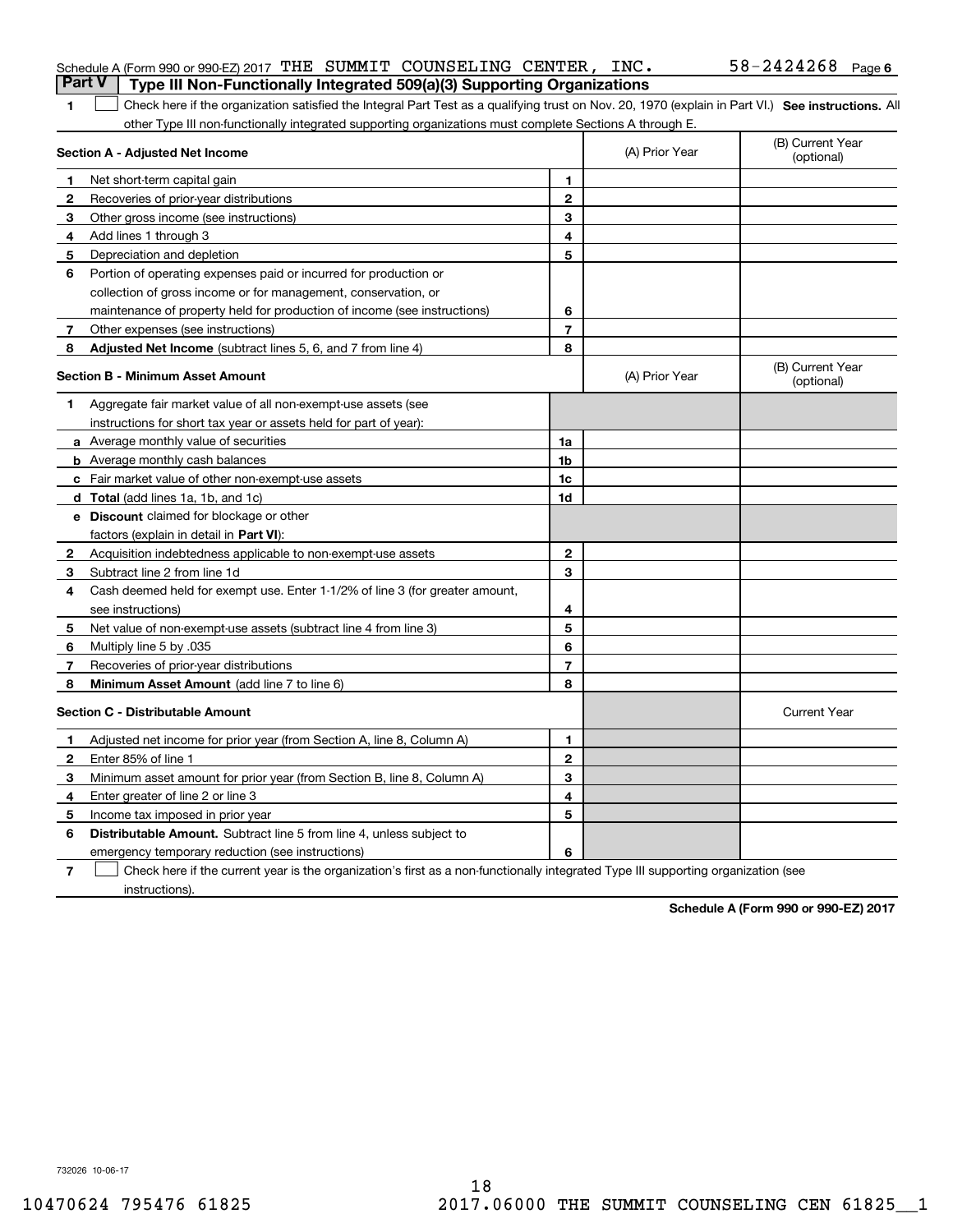#### Schedule A (Form 990 or 990-EZ) 2017 「THE」SUMMIT」COUNSELING CENTER,INC。 58-Z4Z4Z68 Page THE SUMMIT COUNSELING CENTER, INC. 58-2424268

| <b>Part V</b> | Type III Non-Functionally Integrated 509(a)(3) Supporting Organizations                    |                                                         | (continued) |                     |  |  |  |  |
|---------------|--------------------------------------------------------------------------------------------|---------------------------------------------------------|-------------|---------------------|--|--|--|--|
|               | <b>Section D - Distributions</b>                                                           |                                                         |             | <b>Current Year</b> |  |  |  |  |
| 1             | Amounts paid to supported organizations to accomplish exempt purposes                      |                                                         |             |                     |  |  |  |  |
| 2             | Amounts paid to perform activity that directly furthers exempt purposes of supported       |                                                         |             |                     |  |  |  |  |
|               | organizations, in excess of income from activity                                           |                                                         |             |                     |  |  |  |  |
| 3             | Administrative expenses paid to accomplish exempt purposes of supported organizations      |                                                         |             |                     |  |  |  |  |
| 4             | Amounts paid to acquire exempt-use assets                                                  |                                                         |             |                     |  |  |  |  |
| 5             | Qualified set-aside amounts (prior IRS approval required)                                  |                                                         |             |                     |  |  |  |  |
| 6             | Other distributions (describe in Part VI). See instructions.                               |                                                         |             |                     |  |  |  |  |
| 7             | Total annual distributions. Add lines 1 through 6.                                         |                                                         |             |                     |  |  |  |  |
| 8             | Distributions to attentive supported organizations to which the organization is responsive |                                                         |             |                     |  |  |  |  |
|               | (provide details in Part VI). See instructions.                                            |                                                         |             |                     |  |  |  |  |
| 9             | Distributable amount for 2017 from Section C, line 6                                       |                                                         |             |                     |  |  |  |  |
| 10            | Line 8 amount divided by line 9 amount                                                     |                                                         |             |                     |  |  |  |  |
|               | Section E - Distribution Allocations (see instructions)                                    | (iii)<br><b>Distributable</b><br><b>Amount for 2017</b> |             |                     |  |  |  |  |
| 1             | Distributable amount for 2017 from Section C, line 6                                       |                                                         |             |                     |  |  |  |  |
| 2             | Underdistributions, if any, for years prior to 2017 (reason-                               |                                                         |             |                     |  |  |  |  |
|               | able cause required- explain in Part VI). See instructions.                                |                                                         |             |                     |  |  |  |  |
| 3             | Excess distributions carryover, if any, to 2017                                            |                                                         |             |                     |  |  |  |  |
| а             |                                                                                            |                                                         |             |                     |  |  |  |  |
|               | <b>b</b> From 2013                                                                         |                                                         |             |                     |  |  |  |  |
|               | $c$ From 2014                                                                              |                                                         |             |                     |  |  |  |  |
|               | d From 2015                                                                                |                                                         |             |                     |  |  |  |  |
|               | e From 2016                                                                                |                                                         |             |                     |  |  |  |  |
|               | Total of lines 3a through e                                                                |                                                         |             |                     |  |  |  |  |
| g             | Applied to underdistributions of prior years                                               |                                                         |             |                     |  |  |  |  |
|               | <b>h</b> Applied to 2017 distributable amount                                              |                                                         |             |                     |  |  |  |  |
|               | Carryover from 2012 not applied (see instructions)                                         |                                                         |             |                     |  |  |  |  |
|               | Remainder. Subtract lines 3g, 3h, and 3i from 3f.                                          |                                                         |             |                     |  |  |  |  |
| 4             | Distributions for 2017 from Section D,                                                     |                                                         |             |                     |  |  |  |  |
|               | line $7:$                                                                                  |                                                         |             |                     |  |  |  |  |
|               | <b>a</b> Applied to underdistributions of prior years                                      |                                                         |             |                     |  |  |  |  |
|               | <b>b</b> Applied to 2017 distributable amount                                              |                                                         |             |                     |  |  |  |  |
|               | c Remainder. Subtract lines 4a and 4b from 4.                                              |                                                         |             |                     |  |  |  |  |
| 5             | Remaining underdistributions for years prior to 2017, if                                   |                                                         |             |                     |  |  |  |  |
|               | any. Subtract lines 3g and 4a from line 2. For result greater                              |                                                         |             |                     |  |  |  |  |
|               | than zero, explain in Part VI. See instructions.                                           |                                                         |             |                     |  |  |  |  |
| 6             | Remaining underdistributions for 2017. Subtract lines 3h                                   |                                                         |             |                     |  |  |  |  |
|               | and 4b from line 1. For result greater than zero, explain in                               |                                                         |             |                     |  |  |  |  |
|               | Part VI. See instructions.                                                                 |                                                         |             |                     |  |  |  |  |
| 7             | Excess distributions carryover to 2018. Add lines 3j                                       |                                                         |             |                     |  |  |  |  |
|               | and 4c.                                                                                    |                                                         |             |                     |  |  |  |  |
| 8             | Breakdown of line 7:                                                                       |                                                         |             |                     |  |  |  |  |
|               | a Excess from 2013                                                                         |                                                         |             |                     |  |  |  |  |
|               | <b>b</b> Excess from 2014                                                                  |                                                         |             |                     |  |  |  |  |
|               | c Excess from 2015                                                                         |                                                         |             |                     |  |  |  |  |
|               | d Excess from 2016                                                                         |                                                         |             |                     |  |  |  |  |
|               | e Excess from 2017                                                                         |                                                         |             |                     |  |  |  |  |

**Schedule A (Form 990 or 990-EZ) 2017**

732027 10-06-17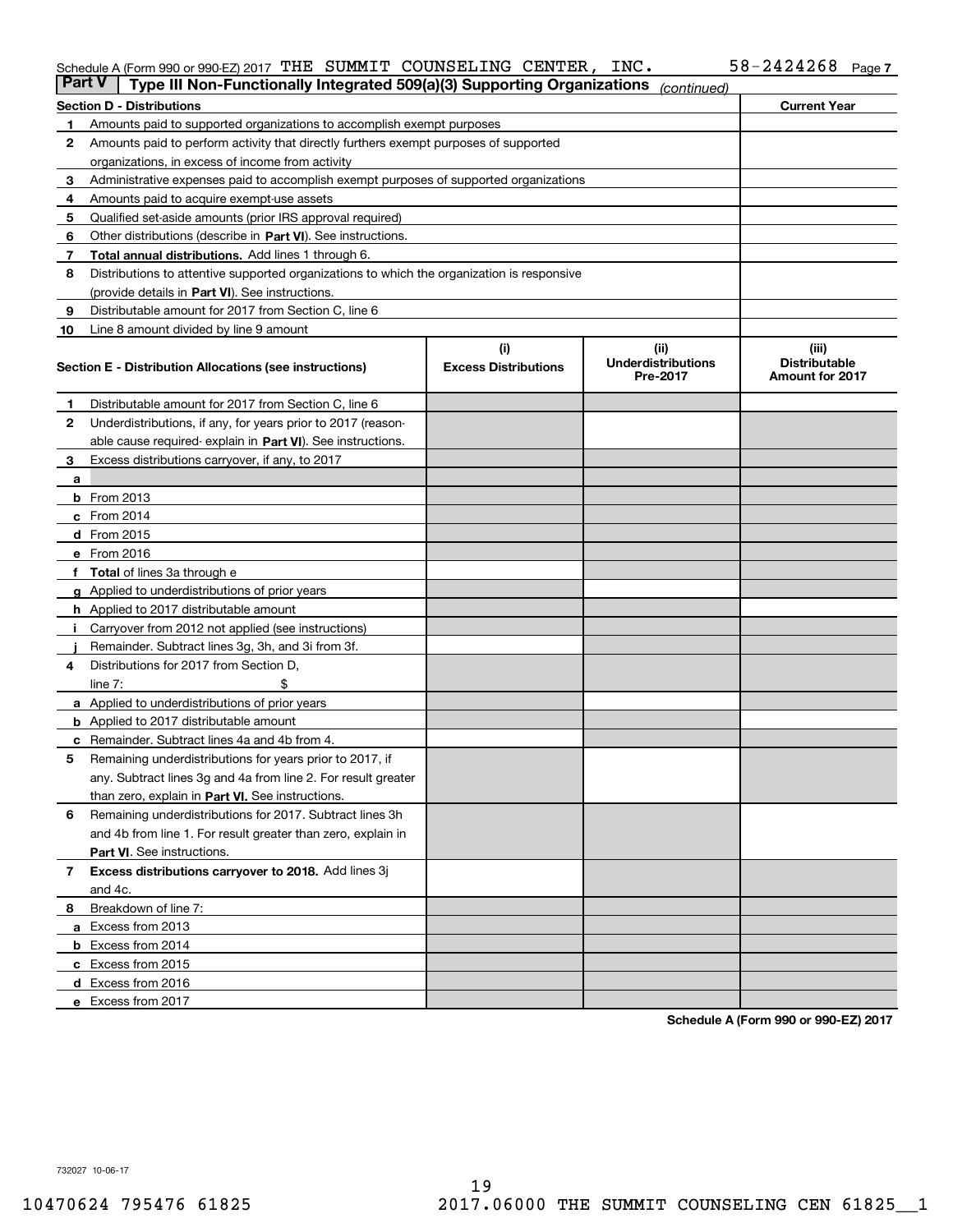|                 | Schedule A (Form 990 or 990-EZ) 2017 THE SUMMIT COUNSELING CENTER, INC. |  |     |  | $58 - 2424268$ Page 8                                                                                                                                                                                                                                                                                                                                                                                                             |  |
|-----------------|-------------------------------------------------------------------------|--|-----|--|-----------------------------------------------------------------------------------------------------------------------------------------------------------------------------------------------------------------------------------------------------------------------------------------------------------------------------------------------------------------------------------------------------------------------------------|--|
| <b>Part VI</b>  |                                                                         |  |     |  | Supplemental Information. Provide the explanations required by Part II, line 10; Part II, line 17a or 17b; Part III, line 12;<br>Part IV, Section A, lines 1, 2, 3b, 3c, 4b, 4c, 5a, 6, 9a, 9b, 9c, 11a, 11b, and 11c; Part IV, Section B, lines 1 and 2; Part IV, Section C,<br>line 1; Part IV, Section D, lines 2 and 3; Part IV, Section E, lines 1c, 2a, 2b, 3a, and 3b; Part V, line 1; Part V, Section B, line 1e; Part V, |  |
|                 | (See instructions.)                                                     |  |     |  | Section D, lines 5, 6, and 8; and Part V, Section E, lines 2, 5, and 6. Also complete this part for any additional information.                                                                                                                                                                                                                                                                                                   |  |
|                 |                                                                         |  |     |  |                                                                                                                                                                                                                                                                                                                                                                                                                                   |  |
|                 |                                                                         |  |     |  |                                                                                                                                                                                                                                                                                                                                                                                                                                   |  |
|                 |                                                                         |  |     |  |                                                                                                                                                                                                                                                                                                                                                                                                                                   |  |
|                 |                                                                         |  |     |  |                                                                                                                                                                                                                                                                                                                                                                                                                                   |  |
|                 |                                                                         |  |     |  |                                                                                                                                                                                                                                                                                                                                                                                                                                   |  |
|                 |                                                                         |  |     |  |                                                                                                                                                                                                                                                                                                                                                                                                                                   |  |
|                 |                                                                         |  |     |  |                                                                                                                                                                                                                                                                                                                                                                                                                                   |  |
|                 |                                                                         |  |     |  |                                                                                                                                                                                                                                                                                                                                                                                                                                   |  |
|                 |                                                                         |  |     |  |                                                                                                                                                                                                                                                                                                                                                                                                                                   |  |
|                 |                                                                         |  |     |  |                                                                                                                                                                                                                                                                                                                                                                                                                                   |  |
|                 |                                                                         |  |     |  |                                                                                                                                                                                                                                                                                                                                                                                                                                   |  |
|                 |                                                                         |  |     |  |                                                                                                                                                                                                                                                                                                                                                                                                                                   |  |
|                 |                                                                         |  |     |  |                                                                                                                                                                                                                                                                                                                                                                                                                                   |  |
|                 |                                                                         |  |     |  |                                                                                                                                                                                                                                                                                                                                                                                                                                   |  |
|                 |                                                                         |  |     |  |                                                                                                                                                                                                                                                                                                                                                                                                                                   |  |
|                 |                                                                         |  |     |  |                                                                                                                                                                                                                                                                                                                                                                                                                                   |  |
|                 |                                                                         |  |     |  |                                                                                                                                                                                                                                                                                                                                                                                                                                   |  |
|                 |                                                                         |  |     |  |                                                                                                                                                                                                                                                                                                                                                                                                                                   |  |
|                 |                                                                         |  |     |  |                                                                                                                                                                                                                                                                                                                                                                                                                                   |  |
|                 |                                                                         |  |     |  |                                                                                                                                                                                                                                                                                                                                                                                                                                   |  |
|                 |                                                                         |  |     |  |                                                                                                                                                                                                                                                                                                                                                                                                                                   |  |
|                 |                                                                         |  |     |  |                                                                                                                                                                                                                                                                                                                                                                                                                                   |  |
|                 |                                                                         |  |     |  |                                                                                                                                                                                                                                                                                                                                                                                                                                   |  |
|                 |                                                                         |  |     |  |                                                                                                                                                                                                                                                                                                                                                                                                                                   |  |
|                 |                                                                         |  |     |  |                                                                                                                                                                                                                                                                                                                                                                                                                                   |  |
|                 |                                                                         |  |     |  |                                                                                                                                                                                                                                                                                                                                                                                                                                   |  |
|                 |                                                                         |  |     |  |                                                                                                                                                                                                                                                                                                                                                                                                                                   |  |
|                 |                                                                         |  |     |  |                                                                                                                                                                                                                                                                                                                                                                                                                                   |  |
|                 |                                                                         |  |     |  |                                                                                                                                                                                                                                                                                                                                                                                                                                   |  |
|                 |                                                                         |  |     |  |                                                                                                                                                                                                                                                                                                                                                                                                                                   |  |
|                 |                                                                         |  |     |  |                                                                                                                                                                                                                                                                                                                                                                                                                                   |  |
|                 |                                                                         |  |     |  |                                                                                                                                                                                                                                                                                                                                                                                                                                   |  |
| 732028 10-06-17 |                                                                         |  |     |  | Schedule A (Form 990 or 990-EZ) 2017                                                                                                                                                                                                                                                                                                                                                                                              |  |
|                 |                                                                         |  | 2.0 |  |                                                                                                                                                                                                                                                                                                                                                                                                                                   |  |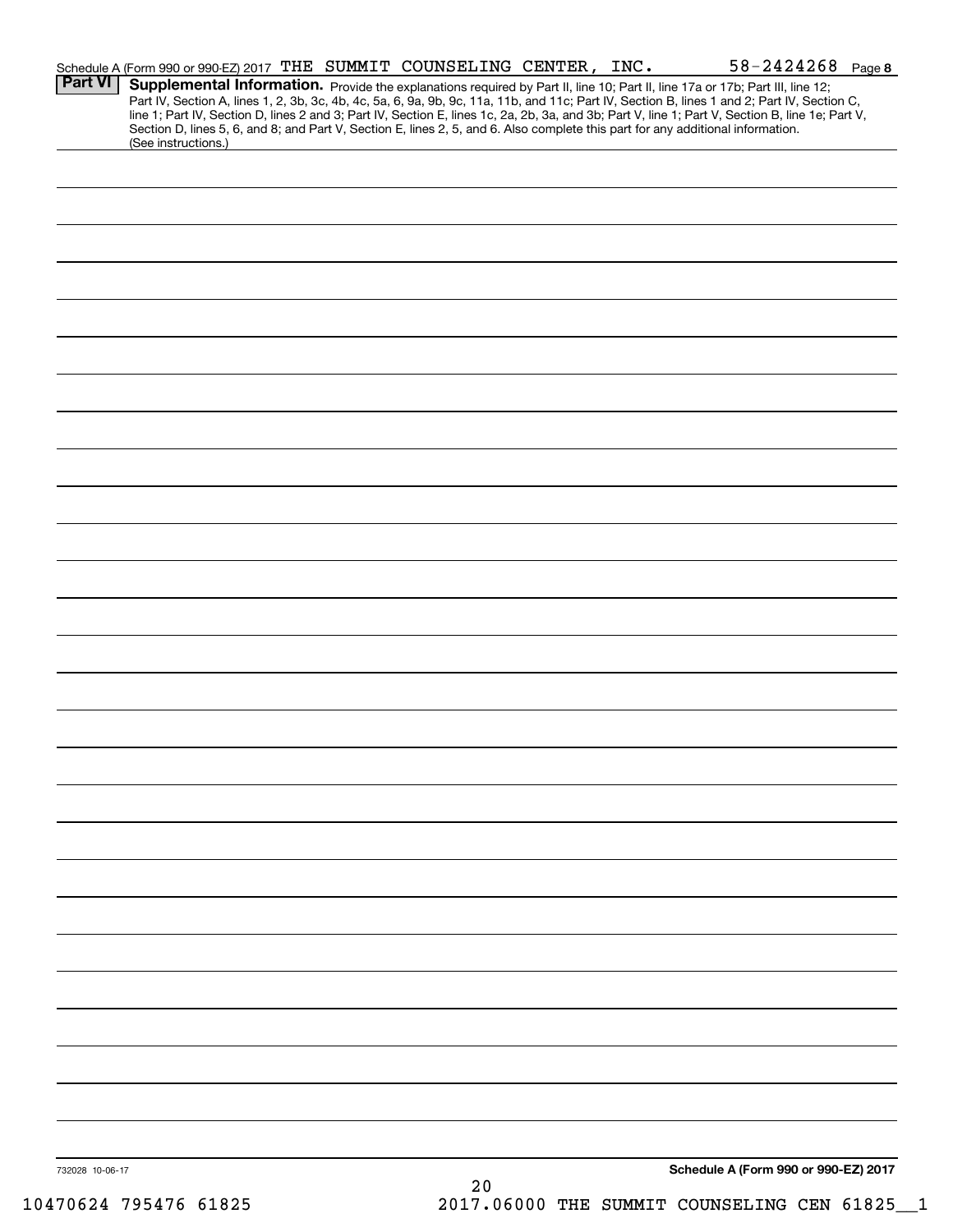# **(Form 990, 990-EZ,**

Department of the Treasury Internal Revenue Service **or 990-PF)**

# **Schedule B Schedule of Contributors**

**| Attach to Form 990, Form 990-EZ, or Form 990-PF. | Go to www.irs.gov/Form990 for the latest information.** OMB No. 1545-0047

**2017**

| Name of the organization              |                                                                                    | <b>Employer identification number</b> |
|---------------------------------------|------------------------------------------------------------------------------------|---------------------------------------|
|                                       | THE SUMMIT COUNSELING CENTER, INC.                                                 | 58-2424268                            |
| <b>Organization type (check one):</b> |                                                                                    |                                       |
| Filers of:                            | Section:                                                                           |                                       |
| Form 990 or 990-EZ                    | $X$ 501(c)( 3) (enter number) organization                                         |                                       |
|                                       | $4947(a)(1)$ nonexempt charitable trust <b>not</b> treated as a private foundation |                                       |
|                                       | 527 political organization                                                         |                                       |
| Form 990-PF                           | 501(c)(3) exempt private foundation                                                |                                       |
|                                       | 4947(a)(1) nonexempt charitable trust treated as a private foundation              |                                       |
|                                       | 501(c)(3) taxable private foundation                                               |                                       |
|                                       |                                                                                    |                                       |

Check if your organization is covered by the **General Rule** or a **Special Rule. Note:**  Only a section 501(c)(7), (8), or (10) organization can check boxes for both the General Rule and a Special Rule. See instructions.

#### **General Rule**

 $\boxed{\textbf{X}}$  For an organization filing Form 990, 990-EZ, or 990-PF that received, during the year, contributions totaling \$5,000 or more (in money or property) from any one contributor. Complete Parts I and II. See instructions for determining a contributor's total contributions.

#### **Special Rules**

 $\mathcal{L}^{\text{max}}$ 

any one contributor, during the year, total contributions of the greater of  $\,$  (1) \$5,000; or **(2)** 2% of the amount on (i) Form 990, Part VIII, line 1h; For an organization described in section 501(c)(3) filing Form 990 or 990-EZ that met the 33 1/3% support test of the regulations under sections 509(a)(1) and 170(b)(1)(A)(vi), that checked Schedule A (Form 990 or 990-EZ), Part II, line 13, 16a, or 16b, and that received from or (ii) Form 990-EZ, line 1. Complete Parts I and II.  $\mathcal{L}^{\text{max}}$ 

year, total contributions of more than \$1,000 *exclusively* for religious, charitable, scientific, literary, or educational purposes, or for For an organization described in section 501(c)(7), (8), or (10) filing Form 990 or 990-EZ that received from any one contributor, during the the prevention of cruelty to children or animals. Complete Parts I, II, and III.  $\mathcal{L}^{\text{max}}$ 

purpose. Don't complete any of the parts unless the **General Rule** applies to this organization because it received *nonexclusively* year, contributions <sub>exclusively</sub> for religious, charitable, etc., purposes, but no such contributions totaled more than \$1,000. If this box is checked, enter here the total contributions that were received during the year for an  $\;$ exclusively religious, charitable, etc., For an organization described in section 501(c)(7), (8), or (10) filing Form 990 or 990-EZ that received from any one contributor, during the religious, charitable, etc., contributions totaling \$5,000 or more during the year  $\ldots$  $\ldots$  $\ldots$  $\ldots$  $\ldots$  $\ldots$  $\ldots$ 

**Caution:**  An organization that isn't covered by the General Rule and/or the Special Rules doesn't file Schedule B (Form 990, 990-EZ, or 990-PF),  **must** but it answer "No" on Part IV, line 2, of its Form 990; or check the box on line H of its Form 990-EZ or on its Form 990-PF, Part I, line 2, to certify that it doesn't meet the filing requirements of Schedule B (Form 990, 990-EZ, or 990-PF).

**Schedule B (Form 990, 990-EZ, or 990-PF) (2017) For Paperwork Reduction Act Notice, see the instructions for Form 990, 990-EZ, or 990-PF.** LHA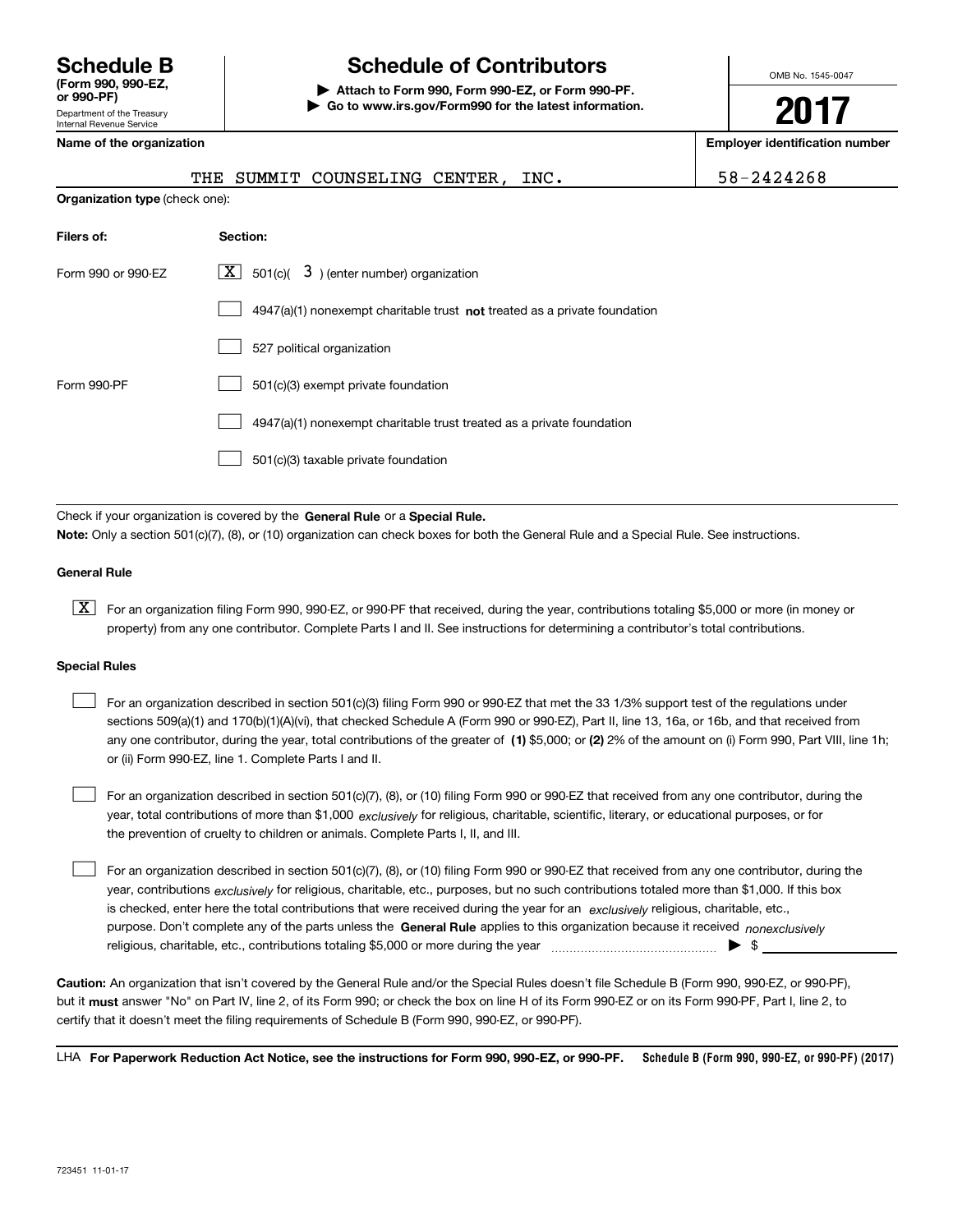| Schedule B (Form 990, 990-EZ, or 990-PF) (2017) | Page |
|-------------------------------------------------|------|
|-------------------------------------------------|------|

THE SUMMIT COUNSELING CENTER, INC. 58-2424268

(schedule B (Form 990, 990-EZ, or 990-PF) (2017)<br> **2Part I SUMMIT COUNSELING CENTER, INC.**<br> **2Part I Contributors** (see instructions). Use duplicate copies of Part I if additional space is needed.<br>
2Part I **Contributors** (

| (a)<br>No.      | (b)<br>Name, address, and ZIP + 4 | (c)<br><b>Total contributions</b>          | (d)<br>Type of contribution                                                                                                                                      |
|-----------------|-----------------------------------|--------------------------------------------|------------------------------------------------------------------------------------------------------------------------------------------------------------------|
| 1               |                                   | 5,000.<br>\$                               | x<br>Person<br>Payroll<br>Noncash<br>(Complete Part II for<br>noncash contributions.)                                                                            |
| (a)<br>No.      | (b)<br>Name, address, and ZIP + 4 | (c)<br><b>Total contributions</b>          | (d)<br>Type of contribution                                                                                                                                      |
| 2               |                                   | 5,000.<br>\$                               | х<br>Person<br>Payroll<br>Noncash<br>(Complete Part II for<br>noncash contributions.)                                                                            |
| (a)<br>No.      | (b)<br>Name, address, and ZIP + 4 | (c)<br><b>Total contributions</b>          | (d)<br>Type of contribution                                                                                                                                      |
| 3               |                                   | 5,000.<br>\$                               | х<br>Person<br>Payroll<br>Noncash<br>(Complete Part II for<br>noncash contributions.)                                                                            |
| (a)<br>No.      | (b)<br>Name, address, and ZIP + 4 | (c)<br><b>Total contributions</b>          | (d)<br>Type of contribution                                                                                                                                      |
| 4               |                                   | 5,960.<br>\$                               | x<br>Person<br>Payroll<br>Noncash<br>(Complete Part II for<br>noncash contributions.)                                                                            |
| (a)<br>No.      | (b)<br>Name, address, and ZIP + 4 | (c)<br><b>Total contributions</b>          | (d)<br>Type of contribution                                                                                                                                      |
| 5               |                                   | 5,970.<br>\$                               | x<br>Person<br>Payroll<br>Noncash<br>(Complete Part II for<br>noncash contributions.)                                                                            |
| (a)             | (b)                               | (c)                                        | (d)                                                                                                                                                              |
| No.<br>6        | Name, address, and ZIP + 4        | <b>Total contributions</b><br>6,500.<br>\$ | Type of contribution<br>х<br>Person<br>Payroll<br>Noncash<br>(Complete Part II for<br>noncash contributions.)<br>Schedule B (Form 990, 990-EZ, or 990-PF) (2017) |
| 723452 11-01-17 |                                   |                                            |                                                                                                                                                                  |

**Schedule B (Form 990, 990-EZ, or 990-PF) (2017)**

24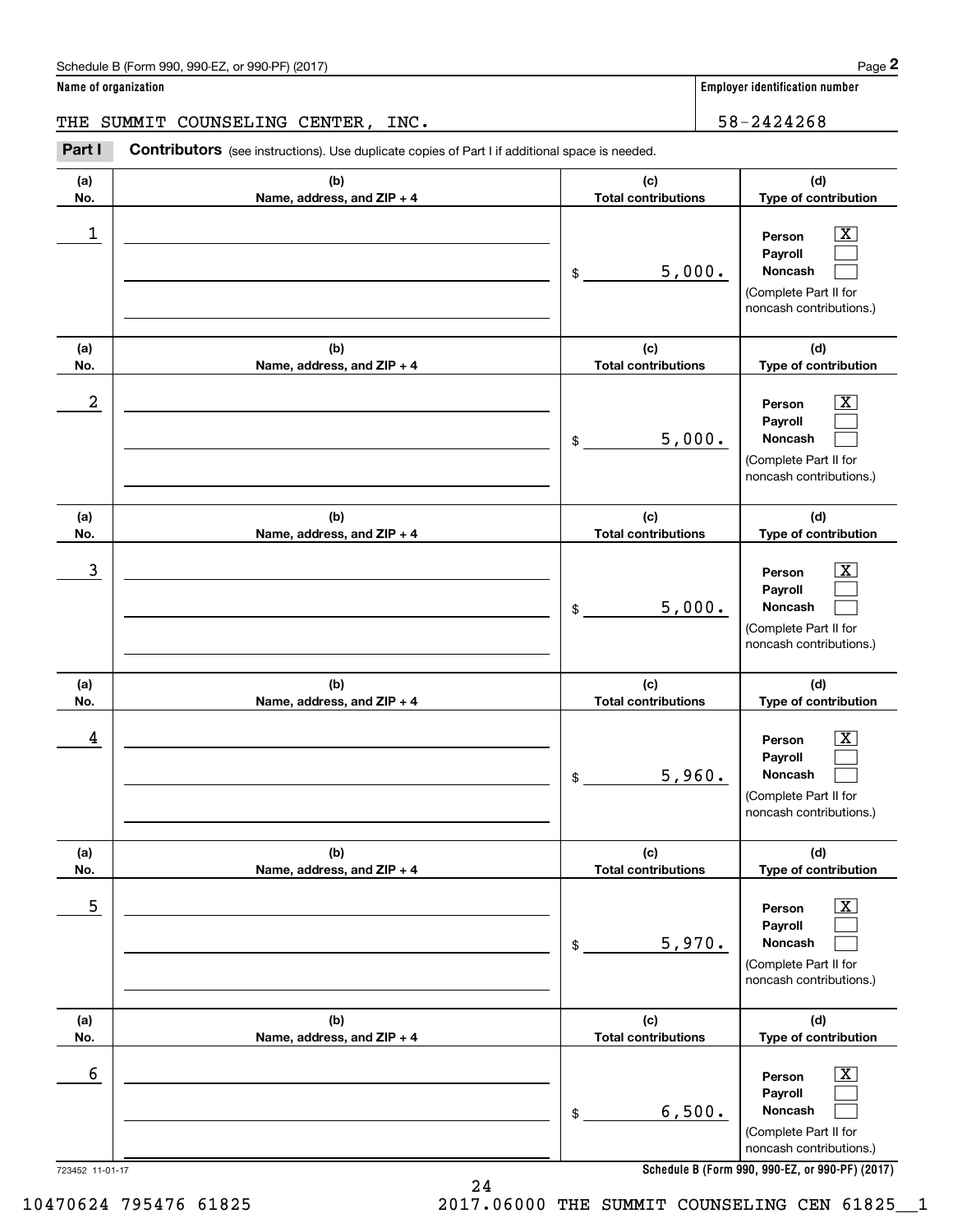| Schedule B (Form 990, 990-EZ, or 990-PF) (2017) | Page |
|-------------------------------------------------|------|
|-------------------------------------------------|------|

THE SUMMIT COUNSELING CENTER, INC. 58-2424268

(schedule B (Form 990, 990-EZ, or 990-PF) (2017)<br> **2Part I SUMMIT COUNSELING CENTER, INC.**<br> **2Part I Contributors** (see instructions). Use duplicate copies of Part I if additional space is needed.<br>
2Part I **Contributors** (

| (a)<br>No.      | (b)<br>Name, address, and ZIP + 4 | (c)<br><b>Total contributions</b> | (d)<br>Type of contribution                                                                               |
|-----------------|-----------------------------------|-----------------------------------|-----------------------------------------------------------------------------------------------------------|
| 7               |                                   | 6,560.<br>$\frac{1}{2}$           | $\overline{\text{X}}$<br>Person<br>Payroll<br>Noncash<br>(Complete Part II for<br>noncash contributions.) |
| (a)<br>No.      | (b)<br>Name, address, and ZIP + 4 | (c)<br><b>Total contributions</b> | (d)<br>Type of contribution                                                                               |
| 8               |                                   | 7,150.<br>\$                      | $\overline{\text{X}}$<br>Person<br>Payroll<br>Noncash<br>(Complete Part II for<br>noncash contributions.) |
| (a)<br>No.      | (b)<br>Name, address, and ZIP + 4 | (c)<br><b>Total contributions</b> | (d)<br>Type of contribution                                                                               |
| 9               |                                   | 7,492.<br>$\frac{1}{2}$           | $\overline{\text{X}}$<br>Person<br>Payroll<br>Noncash<br>(Complete Part II for<br>noncash contributions.) |
| (a)<br>No.      | (b)<br>Name, address, and ZIP + 4 | (c)<br><b>Total contributions</b> | (d)<br>Type of contribution                                                                               |
| 10              |                                   | 7,500.<br>$\frac{1}{2}$           | х<br>Person<br>Payroll<br>Noncash<br>(Complete Part II for<br>noncash contributions.)                     |
| (a)<br>No.      | (b)<br>Name, address, and ZIP + 4 | (c)<br><b>Total contributions</b> | (d)<br>Type of contribution                                                                               |
| $11$            |                                   | 7,800.<br>$$\mathbb{S}$$          | $\overline{\text{X}}$<br>Person<br>Payroll<br>Noncash<br>(Complete Part II for<br>noncash contributions.) |
| (a)<br>No.      | (b)<br>Name, address, and ZIP + 4 | (c)<br><b>Total contributions</b> | (d)<br>Type of contribution                                                                               |
| 12              |                                   | 7,900.<br>\$                      | X<br>Person<br>Payroll<br>Noncash<br>(Complete Part II for                                                |
| 723452 11-01-17 |                                   |                                   | noncash contributions.)<br>Schedule B (Form 990, 990-EZ, or 990-PF) (2017)                                |

25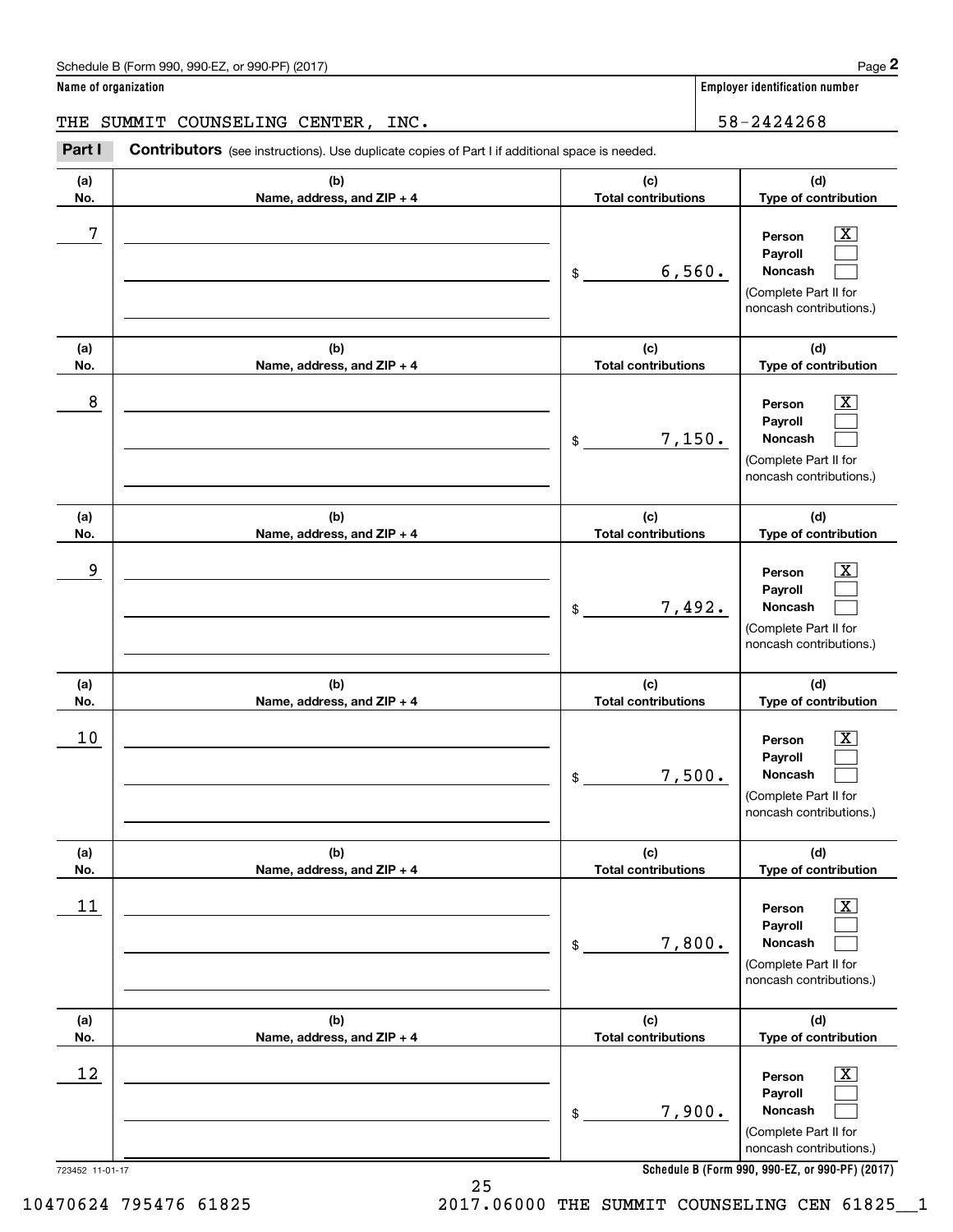| Schedule B (Form 990, 990-EZ, or 990-PF) (2017) | Page |
|-------------------------------------------------|------|
|-------------------------------------------------|------|

THE SUMMIT COUNSELING CENTER, INC. 58-2424268

(schedule B (Form 990, 990-EZ, or 990-PF) (2017)<br> **2Part I SUMMIT COUNSELING CENTER, INC.**<br> **2Part I Contributors** (see instructions). Use duplicate copies of Part I if additional space is needed.<br>
2Part I **Contributors** (

| (a)<br>No.            | (b)<br>Name, address, and ZIP + 4 | (c)<br><b>Total contributions</b> | (d)<br>Type of contribution                                                                                                                                    |
|-----------------------|-----------------------------------|-----------------------------------|----------------------------------------------------------------------------------------------------------------------------------------------------------------|
| 13                    |                                   | 8,800.<br>\$                      | $\mathbf{X}$<br>Person<br>Payroll<br><b>Noncash</b><br>(Complete Part II for<br>noncash contributions.)                                                        |
| (a)<br>No.            | (b)<br>Name, address, and ZIP + 4 | (c)<br><b>Total contributions</b> | (d)<br>Type of contribution                                                                                                                                    |
| 14                    |                                   | 8,800.<br>\$                      | $\mathbf{X}$<br>Person<br>Payroll<br>Noncash<br>(Complete Part II for<br>noncash contributions.)                                                               |
| (a)<br>No.            | (b)<br>Name, address, and ZIP + 4 | (c)<br><b>Total contributions</b> | (d)<br>Type of contribution                                                                                                                                    |
| 15                    |                                   | 8,800.<br>\$                      | $\mathbf{X}$<br>Person<br>Payroll<br>Noncash<br>(Complete Part II for<br>noncash contributions.)                                                               |
| (a)<br>No.            | (b)<br>Name, address, and ZIP + 4 | (c)<br><b>Total contributions</b> | (d)<br>Type of contribution                                                                                                                                    |
| 16                    |                                   | 8,800.<br>\$                      | $\mathbf{X}$<br>Person<br>Payroll<br>Noncash<br>(Complete Part II for<br>noncash contributions.)                                                               |
| (a)<br>No.            | (b)<br>Name, address, and ZIP + 4 | (c)<br><b>Total contributions</b> | (d)<br>Type of contribution                                                                                                                                    |
| $17$                  |                                   | 9,000.<br>\$                      | $\overline{\text{X}}$<br>Person<br>Payroll<br>Noncash<br>(Complete Part II for<br>noncash contributions.)                                                      |
| (a)<br>No.            | (b)<br>Name, address, and ZIP + 4 | (c)<br><b>Total contributions</b> | (d)<br>Type of contribution                                                                                                                                    |
| 18<br>723452 11-01-17 |                                   | 10,000.<br>\$                     | $\overline{\mathbf{X}}$<br>Person<br>Payroll<br>Noncash<br>(Complete Part II for<br>noncash contributions.)<br>Schedule R (Form 990, 990-F7, or 990-PF) (2017) |

26

**Schedule B (Form 990, 990-EZ, or 990-PF) (2017)**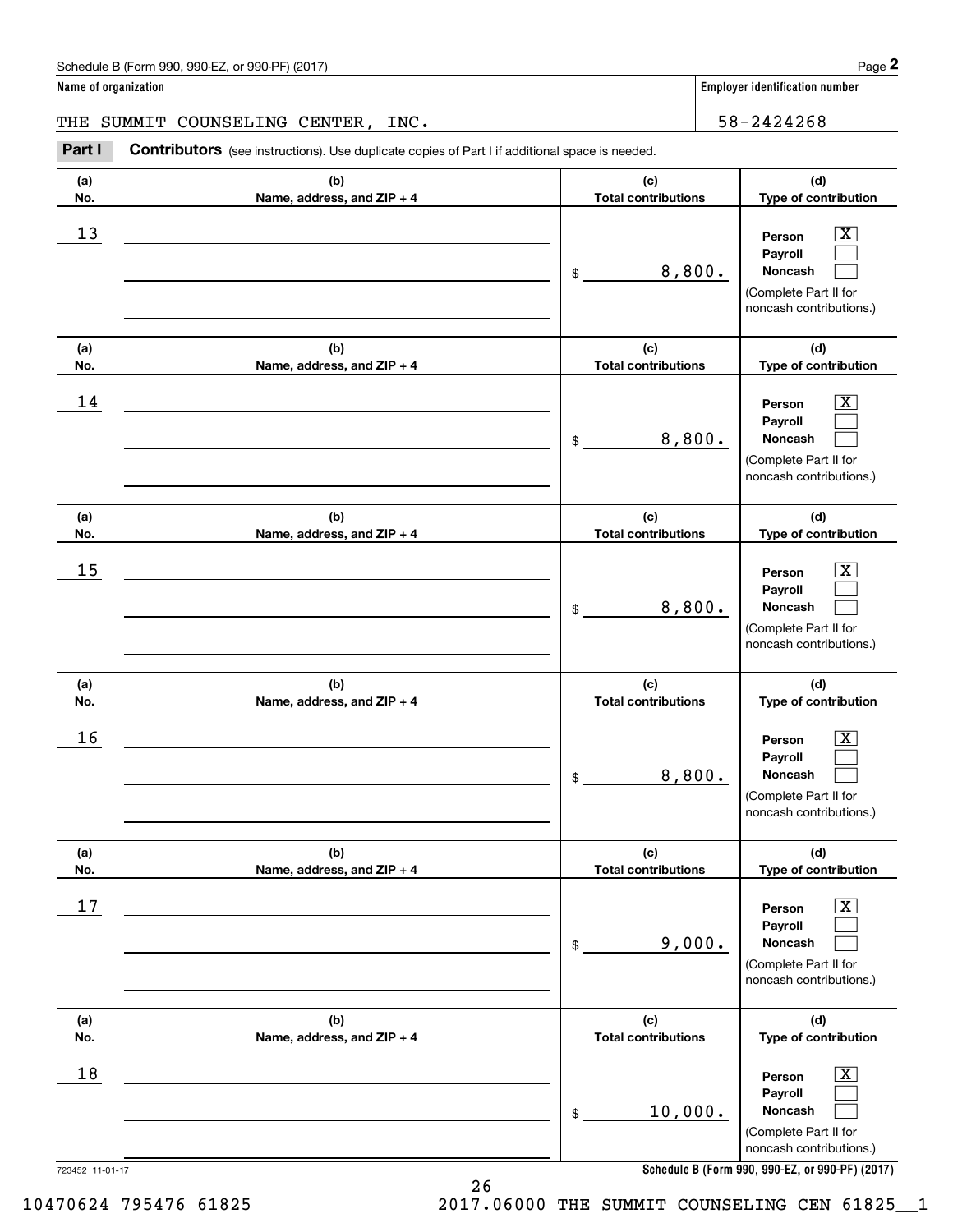| Schedule B (Form 990, 990-EZ, or 990-PF) (2017) | Page |
|-------------------------------------------------|------|
|-------------------------------------------------|------|

THE SUMMIT COUNSELING CENTER, INC. 58-2424268

(schedule B (Form 990, 990-EZ, or 990-PF) (2017)<br> **2Part I SUMMIT COUNSELING CENTER, INC.**<br> **2Part I Contributors** (see instructions). Use duplicate copies of Part I if additional space is needed.<br>
2Part I **Contributors** (

| (a)<br>No.            | (b)<br>Name, address, and ZIP + 4 | (c)<br><b>Total contributions</b> | (d)<br>Type of contribution                                                                                                              |
|-----------------------|-----------------------------------|-----------------------------------|------------------------------------------------------------------------------------------------------------------------------------------|
| 19                    |                                   | 10,000.<br>\$                     | $\overline{\text{X}}$<br>Person<br>Payroll<br>Noncash<br>(Complete Part II for<br>noncash contributions.)                                |
| (a)<br>No.            | (b)<br>Name, address, and ZIP + 4 | (c)<br><b>Total contributions</b> | (d)<br>Type of contribution                                                                                                              |
| 20                    |                                   | 11,160.<br>$\$$                   | Х,<br>Person<br>Payroll<br>Noncash<br>(Complete Part II for<br>noncash contributions.)                                                   |
| (a)<br>No.            | (b)<br>Name, address, and ZIP + 4 | (c)<br><b>Total contributions</b> | (d)<br>Type of contribution                                                                                                              |
| 21                    |                                   | 12,100.<br>$\$$                   | Х,<br>Person<br>Payroll<br>Noncash<br>(Complete Part II for<br>noncash contributions.)                                                   |
| (a)<br>No.            | (b)<br>Name, address, and ZIP + 4 | (c)<br><b>Total contributions</b> | (d)<br>Type of contribution                                                                                                              |
| 22                    |                                   | 13,026.<br>\$                     | x<br>Person<br>Payroll<br>Noncash<br>(Complete Part II for<br>noncash contributions.)                                                    |
| (a)<br>No.            | (b)<br>Name, address, and ZIP + 4 | (c)<br><b>Total contributions</b> | (d)<br>Type of contribution                                                                                                              |
| 23                    |                                   | 13,160.<br>\$                     | x<br>Person<br>Payroll<br>Noncash<br>(Complete Part II for<br>noncash contributions.)                                                    |
| (a)<br>No.            | (b)<br>Name, address, and ZIP + 4 | (c)<br><b>Total contributions</b> | (d)<br>Type of contribution                                                                                                              |
| 24<br>723452 11-01-17 |                                   | 13,351.<br>\$                     | х<br>Person<br>Payroll<br>Noncash<br>(Complete Part II for<br>noncash contributions.)<br>Schedule B (Form 990, 990-EZ, or 990-PF) (2017) |

27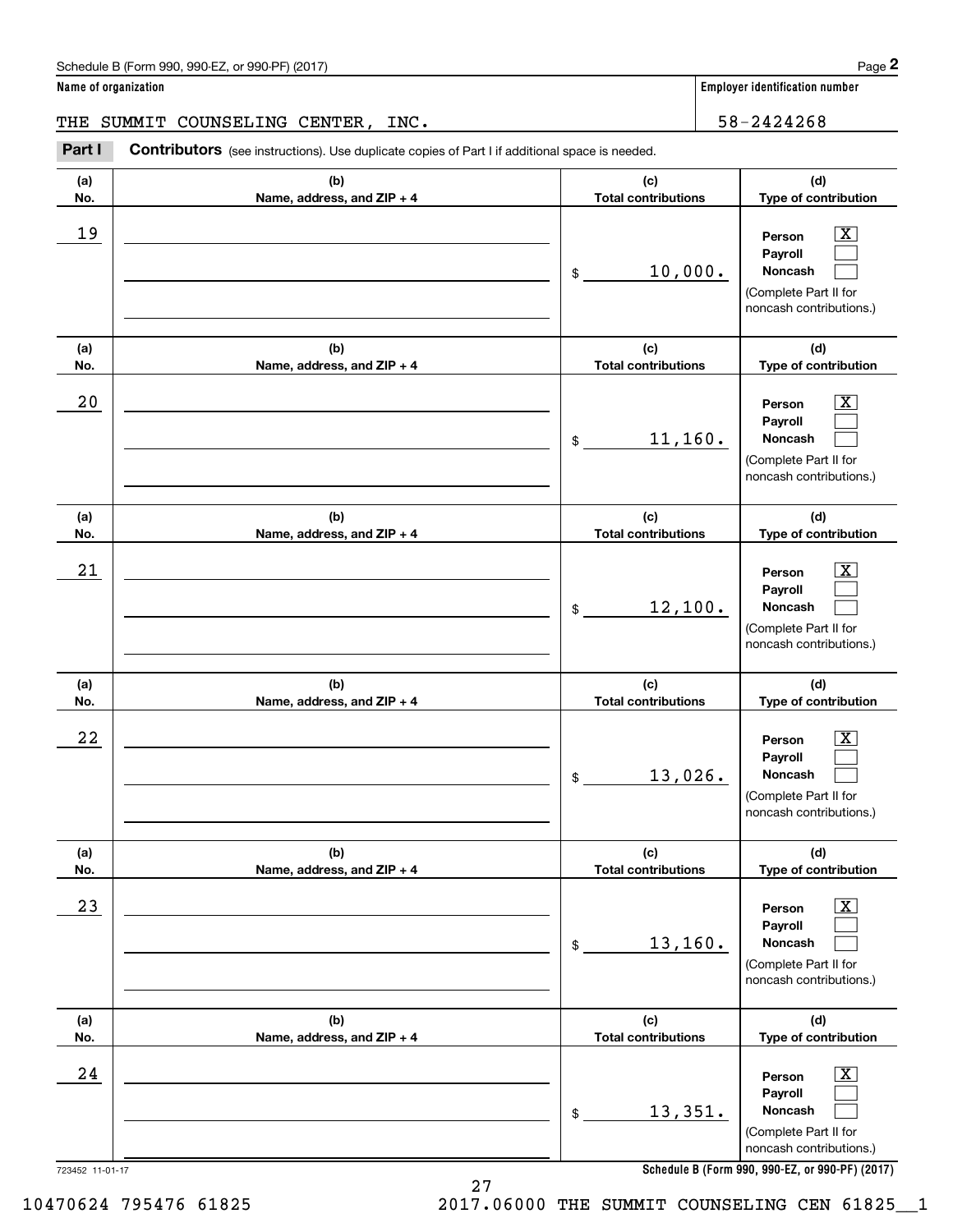| Schedule B (Form 990, 990-EZ, or 990-PF) (2017) | Page |
|-------------------------------------------------|------|
|-------------------------------------------------|------|

THE SUMMIT COUNSELING CENTER, INC. 58-2424268

(schedule B (Form 990, 990-EZ, or 990-PF) (2017)<br> **2Part I SUMMIT COUNSELING CENTER, INC.**<br> **2Part I Contributors** (see instructions). Use duplicate copies of Part I if additional space is needed.<br>
2Part I **Contributors** (

| (c)                               |                                                                                                                                          |
|-----------------------------------|------------------------------------------------------------------------------------------------------------------------------------------|
| <b>Total contributions</b>        | (d)<br>Type of contribution                                                                                                              |
| 15,000.<br>\$                     | Х,<br>Person<br>Payroll<br>Noncash<br>(Complete Part II for<br>noncash contributions.)                                                   |
| (c)<br><b>Total contributions</b> | (d)<br>Type of contribution                                                                                                              |
| 15,000.<br>$\$$                   | Х,<br>Person<br>Payroll<br>Noncash<br>(Complete Part II for<br>noncash contributions.)                                                   |
| (c)<br><b>Total contributions</b> | (d)<br>Type of contribution                                                                                                              |
| 18,700.<br>$\$$                   | Х,<br>Person<br>Payroll<br>Noncash<br>(Complete Part II for<br>noncash contributions.)                                                   |
| (c)<br><b>Total contributions</b> | (d)<br>Type of contribution                                                                                                              |
| 20,685.<br>\$                     | x<br>Person<br>Payroll<br>Noncash<br>(Complete Part II for<br>noncash contributions.)                                                    |
| (c)                               | (d)<br>Type of contribution                                                                                                              |
| 21,000.<br>\$                     | x<br>Person<br>Payroll<br>Noncash<br>(Complete Part II for<br>noncash contributions.)                                                    |
| (c)                               | (d)<br>Type of contribution                                                                                                              |
| 25,000.<br>\$                     | x<br>Person<br>Payroll<br>Noncash<br>(Complete Part II for<br>noncash contributions.)<br>Schedule B (Form 990, 990-EZ, or 990-PF) (2017) |
|                                   | <b>Total contributions</b><br><b>Total contributions</b>                                                                                 |

**Schedule B (Form 990, 990-EZ, or 990-PF) (2017)**

28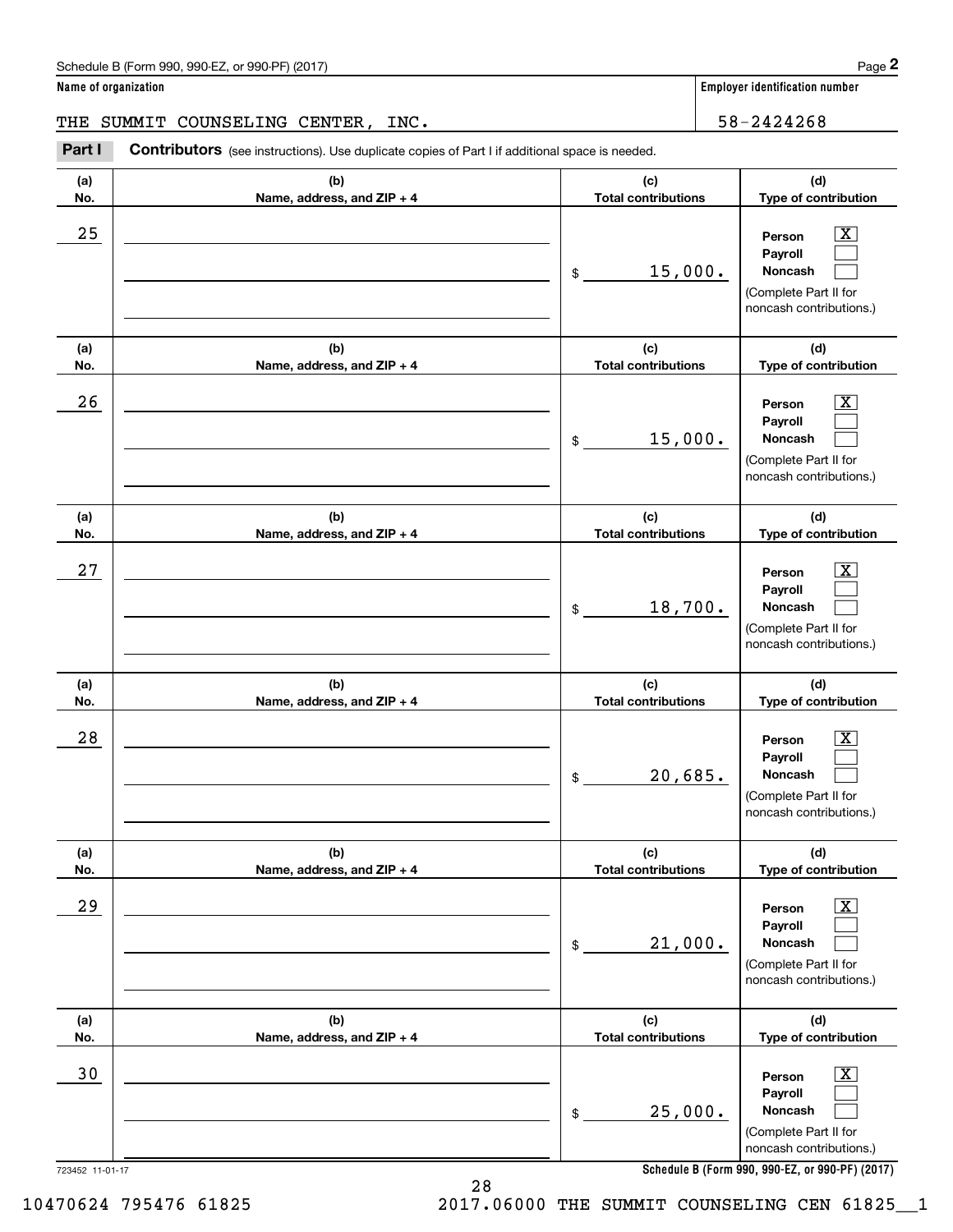| Schedule B (Form 990, 990-EZ, or 990-PF) (2017) | Page |
|-------------------------------------------------|------|
|-------------------------------------------------|------|

THE SUMMIT COUNSELING CENTER, INC. 58-2424268

(schedule B (Form 990, 990-EZ, or 990-PF) (2017)<br> **2Part I SUMMIT COUNSELING CENTER, INC.**<br> **2Part I Contributors** (see instructions). Use duplicate copies of Part I if additional space is needed.<br>
2Part I **Contributors** (

| (a)<br>No. | (b)<br>Name, address, and ZIP + 4 | (c)<br><b>Total contributions</b> | (d)<br>Type of contribution                                                                                                         |
|------------|-----------------------------------|-----------------------------------|-------------------------------------------------------------------------------------------------------------------------------------|
| 31         |                                   | 25,000.<br>$\mathfrak{S}$         | $\overline{\texttt{x}}$<br>Person<br>Payroll<br>Noncash<br>(Complete Part II for<br>noncash contributions.)                         |
| (a)<br>No. | (b)<br>Name, address, and ZIP + 4 | (c)<br><b>Total contributions</b> | (d)<br>Type of contribution                                                                                                         |
| 32         |                                   | 30,000.<br>$\mathfrak{S}$         | $\overline{\texttt{x}}$<br>Person<br>Payroll<br>Noncash<br>(Complete Part II for<br>noncash contributions.)                         |
| (a)<br>No. | (b)<br>Name, address, and ZIP + 4 | (c)<br><b>Total contributions</b> | (d)<br>Type of contribution                                                                                                         |
| 33         |                                   | 33,350.<br>$\mathfrak{S}$         | $\overline{\texttt{x}}$<br>Person<br>Payroll<br>Noncash<br>(Complete Part II for<br>noncash contributions.)                         |
| (a)<br>No. | (b)<br>Name, address, and ZIP + 4 | (c)<br><b>Total contributions</b> | (d)<br>Type of contribution                                                                                                         |
|            |                                   | \$                                | Person<br>Payroll<br>Noncash<br>(Complete Part II for<br>noncash contributions.)                                                    |
| (a)<br>No. | (b)<br>Name, address, and ZIP + 4 | (c)<br><b>Total contributions</b> | (d)<br>Type of contribution                                                                                                         |
|            |                                   | \$                                | Person<br>Payroll<br>Noncash<br>(Complete Part II for<br>noncash contributions.)                                                    |
| (a)<br>No. | (b)<br>Name, address, and ZIP + 4 | (c)<br><b>Total contributions</b> | (d)<br>Type of contribution                                                                                                         |
|            |                                   | \$                                | Person<br>Payroll<br>Noncash<br>(Complete Part II for<br>noncash contributions.)<br>Schodule R (Form 000, 000-F7, or 000-PE) (2017) |

29

**Schedule B (Form 990, 990-EZ, or 990-PF) (2017)**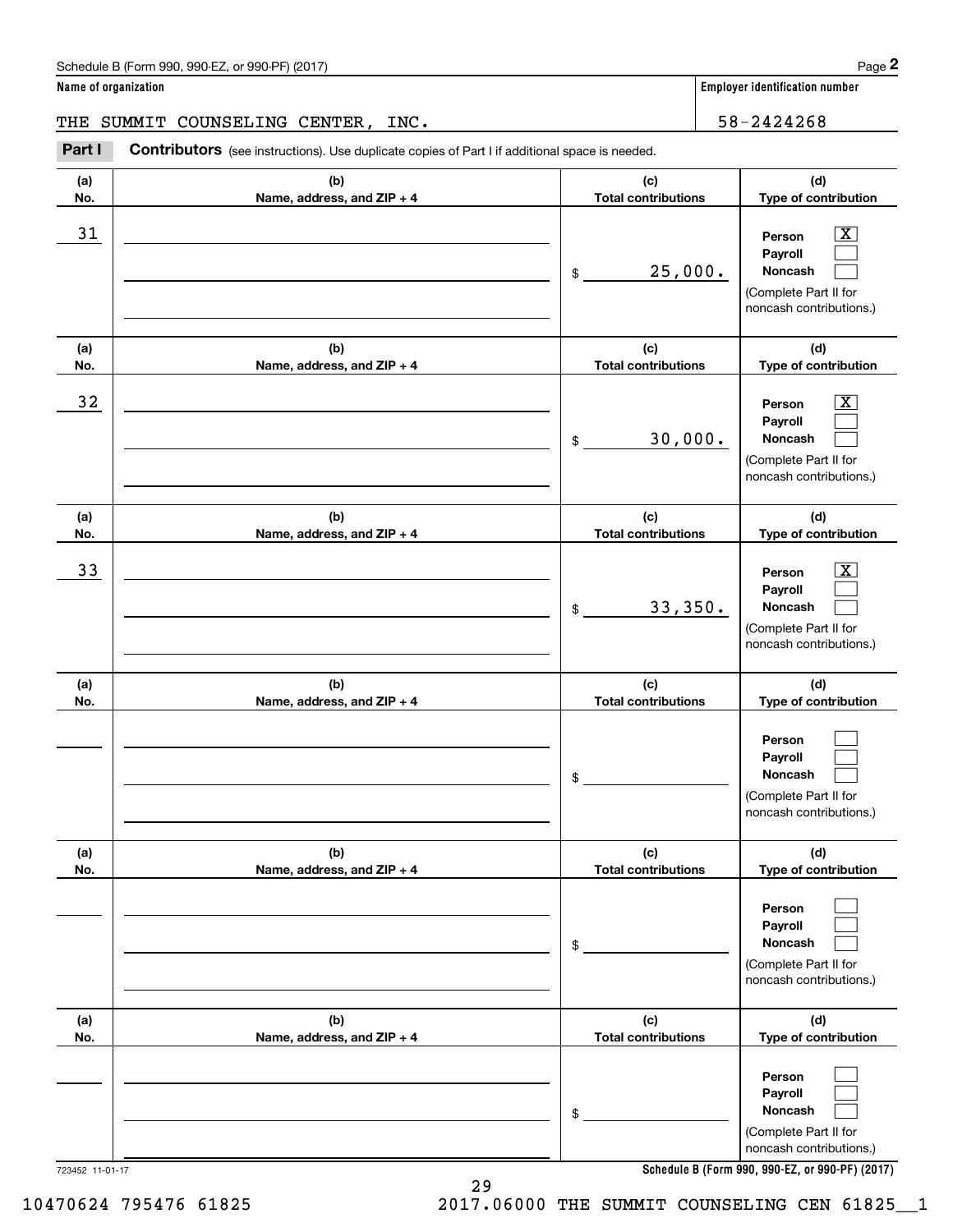THE SUMMIT COUNSELING CENTER, INC. 58-2424268

(see instructions). Use duplicate copies of Part II if additional space is needed.<br>**3Part II Noncash Property** (see instructions). Use duplicate copies of Part II if additional space is needed.<br>**3Part II Noncash Proper** 

| (a)<br>No.<br>from<br>Part I | (b)<br>Description of noncash property given | (c)<br>FMV (or estimate)<br>(See instructions.) | (d)<br>Date received                            |
|------------------------------|----------------------------------------------|-------------------------------------------------|-------------------------------------------------|
|                              |                                              | $\sim$                                          |                                                 |
| (a)<br>No.<br>from<br>Part I | (b)<br>Description of noncash property given | (c)<br>FMV (or estimate)<br>(See instructions.) | (d)<br>Date received                            |
|                              |                                              | $\sim$                                          |                                                 |
| (a)<br>No.<br>from<br>Part I | (b)<br>Description of noncash property given | (c)<br>FMV (or estimate)<br>(See instructions.) | (d)<br>Date received                            |
|                              |                                              | $$\circ$$                                       |                                                 |
| (a)<br>No.<br>from<br>Part I | (b)<br>Description of noncash property given | (c)<br>FMV (or estimate)<br>(See instructions.) | (d)<br>Date received                            |
|                              |                                              | \$                                              |                                                 |
| (a)<br>No.<br>from<br>Part I | (b)<br>Description of noncash property given | (c)<br>FMV (or estimate)<br>(See instructions.) | (d)<br>Date received                            |
|                              |                                              | \$                                              |                                                 |
| (a)<br>No.<br>from<br>Part I | (b)<br>Description of noncash property given | (c)<br>FMV (or estimate)<br>(See instructions.) | (d)<br>Date received                            |
| 723453 11-01-17              |                                              | \$                                              | Schedule B (Form 990, 990-EZ, or 990-PF) (2017) |
|                              |                                              |                                                 |                                                 |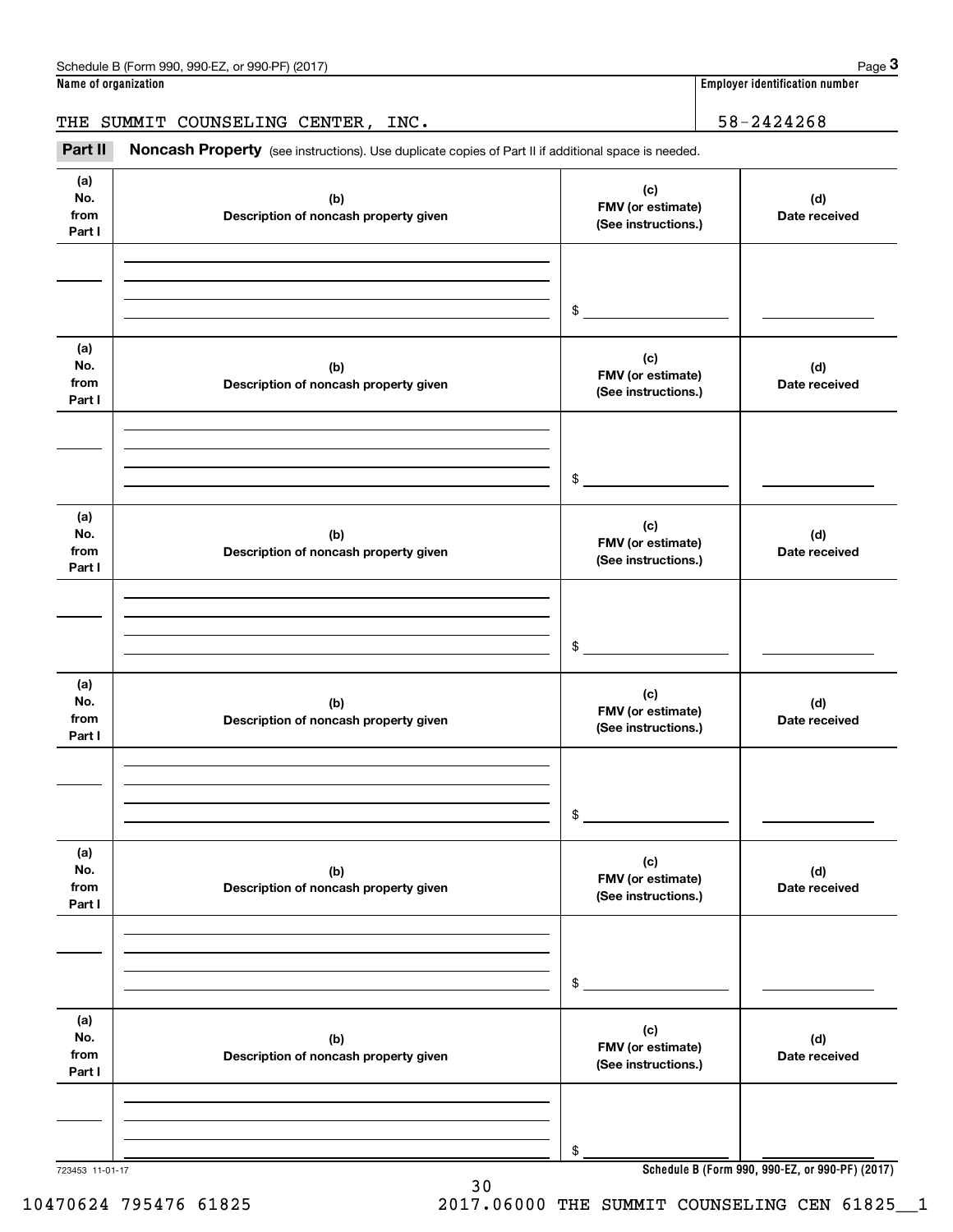|                             | Schedule B (Form 990, 990-EZ, or 990-PF) (2017)                                                                                                                                                                             |                      | Page 4                                                                                                                                                                 |
|-----------------------------|-----------------------------------------------------------------------------------------------------------------------------------------------------------------------------------------------------------------------------|----------------------|------------------------------------------------------------------------------------------------------------------------------------------------------------------------|
| Name of organization        |                                                                                                                                                                                                                             |                      | <b>Employer identification number</b>                                                                                                                                  |
| <b>Part III</b>             | THE SUMMIT COUNSELING CENTER, INC.<br>the year from any one contributor. Complete columns (a) through (e) and the following line entry. For organizations                                                                   |                      | 58-2424268<br>Exclusively religious, charitable, etc., contributions to organizations described in section $501(c)(7)$ , (8), or (10) that total more than \$1,000 for |
|                             | completing Part III, enter the total of exclusively religious, charitable, etc., contributions of \$1,000 or less for the year. (Enter this info. once.)<br>Use duplicate copies of Part III if additional space is needed. |                      |                                                                                                                                                                        |
| $(a)$ No.<br>from<br>Part I | (b) Purpose of gift                                                                                                                                                                                                         | (c) Use of gift      | (d) Description of how gift is held                                                                                                                                    |
|                             |                                                                                                                                                                                                                             |                      |                                                                                                                                                                        |
|                             |                                                                                                                                                                                                                             | (e) Transfer of gift |                                                                                                                                                                        |
|                             | Transferee's name, address, and $ZIP + 4$                                                                                                                                                                                   |                      | Relationship of transferor to transferee                                                                                                                               |
| (a) No.<br>from             | (b) Purpose of gift                                                                                                                                                                                                         | (c) Use of gift      | (d) Description of how gift is held                                                                                                                                    |
| Part I                      |                                                                                                                                                                                                                             |                      |                                                                                                                                                                        |
|                             |                                                                                                                                                                                                                             | (e) Transfer of gift |                                                                                                                                                                        |
|                             | Transferee's name, address, and ZIP + 4                                                                                                                                                                                     |                      | Relationship of transferor to transferee                                                                                                                               |
|                             |                                                                                                                                                                                                                             |                      |                                                                                                                                                                        |
| (a) No.<br>from<br>Part I   | (b) Purpose of gift                                                                                                                                                                                                         | (c) Use of gift      | (d) Description of how gift is held                                                                                                                                    |
|                             |                                                                                                                                                                                                                             | (e) Transfer of gift |                                                                                                                                                                        |
|                             | Transferee's name, address, and ZIP + 4                                                                                                                                                                                     |                      | Relationship of transferor to transferee                                                                                                                               |
|                             |                                                                                                                                                                                                                             |                      |                                                                                                                                                                        |
| (a) No.<br>from<br>Part I   | (b) Purpose of gift                                                                                                                                                                                                         | (c) Use of gift      | (d) Description of how gift is held                                                                                                                                    |
|                             |                                                                                                                                                                                                                             |                      |                                                                                                                                                                        |
|                             |                                                                                                                                                                                                                             | (e) Transfer of gift |                                                                                                                                                                        |
|                             | Transferee's name, address, and ZIP + 4                                                                                                                                                                                     |                      | Relationship of transferor to transferee                                                                                                                               |
|                             |                                                                                                                                                                                                                             |                      |                                                                                                                                                                        |
| 723454 11-01-17             |                                                                                                                                                                                                                             |                      | Schedule B (Form 990, 990-EZ, or 990-PF) (2017)                                                                                                                        |

31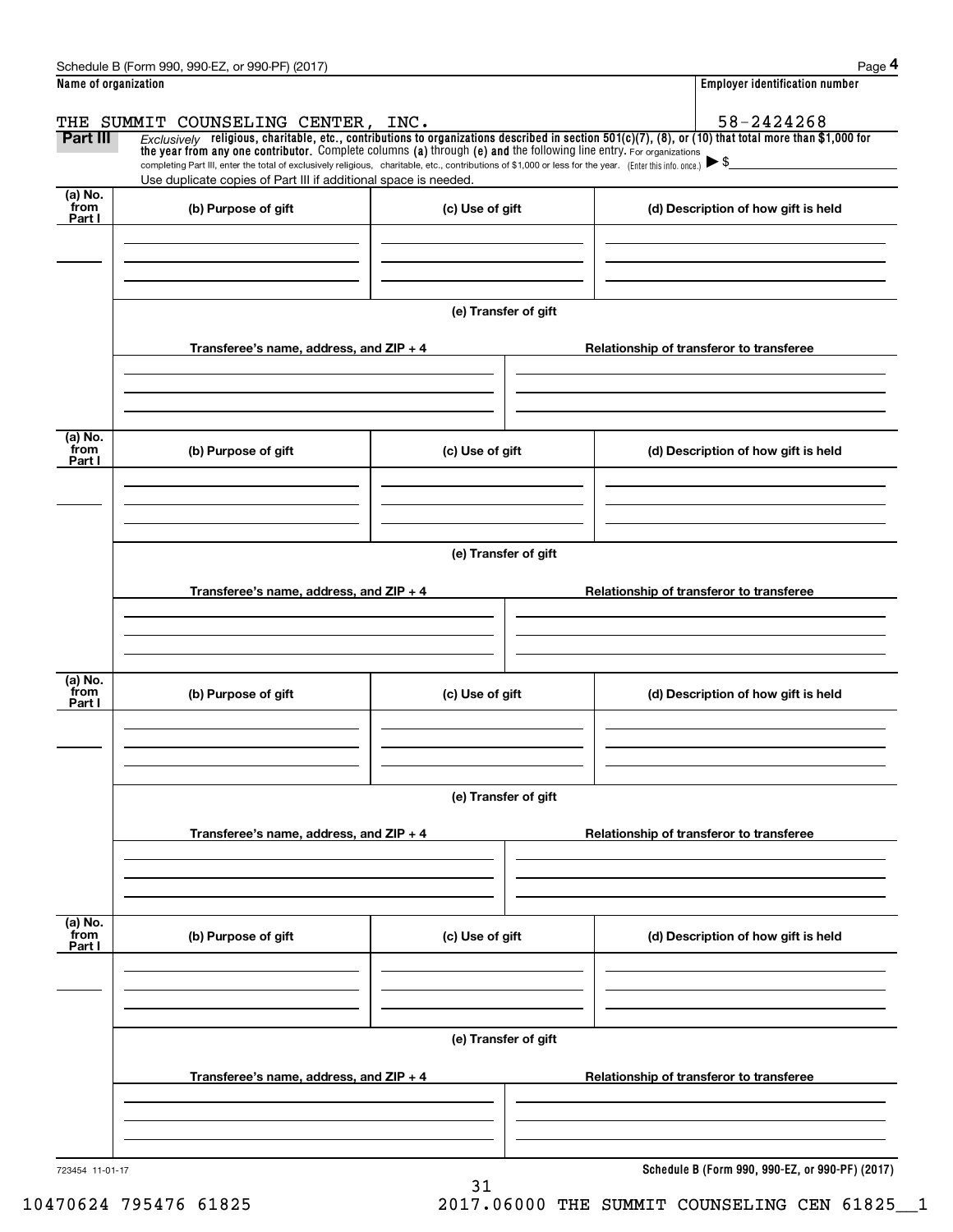| <b>SCHEDULE D</b> |  |
|-------------------|--|
|-------------------|--|

Department of the Treasury Internal Revenue Service

| (Form 990) |  |
|------------|--|
|------------|--|

# **Supplemental Financial Statements**

**(Form 990)** (**Form 990,**<br>Part IV, line 6, 7, 8, 9, 10, 11a, 11b, 11c, 11d, 11e, 11f, 12a, or 12b.<br>Department of the Treasury **and Exercise Connect Connect Connect Connect Connect Connect Connect Connect Connect** 

**Open to Public Inspection2017**

OMB No. 1545-0047

| $\blacktriangleright$ Allach to Form 330.                              |
|------------------------------------------------------------------------|
| Go to www.irs.gov/Form990 for instructions and the latest information. |
|                                                                        |

**Name of the organization Employer identification number**

THE SUMMIT COUNSELING CENTER, INC. | 58-2424268

| Part I  | Organizations Maintaining Donor Advised Funds or Other Similar Funds or Accounts. Complete if the                                                          |                                                |                                                    |
|---------|------------------------------------------------------------------------------------------------------------------------------------------------------------|------------------------------------------------|----------------------------------------------------|
|         | organization answered "Yes" on Form 990, Part IV, line 6.                                                                                                  |                                                |                                                    |
|         |                                                                                                                                                            | (a) Donor advised funds                        | (b) Funds and other accounts                       |
| 1       |                                                                                                                                                            |                                                |                                                    |
| 2       | Aggregate value of contributions to (during year)                                                                                                          |                                                |                                                    |
| 3       | Aggregate value of grants from (during year)                                                                                                               |                                                |                                                    |
| 4       |                                                                                                                                                            |                                                |                                                    |
| 5       | Did the organization inform all donors and donor advisors in writing that the assets held in donor advised funds                                           |                                                |                                                    |
|         |                                                                                                                                                            |                                                | Yes<br>No                                          |
| 6       | Did the organization inform all grantees, donors, and donor advisors in writing that grant funds can be used only                                          |                                                |                                                    |
|         | for charitable purposes and not for the benefit of the donor or donor advisor, or for any other purpose conferring                                         |                                                |                                                    |
|         | impermissible private benefit?                                                                                                                             |                                                | Yes<br>No                                          |
| Part II | Conservation Easements. Complete if the organization answered "Yes" on Form 990, Part IV, line 7.                                                          |                                                |                                                    |
| 1       | Purpose(s) of conservation easements held by the organization (check all that apply).                                                                      |                                                |                                                    |
|         | Preservation of land for public use (e.g., recreation or education)                                                                                        |                                                | Preservation of a historically important land area |
|         | Protection of natural habitat                                                                                                                              | Preservation of a certified historic structure |                                                    |
|         | Preservation of open space                                                                                                                                 |                                                |                                                    |
| 2       | Complete lines 2a through 2d if the organization held a qualified conservation contribution in the form of a conservation easement on the last             |                                                |                                                    |
|         | day of the tax year.                                                                                                                                       |                                                | Held at the End of the Tax Year                    |
| a       | Total number of conservation easements                                                                                                                     |                                                | 2a                                                 |
| b       | Total acreage restricted by conservation easements                                                                                                         |                                                | 2 <sub>b</sub>                                     |
| c       | Number of conservation easements on a certified historic structure included in (a) manufacture included in (a)                                             |                                                | 2c                                                 |
| d       | Number of conservation easements included in (c) acquired after 7/25/06, and not on a historic structure                                                   |                                                |                                                    |
|         |                                                                                                                                                            |                                                | 2d                                                 |
| 3       | Number of conservation easements modified, transferred, released, extinguished, or terminated by the organization during the tax                           |                                                |                                                    |
|         | $year \blacktriangleright$                                                                                                                                 |                                                |                                                    |
| 4       | Number of states where property subject to conservation easement is located >                                                                              |                                                |                                                    |
| 5       | Does the organization have a written policy regarding the periodic monitoring, inspection, handling of                                                     |                                                |                                                    |
|         | violations, and enforcement of the conservation easements it holds?                                                                                        |                                                | Yes<br>No                                          |
| 6       | Staff and volunteer hours devoted to monitoring, inspecting, handling of violations, and enforcing conservation easements during the year                  |                                                |                                                    |
|         |                                                                                                                                                            |                                                |                                                    |
| 7       | Amount of expenses incurred in monitoring, inspecting, handling of violations, and enforcing conservation easements during the year                        |                                                |                                                    |
|         | ▶ \$                                                                                                                                                       |                                                |                                                    |
| 8       | Does each conservation easement reported on line 2(d) above satisfy the requirements of section 170(h)(4)(B)(i)                                            |                                                |                                                    |
|         |                                                                                                                                                            |                                                | Yes<br>No                                          |
| 9       | In Part XIII, describe how the organization reports conservation easements in its revenue and expense statement, and balance sheet, and                    |                                                |                                                    |
|         | include, if applicable, the text of the footnote to the organization's financial statements that describes the organization's accounting for               |                                                |                                                    |
|         | conservation easements.<br>Organizations Maintaining Collections of Art, Historical Treasures, or Other Similar Assets.<br>Part III                        |                                                |                                                    |
|         | Complete if the organization answered "Yes" on Form 990, Part IV, line 8.                                                                                  |                                                |                                                    |
|         | 1a If the organization elected, as permitted under SFAS 116 (ASC 958), not to report in its revenue statement and balance sheet works of art,              |                                                |                                                    |
|         | historical treasures, or other similar assets held for public exhibition, education, or research in furtherance of public service, provide, in Part XIII,  |                                                |                                                    |
|         | the text of the footnote to its financial statements that describes these items.                                                                           |                                                |                                                    |
|         | <b>b</b> If the organization elected, as permitted under SFAS 116 (ASC 958), to report in its revenue statement and balance sheet works of art, historical |                                                |                                                    |
|         | treasures, or other similar assets held for public exhibition, education, or research in furtherance of public service, provide the following amounts      |                                                |                                                    |
|         | relating to these items:                                                                                                                                   |                                                |                                                    |
|         |                                                                                                                                                            |                                                | $\triangleright$ \$                                |
|         | (ii) Assets included in Form 990, Part X                                                                                                                   |                                                | $\triangleright$ \$                                |
| 2       | If the organization received or held works of art, historical treasures, or other similar assets for financial gain, provide                               |                                                |                                                    |
|         | the following amounts required to be reported under SFAS 116 (ASC 958) relating to these items:                                                            |                                                |                                                    |
| а       |                                                                                                                                                            |                                                | <u> 1989 - Johann Barbara, martxa al</u>           |
|         | <b>b</b> Assets included in Form 990, Part X                                                                                                               |                                                | $\blacktriangleright$ \$                           |
|         | LHA For Paperwork Reduction Act Notice, see the Instructions for Form 990.                                                                                 |                                                | Schedule D (Form 990) 2017                         |
|         | 732051 10-09-17                                                                                                                                            |                                                |                                                    |

32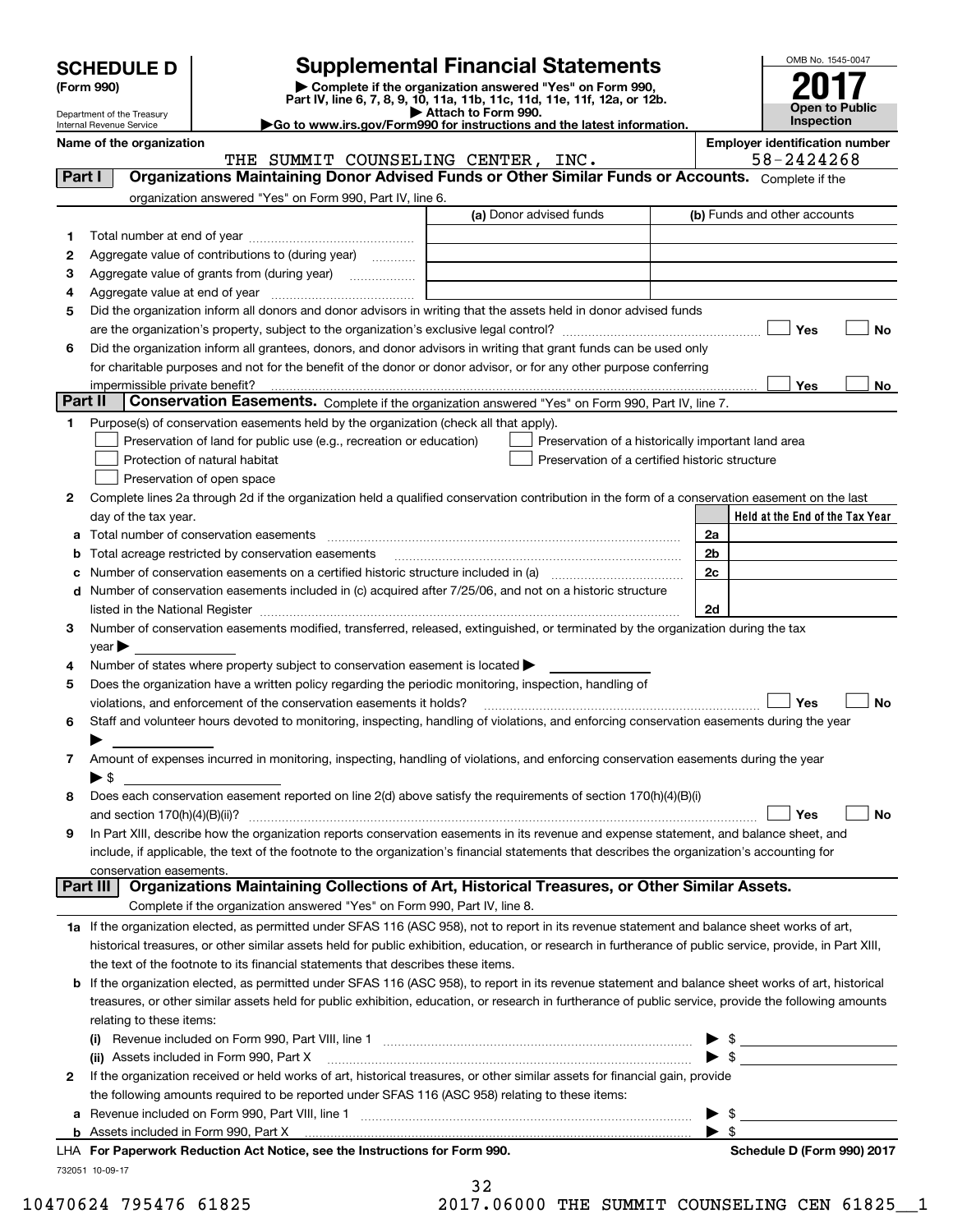|        | Schedule D (Form 990) 2017                                                                                                                                                                                                     | THE SUMMIT COUNSELING CENTER, INC. |   |                                                      |                    |                      |                | $58 - 2424268$ Page 2 |
|--------|--------------------------------------------------------------------------------------------------------------------------------------------------------------------------------------------------------------------------------|------------------------------------|---|------------------------------------------------------|--------------------|----------------------|----------------|-----------------------|
|        | Part III<br>Organizations Maintaining Collections of Art, Historical Treasures, or Other Similar Assets (continued)                                                                                                            |                                    |   |                                                      |                    |                      |                |                       |
| 3      | Using the organization's acquisition, accession, and other records, check any of the following that are a significant use of its collection items                                                                              |                                    |   |                                                      |                    |                      |                |                       |
|        | (check all that apply):                                                                                                                                                                                                        |                                    |   |                                                      |                    |                      |                |                       |
| a      | Public exhibition                                                                                                                                                                                                              |                                    |   | Loan or exchange programs                            |                    |                      |                |                       |
| b      | Scholarly research                                                                                                                                                                                                             | е                                  |   | Other <b>Committee Committee Committee Committee</b> |                    |                      |                |                       |
| с      | Preservation for future generations                                                                                                                                                                                            |                                    |   |                                                      |                    |                      |                |                       |
| 4      | Provide a description of the organization's collections and explain how they further the organization's exempt purpose in Part XIII.                                                                                           |                                    |   |                                                      |                    |                      |                |                       |
| 5      | During the year, did the organization solicit or receive donations of art, historical treasures, or other similar assets                                                                                                       |                                    |   |                                                      |                    |                      |                |                       |
|        | to be sold to raise funds rather than to be maintained as part of the organization's collection?                                                                                                                               |                                    |   |                                                      |                    |                      | Yes            | No                    |
|        | <b>Part IV</b><br>Escrow and Custodial Arrangements. Complete if the organization answered "Yes" on Form 990, Part IV, line 9, or                                                                                              |                                    |   |                                                      |                    |                      |                |                       |
|        | reported an amount on Form 990, Part X, line 21.                                                                                                                                                                               |                                    |   |                                                      |                    |                      |                |                       |
|        | 1a Is the organization an agent, trustee, custodian or other intermediary for contributions or other assets not included                                                                                                       |                                    |   |                                                      |                    |                      |                |                       |
|        | on Form 990, Part X? [11] matter contracts and contracts and contracts are contracted and contracts are contracted and contract and contract of the contract of the contract of the contract of the contract of the contract o |                                    |   |                                                      |                    |                      | Yes            | No                    |
|        | b If "Yes," explain the arrangement in Part XIII and complete the following table:                                                                                                                                             |                                    |   |                                                      |                    |                      |                |                       |
|        |                                                                                                                                                                                                                                |                                    |   |                                                      |                    |                      | Amount         |                       |
| c      | Beginning balance material content contracts and content and content and content and content and content and content and content and content and content and content and content and content and content and content and conte |                                    |   |                                                      |                    | 1c                   |                |                       |
|        | Additions during the year manufactured and an annual contract of the year manufactured and a set of the year manufactured and a set of the year manufactured and a set of the year manufactured and a set of the set of the se |                                    |   |                                                      |                    | 1d                   |                |                       |
|        | Distributions during the year manufactured and continuum and continuum and continuum and continuum and continuum                                                                                                               |                                    |   |                                                      |                    | 1e                   |                |                       |
| 1.     |                                                                                                                                                                                                                                |                                    |   |                                                      |                    | 1f                   |                |                       |
|        | 2a Did the organization include an amount on Form 990, Part X, line 21, for escrow or custodial account liability?                                                                                                             |                                    |   |                                                      |                    |                      | Yes            | No                    |
| Part V | <b>b</b> If "Yes," explain the arrangement in Part XIII. Check here if the explanation has been provided on Part XIII                                                                                                          |                                    |   |                                                      |                    |                      |                |                       |
|        | Endowment Funds. Complete if the organization answered "Yes" on Form 990, Part IV, line 10.                                                                                                                                    |                                    |   |                                                      |                    |                      |                |                       |
|        |                                                                                                                                                                                                                                | (a) Current year                   |   | (b) Prior year                                       | (c) Two years back | (d) Three years back |                | (e) Four years back   |
| 1a     | Beginning of year balance                                                                                                                                                                                                      |                                    |   |                                                      |                    |                      |                |                       |
|        |                                                                                                                                                                                                                                |                                    |   |                                                      |                    |                      |                |                       |
|        | Net investment earnings, gains, and losses                                                                                                                                                                                     |                                    |   |                                                      |                    |                      |                |                       |
| d      |                                                                                                                                                                                                                                |                                    |   |                                                      |                    |                      |                |                       |
|        | e Other expenditures for facilities                                                                                                                                                                                            |                                    |   |                                                      |                    |                      |                |                       |
|        | and programs                                                                                                                                                                                                                   |                                    |   |                                                      |                    |                      |                |                       |
|        |                                                                                                                                                                                                                                |                                    |   |                                                      |                    |                      |                |                       |
| g      | End of year balance                                                                                                                                                                                                            |                                    |   |                                                      |                    |                      |                |                       |
| 2      | Provide the estimated percentage of the current year end balance (line 1g, column (a)) held as:                                                                                                                                |                                    |   |                                                      |                    |                      |                |                       |
| а      | Board designated or quasi-endowment<br>Permanent endowment $\blacktriangleright$                                                                                                                                               | %                                  | % |                                                      |                    |                      |                |                       |
|        |                                                                                                                                                                                                                                |                                    |   |                                                      |                    |                      |                |                       |
|        | Temporarily restricted endowment $\blacktriangleright$<br>The percentages on lines 2a, 2b, and 2c should equal 100%.                                                                                                           | %                                  |   |                                                      |                    |                      |                |                       |
|        | 3a Are there endowment funds not in the possession of the organization that are held and administered for the organization                                                                                                     |                                    |   |                                                      |                    |                      |                |                       |
|        | by:                                                                                                                                                                                                                            |                                    |   |                                                      |                    |                      |                | Yes<br>No.            |
|        | (i)                                                                                                                                                                                                                            |                                    |   |                                                      |                    |                      | 3a(i)          |                       |
|        | (ii) related organizations                                                                                                                                                                                                     |                                    |   |                                                      |                    |                      | 3a(ii)         |                       |
|        |                                                                                                                                                                                                                                |                                    |   |                                                      |                    |                      | 3b             |                       |
| 4      | Describe in Part XIII the intended uses of the organization's endowment funds.                                                                                                                                                 |                                    |   |                                                      |                    |                      |                |                       |
|        | Land, Buildings, and Equipment.<br>Part VI                                                                                                                                                                                     |                                    |   |                                                      |                    |                      |                |                       |
|        | Complete if the organization answered "Yes" on Form 990, Part IV, line 11a. See Form 990, Part X, line 10.                                                                                                                     |                                    |   |                                                      |                    |                      |                |                       |
|        | Description of property                                                                                                                                                                                                        | (a) Cost or other                  |   |                                                      | (b) Cost or other  | (c) Accumulated      | (d) Book value |                       |
|        |                                                                                                                                                                                                                                | basis (investment)                 |   | basis (other)                                        |                    | depreciation         |                |                       |
|        |                                                                                                                                                                                                                                |                                    |   |                                                      |                    |                      |                |                       |
| b      |                                                                                                                                                                                                                                |                                    |   |                                                      | 14,842.            | 3,181.               |                | 11,661.               |
|        |                                                                                                                                                                                                                                |                                    |   |                                                      | 71,964.            | 5,997.               |                | 65,967.               |
|        |                                                                                                                                                                                                                                |                                    |   |                                                      | 100,686.           | 84,742.              |                | 15,944.               |
|        |                                                                                                                                                                                                                                |                                    |   |                                                      | 66,348.            | 59,434.              |                | 6,914.                |
|        |                                                                                                                                                                                                                                |                                    |   |                                                      |                    |                      |                | 100,486.              |

**Schedule D (Form 990) 2017**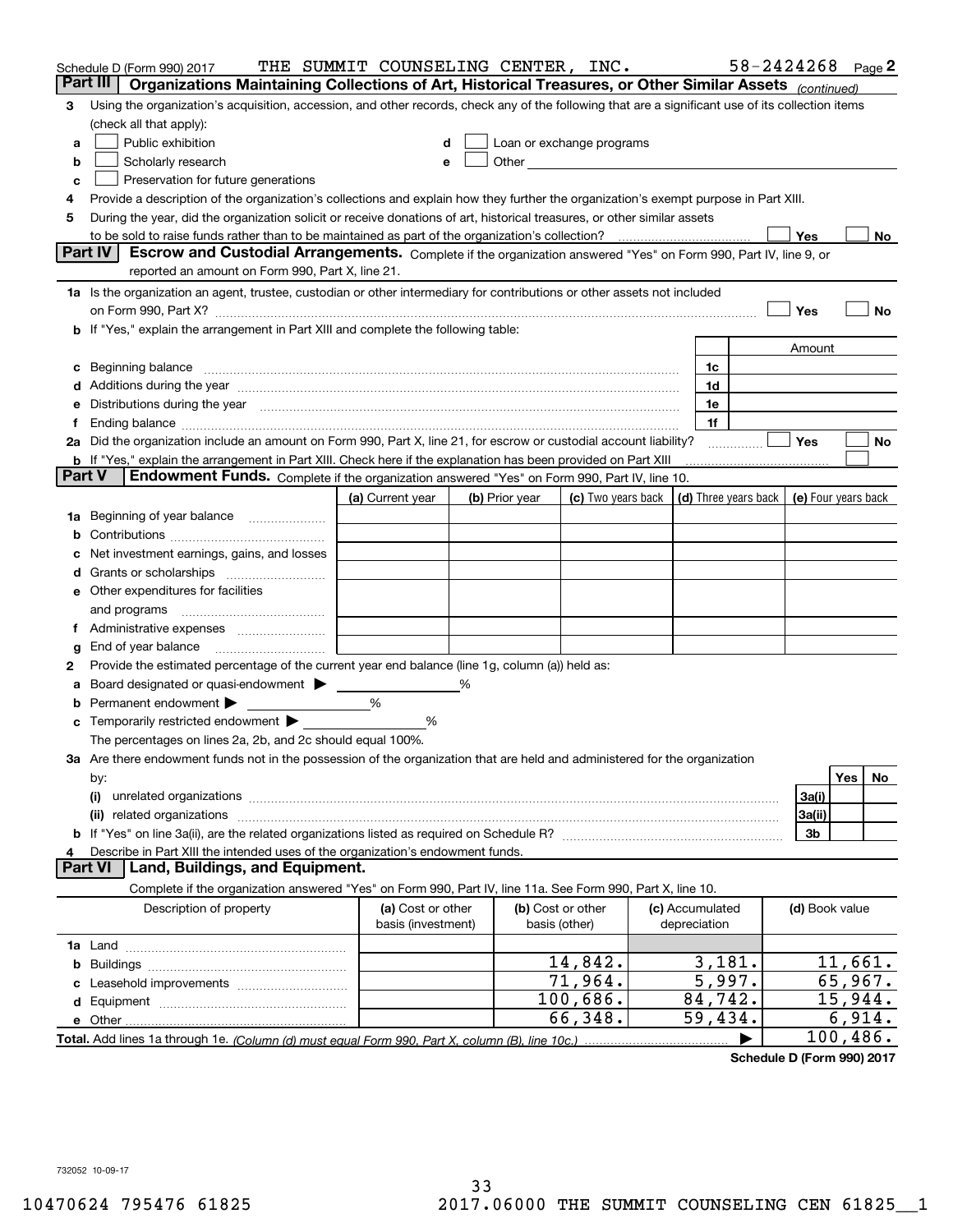| $(1)$ Financial derivatives $\ldots \ldots \ldots \ldots \ldots \ldots \ldots \ldots \ldots \ldots \ldots$                                    |                 |                |                                                           |                |
|-----------------------------------------------------------------------------------------------------------------------------------------------|-----------------|----------------|-----------------------------------------------------------|----------------|
|                                                                                                                                               |                 |                |                                                           |                |
| (3) Other                                                                                                                                     |                 |                |                                                           |                |
| (A)                                                                                                                                           |                 |                |                                                           |                |
| (B)                                                                                                                                           |                 |                |                                                           |                |
| (C)                                                                                                                                           |                 |                |                                                           |                |
| (D)                                                                                                                                           |                 |                |                                                           |                |
| (E)                                                                                                                                           |                 |                |                                                           |                |
| (F)                                                                                                                                           |                 |                |                                                           |                |
| (G)                                                                                                                                           |                 |                |                                                           |                |
| (H)                                                                                                                                           |                 |                |                                                           |                |
| Total. (Col. (b) must equal Form 990, Part X, col. (B) line 12.)                                                                              |                 |                |                                                           |                |
| Part VIII Investments - Program Related.                                                                                                      |                 |                |                                                           |                |
| Complete if the organization answered "Yes" on Form 990, Part IV, line 11c. See Form 990, Part X, line 13.<br>(a) Description of investment   | (b) Book value  |                | (c) Method of valuation: Cost or end-of-year market value |                |
|                                                                                                                                               |                 |                |                                                           |                |
| (1)                                                                                                                                           |                 |                |                                                           |                |
| (2)                                                                                                                                           |                 |                |                                                           |                |
| (3)                                                                                                                                           |                 |                |                                                           |                |
| (4)                                                                                                                                           |                 |                |                                                           |                |
| (5)                                                                                                                                           |                 |                |                                                           |                |
| (6)                                                                                                                                           |                 |                |                                                           |                |
| (7)                                                                                                                                           |                 |                |                                                           |                |
| (8)                                                                                                                                           |                 |                |                                                           |                |
| (9)<br>Total. (Col. (b) must equal Form 990, Part X, col. (B) line 13.)                                                                       |                 |                |                                                           |                |
| <b>Other Assets.</b><br>Part IX<br>Complete if the organization answered "Yes" on Form 990, Part IV, line 11d. See Form 990, Part X, line 15. | (a) Description |                |                                                           | (b) Book value |
| (1) DUE FROM RELATED ENTITY                                                                                                                   |                 |                |                                                           | 140,082.       |
| (2)                                                                                                                                           |                 |                |                                                           |                |
| (3)                                                                                                                                           |                 |                |                                                           |                |
| (4)                                                                                                                                           |                 |                |                                                           |                |
| (5)                                                                                                                                           |                 |                |                                                           |                |
| (6)                                                                                                                                           |                 |                |                                                           |                |
| (7)                                                                                                                                           |                 |                |                                                           |                |
| (8)                                                                                                                                           |                 |                |                                                           |                |
| (9)                                                                                                                                           |                 |                |                                                           |                |
| Part X<br>Other Liabilities.                                                                                                                  |                 |                | ▶                                                         | 140,082.       |
| Complete if the organization answered "Yes" on Form 990, Part IV, line 11e or 11f. See Form 990, Part X, line 25.                             |                 |                |                                                           |                |
| (a) Description of liability<br>1.                                                                                                            |                 | (b) Book value |                                                           |                |
| Federal income taxes<br>(1)                                                                                                                   |                 |                |                                                           |                |
| (2)                                                                                                                                           |                 |                |                                                           |                |
| (3)                                                                                                                                           |                 |                |                                                           |                |
| (4)                                                                                                                                           |                 |                |                                                           |                |
| (5)                                                                                                                                           |                 |                |                                                           |                |
| (6)                                                                                                                                           |                 |                |                                                           |                |
| (7)                                                                                                                                           |                 |                |                                                           |                |
| (8)                                                                                                                                           |                 |                |                                                           |                |
| (9)                                                                                                                                           |                 |                |                                                           |                |
|                                                                                                                                               |                 |                |                                                           |                |

**Total.** (Column (b) must equal Form 990, Part X, col. (B) line 25.) ................ ▶

**2.** Liability for uncertain tax positions. In Part XIII, provide the text of the footnote to the organization's financial statements that reports the organization's liability for uncertain tax positions under FIN 48 (ASC 740). Check here if the text of the footnote has been provided in Part XIII  $\mathcal{L}^{\text{max}}$ 

**Schedule D (Form 990) 2017**

 $58 - 2424268$  Page 3

732053 10-09-17

# Schedule D (Form 990) 2017 THE SUMMIT COUNSELING CENTER,INC**.** 58-2424268 <sub>Page</sub> 3<br>| **Part VII** | Investments - Other Securities.

Complete if the organization answered "Yes" on Form 990, Part IV, line 11b. See Form 990, Part X, line 12.

| Complete in the enganization anowered free form only coo, if arting, into this, Ocel form oce, if artist, into the |                |                                                           |
|--------------------------------------------------------------------------------------------------------------------|----------------|-----------------------------------------------------------|
| (a) Description of security or category (including name of security)                                               | (b) Book value | (c) Method of valuation: Cost or end-of-year market value |
| (1) Financial derivatives                                                                                          |                |                                                           |
| (2) Closely-held equity interests                                                                                  |                |                                                           |
| (3) Other                                                                                                          |                |                                                           |
| (A)                                                                                                                |                |                                                           |
| (B)                                                                                                                |                |                                                           |
| (C)                                                                                                                |                |                                                           |
| (D)                                                                                                                |                |                                                           |
| (E)                                                                                                                |                |                                                           |
| (F)                                                                                                                |                |                                                           |
| $\sim$                                                                                                             |                |                                                           |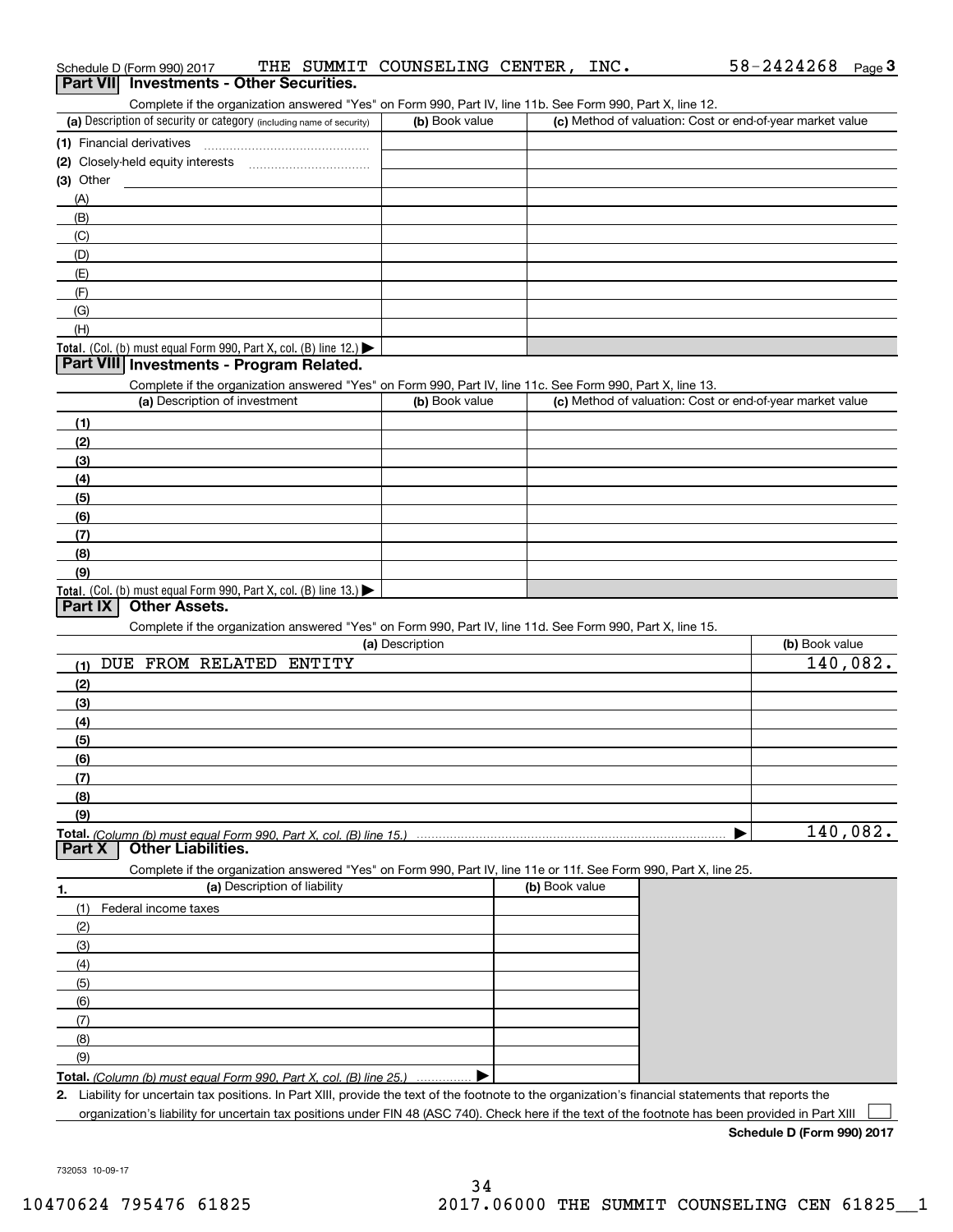|              | THE SUMMIT COUNSELING CENTER, INC.<br>Schedule D (Form 990) 2017                                                                                                                                                                     |                |                        |                | 58-2424268<br>Page 4          |
|--------------|--------------------------------------------------------------------------------------------------------------------------------------------------------------------------------------------------------------------------------------|----------------|------------------------|----------------|-------------------------------|
|              | Part XI<br>Reconciliation of Revenue per Audited Financial Statements With Revenue per Return.                                                                                                                                       |                |                        |                |                               |
|              | Complete if the organization answered "Yes" on Form 990, Part IV, line 12a.                                                                                                                                                          |                |                        |                |                               |
| 1.           | Total revenue, gains, and other support per audited financial statements                                                                                                                                                             |                |                        | $\blacksquare$ | 2,743,996.                    |
| $\mathbf{2}$ | Amounts included on line 1 but not on Form 990, Part VIII, line 12:                                                                                                                                                                  |                |                        |                |                               |
| a            |                                                                                                                                                                                                                                      | 2a             |                        |                |                               |
|              |                                                                                                                                                                                                                                      | 2 <sub>b</sub> | 159,875.               |                |                               |
|              |                                                                                                                                                                                                                                      | 2c             |                        |                |                               |
| d            | Other (Describe in Part XIII.) <b>Construction Contract Construction</b> Construction Construction Construction Const                                                                                                                | 2d             | 255,023.               |                |                               |
| е            | Add lines 2a through 2d                                                                                                                                                                                                              |                |                        | 2e             | $\frac{414,898.}{2,329,098.}$ |
| 3            |                                                                                                                                                                                                                                      |                |                        | $\mathbf{3}$   |                               |
| 4            | Amounts included on Form 990, Part VIII, line 12, but not on line 1:                                                                                                                                                                 |                |                        |                |                               |
|              |                                                                                                                                                                                                                                      | 4a             |                        |                |                               |
|              |                                                                                                                                                                                                                                      | 4 <sub>b</sub> | 228,823.               |                |                               |
| c.           | Add lines 4a and 4b                                                                                                                                                                                                                  |                |                        | 4c             | 228,823.                      |
|              |                                                                                                                                                                                                                                      |                |                        | 5              | 2,557,921.                    |
|              |                                                                                                                                                                                                                                      |                |                        |                |                               |
|              | Part XII   Reconciliation of Expenses per Audited Financial Statements With Expenses per Return.                                                                                                                                     |                |                        |                |                               |
|              | Complete if the organization answered "Yes" on Form 990, Part IV, line 12a.                                                                                                                                                          |                |                        |                |                               |
| 1            |                                                                                                                                                                                                                                      |                |                        | $\blacksquare$ | 2,624,684.                    |
| $\mathbf{2}$ | Amounts included on line 1 but not on Form 990, Part IX, line 25:                                                                                                                                                                    |                |                        |                |                               |
| a            |                                                                                                                                                                                                                                      | 2a             | 159,875.               |                |                               |
|              |                                                                                                                                                                                                                                      | 2 <sub>b</sub> |                        |                |                               |
|              |                                                                                                                                                                                                                                      | 2 <sub>c</sub> |                        |                |                               |
|              |                                                                                                                                                                                                                                      | 2d             | 255,023.               |                |                               |
|              | Add lines 2a through 2d <b>contained a contained a contained a contained a contained a contained a contained a contained a contact a contact a contact a contact a contact a contact a contact a contact a contact a contact a c</b> |                |                        | 2e             | 414,898.                      |
| 3            |                                                                                                                                                                                                                                      |                |                        |                | 2, 209, 786.                  |
| 4            | Amounts included on Form 990, Part IX, line 25, but not on line 1:                                                                                                                                                                   |                |                        |                |                               |
|              | Investment expenses not included on Form 990, Part VIII, line 7b [1000000000000000000000000000000000                                                                                                                                 | 4a             |                        |                |                               |
| b            |                                                                                                                                                                                                                                      | 4 <sub>b</sub> | $\overline{228,823}$ . |                |                               |
|              | c Add lines 4a and 4b                                                                                                                                                                                                                |                |                        | 4c             | 228,823.                      |
|              | Part XIII Supplemental Information.                                                                                                                                                                                                  |                |                        | 5              | 2,438,609.                    |

Provide the descriptions required for Part II, lines 3, 5, and 9; Part III, lines 1a and 4; Part IV, lines 1b and 2b; Part V, line 4; Part X, line 2; Part XI, lines 2d and 4b; and Part XII, lines 2d and 4b. Also complete this part to provide any additional information.

### PART XI, LINE 2D - OTHER ADJUSTMENTS:

#### FUNDRAISING NETTED AGAINST REVENUE ON TAX RETURN

PART XI, LINE 4B - OTHER ADJUSTMENTS:

GRANTS NETTED AGAINST REVENUE ON FINANCIALS

## PART XII, LINE 2D - OTHER ADJUSTMENTS:

### FUNDRAISING NETTED AGAINST REVENUE ON TAX RETURN

## PART XII, LINE 4B - OTHER ADJUSTMENTS:

#### GRANTS NETTED AGAINST REVENUE ON FINANCIALS

732054 10-09-17

35

**Schedule D (Form 990) 2017**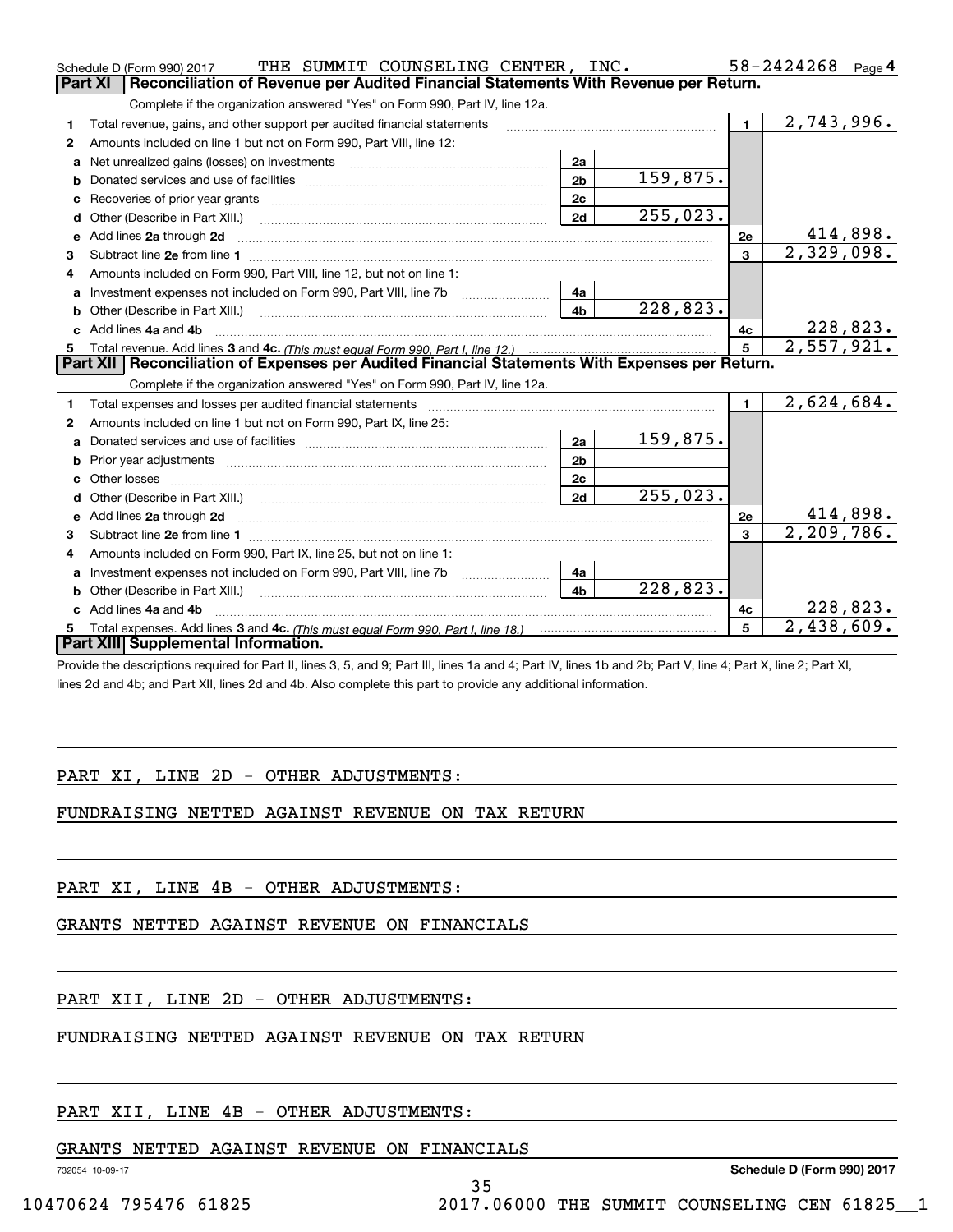| Schedule D (Form 990) 2017 THE SUMMIT<br>Part XIII Supplemental Information (continued) |  | THE SUMMIT COUNSELING CENTER, INC. |  | $58 - 2424268$ Page 5      |  |
|-----------------------------------------------------------------------------------------|--|------------------------------------|--|----------------------------|--|
|                                                                                         |  |                                    |  |                            |  |
|                                                                                         |  |                                    |  |                            |  |
|                                                                                         |  |                                    |  |                            |  |
|                                                                                         |  |                                    |  |                            |  |
|                                                                                         |  |                                    |  |                            |  |
|                                                                                         |  |                                    |  |                            |  |
|                                                                                         |  |                                    |  |                            |  |
|                                                                                         |  |                                    |  |                            |  |
|                                                                                         |  |                                    |  |                            |  |
|                                                                                         |  |                                    |  |                            |  |
|                                                                                         |  |                                    |  |                            |  |
|                                                                                         |  |                                    |  |                            |  |
|                                                                                         |  |                                    |  |                            |  |
|                                                                                         |  |                                    |  |                            |  |
|                                                                                         |  |                                    |  |                            |  |
|                                                                                         |  |                                    |  |                            |  |
|                                                                                         |  |                                    |  |                            |  |
|                                                                                         |  |                                    |  |                            |  |
|                                                                                         |  |                                    |  |                            |  |
|                                                                                         |  |                                    |  |                            |  |
|                                                                                         |  |                                    |  |                            |  |
|                                                                                         |  |                                    |  |                            |  |
|                                                                                         |  |                                    |  |                            |  |
|                                                                                         |  |                                    |  |                            |  |
|                                                                                         |  |                                    |  |                            |  |
|                                                                                         |  |                                    |  |                            |  |
|                                                                                         |  |                                    |  |                            |  |
|                                                                                         |  |                                    |  |                            |  |
|                                                                                         |  |                                    |  |                            |  |
|                                                                                         |  |                                    |  |                            |  |
|                                                                                         |  |                                    |  |                            |  |
|                                                                                         |  |                                    |  |                            |  |
|                                                                                         |  |                                    |  |                            |  |
|                                                                                         |  |                                    |  |                            |  |
|                                                                                         |  |                                    |  |                            |  |
|                                                                                         |  |                                    |  |                            |  |
|                                                                                         |  |                                    |  |                            |  |
|                                                                                         |  |                                    |  |                            |  |
|                                                                                         |  |                                    |  | Schedule D (Form 990) 2017 |  |

732055 10-09-17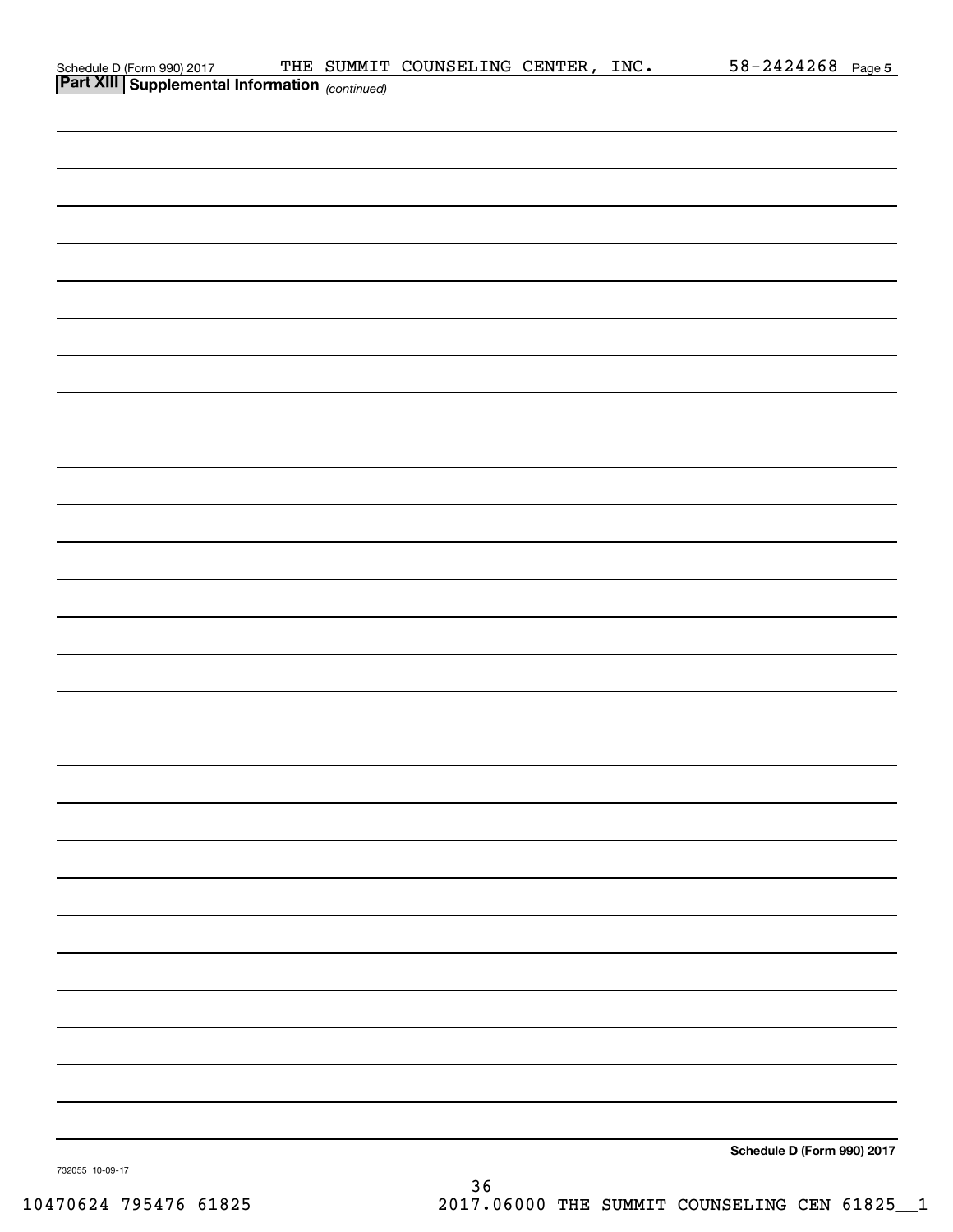| <b>SCHEDULE G</b>                                                                                                                                                                                     |                                  |                                                                                                                                                    |                                                  |    |                                       |                    |                                   | OMB No. 1545-0047                       |
|-------------------------------------------------------------------------------------------------------------------------------------------------------------------------------------------------------|----------------------------------|----------------------------------------------------------------------------------------------------------------------------------------------------|--------------------------------------------------|----|---------------------------------------|--------------------|-----------------------------------|-----------------------------------------|
| <b>Supplemental Information Regarding Fundraising or Gaming Activities</b><br>(Form 990 or 990-EZ)<br>Complete if the organization answered "Yes" on Form 990, Part IV, line 17, 18, or 19, or if the |                                  |                                                                                                                                                    |                                                  |    |                                       |                    |                                   | 2017                                    |
| Department of the Treasury                                                                                                                                                                            |                                  | organization entered more than \$15,000 on Form 990-EZ, line 6a.<br>Attach to Form 990 or Form 990-EZ.                                             |                                                  |    |                                       |                    |                                   | <b>Open to Public</b>                   |
| Internal Revenue Service                                                                                                                                                                              |                                  | Go to www.irs.gov/Form990 for the latest instructions.                                                                                             |                                                  |    |                                       |                    |                                   | Inspection                              |
| Name of the organization                                                                                                                                                                              |                                  | THE SUMMIT COUNSELING CENTER, INC.                                                                                                                 |                                                  |    |                                       |                    | 58-2424268                        | <b>Employer identification number</b>   |
| Part I                                                                                                                                                                                                |                                  | Fundraising Activities. Complete if the organization answered "Yes" on Form 990, Part IV, line 17. Form 990-EZ filers are not                      |                                                  |    |                                       |                    |                                   |                                         |
|                                                                                                                                                                                                       | required to complete this part.  | 1 Indicate whether the organization raised funds through any of the following activities. Check all that apply.                                    |                                                  |    |                                       |                    |                                   |                                         |
| Mail solicitations<br>a                                                                                                                                                                               |                                  | e                                                                                                                                                  |                                                  |    | Solicitation of non-government grants |                    |                                   |                                         |
| b                                                                                                                                                                                                     | Internet and email solicitations | f                                                                                                                                                  |                                                  |    | Solicitation of government grants     |                    |                                   |                                         |
| Phone solicitations<br>с                                                                                                                                                                              |                                  | Special fundraising events<br>g                                                                                                                    |                                                  |    |                                       |                    |                                   |                                         |
| In-person solicitations<br>d                                                                                                                                                                          |                                  | 2 a Did the organization have a written or oral agreement with any individual (including officers, directors, trustees, or                         |                                                  |    |                                       |                    |                                   |                                         |
|                                                                                                                                                                                                       |                                  | key employees listed in Form 990, Part VII) or entity in connection with professional fundraising services?                                        |                                                  |    |                                       |                    | <b>Yes</b>                        | No                                      |
| compensated at least \$5,000 by the organization.                                                                                                                                                     |                                  | b If "Yes," list the 10 highest paid individuals or entities (fundraisers) pursuant to agreements under which the fundraiser is to be              |                                                  |    |                                       |                    |                                   |                                         |
|                                                                                                                                                                                                       |                                  |                                                                                                                                                    |                                                  |    |                                       |                    | (v) Amount paid                   |                                         |
| (i) Name and address of individual<br>or entity (fundraiser)                                                                                                                                          |                                  | (ii) Activity                                                                                                                                      | (iii) Did<br>fundraiser<br>have custody          |    | (iv) Gross receipts                   |                    | to (or retained by)<br>fundraiser | (vi) Amount paid<br>to (or retained by) |
|                                                                                                                                                                                                       |                                  |                                                                                                                                                    | from activity<br>or control of<br>contributions? |    |                                       | listed in col. (i) |                                   | organization                            |
|                                                                                                                                                                                                       |                                  |                                                                                                                                                    | Yes                                              | No |                                       |                    |                                   |                                         |
|                                                                                                                                                                                                       |                                  |                                                                                                                                                    |                                                  |    |                                       |                    |                                   |                                         |
|                                                                                                                                                                                                       |                                  |                                                                                                                                                    |                                                  |    |                                       |                    |                                   |                                         |
|                                                                                                                                                                                                       |                                  |                                                                                                                                                    |                                                  |    |                                       |                    |                                   |                                         |
|                                                                                                                                                                                                       |                                  |                                                                                                                                                    |                                                  |    |                                       |                    |                                   |                                         |
|                                                                                                                                                                                                       |                                  |                                                                                                                                                    |                                                  |    |                                       |                    |                                   |                                         |
|                                                                                                                                                                                                       |                                  |                                                                                                                                                    |                                                  |    |                                       |                    |                                   |                                         |
|                                                                                                                                                                                                       |                                  |                                                                                                                                                    |                                                  |    |                                       |                    |                                   |                                         |
|                                                                                                                                                                                                       |                                  |                                                                                                                                                    |                                                  |    |                                       |                    |                                   |                                         |
|                                                                                                                                                                                                       |                                  |                                                                                                                                                    |                                                  |    |                                       |                    |                                   |                                         |
|                                                                                                                                                                                                       |                                  |                                                                                                                                                    |                                                  |    |                                       |                    |                                   |                                         |
|                                                                                                                                                                                                       |                                  |                                                                                                                                                    |                                                  |    |                                       |                    |                                   |                                         |
|                                                                                                                                                                                                       |                                  |                                                                                                                                                    |                                                  |    |                                       |                    |                                   |                                         |
|                                                                                                                                                                                                       |                                  |                                                                                                                                                    |                                                  |    |                                       |                    |                                   |                                         |
|                                                                                                                                                                                                       |                                  |                                                                                                                                                    |                                                  |    |                                       |                    |                                   |                                         |
| Total                                                                                                                                                                                                 |                                  | 3 List all states in which the organization is registered or licensed to solicit contributions or has been notified it is exempt from registration |                                                  |    |                                       |                    |                                   |                                         |
| or licensing.                                                                                                                                                                                         |                                  |                                                                                                                                                    |                                                  |    |                                       |                    |                                   |                                         |
|                                                                                                                                                                                                       |                                  |                                                                                                                                                    |                                                  |    |                                       |                    |                                   |                                         |
|                                                                                                                                                                                                       |                                  |                                                                                                                                                    |                                                  |    |                                       |                    |                                   |                                         |
|                                                                                                                                                                                                       |                                  |                                                                                                                                                    |                                                  |    |                                       |                    |                                   |                                         |
|                                                                                                                                                                                                       |                                  |                                                                                                                                                    |                                                  |    |                                       |                    |                                   |                                         |
|                                                                                                                                                                                                       |                                  |                                                                                                                                                    |                                                  |    |                                       |                    |                                   |                                         |
|                                                                                                                                                                                                       |                                  |                                                                                                                                                    |                                                  |    |                                       |                    |                                   |                                         |
|                                                                                                                                                                                                       |                                  |                                                                                                                                                    |                                                  |    |                                       |                    |                                   |                                         |
|                                                                                                                                                                                                       |                                  |                                                                                                                                                    |                                                  |    |                                       |                    |                                   |                                         |
|                                                                                                                                                                                                       |                                  | LHA For Paperwork Reduction Act Notice, see the Instructions for Form 990 or 990-EZ.                                                               |                                                  |    |                                       |                    |                                   | Schedule G (Form 990 or 990-EZ) 2017    |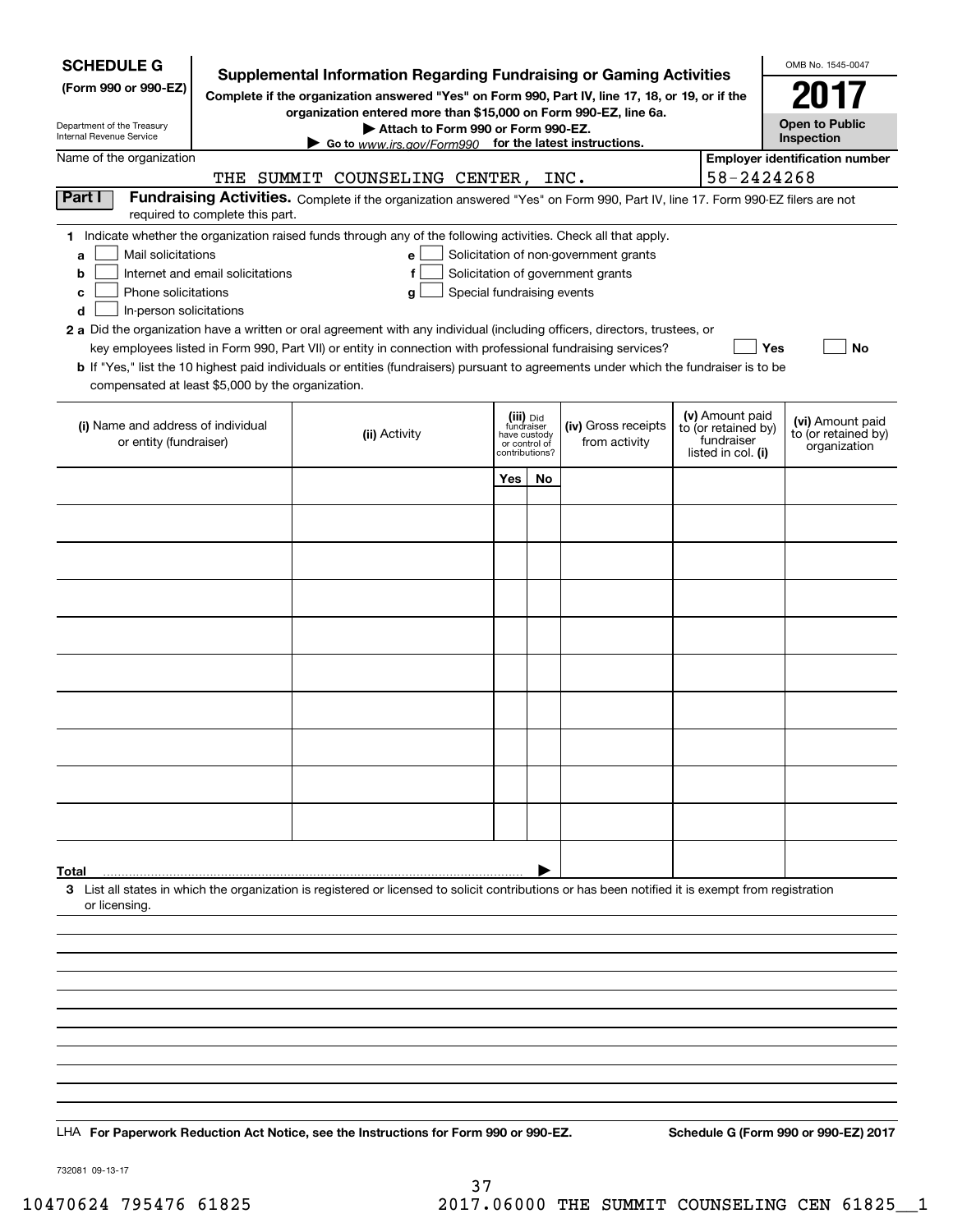**2** Schedule G (Form 990 or 990-EZ) 2017 <code>THE SUMMIT COUNSELING CENTER</code> , <code>INC</code> .  $58-242424268$  <code>Page</code> **Part II** | Fundraising Events. Complete if the organization answered "Yes" on Form 990, Part IV, line 18, or reported more than \$15,000

of fundraising event contributions and gross income on Form 990-EZ, lines 1 and 6b. List events with gross receipts greater than \$5,000.

|                        |          | ovent continuations and gross income on Form over EE, inics it and ob. Else events with gross receipts greater than φο,σοσ. |                      |                         |                  |                            |
|------------------------|----------|-----------------------------------------------------------------------------------------------------------------------------|----------------------|-------------------------|------------------|----------------------------|
|                        |          |                                                                                                                             | (a) Event $#1$       | (b) Event $#2$          | (c) Other events | (d) Total events           |
|                        |          |                                                                                                                             |                      | GOLF                    |                  | (add col. (a) through      |
|                        |          |                                                                                                                             | GALA                 | TOURNAMENT              | 2                | col. (c)                   |
|                        |          |                                                                                                                             | (event type)         | (event type)            | (total number)   |                            |
| Revenue                |          |                                                                                                                             |                      |                         |                  |                            |
|                        |          |                                                                                                                             | 346,841.             | 81,165.                 | 86,825.          | 514,831.                   |
|                        |          |                                                                                                                             |                      |                         |                  |                            |
|                        |          |                                                                                                                             | 249,133.             | 59,120.                 | 65,215.          | <u>373,468.</u>            |
|                        |          |                                                                                                                             |                      |                         |                  |                            |
|                        |          |                                                                                                                             | 97,708.              | 22,045.                 | 21,610.          | 141,363.                   |
|                        |          | 3 Gross income (line 1 minus line 2)                                                                                        |                      |                         |                  |                            |
|                        |          |                                                                                                                             |                      |                         |                  |                            |
|                        |          |                                                                                                                             |                      |                         |                  |                            |
|                        |          |                                                                                                                             |                      |                         |                  |                            |
|                        | 5        |                                                                                                                             |                      |                         |                  |                            |
|                        |          |                                                                                                                             |                      | 20,839.                 |                  |                            |
|                        |          |                                                                                                                             | 116,601.             |                         | 27,697.          | 165, 137.                  |
|                        |          |                                                                                                                             |                      |                         |                  |                            |
| Direct Expenses        |          | 7 Food and beverages                                                                                                        |                      |                         |                  |                            |
|                        |          |                                                                                                                             |                      |                         |                  |                            |
|                        | 8        |                                                                                                                             |                      |                         |                  |                            |
|                        | 9        |                                                                                                                             | $\overline{50,651.}$ | 7,472.                  | 31,763.          | 89,886.                    |
|                        |          | 10 Direct expense summary. Add lines 4 through 9 in column (d)                                                              |                      |                         |                  | 255,023.                   |
|                        |          | 11 Net income summary. Subtract line 10 from line 3, column (d)                                                             |                      |                         |                  | $-113,660.$                |
|                        | Part III | Gaming. Complete if the organization answered "Yes" on Form 990, Part IV, line 19, or reported more than                    |                      |                         |                  |                            |
|                        |          | \$15,000 on Form 990-EZ, line 6a.                                                                                           |                      |                         |                  |                            |
|                        |          |                                                                                                                             | (a) Bingo            | (b) Pull tabs/instant   | (c) Other gaming | (d) Total gaming (add      |
|                        |          |                                                                                                                             |                      | bingo/progressive bingo |                  | col. (a) through col. (c)) |
| Revenue                |          |                                                                                                                             |                      |                         |                  |                            |
|                        |          |                                                                                                                             |                      |                         |                  |                            |
|                        |          |                                                                                                                             |                      |                         |                  |                            |
|                        |          |                                                                                                                             |                      |                         |                  |                            |
|                        |          |                                                                                                                             |                      |                         |                  |                            |
|                        |          |                                                                                                                             |                      |                         |                  |                            |
| <b>Direct Expenses</b> |          |                                                                                                                             |                      |                         |                  |                            |
|                        |          |                                                                                                                             |                      |                         |                  |                            |
|                        |          |                                                                                                                             |                      |                         |                  |                            |
|                        |          |                                                                                                                             |                      |                         |                  |                            |
|                        |          |                                                                                                                             | Yes<br>%             | Yes<br>%                | Yes<br>%         |                            |
|                        | 6        | Volunteer labor                                                                                                             | No                   | No                      | No               |                            |
|                        |          |                                                                                                                             |                      |                         |                  |                            |
|                        | 7        | Direct expense summary. Add lines 2 through 5 in column (d)                                                                 |                      |                         |                  |                            |
|                        |          |                                                                                                                             |                      |                         |                  |                            |
|                        | 8        |                                                                                                                             |                      |                         |                  |                            |
|                        |          |                                                                                                                             |                      |                         |                  |                            |
|                        |          | <b>9</b> Enter the state(s) in which the organization conducts gaming activities:                                           |                      |                         |                  |                            |
|                        |          |                                                                                                                             |                      |                         |                  | Yes<br>No                  |
|                        |          |                                                                                                                             |                      |                         |                  |                            |
|                        |          | <b>b</b> If "No," explain:                                                                                                  |                      |                         |                  |                            |
|                        |          |                                                                                                                             |                      |                         |                  |                            |
|                        |          |                                                                                                                             |                      |                         |                  | Yes                        |
|                        |          |                                                                                                                             |                      |                         |                  | No                         |
|                        |          | <b>b</b> If "Yes," explain:                                                                                                 |                      |                         |                  |                            |
|                        |          |                                                                                                                             |                      |                         |                  |                            |
|                        |          |                                                                                                                             |                      |                         |                  |                            |

732082 09-13-17

**Schedule G (Form 990 or 990-EZ) 2017**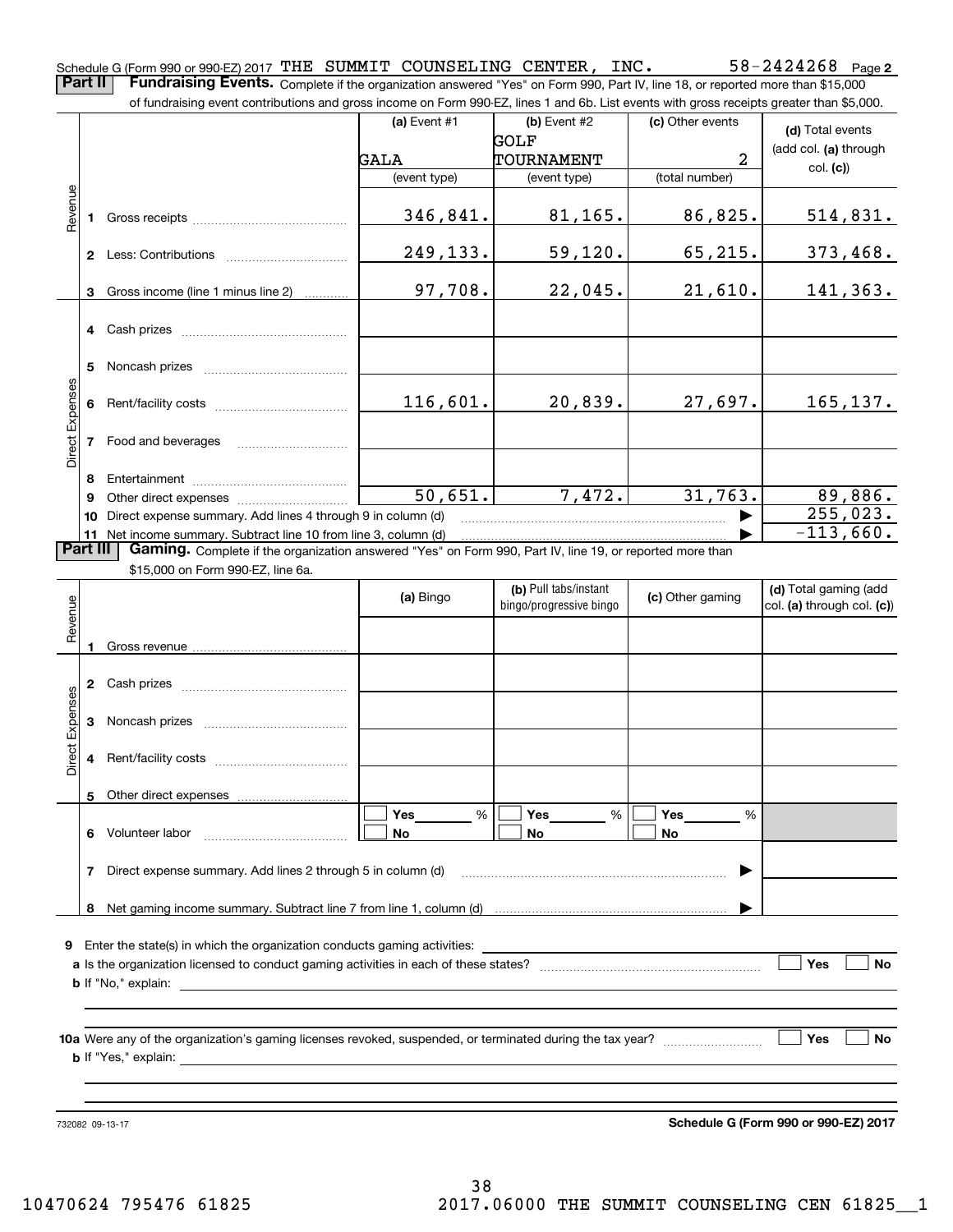| Schedule G (Form 990 or 990-EZ) 2017 THE SUMMIT COUNSELING CENTER, INC.                                                                                       | 58-2424268      | Page 3    |
|---------------------------------------------------------------------------------------------------------------------------------------------------------------|-----------------|-----------|
|                                                                                                                                                               | Yes             | No        |
| 12 Is the organization a grantor, beneficiary or trustee of a trust, or a member of a partnership or other entity formed                                      |                 |           |
|                                                                                                                                                               | Yes             | <b>No</b> |
| 13 Indicate the percentage of gaming activity conducted in:                                                                                                   |                 |           |
|                                                                                                                                                               | <u>13a</u>      | %         |
| <b>b</b> An outside facility <i>www.communicality www.communicality.communicality www.communicality www.communicality.communicality www.communicality.com</i> | 13 <sub>b</sub> | %         |
| 14 Enter the name and address of the person who prepares the organization's gaming/special events books and records:                                          |                 |           |
|                                                                                                                                                               |                 |           |
|                                                                                                                                                               |                 |           |
|                                                                                                                                                               |                 |           |
|                                                                                                                                                               |                 |           |
| 15a Does the organization have a contract with a third party from whom the organization receives gaming revenue?                                              | Yes             | No        |
|                                                                                                                                                               |                 |           |
| <b>b</b> If "Yes," enter the amount of gaming revenue received by the organization $\triangleright$ \$ ____________________ and the amount                    |                 |           |
|                                                                                                                                                               |                 |           |
| c If "Yes," enter name and address of the third party:                                                                                                        |                 |           |
|                                                                                                                                                               |                 |           |
| Name $\blacktriangleright$ $\_\_\_\_\_\_\_\_\_\$                                                                                                              |                 |           |
|                                                                                                                                                               |                 |           |
|                                                                                                                                                               |                 |           |
|                                                                                                                                                               |                 |           |
| 16 Gaming manager information:                                                                                                                                |                 |           |
| Name $\blacktriangleright$ $\frac{1}{\sqrt{1-\frac{1}{2}}\left(1-\frac{1}{2}\right)}$                                                                         |                 |           |
|                                                                                                                                                               |                 |           |
| Gaming manager compensation > \$                                                                                                                              |                 |           |
|                                                                                                                                                               |                 |           |
|                                                                                                                                                               |                 |           |
|                                                                                                                                                               |                 |           |
|                                                                                                                                                               |                 |           |
|                                                                                                                                                               |                 |           |
| Director/officer<br>Employee<br>Independent contractor                                                                                                        |                 |           |
|                                                                                                                                                               |                 |           |
| 17 Mandatory distributions:                                                                                                                                   |                 |           |
| a Is the organization required under state law to make charitable distributions from the gaming proceeds to<br>retain the state gaming license?               |                 |           |
| $\Box$ Yes $\Box$ No<br><b>b</b> Enter the amount of distributions required under state law to be distributed to other exempt organizations or spent in the   |                 |           |
| organization's own exempt activities during the tax year $\triangleright$ \$                                                                                  |                 |           |
| Part IV<br>Supplemental Information. Provide the explanations required by Part I, line 2b, columns (iii) and (v); and Part III, lines 9, 9b, 10b, 15b,        |                 |           |
| 15c, 16, and 17b, as applicable. Also provide any additional information. See instructions.                                                                   |                 |           |
|                                                                                                                                                               |                 |           |
|                                                                                                                                                               |                 |           |
|                                                                                                                                                               |                 |           |
|                                                                                                                                                               |                 |           |
|                                                                                                                                                               |                 |           |
|                                                                                                                                                               |                 |           |
|                                                                                                                                                               |                 |           |
|                                                                                                                                                               |                 |           |
|                                                                                                                                                               |                 |           |
|                                                                                                                                                               |                 |           |
|                                                                                                                                                               |                 |           |
|                                                                                                                                                               |                 |           |
|                                                                                                                                                               |                 |           |
|                                                                                                                                                               |                 |           |
|                                                                                                                                                               |                 |           |
|                                                                                                                                                               |                 |           |
| Schedule G (Form 990 or 990-EZ) 2017<br>732083 09-13-17                                                                                                       |                 |           |
| 39                                                                                                                                                            |                 |           |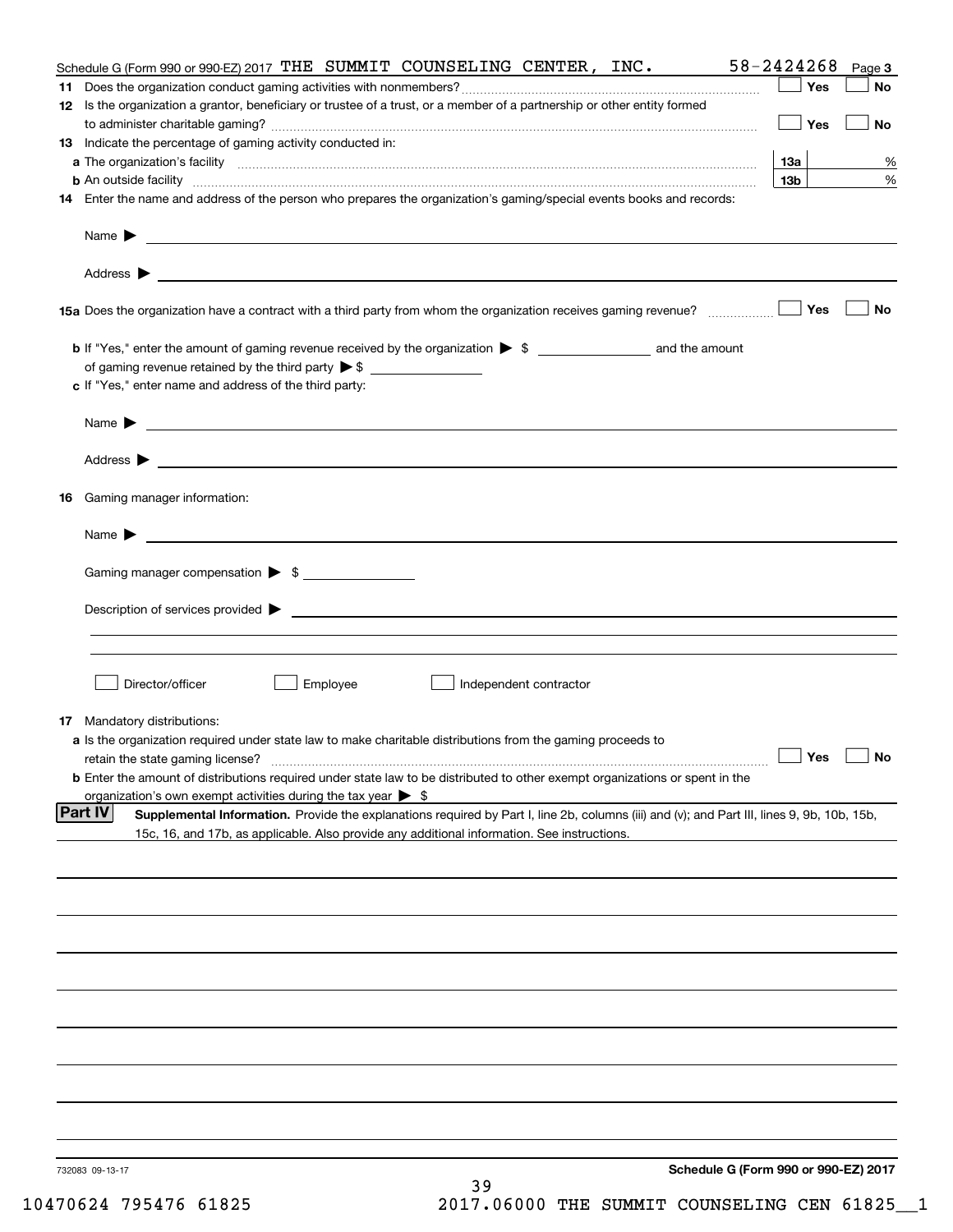| Schedule G (Form 990 or 990-EZ) THE SUMMIT<br>Part IV   Supplemental Information (continued) |  | THE SUMMIT COUNSELING CENTER, INC. |  | $58 - 2424268$ Page 4           |  |
|----------------------------------------------------------------------------------------------|--|------------------------------------|--|---------------------------------|--|
|                                                                                              |  |                                    |  |                                 |  |
|                                                                                              |  |                                    |  |                                 |  |
|                                                                                              |  |                                    |  |                                 |  |
|                                                                                              |  |                                    |  |                                 |  |
|                                                                                              |  |                                    |  |                                 |  |
|                                                                                              |  |                                    |  |                                 |  |
|                                                                                              |  |                                    |  |                                 |  |
|                                                                                              |  |                                    |  |                                 |  |
|                                                                                              |  |                                    |  |                                 |  |
|                                                                                              |  |                                    |  |                                 |  |
|                                                                                              |  |                                    |  |                                 |  |
|                                                                                              |  |                                    |  |                                 |  |
|                                                                                              |  |                                    |  |                                 |  |
|                                                                                              |  |                                    |  |                                 |  |
|                                                                                              |  |                                    |  |                                 |  |
|                                                                                              |  |                                    |  |                                 |  |
|                                                                                              |  |                                    |  |                                 |  |
|                                                                                              |  |                                    |  |                                 |  |
|                                                                                              |  |                                    |  |                                 |  |
|                                                                                              |  |                                    |  |                                 |  |
|                                                                                              |  |                                    |  |                                 |  |
|                                                                                              |  |                                    |  |                                 |  |
|                                                                                              |  |                                    |  |                                 |  |
|                                                                                              |  |                                    |  |                                 |  |
|                                                                                              |  |                                    |  |                                 |  |
|                                                                                              |  |                                    |  |                                 |  |
|                                                                                              |  |                                    |  |                                 |  |
|                                                                                              |  |                                    |  |                                 |  |
|                                                                                              |  |                                    |  |                                 |  |
|                                                                                              |  |                                    |  |                                 |  |
|                                                                                              |  |                                    |  |                                 |  |
|                                                                                              |  |                                    |  |                                 |  |
|                                                                                              |  |                                    |  |                                 |  |
|                                                                                              |  |                                    |  |                                 |  |
|                                                                                              |  |                                    |  |                                 |  |
|                                                                                              |  |                                    |  |                                 |  |
|                                                                                              |  |                                    |  |                                 |  |
|                                                                                              |  |                                    |  | Schedule G (Form 990 or 990-EZ) |  |

732084 04-01-17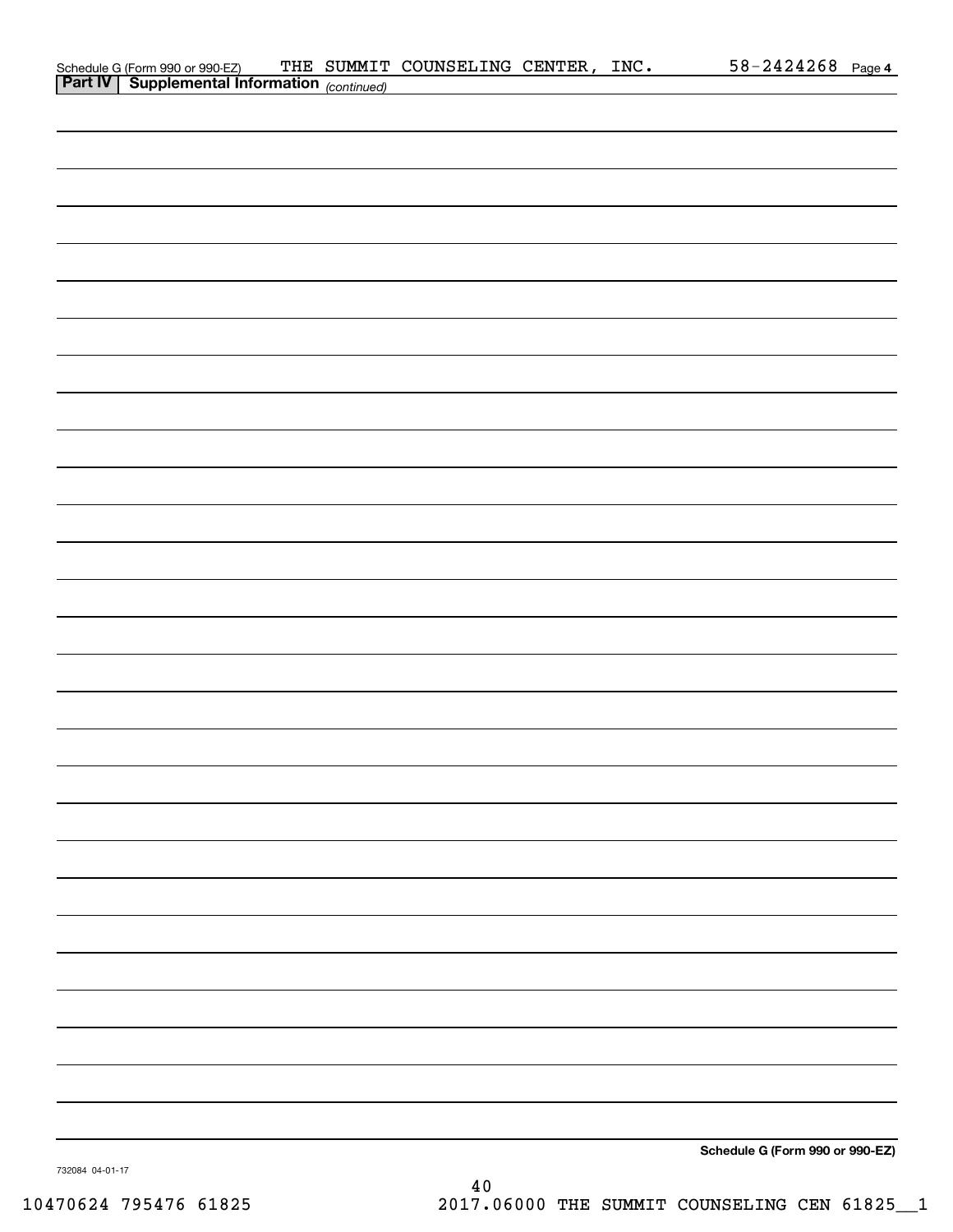| <b>SCHEDULE I</b>                                                          |                                                                                                                                                                           |           | <b>Grants and Other Assistance to Organizations,</b>                             |                     |                                                       |                                               |                    | OMB No. 1545-0047                     |      |
|----------------------------------------------------------------------------|---------------------------------------------------------------------------------------------------------------------------------------------------------------------------|-----------|----------------------------------------------------------------------------------|---------------------|-------------------------------------------------------|-----------------------------------------------|--------------------|---------------------------------------|------|
| (Form 990)                                                                 |                                                                                                                                                                           |           | Governments, and Individuals in the United States                                |                     |                                                       |                                               |                    | 2017                                  |      |
| Department of the Treasury<br>Internal Revenue Service                     |                                                                                                                                                                           |           | Complete if the organization answered "Yes" on Form 990, Part IV, line 21 or 22. | Attach to Form 990. | Go to www.irs.gov/Form990 for the latest information. |                                               |                    | <b>Open to Public</b><br>Inspection   |      |
| Name of the organization                                                   |                                                                                                                                                                           |           |                                                                                  |                     |                                                       |                                               |                    | <b>Employer identification number</b> |      |
|                                                                            |                                                                                                                                                                           |           | THE SUMMIT COUNSELING CENTER, INC.                                               |                     |                                                       |                                               |                    | 58-2424268                            |      |
| Part I                                                                     | <b>General Information on Grants and Assistance</b>                                                                                                                       |           |                                                                                  |                     |                                                       |                                               |                    |                                       |      |
| $\mathbf 1$                                                                | Does the organization maintain records to substantiate the amount of the grants or assistance, the grantees' eligibility for the grants or assistance, and the selection  |           |                                                                                  |                     |                                                       |                                               |                    | $\boxed{\text{X}}$ Yes                | l No |
| $\mathbf{2}$                                                               | Describe in Part IV the organization's procedures for monitoring the use of grant funds in the United States.                                                             |           |                                                                                  |                     |                                                       |                                               |                    |                                       |      |
| Part II                                                                    | Grants and Other Assistance to Domestic Organizations and Domestic Governments. Complete if the organization answered "Yes" on Form 990, Part IV, line 21, for any        |           |                                                                                  |                     |                                                       |                                               |                    |                                       |      |
|                                                                            | recipient that received more than \$5,000. Part II can be duplicated if additional space is needed.<br>1 (a) Name and address of organization                             | $(b)$ EIN | (c) IRC section                                                                  | (d) Amount of       | (e) Amount of                                         | (f) Method of                                 | (g) Description of | (h) Purpose of grant                  |      |
|                                                                            | or government                                                                                                                                                             |           | (if applicable)                                                                  | cash grant          | non-cash<br>assistance                                | valuation (book,<br>FMV, appraisal,<br>other) | noncash assistance | or assistance                         |      |
|                                                                            |                                                                                                                                                                           |           |                                                                                  |                     |                                                       |                                               |                    |                                       |      |
|                                                                            |                                                                                                                                                                           |           |                                                                                  |                     |                                                       |                                               |                    |                                       |      |
|                                                                            |                                                                                                                                                                           |           |                                                                                  |                     |                                                       |                                               |                    |                                       |      |
|                                                                            |                                                                                                                                                                           |           |                                                                                  |                     |                                                       |                                               |                    |                                       |      |
|                                                                            |                                                                                                                                                                           |           |                                                                                  |                     |                                                       |                                               |                    |                                       |      |
|                                                                            |                                                                                                                                                                           |           |                                                                                  |                     |                                                       |                                               |                    |                                       |      |
|                                                                            |                                                                                                                                                                           |           |                                                                                  |                     |                                                       |                                               |                    |                                       |      |
|                                                                            |                                                                                                                                                                           |           |                                                                                  |                     |                                                       |                                               |                    |                                       |      |
|                                                                            |                                                                                                                                                                           |           |                                                                                  |                     |                                                       |                                               |                    |                                       |      |
|                                                                            |                                                                                                                                                                           |           |                                                                                  |                     |                                                       |                                               |                    |                                       |      |
|                                                                            |                                                                                                                                                                           |           |                                                                                  |                     |                                                       |                                               |                    |                                       |      |
|                                                                            |                                                                                                                                                                           |           |                                                                                  |                     |                                                       |                                               |                    |                                       |      |
|                                                                            |                                                                                                                                                                           |           |                                                                                  |                     |                                                       |                                               |                    |                                       |      |
|                                                                            |                                                                                                                                                                           |           |                                                                                  |                     |                                                       |                                               |                    |                                       |      |
|                                                                            |                                                                                                                                                                           |           |                                                                                  |                     |                                                       |                                               |                    |                                       |      |
|                                                                            |                                                                                                                                                                           |           |                                                                                  |                     |                                                       |                                               |                    |                                       |      |
|                                                                            |                                                                                                                                                                           |           |                                                                                  |                     |                                                       |                                               |                    |                                       |      |
|                                                                            |                                                                                                                                                                           |           |                                                                                  |                     |                                                       |                                               |                    |                                       |      |
|                                                                            |                                                                                                                                                                           |           |                                                                                  |                     |                                                       |                                               |                    |                                       |      |
|                                                                            |                                                                                                                                                                           |           |                                                                                  |                     |                                                       |                                               |                    |                                       |      |
|                                                                            |                                                                                                                                                                           |           |                                                                                  |                     |                                                       |                                               |                    |                                       |      |
| $\mathbf{2}$<br>3                                                          | Enter total number of section $501(c)(3)$ and government organizations listed in the line 1 table<br>Enter total number of other organizations listed in the line 1 table |           |                                                                                  |                     |                                                       |                                               |                    |                                       |      |
| LHA For Paperwork Reduction Act Notice, see the Instructions for Form 990. |                                                                                                                                                                           |           |                                                                                  |                     |                                                       |                                               |                    | Schedule I (Form 990) (2017)          |      |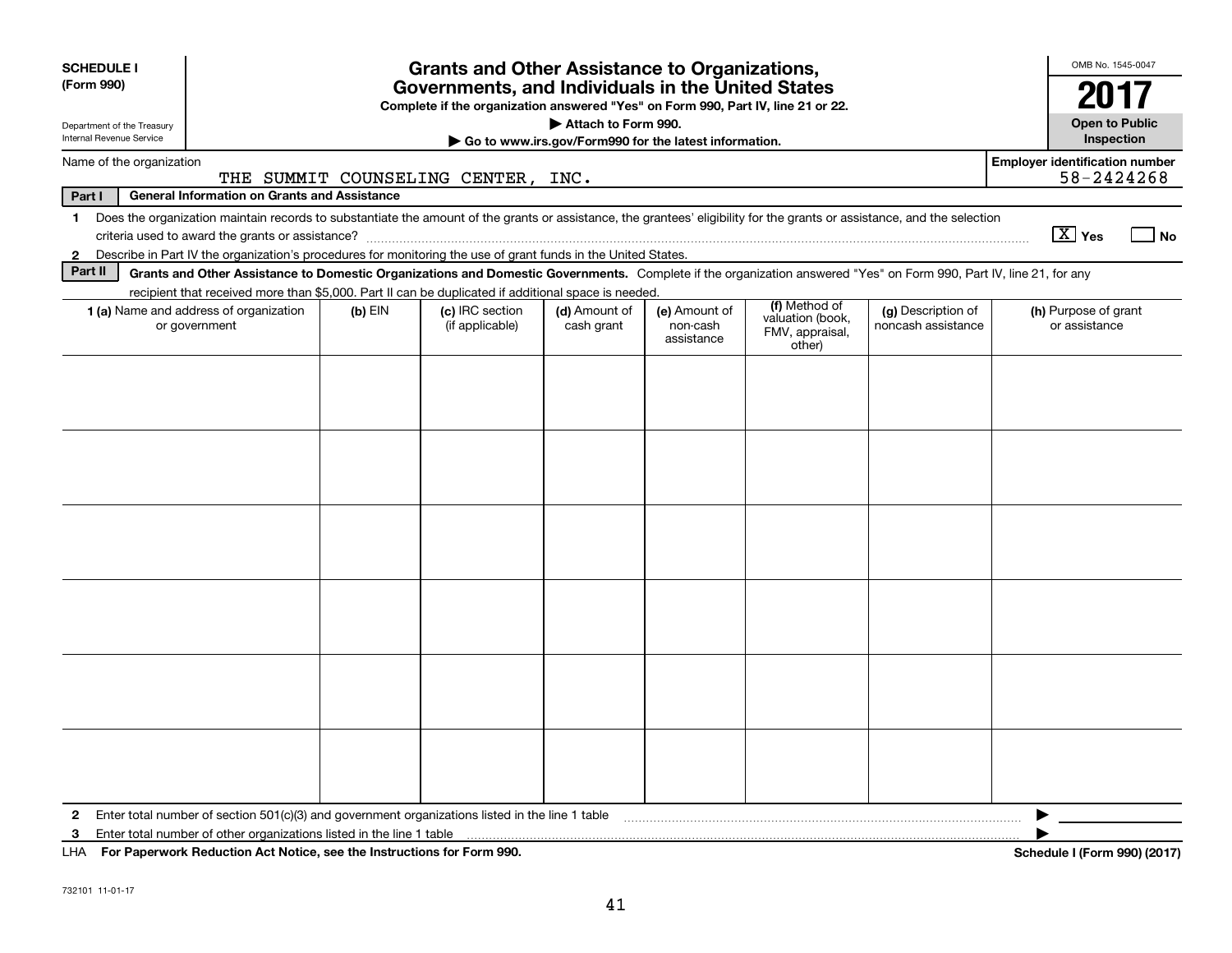#### Schedule I (Form 990) (2017) Page THE SUMMIT COUNSELING CENTER, INC. 58-2424268

(a) Type of grant or assistance **Audity Commet Audio Commet Commet Commet Commet Commet Commet Commet Commet Comme** Part III can be duplicated if additional space is needed. (e) Method of valuation (book, FMV, appraisal, other) recipients(c) Amount of cash grant (d) Amount of noncash assistance **(f)** Description of noncash assistance DISCOUNTED SERVICES 985 0. 228,823. 228,823. FAIR MARKET VALUE COUNSELING SERVICES

Part IV | Supplemental Information. Provide the information required in Part I, line 2; Part III, column (b); and any other additional information.

**Part III** | Grants and Other Assistance to Domestic Individuals. Complete if the organization answered "Yes" on Form 990, Part IV, line 22.

PART I, LINE 2:

THE SUMMIT COUNSELING CENTER PROVIDES COUNSELING SERVICES FOR FREE OR AT A

DISCOUNTED RATE BASED ON FINANCIAL NEED OF THE INDIVIDUAL.

SCHEDULE I, PART III, LINE 1:

IN AN EFFORT TO CARE FOR THOSE WHO CANNOT AFFORD THE FULL COST OF

SERVICES, THE SUMMIT COUNSELING CENTER PROVIDES A PRO BONO DISCOUNT TO

SERVICES BEFORE APPLYING ANY ADDITIONAL SUBSIDIES OR GRANT FUNDING.

#### CLIENTS WHO QUALIFY FOR THE SUMMIT'S CLIENT ASSISTANCE FUND FIRST

**2**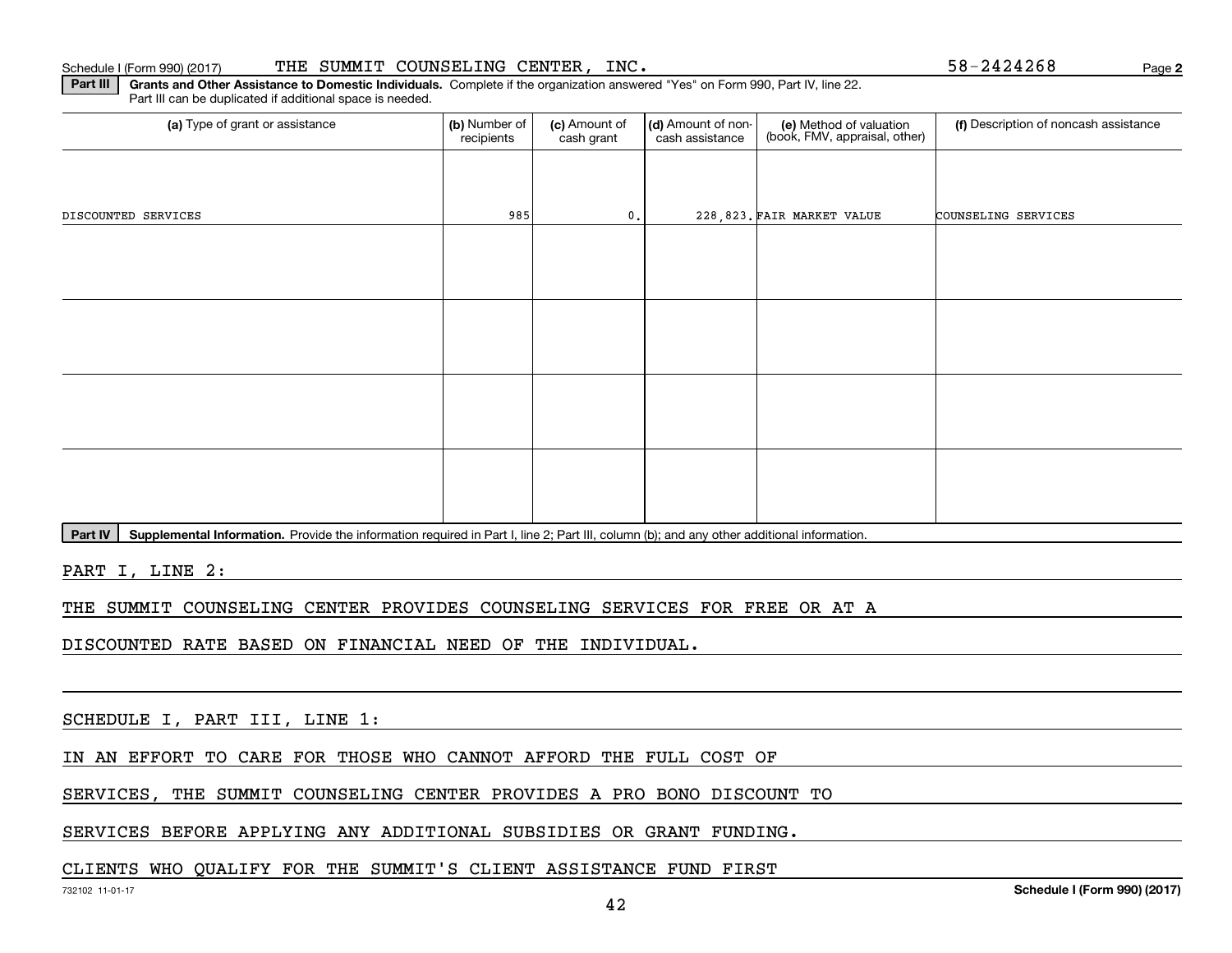| THE SUMMIT COUNSELING CENTER, INC.<br>Schedule I (Form 990)            | $58 - 2424268$ Page 2 |  |
|------------------------------------------------------------------------|-----------------------|--|
| <b>Part IV   Supplemental Information</b>                              |                       |  |
|                                                                        |                       |  |
| RECEIVE PRO BONO DISCOUNTS, BEFORE ANY ADDITIONAL SUBSIDIES OR GRANT   |                       |  |
|                                                                        |                       |  |
| FUNDING. BY PROVIDING PRO BONO DISCOUNTS, THE SUMMIT MATERIALLY        |                       |  |
|                                                                        |                       |  |
| PARTICIPATES IN THE CARE OF THOSE WHO CANNOT AFFORD THE COST OF        |                       |  |
|                                                                        |                       |  |
| SERVICES. FOR MORE INFORMATION ABOUT THE SUBSIDIES AND GRANT FUNDING   |                       |  |
|                                                                        |                       |  |
| AVAILABLE THROUGH THE SUMMIT'S CLIENT ASSISTANCE FUND, SEE SCHEDULE O. |                       |  |

SCHEDULE I, PART III, LINE 1B:

THE NUMBER OF RECIPIENTS REPRESENTS THE NUMBER OF CLIENTS WHO RECEIVED

PROBONO SESSIONS.

**Schedule I (Form 990)**

732291 04-01-17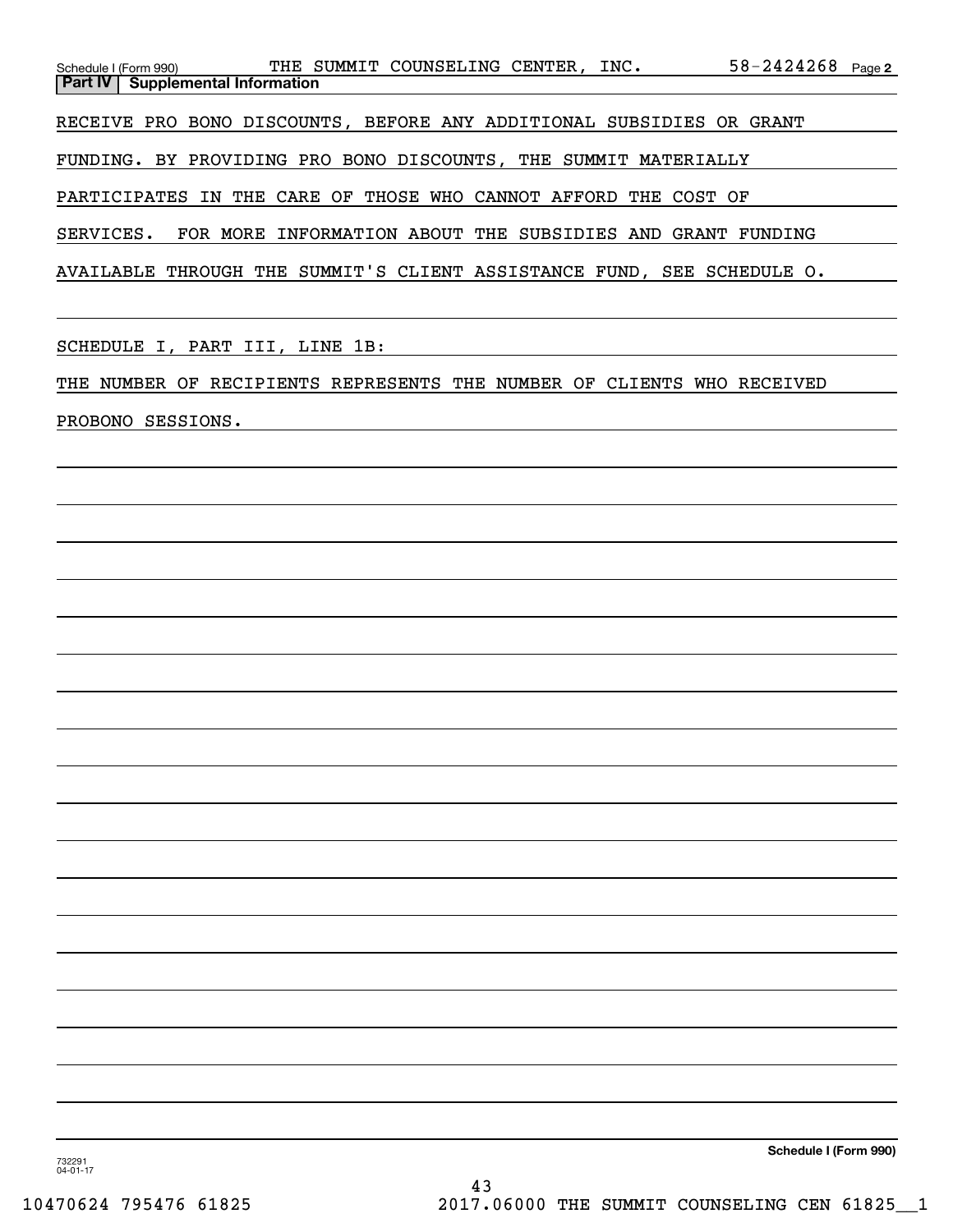**(Form 990 or 990-EZ)**

Department of the Treasury Internal Revenue Service Name of the organization

**SCHEDULE O Supplemental Information to Form 990 or 990-EZ**

**Complete to provide information for responses to specific questions on Form 990 or 990-EZ or to provide any additional information. | Attach to Form 990 or 990-EZ.**

**| Go to www.irs.gov/Form990 for the latest information.**



OMB No. 1545-0047

THE SUMMIT COUNSELING CENTER, INC. | 58-2424268

FORM 990, PART I, LINE 1, DESCRIPTION OF ORGANIZATION MISSION:

SCHOOL-BASED THERAPY, SUICIDE PREVENTION & MENTAL HEALTH AWARENESS

EDUCATION USING AN INTEGRATIVE APPROACH TO TREAT THE WHOLE PERSON

BODY, MIND, SPIRIT, AND RELATIONSHIPS.

FORM 990, PART III, LINE 1

THE SUMMIT COUNSELING CENTER, INC, KNOWN AS THE SUMMIT, PROVIDES

PROFESSIONAL COUNSELING, PSYCHOLOGICAL TESTING, SCHOOL-BASED THERAPY,

SUICIDE PREVENTION & MENTAL HEALTH AWARENESS EDUCATION USING AN

INTEGRATIVE APPROACH TO TREAT THE WHOLE PERSON BODY, MIND, SPIRIT, AND

RELATIONSHIPS. THE SUMMIT PROVIDES SERVICES FOR ALL FAMILY MEMBERS

INCLUDING ADULTS, TEENS, AND CHILDREN TO ADDRESS A WIDE VARIETY OF

MENTAL HEALTH AND SUBSTANCE USE CONCERNS AND TO PROMOTE AWARENESS AND

WELLNESS WITHIN COMMUNITIES IN NORTH METRO ATLANTA. THE SUMMIT IS

COMMITTED TO PROVIDING A THERAPEUTIC RELATIONSHIP, AN INTEGRATIVE

APPROACH TO HEALING, HIGH-QUALITY SERVICES PROVIDED BY STATE LICENSED

PROVIDERS, MULTIPLE AREAS OF SPECIALIZATION, EVIDENCE-BASED PRACTICES,

PARTNERSHIP WITH COMMUNITY STAKEHOLDERS, COMMUNITY SERVICE, AND

ACCOUNTABILITY TO OUR BOARD OF DIRECTORS AND TO OUR ACCREDITING AGENCY

THE SAMARITAN INSTITUTE.

732211 09-07-17 LHA For Paperwork Reduction Act Notice, see the Instructions for Form 990 or 990-EZ. Schedule O (Form 990 or 990-EZ) (2017) THE SUMMIT MAINTAINS A STRONG COMMITMENT TO REMOVING BARRIERS TO MENTAL HEALTH SERVICES AND MAKING OUR SERVICES ACCESSIBLE AND AFFORDABLE TO THOSE WHO CANNOT AFFORD THE FULL COST OF OUR SERVICES. THIS COMMITMENT IS EXPRESSED THROUGH THE AVAILABILITY OF OUR CLIENT ASSISTANCE FUNDS AND THE PRO BONO DISCOUNTS, PARTNERSHIPS, GRANTS, AND FUNDRAISING THAT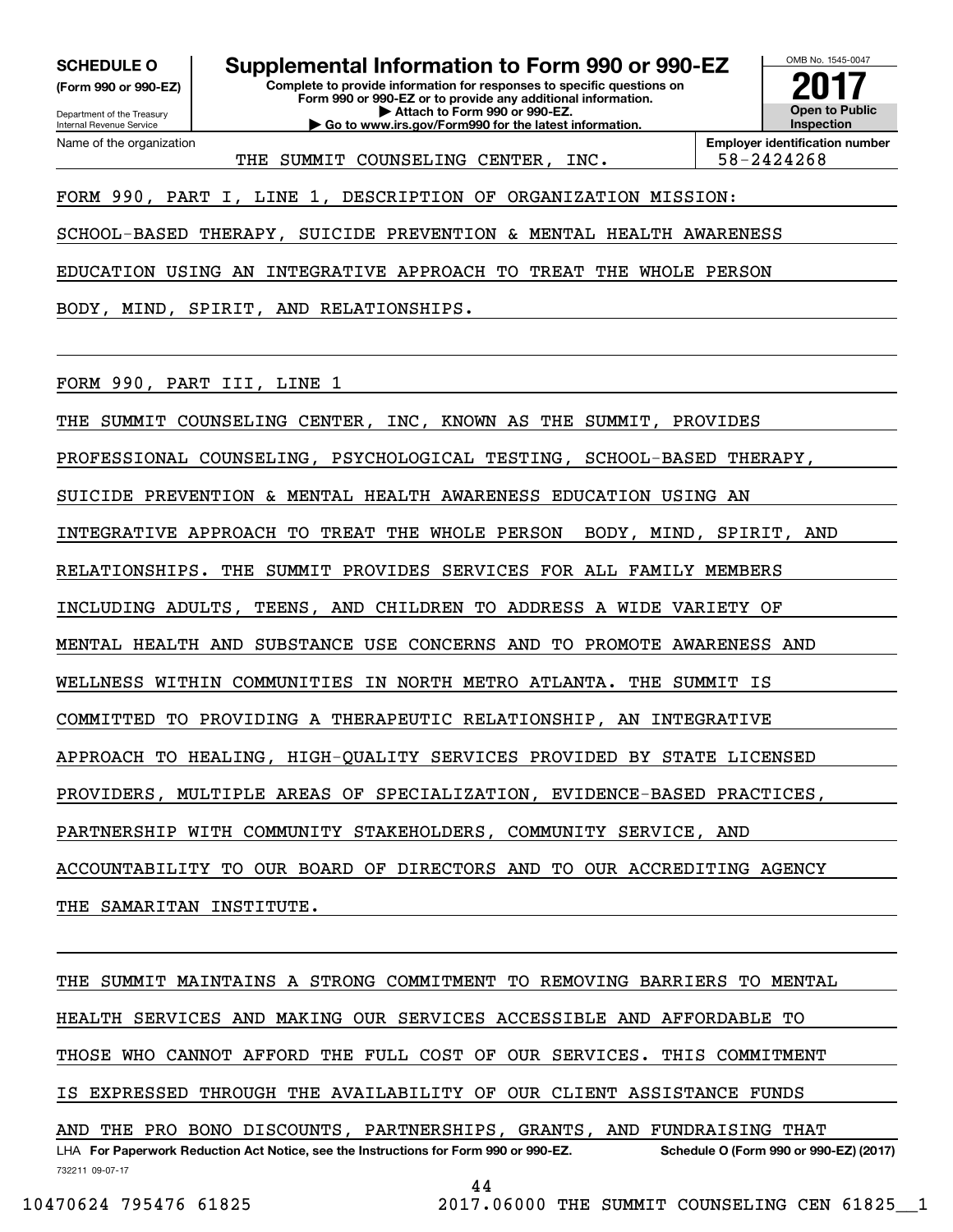| Schedule O (Form 990 or 990-EZ) (2017)                                | Page 2                                              |
|-----------------------------------------------------------------------|-----------------------------------------------------|
| Name of the organization<br>SUMMIT COUNSELING CENTER, INC.<br>THE     | <b>Employer identification number</b><br>58-2424268 |
| ENSURE THAT ANYONE WHO NEEDS OUR<br>THIS FUND<br>TО<br><b>SUPPORT</b> | SERVICES CAN                                        |
| ACCESS THESE SERVICES WITHOUT INCOME BEING A BARRIER.                 | SERVICES ARE                                        |
| PROVIDED AT OUR MAIN LOCATION, 3 COMMUNITY-BASED SATELLITES LOCATIONS |                                                     |
| PUBLIC SCHOOLS.<br>AND 11                                             |                                                     |

FORM 990, PART III, LINE 2, NEW PROGRAM SERVICES:

THE SUMMIT WAS THE PRIMARY FOUNDING AND SPONSORING ORGANIZATION OF THE NORTH FULTON MENTAL HEALTH COLLABORATIVE NOT PREVIOUSLY REPORTED ON THE FORM 990. WHILE IT WAS FOUNDED IN 2016, IT'S STRUCTURE AND ACTIVITY WAS SIGNIFICANTLY ENHANCED IN 2017 WITH THE ADDITION OF AN ADVISORY GROUP. SEE PART III, LINE 4C FOR MORE INFORMATION.

FORM 990, PART III, LINE 3, CHANGES IN PROGRAM SERVICES:

THE SUMMIT DISCONTINUED THE COLLEGE COUNSELING PROGRAM. THIS WAS A

PRIVATELY FUNDED PROGRAM THAT HELPED STUDENTS BEGINNING IN 8TH GRADE TO

PREPARE FOR COLLEGE. HOWEVER, THE PROGRAM HAD THE CHALLENGES OF: NO

SUSTAINABLE DELIVERY MODE, NO FUNDING AVAILABLE FOR STUDENTS UNABLE TO

AFFORD THE PRIVATE FEES, AND NO QUALIFIED PROGRAM STAFF AVAILABLE.

FORM 990, PART III, LINE 4D, OTHER PROGRAM SERVICES:

THE SUMMIT COUNSELING NETWORK ON BEHALF OF CURE CHILDHOOD CANCER:

THE SUMMIT PARTNERS WITH CURE WHOSE MISSION IS TO CONQUER CHILDHOOD

CANCER THROUGH FUNDING TARGETED RESEARCH WHILE SUPPORTING PATIENTS AND

THEIR FAMILIES. SINCE 2013, THE SUMMIT HAS BEEN A KEY PARTNER IN

SUPPORTING PATIENTS AND THEIR FAMILIES THROUGH THIS INNOVATIVE

COUNSELING NETWORK. THE SUMMIT ACTS AS A THIRD-PARTY ADMINISTRATOR TO

**Schedule O (Form 990 or 990-EZ) (2017)**

732212 09-07-17

45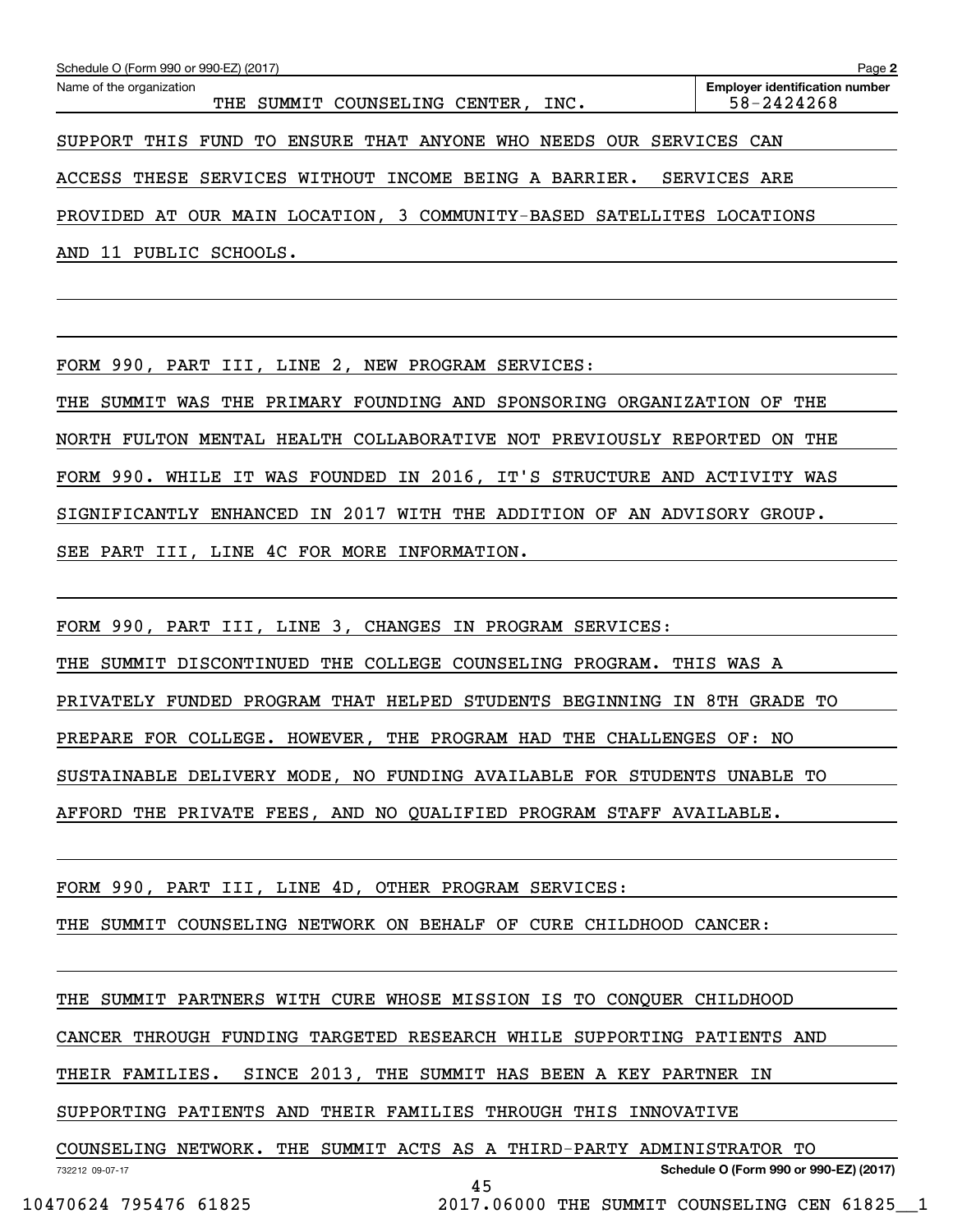| Schedule O (Form 990 or 990-EZ) (2017)                                                                                                                                                                                                                                 | Page 2                                              |
|------------------------------------------------------------------------------------------------------------------------------------------------------------------------------------------------------------------------------------------------------------------------|-----------------------------------------------------|
| Name of the organization<br>THE SUMMIT COUNSELING CENTER, INC.                                                                                                                                                                                                         | <b>Emplover identification number</b><br>58-2424268 |
| RECRUIT AND CONTRACT WITH SELECT THERAPISTS IN THE METRO ATLANTA AREA,                                                                                                                                                                                                 |                                                     |
| SAVANNAH AND BEYOND TO PROVIDE CURE PATIENTS AND THEIR FAMILIES WITH A                                                                                                                                                                                                 |                                                     |
| FIRST SESSION AT NO CHARGE AND UP TO 9 ADDITIONAL SESSIONS AT A                                                                                                                                                                                                        |                                                     |
| SUBSIDIZED REDUCED COPAY. THIS NETWORK OF THERAPISTS CONTINUES TO GROW                                                                                                                                                                                                 |                                                     |
| TO SERVE CURE FAMILIES.                                                                                                                                                                                                                                                |                                                     |
| EXPENSES $$16,600.$<br>INCLUDING GRANTS OF \$0.                                                                                                                                                                                                                        |                                                     |
| FORM 990, PART VI, SECTION A, LINE 2:<br>the control of the control of the control of the control of the control of the control of the control of the control of the control of the control of the control of the control of the control of the control of the control |                                                     |
| CATHY MURPHY AND SHAWN MURPHY ARE MARRIED.                                                                                                                                                                                                                             |                                                     |
|                                                                                                                                                                                                                                                                        |                                                     |
| FORM 990, PART VI, SECTION A, LINE 7A:                                                                                                                                                                                                                                 |                                                     |
| MT. PISGAH UNITED METHODIST CHURCH HAS THE ABILITY TO ELECT 51% OF THE                                                                                                                                                                                                 |                                                     |
| BOARD OF DIRECTORS UPON THE EXPIRATION OF A TERM OR VACANCY FOR ANY REASON.                                                                                                                                                                                            |                                                     |
| INCLUDES POSITIONS CREATED BY AN INCREASE IN THE NUMBER DIRECTORS.<br>THIS                                                                                                                                                                                             |                                                     |
| FORM 990, PART VI, SECTION A, LINE 7B:                                                                                                                                                                                                                                 |                                                     |
| THE BOARD MAY AMEND OR REPEAL THE BYLAWS, OR ADOPT NEW BYLAWS, PROVIDED,                                                                                                                                                                                               |                                                     |
| THAT ANY SUCH CHANGE MUST BE APPROVED BY THE CHARGE CONFERENCE OF MOUNT                                                                                                                                                                                                |                                                     |
| PISGAH METHODIST CHURCH. IF DEEMED NECESSARY, THE CHARGE CONFERENCE OF                                                                                                                                                                                                 |                                                     |
| MOUNT PISGAH METHODIST CHURCH MAY AMEND OR REPEAL THE BYLAWS, OR ADOPT NEW                                                                                                                                                                                             |                                                     |
| BYLAWS.                                                                                                                                                                                                                                                                |                                                     |
|                                                                                                                                                                                                                                                                        |                                                     |
| FORM 990, PART VI, SECTION B, LINE 11B:                                                                                                                                                                                                                                |                                                     |

THE FINANCE COMMITTEE REVIEWED AND APPROVED THE 990. THE FINAL VERSION IS PROVIDED TO THE BOARD OF DIRECTORS PRIOR TO THE FILING OF THE RETURN.

FORM 990, PART VI, SECTION B, LINE 12C:

732212 09-07-17 **Schedule O (Form 990 or 990-EZ) (2017)** THE CONFLICT OF INTEREST POLICY IS MONITORED AS NEEDED BY THE GOVERNING

46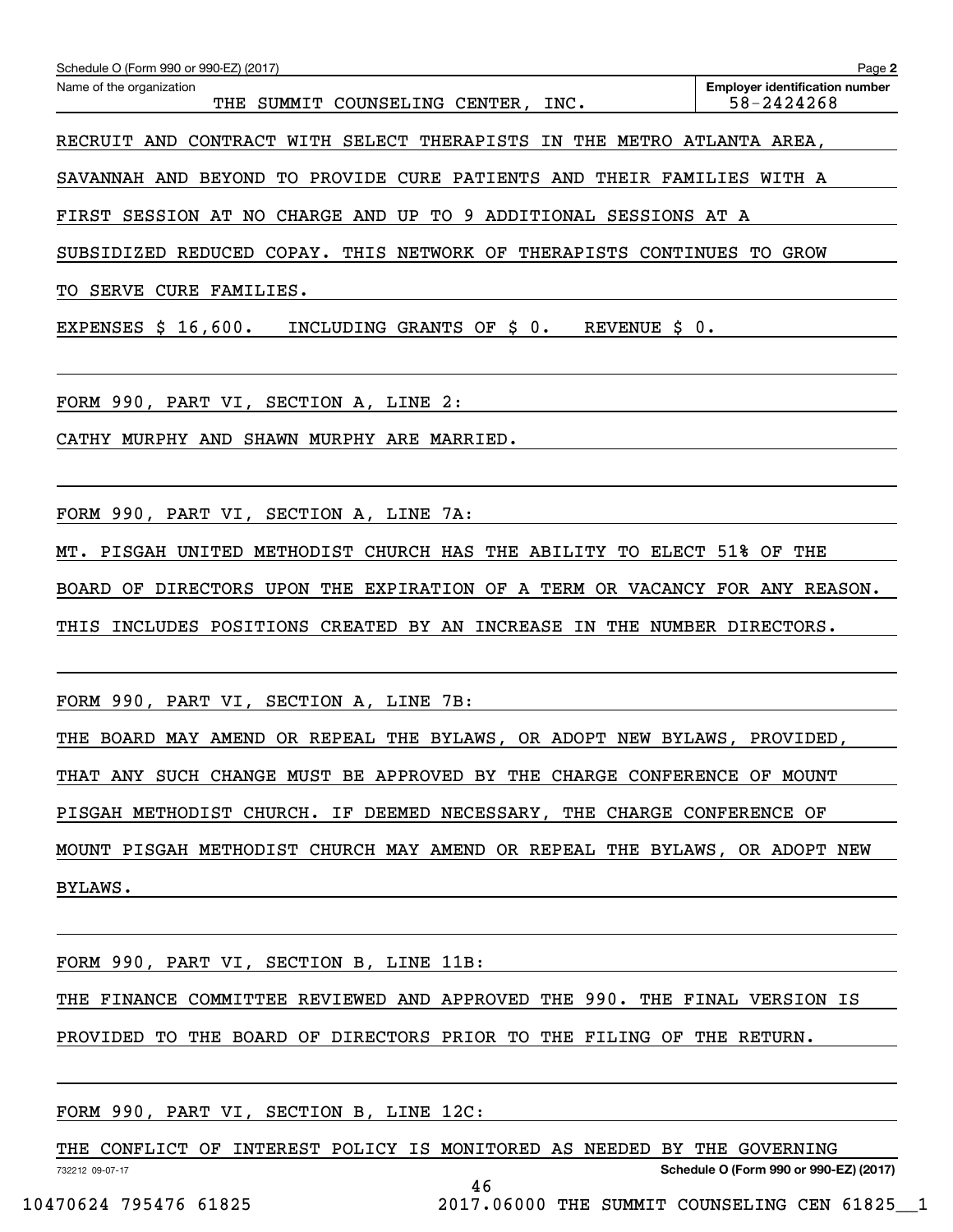| Schedule O (Form 990 or 990-EZ) (2017)                                      | Page 2                                              |
|-----------------------------------------------------------------------------|-----------------------------------------------------|
| Name of the organization<br>THE SUMMIT COUNSELING CENTER, INC.              | <b>Employer identification number</b><br>58-2424268 |
| BOARD. ALL CONFLICTS ARE DISCUSSED AND REVIEWED BY THE GOVERNING BOARD.     |                                                     |
| FORM 990, PART VI, SECTION B, LINE 15:                                      |                                                     |
| THE EXECUTIVE DIRECTOR'S COMPENSATION IS REVIEWED ANNUALLY BY THE GOVERNING |                                                     |
| BOARD. ALL ADJUSTMENTS ARE REVIEWED AND APPROVED BY THE BOARD. COMPENSATION |                                                     |
| FOR ALL OTHER EMPLOYEES IS SET BASED ON COMPARABLE MARKET STATISTICS, AND   |                                                     |
| IS EVALUATED ANNUALLY. BOARD MEMBERS ARE NOT COMPENSATED.                   |                                                     |
| FORM 990, PART VI, SECTION C, LINE 19:                                      |                                                     |
| PUBLIC DISCLOSURE COPIES OF THE ORGANIZATION'S FORM 990 AND EXEMPT STATUS   |                                                     |
| APPLICATION MATERIALS WILL BE PROVIDED IMMEDIATELY UPON REQUEST WHEN MADE   |                                                     |
| IN PERSON DURING NORMAL BUSINESS HOURS AT THE ORGANIZATION'S ADDRESS.       |                                                     |
| COPIES WILL BE PROVIDED WITHIN 30 DAYS OF RECEIPT OF WRITTEN REQUESTS.      |                                                     |
| FORM 990, PART XII, LINE 2C:                                                |                                                     |
| THE ORGANIZATION HAS NOT CHANGED ANY SELECTION OR OVERSIGHT PROCESSES       |                                                     |
| FROM PREVIOUS YEARS.                                                        |                                                     |
|                                                                             |                                                     |
| FORM 990, PART III, LINE 4A PROGRAM SERVICE ACCOMPLISHMENTS                 |                                                     |
| ADDITIONAL INFORMATION REGARDING THE SUBPROGRAMS UNDER OUTPATIENT           |                                                     |
| COUNSELING SERVICES PROGRAM FOR ADULTS, CHILDREN AND ADOLESCENTS:           |                                                     |
| SUBPROGRAMS INCLUDE:                                                        |                                                     |
| SUMMIT ON-SITE SCHOOL-BASED THERAPY PROGRAM -                               |                                                     |

SUMMIT ON-SITE SCHOOL-BASED THERAPY SERVICES: THE SUMMIT PLACES

THERAPISTS IN PARTICIPATING ELEMENTARY, MIDDLE, AND HIGH SCHOOLS WITHIN

47

732212 09-07-17

**Schedule O (Form 990 or 990-EZ) (2017)**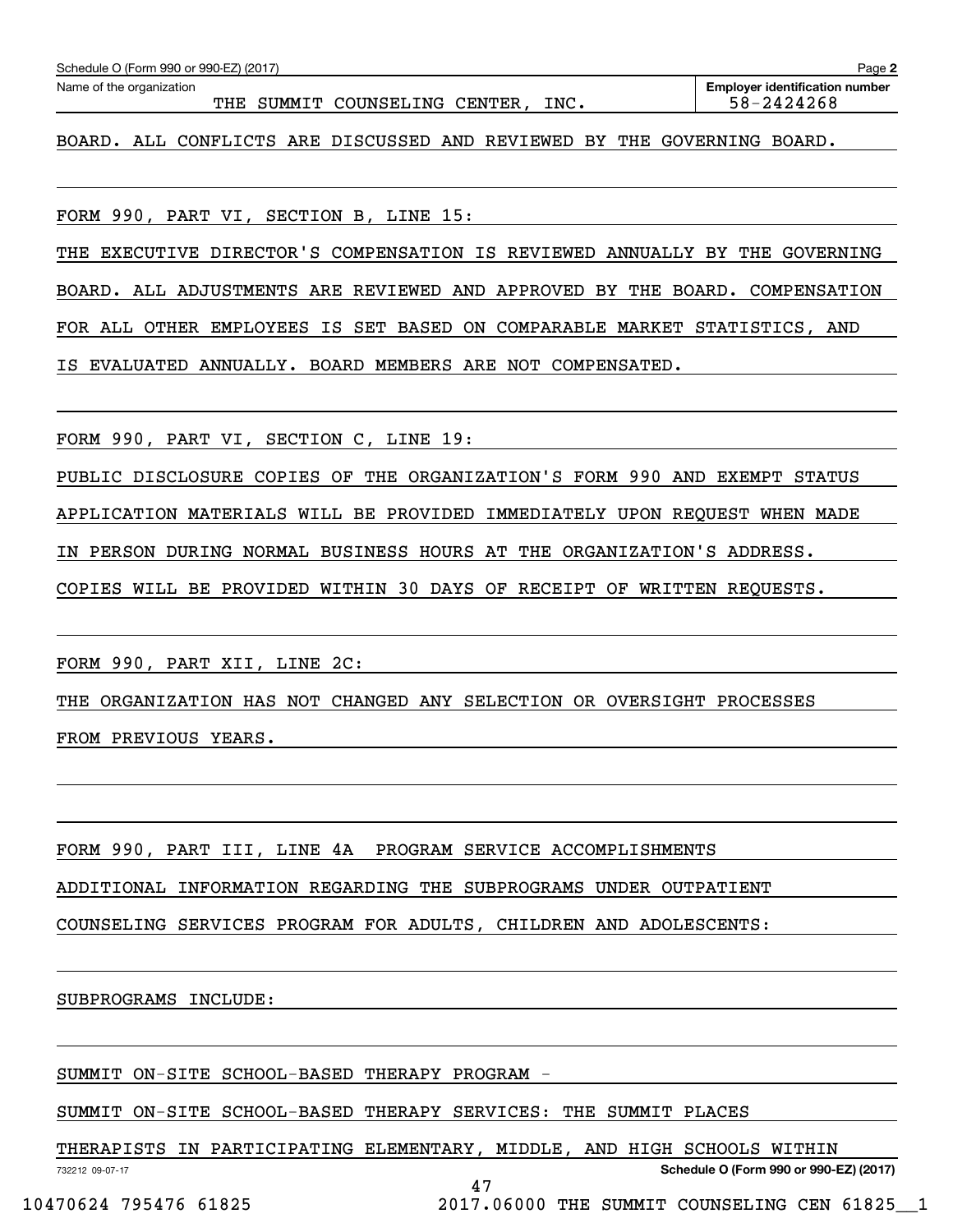| Schedule O (Form 990 or 990-EZ) (2017)                                  | Page 2                                              |
|-------------------------------------------------------------------------|-----------------------------------------------------|
| Name of the organization<br>THE SUMMIT COUNSELING CENTER, INC.          | <b>Employer identification number</b><br>58-2424268 |
| CONTRACTED PUBLIC SCHOOL SYSTEMS. BY REMOVING THE BARRIERS OF STIGMA,   |                                                     |
| ACCESSIBILITY AND AFFORDABILITY, THE SUMMIT SERVES STUDENTS & THEIR     |                                                     |
| FAMILIES BY PROVIDING THERAPY BOTH AT THE SCHOOL AND THROUGH CONVENIENT |                                                     |
| OFF-SITE SATELLITE LOCATIONS. THIS EARLY INTERVENTION INCREASES EARLY   |                                                     |
| IDENTIFICATION OF MENTAL HEALTH NEEDS, OPENNESS TO HELP AND AN INCREASE |                                                     |
| IN SKILLS AND RESOURCES TO ADDRESS THESE ISSUES. CRISIS ASSESSMENTS     |                                                     |
| WERE PROVIDED AT BOTH SCHOOL LOCATIONS AND OFF-SITE LOCATIONS. THE      |                                                     |
| SUMMIT PROVIDED 798 HOURS OF COUNSELING TO STUDENTS IN 3 MIDDLE SCHOOLS |                                                     |
| AND 5 HIGH SCHOOLS AND SERVED 125 STUDENTS . CLIENT ASSISTANCE PRO      |                                                     |
| BONO DISCOUNTS AND FEE SUBSIDIES ENSURE THAT THOSE IN NEEED RECEIVE THE |                                                     |
| HELP THEY NEED.                                                         |                                                     |

PLAY THERAPY PROGRAM FOR CHILDREN AGE 3-12: PLAY THERAPY IS A SPECIALIZED FORM OF PSYCHOTHERAPY & COUNSELING DESIGNED TO HARNESS THE POWER OF PLAY TO HELP CHILDREN EXPRESS FEELINGS, LEARN COPING SKILLS, GAIN INTERPERSONAL SKILLS, AND RESOLVE BLOCKAGES TO ACHIEVE OPTIMAL GROWTH AND DEVELOPMENT. THE SUMMIT'S CERTIFIED PLAY THERAPY SUPERVISORS AND TRAINED PLAY THERAPISTS INCORPORATED EVIDENCE-BASED PRACTICES AND TECHNIQUES AND PROVIDED 1327 HOURS OF PLAY THERAPY AND SERVED 242 CHILDREN . CLIENT ASSISTANCE PRO BONO DISCOUNTS AND FEE SUBSIDIES ENSURE THAT THOSE IN NEED RECEIVE THE HELP THEY NEED.

732212 09-07-17 **Schedule O (Form 990 or 990-EZ) (2017)** DIALECTICAL BEHAVIORAL THERAPY (DBT) GROUP PROGRAM: DBT IS AN EVIDENCE-BASED PSYCHOTHERAPY AND EDUCATION PROGRAM THAT HAS PROVEN USEFUL FOR TREATING SYMPTOMS OF ANXIETY, MOOD DISORDERS, AND SUICIDAL IDEATION, AS WELL AS FOR CHANGING INEFFECTIVE BEHAVIORAL PATTERNS ASSOCIATED WITH SELF-HARM, SUBSTANCE ABUSE, AND DISORDERS OF EMOTIONAL INSTABILITY. THE SUMMIT UTILIZES INTENSIVELY-TRAINED DBT THERAPISTS 48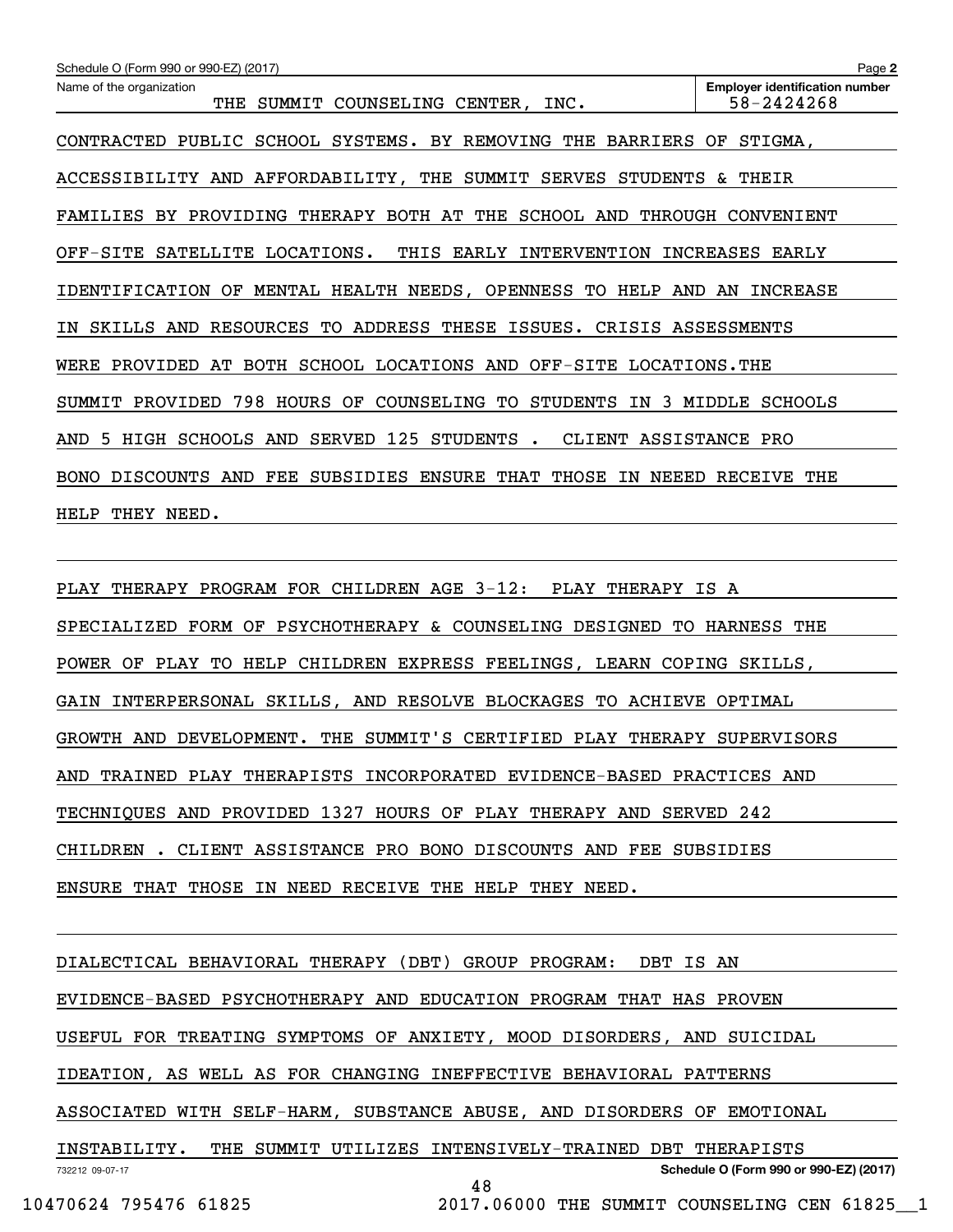| Schedule O (Form 990 or 990-EZ) (2017)                                  | Page 2                                              |
|-------------------------------------------------------------------------|-----------------------------------------------------|
| Name of the organization<br>THE SUMMIT COUNSELING CENTER, INC.          | <b>Employer identification number</b><br>58-2424268 |
| AND SUPERVISED THERAPISTS TO PROVIDE DBT THERAPY AND DBT EDUCATION      |                                                     |
| GROUPS THAT TRAIN CLIENTS IN MINDFULNESS PRACTICES, DISTRESS TOLERANCE, |                                                     |
| EMOTIONAL REGULATION AND INTERPERSONAL EFFECTIVENESS. EDUCATIONAL       |                                                     |
| GROUPS ARE PROVIDED FOR ADULTS, TEENS (AND FAMILY MEMBERS OF TEENS).    |                                                     |
| THE SUMMIT PROVIDED 220 HOURS<br>OF DBT GROUP PROGRAMMING AND SERVED 81 |                                                     |
| ADULTS AND ADOLESCENTS. CLIENT ASSISTANCE PRO BONO DISCOUNTS AND FEE    |                                                     |
| SUBSIDIES ENSURE THAT THOSE IN NEED RECEIVE THE HELP THEY NEED.         |                                                     |
|                                                                         |                                                     |
| FORM 990, PART III, LINE 4B PROGRAM SERVICE ACCOMPLISHMENTS             |                                                     |
| ADDITIONAL INFORMATION REGARDING PSYCHO-EDUCATIONAL AND                 |                                                     |
| NEUROPSYCHOLOGICAL TESTING PROGRAM                                      |                                                     |
|                                                                         |                                                     |
| NATIONALLY, THE HEALTH, WELL-BEING AND ACADEMIC PERFORMANCE OF CHILDREN |                                                     |
| AND ADOLESCENTS IS SIGNIFICANTLY HAMPERED BY UNDIAGNOSED MENTAL HEALTH  |                                                     |
| DISORDERS, LEARNING DISABILITIES (AND DIFFERENCES), AND BEHAVIORAL      |                                                     |
| CONDITIONS. THE SUMMIT WORKED WITH AREA PEDIATRICIANS TO DEVELOP A      |                                                     |
| SCREENING PROTOCOL TO PROVIDE MORE COST-EFFECTIVE MENTAL HEALTH AND     |                                                     |
| NEUROPSYCHOLOGICAL SCREENING TOOLS TO PROVIDE PHYSICIANS AND PARENTS    |                                                     |
| WITH EFFECTIVE MEANS TO IDENTIFY THESE CONDITIONS. EARLY,               |                                                     |
| COST-EFFECTIVE IDENTIFICATION OF MENTAL HEATH DISORDERS ALLOWS          |                                                     |
| PHYSICIANS TO ETHICALLY PROCEED WITH ANY NEEDED PHARMACOLOGICAL         |                                                     |
| TREATMENT WITHOUT UNNECESSARY ADDITIONAL TESTING. WHEN SCREENING TOOLS  |                                                     |
| DETECT THE LIKELIHOOD OF A MORE SIGNIFICANT UNDERLYING CONDITION,       |                                                     |
| ADDITIONAL TESTING CAN BE ADMINISTERED WHILE OBTAINING FINANCIAL CREDIT |                                                     |
| FOR THE PREVIOUS SCREENING. COMPLETE PSYCHO-EDUCATIONAL ASSESSMENTS     |                                                     |
| ALLOW PARENTS, PHYSICIANS AND EDUCATORS TO MORE EFFECTIVELY ADDRESS     |                                                     |
| STUDENT CHALLENGES AND CREATE A PLAN FOR ACADEMIC SUCCESS AND GREATER   |                                                     |
| OVERALL WELL-BEING. IN 2017-18, THE SUMMIT'S NEUROPSYCHOLOGIST AND      |                                                     |
| 732212 09-07-17<br>49                                                   | Schedule O (Form 990 or 990-EZ) (2017)              |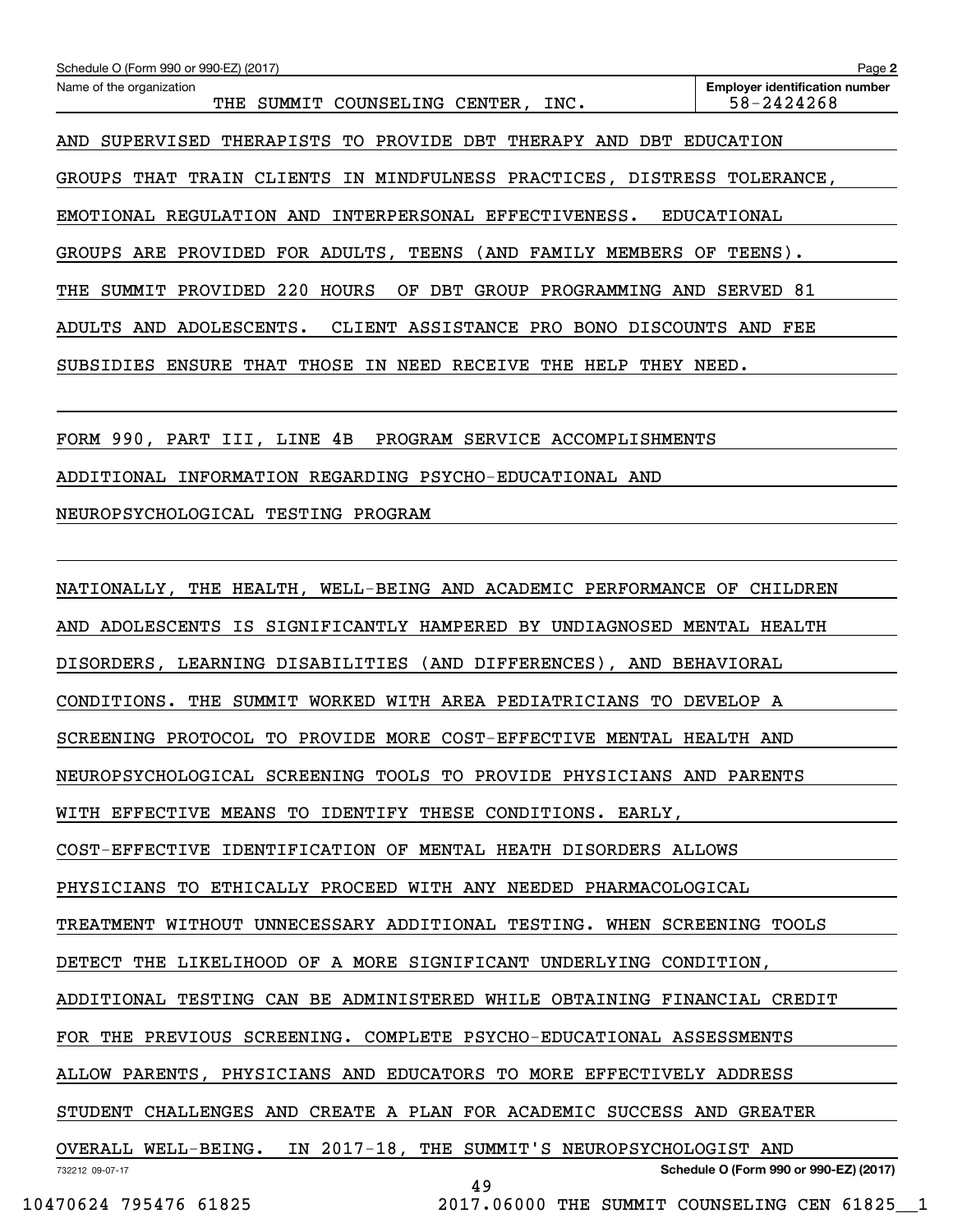| Schedule O (Form 990 or 990-EZ) (2017)<br>Page 2                  |  |  |                                    |  |  |                                                     |  |  |  |  |
|-------------------------------------------------------------------|--|--|------------------------------------|--|--|-----------------------------------------------------|--|--|--|--|
| Name of the organization                                          |  |  | THE SUMMIT COUNSELING CENTER, INC. |  |  | <b>Employer identification number</b><br>58-2424268 |  |  |  |  |
| PSYCHOMETRIST PROVIDED OVER 1407 BILLABLE HOURS OF SCREENINGS AND |  |  |                                    |  |  |                                                     |  |  |  |  |

ASSESSMENTS TO 177 CLIENTS AND THEIR FAMILIES.

FORM 990, PART III, LINE 4C PROGRAM SERVICE ACCOMPLISHMENTS

ADDITIONAL INFORMATION REGARDING THE NORTH FULTON MENTAL HEALTH

### COLLABORATIVE:

THIS PROGRAM STARTED IN 2016 WAS A COMMUNITY OUTREACH PROGRAM OF THE SUMMIT AND IS CONVENED AND LED BY THE SUMMIT'S COMMUNITY OUTREACH TEAM. AN ADVISORY GROUP WAS FORMED IN 2017 TO PROVIDE SHARED LEADERSHIP OF THE COLLABORATIVE INCLUDING TO HELP SUPPORT THE MISSION WITH FOCUS AND IMPACT. IN 2018, THE NFMHC PROGRAM RECEIVED A GRANT FROM THE UNITED WAY OF GREATER ATLANTA THAT IS ADMINISTERED THROUGH THE SUMMIT AS THE FISCAL AGENT. THE PROGRAM HAS IMPLEMENT A MULTI-YEAR PLAN TO GUIDE ITS WORK WITH PARTICULAR FOCUS ON 1) CONNECTIONS AND ADVOCACY THROUGH REUGLARE MEETINGS, SPEAKERS AND PROMOTING PROGRAMS, EVENTS, AND EDUCATION RESOURCES IN THE COMMUNITY; 2) MENTAL HEALTH AWARENESS AND SUICIDE PREVENTION EDUCATION AND TRAINING USING EXISTING PEOPLE AND RESOURCES TO PROVIDE PROGRAMS SUCH AS MENTAL HEALTH FIRST AID, CRISIS INTERVENTION TRAINING (CIT), ASIST SUICIDE PREVENTION TRAINING, NATIONAL ALLIANCE ON MENTAL ILLNESS (NAMI) TRAININGS AND MORE; 3) OUTREACH TO STRATEGIC PEOPLE AND ORGANIZATIONS IN THE COMMUNITY WHO HAVE SIGNIFICANT INFLUENCE ON MENTAL HEALTH INCLUDING FULTON COUNTY DEPARTMENT OF BEHAVIORAL HEALTH AND DEVELOPMENTAL DISABILITIES, THE GEORGIA DEPARTMENT OF BEHAVIORAL HEALTH & DEVELOPMENTAL DISABILITIES, GEORGIA CRISIS AND ACCESS LINE, HOSPITALS, AND PUBLIC LEADERS AND REPRESENTATIVES.

50

732212 09-07-17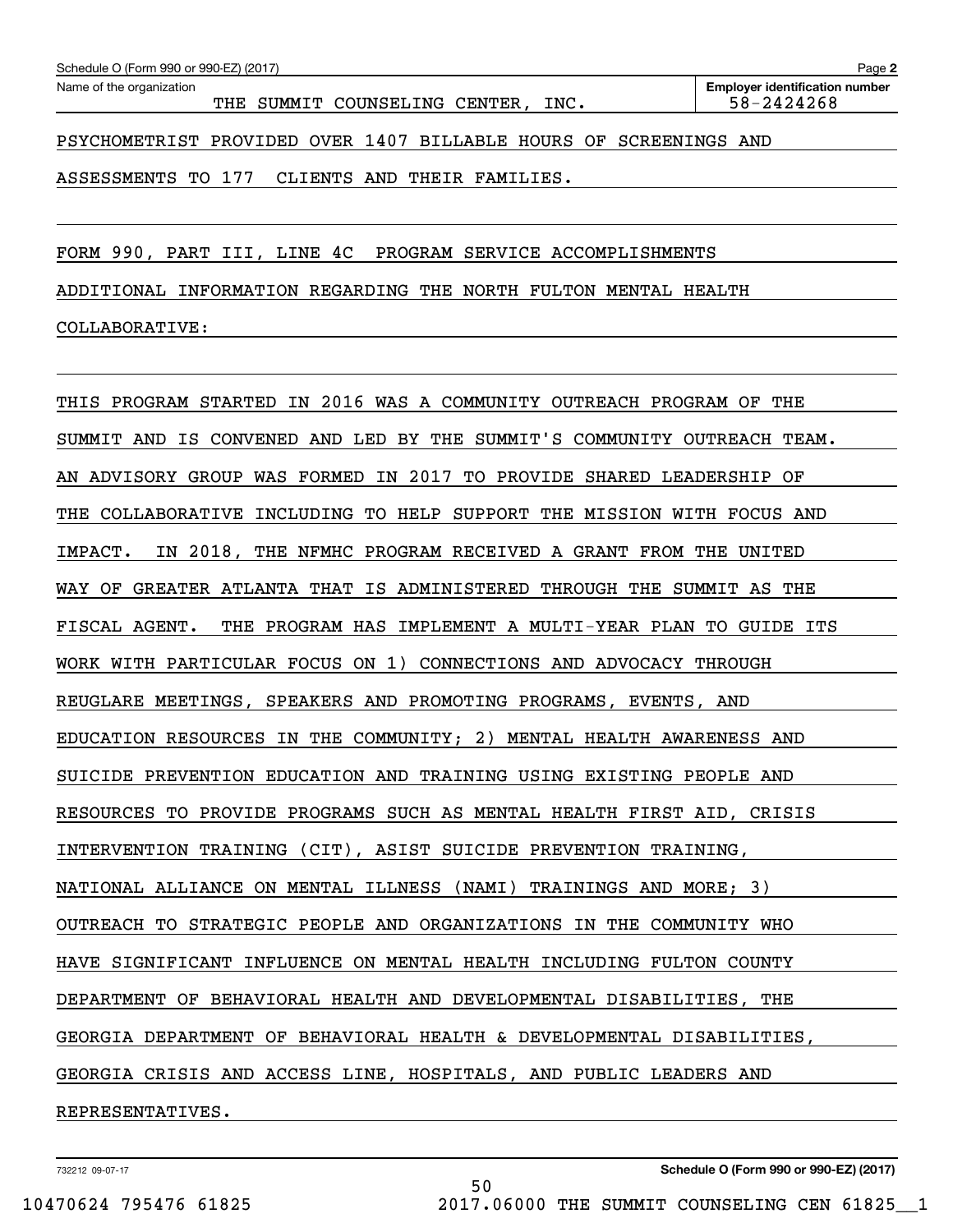|  | ,,,, |
|--|------|

# 732161 09-11-17 LHA

| (a)<br>Name, address, and EIN (if applicable)<br>of disregarded entity | (b)<br>Primary activity | (c)<br>Legal domicile (state or<br>foreign country) | (d)<br>Total income | (e)<br>End-of-year assets | (f)<br>Direct controlling<br>entity |
|------------------------------------------------------------------------|-------------------------|-----------------------------------------------------|---------------------|---------------------------|-------------------------------------|
|                                                                        |                         |                                                     |                     |                           |                                     |
|                                                                        |                         |                                                     |                     |                           |                                     |
|                                                                        |                         |                                                     |                     |                           |                                     |
|                                                                        |                         |                                                     |                     |                           |                                     |

# **Related Organizations and Unrelated Partnerships**

**Complete if the organization answered "Yes" on Form 990, Part IV, line 33, 34, 35b, 36, or 37.** |

**Attach to Form 990.**  |

OMB No. 1545-0047 **2017**

**Open to Public**

**Employer identification number**

58-2424268

**| Go to www.irs.gov/Form990 for instructions and the latest information. Inspection**

Department of the Treasury Internal Revenue Service Name of the organization

**SCHEDULE R (Form 990)**

THE SUMMIT COUNSELING CENTER, INC.

**Part I Identification of Disregarded Entities.**  Complete if the organization answered "Yes" on Form 990, Part IV, line 33.

**Identification of Related Tax-Exempt Organizations.** Complete if the organization answered "Yes" on Form 990, Part IV, line 34, because it had one or more related tax-exempt **Part II** organizations during the tax year.

| (a)<br>Name, address, and EIN<br>of related organization | (b)<br>Primary activity | (c)<br>Legal domicile (state or<br>foreign country) | (d)<br>Exempt Code<br>section                                                                           | (e)<br>Public charity | (f)<br>Direct controlling<br>entity |     | $(g)$<br>Section 512(b)(13)<br>controlled<br>entity? |
|----------------------------------------------------------|-------------------------|-----------------------------------------------------|---------------------------------------------------------------------------------------------------------|-----------------------|-------------------------------------|-----|------------------------------------------------------|
|                                                          |                         |                                                     | status (if section  <br>501(c)(3))<br>501(C)(3)<br>LINE 1<br>501(C)(3)<br>LINE 7<br>501(C)(3)<br>LINE 7 |                       |                                     | Yes | No                                                   |
| MOUNT PISGAH UNITED METHODIST CHURCH -                   |                         |                                                     |                                                                                                         |                       |                                     |     |                                                      |
| 58-1457408, 9820 NESBIT FERRY ROAD, JOHNS                |                         |                                                     |                                                                                                         |                       |                                     |     |                                                      |
| CREEK, GA 30022                                          | CHURCH                  | GEORGIA                                             |                                                                                                         |                       |                                     |     | x                                                    |
| A BEACON OF HOPE WOMEN'S CENTER, INC. -                  |                         |                                                     |                                                                                                         |                       |                                     |     |                                                      |
| 58-2424267, 2750 OLD ALABAMA ROAD SUITE 100,             |                         |                                                     |                                                                                                         |                       |                                     |     |                                                      |
| JOHNS CREEK, GA 30022                                    | CLINIC                  | GEORGIA                                             |                                                                                                         |                       |                                     |     | x                                                    |
| CHAMPIONS COMMUNITY FOUNDATION INC -                     |                         |                                                     |                                                                                                         |                       |                                     |     |                                                      |
| 47-2058404, 9820 NESBIT FERRY ROAD, JOHNS                |                         |                                                     |                                                                                                         |                       |                                     |     |                                                      |
| CREEK, GA 30022                                          | CENTER                  | GEORGIA                                             |                                                                                                         |                       |                                     |     | x                                                    |
|                                                          |                         |                                                     |                                                                                                         |                       |                                     |     |                                                      |

**For Paperwork Reduction Act Notice, see the Instructions for Form 990. Schedule R (Form 990) 2017**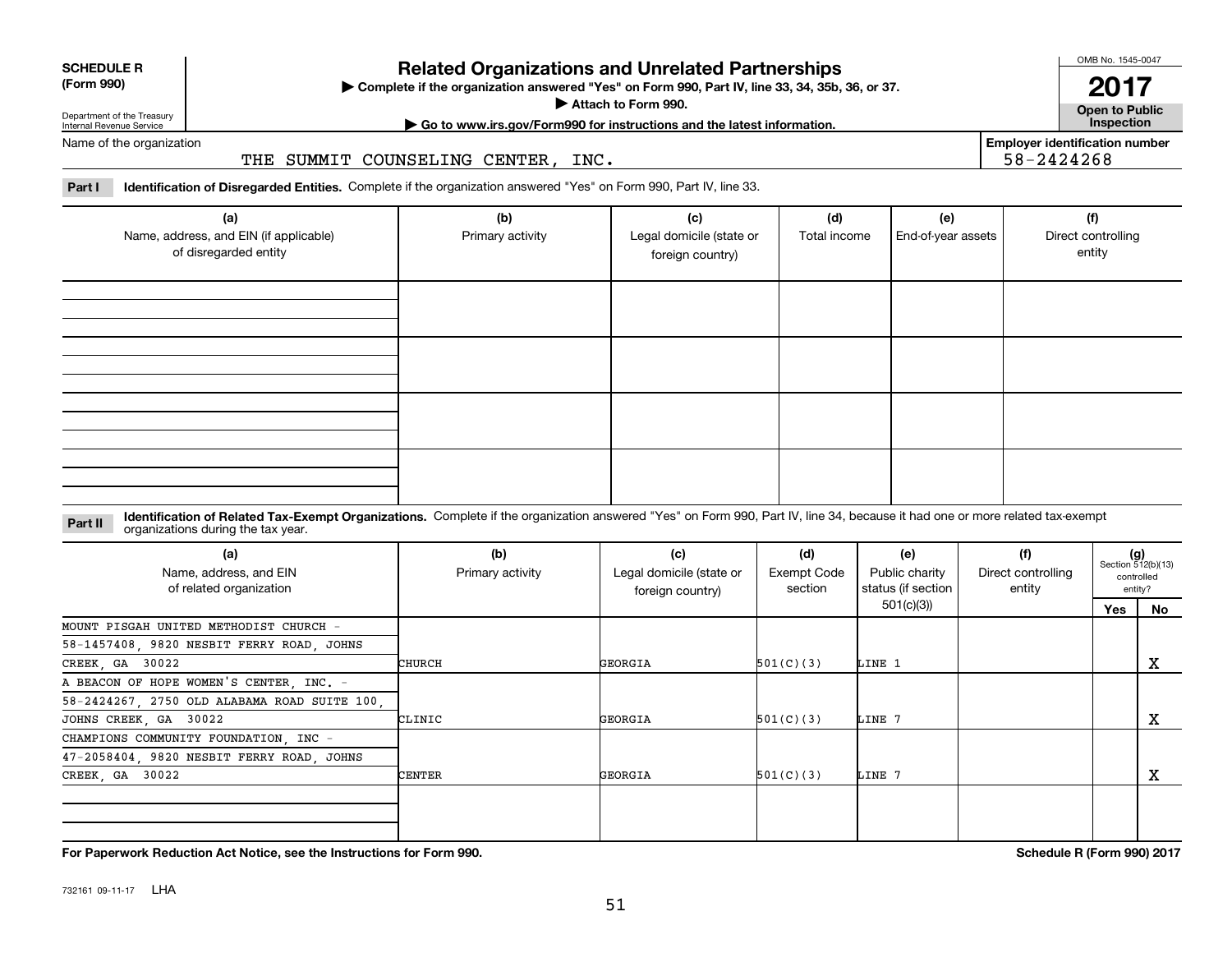#### Schedule R (Form 990) 2017 THE SUMMIT COUNSELING CENTER, INC  $\boldsymbol{\cdot}$  states that the state of  $58-2424268$  page

**2**

**Identification of Related Organizations Taxable as a Partnership.** Complete if the organization answered "Yes" on Form 990, Part IV, line 34, because it had one or more related **Part III** organizations treated as a partnership during the tax year.

| (a)                                               | (b)              | (c)                  | (d)                          | (e)                                                                  | (f)                      | (g)                     |  | (h)              | (i)                                                       | (i) | (k)                                                     |
|---------------------------------------------------|------------------|----------------------|------------------------------|----------------------------------------------------------------------|--------------------------|-------------------------|--|------------------|-----------------------------------------------------------|-----|---------------------------------------------------------|
| Name, address, and EIN<br>of related organization | Primary activity | Legal<br>domicile    | Direct controlling<br>entity | Predominant income                                                   | Share of total<br>income | Share of<br>end-of-year |  | Disproportionate | Code V-UBI                                                |     | General or Percentage<br>managing ownership<br>partner? |
|                                                   |                  | (state or<br>foreign |                              | (related, unrelated,<br>excluded from tax under<br>sections 512-514) |                          | assets                  |  | allocations?     |                                                           |     |                                                         |
|                                                   |                  | country)             |                              |                                                                      |                          |                         |  | Yes   No         | amount in box<br>20 of Schedule<br>K-1 (Form 1065) Yes No |     |                                                         |
|                                                   |                  |                      |                              |                                                                      |                          |                         |  |                  |                                                           |     |                                                         |
|                                                   |                  |                      |                              |                                                                      |                          |                         |  |                  |                                                           |     |                                                         |
|                                                   |                  |                      |                              |                                                                      |                          |                         |  |                  |                                                           |     |                                                         |
|                                                   |                  |                      |                              |                                                                      |                          |                         |  |                  |                                                           |     |                                                         |
|                                                   |                  |                      |                              |                                                                      |                          |                         |  |                  |                                                           |     |                                                         |
|                                                   |                  |                      |                              |                                                                      |                          |                         |  |                  |                                                           |     |                                                         |
|                                                   |                  |                      |                              |                                                                      |                          |                         |  |                  |                                                           |     |                                                         |
|                                                   |                  |                      |                              |                                                                      |                          |                         |  |                  |                                                           |     |                                                         |
|                                                   |                  |                      |                              |                                                                      |                          |                         |  |                  |                                                           |     |                                                         |
|                                                   |                  |                      |                              |                                                                      |                          |                         |  |                  |                                                           |     |                                                         |
|                                                   |                  |                      |                              |                                                                      |                          |                         |  |                  |                                                           |     |                                                         |
|                                                   |                  |                      |                              |                                                                      |                          |                         |  |                  |                                                           |     |                                                         |
|                                                   |                  |                      |                              |                                                                      |                          |                         |  |                  |                                                           |     |                                                         |
|                                                   |                  |                      |                              |                                                                      |                          |                         |  |                  |                                                           |     |                                                         |
|                                                   |                  |                      |                              |                                                                      |                          |                         |  |                  |                                                           |     |                                                         |
|                                                   |                  |                      |                              |                                                                      |                          |                         |  |                  |                                                           |     |                                                         |
|                                                   |                  |                      |                              |                                                                      |                          |                         |  |                  |                                                           |     |                                                         |

**Identification of Related Organizations Taxable as a Corporation or Trust.** Complete if the organization answered "Yes" on Form 990, Part IV, line 34, because it had one or more related **Part IV** organizations treated as a corporation or trust during the tax year.

| (a)<br>Name, address, and EIN<br>of related organization | (b)<br>Primary activity | (f)<br>(c)<br>(d)<br>(e)<br>Direct controlling<br>Type of entity<br>(C corp, S corp,<br>Legal domicile<br>(state or<br>entity<br>income<br>foreign |  | (g)<br>Share of total<br>Share of<br>end-of-year<br>or trust)<br>assets |  |  |  |        | (h)<br> Percentage <br>ownership | $\begin{array}{c} \textbf{(i)}\\ \text{Section}\\ 512 \text{(b)} \text{(13)}\\ \text{controlled}\\ \text{entity?} \end{array}$ |  |
|----------------------------------------------------------|-------------------------|----------------------------------------------------------------------------------------------------------------------------------------------------|--|-------------------------------------------------------------------------|--|--|--|--------|----------------------------------|--------------------------------------------------------------------------------------------------------------------------------|--|
|                                                          |                         | country)                                                                                                                                           |  |                                                                         |  |  |  | Yes No |                                  |                                                                                                                                |  |
|                                                          |                         |                                                                                                                                                    |  |                                                                         |  |  |  |        |                                  |                                                                                                                                |  |
|                                                          |                         |                                                                                                                                                    |  |                                                                         |  |  |  |        |                                  |                                                                                                                                |  |
|                                                          |                         |                                                                                                                                                    |  |                                                                         |  |  |  |        |                                  |                                                                                                                                |  |
|                                                          |                         |                                                                                                                                                    |  |                                                                         |  |  |  |        |                                  |                                                                                                                                |  |
|                                                          |                         |                                                                                                                                                    |  |                                                                         |  |  |  |        |                                  |                                                                                                                                |  |
|                                                          |                         |                                                                                                                                                    |  |                                                                         |  |  |  |        |                                  |                                                                                                                                |  |
|                                                          |                         |                                                                                                                                                    |  |                                                                         |  |  |  |        |                                  |                                                                                                                                |  |
|                                                          |                         |                                                                                                                                                    |  |                                                                         |  |  |  |        |                                  |                                                                                                                                |  |
|                                                          |                         |                                                                                                                                                    |  |                                                                         |  |  |  |        |                                  |                                                                                                                                |  |
|                                                          |                         |                                                                                                                                                    |  |                                                                         |  |  |  |        |                                  |                                                                                                                                |  |
|                                                          |                         |                                                                                                                                                    |  |                                                                         |  |  |  |        |                                  |                                                                                                                                |  |
|                                                          |                         |                                                                                                                                                    |  |                                                                         |  |  |  |        |                                  |                                                                                                                                |  |
|                                                          |                         |                                                                                                                                                    |  |                                                                         |  |  |  |        |                                  |                                                                                                                                |  |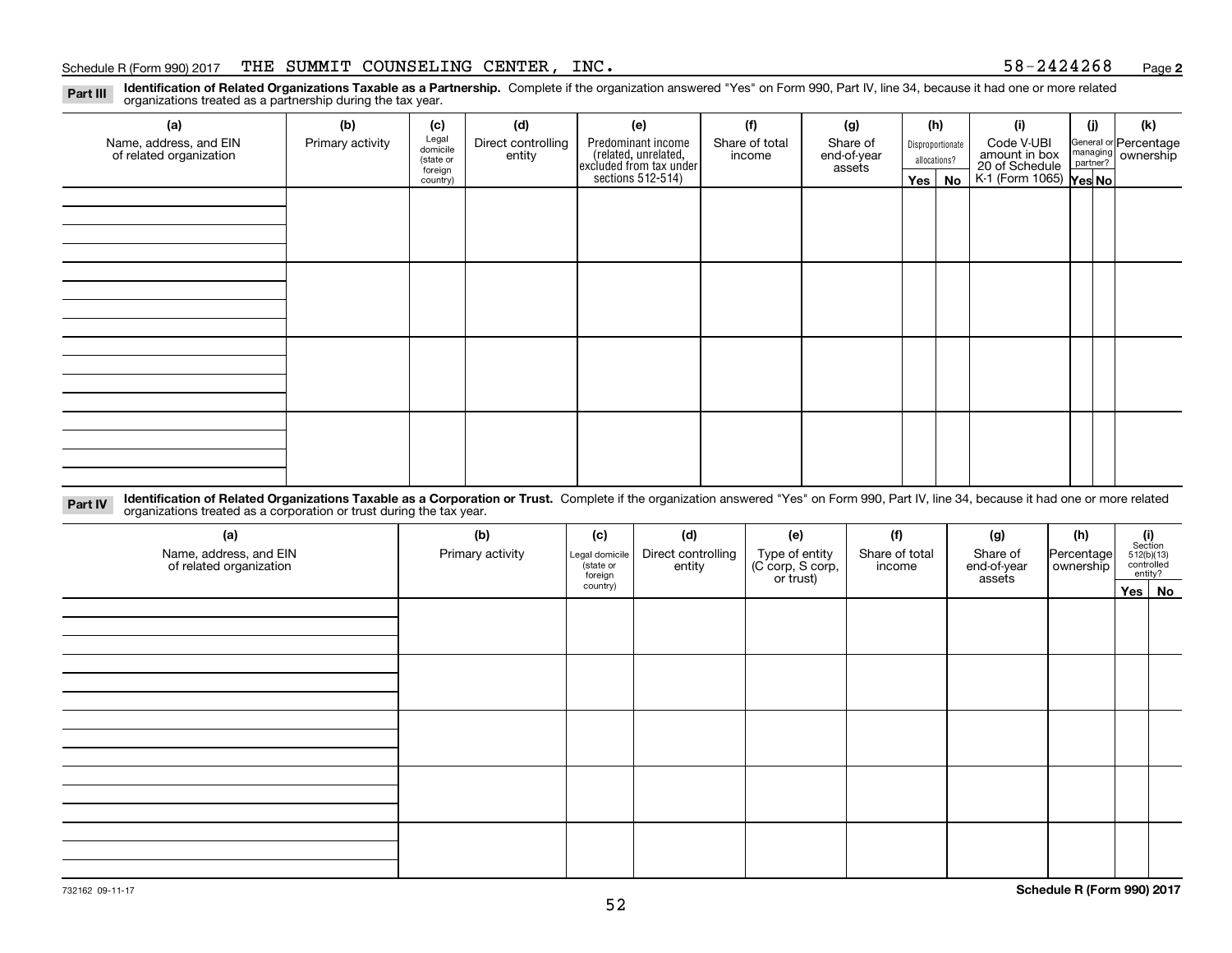#### Schedule R (Form 990) 2017 THE SUMMIT COUNSELING CENTER, INC  $\boldsymbol{\cdot}$  states that the state of  $58-2424268$  page

**Part V** T**ransactions With Related Organizations.** Complete if the organization answered "Yes" on Form 990, Part IV, line 34, 35b, or 36.

| Note: Complete line 1 if any entity is listed in Parts II, III, or IV of this schedule.                                                                                                                                           |                | Yes | No                      |
|-----------------------------------------------------------------------------------------------------------------------------------------------------------------------------------------------------------------------------------|----------------|-----|-------------------------|
| During the tax year, did the organization engage in any of the following transactions with one or more related organizations listed in Parts II-IV?                                                                               |                |     |                         |
|                                                                                                                                                                                                                                   | 1a             |     | X                       |
| b Gift, grant, or capital contribution to related organization(s) mature and contained and contribution to related organization(s) matures are contained and contribution to related organization(s)                              | 1b             |     | $\mathbf x$             |
| c Gift, grant, or capital contribution from related organization(s) manufaction(s) and contribution from related organization(s) manufaction contribution from related organization(s) manufaction contribution from related o    | 1c             | X   |                         |
| d Loans or loan guarantees to or for related organization(s) committion contracts are constructed as a control or contract or contract or contract or contract or contract or contract or contract or contract or contract or     | 1 <sub>d</sub> |     | X                       |
|                                                                                                                                                                                                                                   | 1e             |     | X                       |
| Dividends from related organization(s) www.communically.communically.communically and all proportional contracts of the contracts of the contracts of the contracts of the contracts of the contracts of the contracts of the     | 1f             |     | х                       |
|                                                                                                                                                                                                                                   | 1g             |     | X                       |
| h Purchase of assets from related organization(s) www.assettion.com/www.assettion.com/www.assettion.com/www.assettion.com/www.assettion.com/www.assettion.com/www.assettion.com/www.assettion.com/www.assettion.com/www.assett    | 1h             |     | х                       |
| Exchange of assets with related organization(s) www.communically.communically contract and a set of assets with related organization(s) www.communically.communically and a set of a set of the set of a set of a set of a set    | 1i.            |     | X                       |
| Lease of facilities, equipment, or other assets to related organization(s) [11] manufactured manufactured manufactured manufactured manufactured manufactured manufactured manufactured manufactured manufactured manufactured    | 1i.            |     | X                       |
|                                                                                                                                                                                                                                   |                |     |                         |
|                                                                                                                                                                                                                                   | 1k             | x   |                         |
| Performance of services or membership or fundraising solicitations for related organization(s) manufaction manufactured content and the services or membership or fundraising solicitations for related organization(s) manufa    | 11             |     | $\overline{\mathbf{x}}$ |
| m Performance of services or membership or fundraising solicitations by related organization(s)                                                                                                                                   | 1m             | X   |                         |
|                                                                                                                                                                                                                                   | 1n             |     | $\mathbf X$             |
| <b>o</b> Sharing of paid employees with related organization(s)                                                                                                                                                                   | 10             |     | X                       |
|                                                                                                                                                                                                                                   |                |     |                         |
|                                                                                                                                                                                                                                   | 1p.            |     | X                       |
|                                                                                                                                                                                                                                   | 1q             |     | X                       |
|                                                                                                                                                                                                                                   |                |     |                         |
| r Other transfer of cash or property to related organization(s)                                                                                                                                                                   | 1r             |     | х                       |
| r Other transfer of cash or property to related organization(s) www.communities.com/www.communities-communities<br>S Other transfer of cash or property from related organization(s) www.communities.communities-communities-comm | 1s             |     | $\mathbf X$             |
| 2 If the answer to any of the above is "Yes." see the instructions for information on who must complete this line, including covered relationships and transaction thresholds.                                                    |                |     |                         |

| (a)<br>Name of related organization      | (b)<br>Transaction<br>type (a-s) | (c)<br>Amount involved | (d)<br>Method of determining amount involved |
|------------------------------------------|----------------------------------|------------------------|----------------------------------------------|
| (1) MOUNT PISGAH UNITED METHODIST CHURCH | C                                |                        | 6,900. ACTUAL VALUE                          |
| (2) MOUNT PISGAH UNITED METHODIST CHURCH | K                                |                        | 159,875. FAIR MARKET VALUE                   |
| (3) MOUNT PISGAH UNITED METHODIST CHURCH | Μ                                |                        | 20,000. ACTUAL VALUE                         |
| (4)                                      |                                  |                        |                                              |
| (5)                                      |                                  |                        |                                              |
| (6)                                      |                                  |                        |                                              |

 $\overline{\phantom{a}}$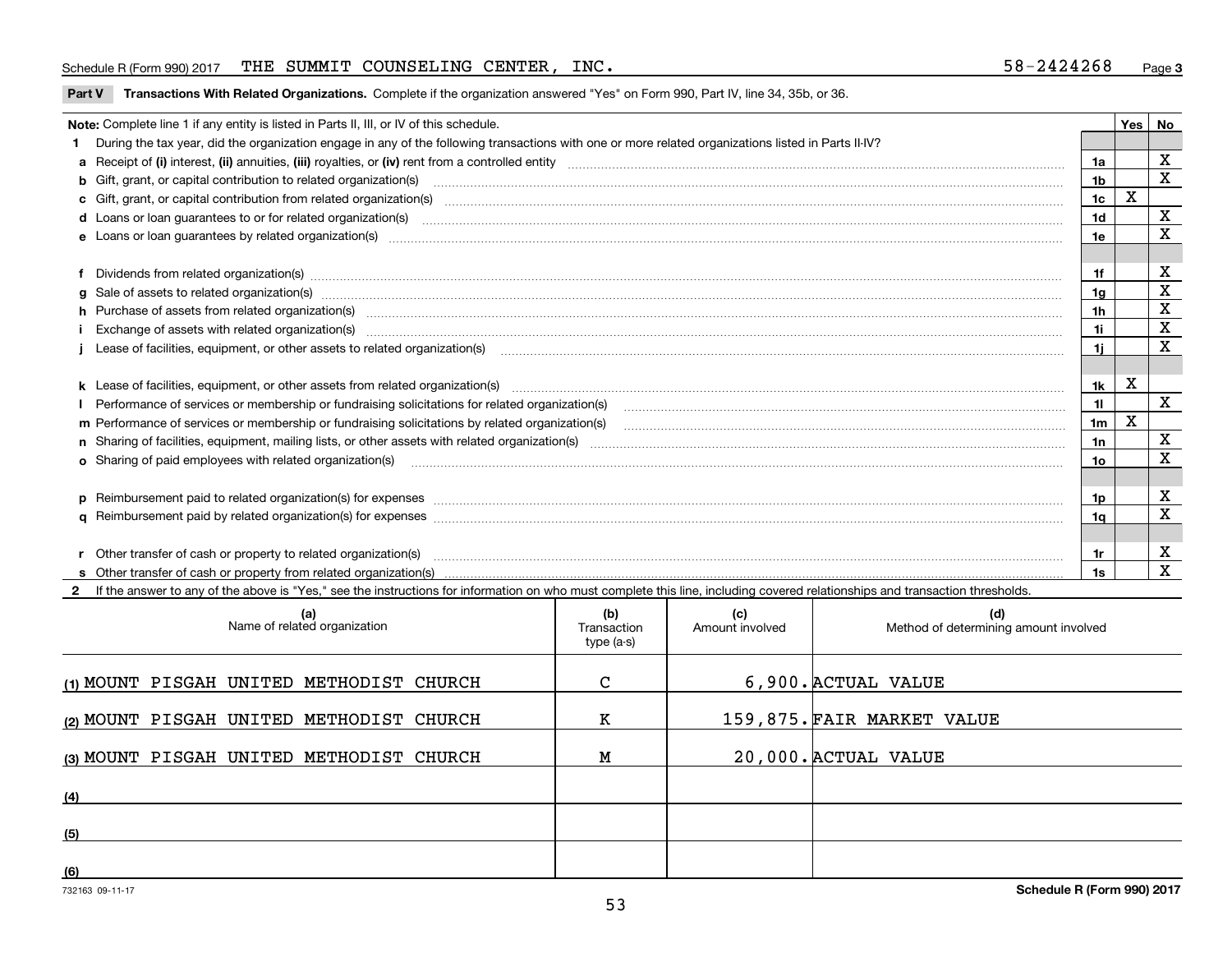#### Schedule R (Form 990) 2017 THE SUMMIT COUNSELING CENTER, INC  $\boldsymbol{\cdot}$  58-2424268 <sub>Page</sub>

#### **Part VI Unrelated Organizations Taxable as a Partnership. Complete if the organization answered "Yes" on Form 990, Part IV, line 37.**

Provide the following information for each entity taxed as a partnership through which the organization conducted more than five percent of its activities (measured by total assets or gross revenue) that was not a related organization. See instructions regarding exclusion for certain investment partnerships.

| (a)<br>Name, address, and EIN<br>of entity | $\tilde{}$<br>(b)<br>Primary activity | (c)<br>Legal domicile<br>(state or foreign<br>country) | (d)<br>Predominant income<br>(related, unrelated,<br>excluded from tax under<br>sections 512-514) | $(e)$<br>Are all<br>$\begin{array}{c}\n\text{partners} \sec.\n\\ \n501(c)(3)\n\\ \n0rgs.?\n\end{array}$<br>Yes No | (f)<br>Share of<br>total<br>income | (g)<br>Share of<br>end-of-year<br>assets | (h)<br>Dispropor-<br>tionate<br>allocations?<br>Yes No | (i)<br>Code V-UBI<br>amount in box 20 managing<br>of Schedule K-1<br>(Form 1065)<br>$\overline{Yes}$ No | (i)<br>Yes No | (k) |
|--------------------------------------------|---------------------------------------|--------------------------------------------------------|---------------------------------------------------------------------------------------------------|-------------------------------------------------------------------------------------------------------------------|------------------------------------|------------------------------------------|--------------------------------------------------------|---------------------------------------------------------------------------------------------------------|---------------|-----|
|                                            |                                       |                                                        |                                                                                                   |                                                                                                                   |                                    |                                          |                                                        |                                                                                                         |               |     |
|                                            |                                       |                                                        |                                                                                                   |                                                                                                                   |                                    |                                          |                                                        |                                                                                                         |               |     |
|                                            |                                       |                                                        |                                                                                                   |                                                                                                                   |                                    |                                          |                                                        |                                                                                                         |               |     |
|                                            |                                       |                                                        |                                                                                                   |                                                                                                                   |                                    |                                          |                                                        |                                                                                                         |               |     |
|                                            |                                       |                                                        |                                                                                                   |                                                                                                                   |                                    |                                          |                                                        |                                                                                                         |               |     |
|                                            |                                       |                                                        |                                                                                                   |                                                                                                                   |                                    |                                          |                                                        |                                                                                                         |               |     |
|                                            |                                       |                                                        |                                                                                                   |                                                                                                                   |                                    |                                          |                                                        |                                                                                                         |               |     |
|                                            |                                       |                                                        |                                                                                                   |                                                                                                                   |                                    |                                          |                                                        |                                                                                                         |               |     |

**Schedule R (Form 990) 2017**